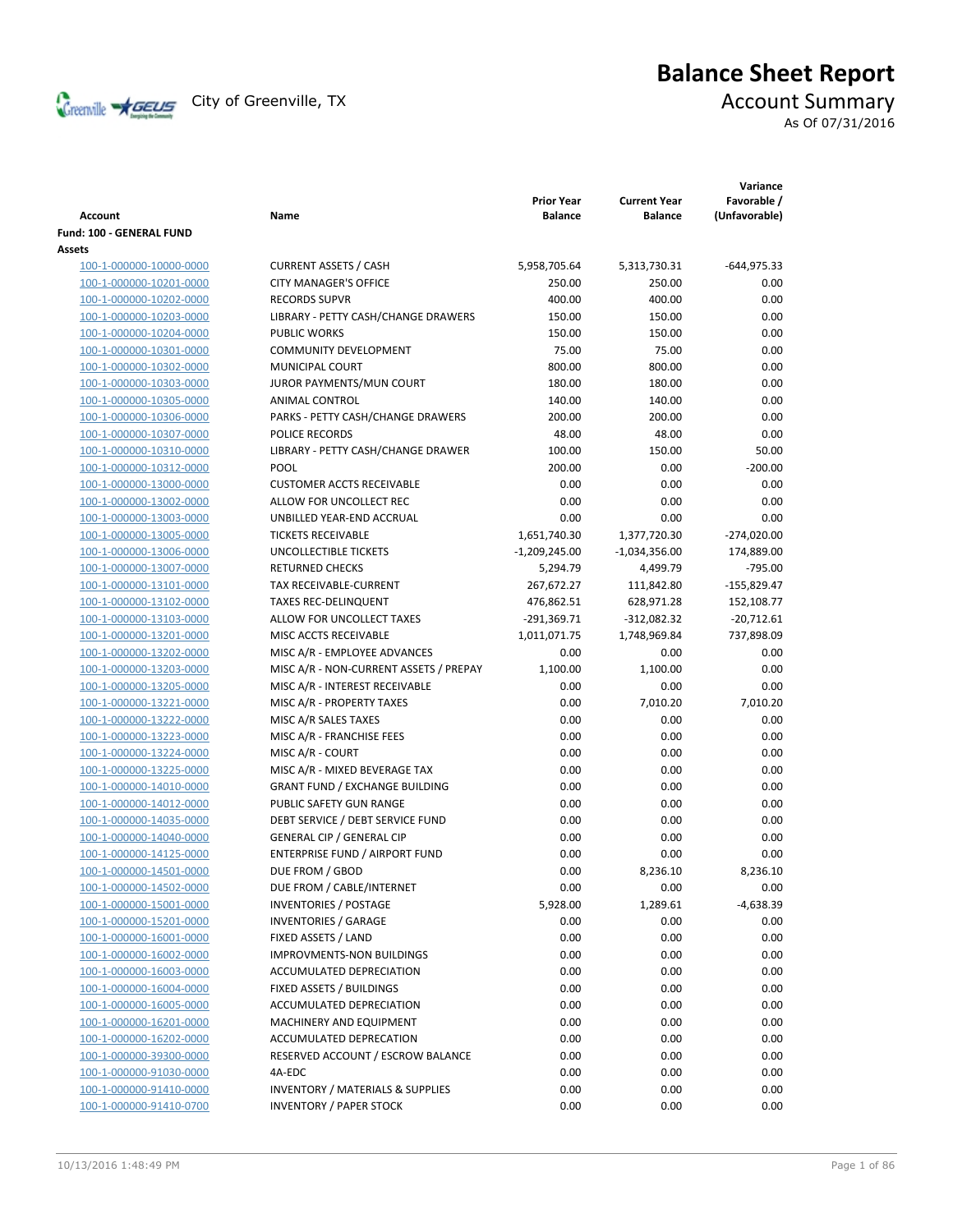| <b>Account</b>                                     | Name                                                           | <b>Prior Year</b><br><b>Balance</b> | <b>Current Year</b><br>Balance | Variance<br>Favorable /<br>(Unfavorable) |
|----------------------------------------------------|----------------------------------------------------------------|-------------------------------------|--------------------------------|------------------------------------------|
| 100-1-000000-91430-0000                            | NON-CURRENT ASSETS / PREPAYMENTS                               | 0.00                                | 0.00                           | 0.00                                     |
|                                                    | <b>Total Assets:</b>                                           | 7,880,453.55                        | 7,859,474.91                   | $-20,978.64$                             |
|                                                    |                                                                |                                     |                                |                                          |
| Liability                                          | <b>ACCOUNTS PAYABLE</b>                                        |                                     | $-750.00$                      |                                          |
| 100-1-000000-20101-0000<br>100-1-000000-20102-0000 | <b>CREDIT CARD PAYABLE</b>                                     | $-2,780.58$<br>0.00                 | 0.00                           | $-2,030.58$<br>0.00                      |
| 100-1-000000-20103-0000                            | ACCRUED ACCOUNTS PAYABLE                                       | 11,560.60                           | 11,560.60                      | 0.00                                     |
| 100-1-000000-20114-0000                            | <b>INVESTMENT ADVISORY FEES</b>                                | 0.00                                | 0.00                           | 0.00                                     |
| 100-1-000000-20115-0000                            | PD EMP COMMISSION                                              | 248.87                              | 789.95                         | $-541.08$                                |
| 100-1-000000-20116-0000                            | POLICE DONATIONS                                               | 14,561.47                           | 15,201.77                      | $-640.30$                                |
| 100-1-000000-20117-0000                            | <b>FIRE DONATIONS</b>                                          | 2,391.55                            | 10,512.12                      | $-8,120.57$                              |
| 100-1-000000-20118-0000                            | <b>COMBAT CHALLENGE</b>                                        | 6,361.27                            | 6,361.27                       | 0.00                                     |
| 100-1-000000-20119-0000                            | <b>CEMETERIES DONATIONS</b>                                    | 61.79                               | 61.79                          | 0.00                                     |
| 100-1-000000-20120-0000                            | <b>LIBRARY DONATIONS</b>                                       | 12,901.75                           | 13,695.08                      | $-793.33$                                |
| 100-1-000000-20121-0000                            | ANIMAL SHELTER DONATIONS                                       | 584.91                              | 1,095.85                       | $-510.94$                                |
| 100-1-000000-20122-0000                            | <b>PARKS DONATIONS</b>                                         | 0.00                                | 2,000.00                       | $-2,000.00$                              |
| 100-1-000000-20125-0000                            | SALES TAX PAYABLE / IN THE CITY                                | 0.00                                | 10.64                          | $-10.64$                                 |
| 100-1-000000-20127-0000                            | STATE COURT COST/FEE PAYB                                      | 9,892.23                            | 24,408.31                      | $-14,516.08$                             |
| 100-1-000000-20128-0000                            | SEATBELT&CHILD RESTRAINT                                       | 3,771.70                            | 6,188.74                       | $-2,417.04$                              |
| 100-1-000000-20129-0000                            | MUNICIPAL COURT CLEARING                                       | 450.00                              | 92.00                          | 358.00                                   |
| 100-1-000000-20130-0000                            | <b>3RD PARTY FTA FEE PAYABLE</b>                               | 644.66                              | 228.54                         | 416.12                                   |
| 100-1-000000-20131-0000                            | REFUNDS / OVERPAYMENTS                                         | $-100.00$                           | $-100.00$                      | 0.00                                     |
| 100-1-000000-20132-0000                            | <b>COURT COLL AGENCY FEES</b>                                  | 51.30                               | 634.65                         | $-583.35$                                |
| 100-1-000000-20136-0000                            | <b>ATTORNEY COLLECTION FEES</b>                                | 0.00                                | 0.00                           | 0.00                                     |
| 100-1-000000-20137-0000                            | PLAT FILING FEES PAYABLE                                       | 15,783.89                           | 18,937.74                      | $-3,153.85$                              |
| 100-1-000000-20138-0000                            | COMMUNITY DEV TRUST ACCT                                       | 1,623.50                            | 1,883.50                       | $-260.00$                                |
| 100-1-000000-20139-0000                            | RETAINAGES PAYABLE                                             | 0.00                                | 0.00                           | 0.00                                     |
| 100-1-000000-20141-0000                            | <b>TELEPHONE CLEARING</b>                                      | 15,433.24                           | $-12,347.91$                   | 27,781.15                                |
| 100-1-000000-20143-0000<br>100-1-000000-20146-0000 | POLICE PROPERTY ROOM CLEARING<br>MAIN ST / FARMERS MRKT RESALE | 10,775.99<br>60.12                  | 10,775.99<br>149.12            | 0.00<br>$-89.00$                         |
| 100-1-000000-20155-0000                            | MAIN ST / FARMERS MARKET DONATIONS                             | 0.00                                | 315.97                         | $-315.97$                                |
| 100-1-000000-20160-0000                            | UNAPPLIED CREDIT                                               | 0.00                                | 0.00                           | 0.00                                     |
| 100-1-000000-20201-0000                            | <b>DEFERRED REVENUE</b>                                        | 0.00                                | 0.00                           | 0.00                                     |
| 100-1-000000-20203-0000                            | <b>DEFERRED TAX REVENUE</b>                                    | 472,629.79                          | 417,262.56                     | 55,367.23                                |
| 100-1-000000-20204-0000                            | DEFERRED TICKET REVENUE                                        | 368,746.30                          | 286,137.30                     | 82,609.00                                |
| 100-1-000000-21040-0000                            | DUE TO / GENERAL CIP FUND                                      | 0.00                                | 0.00                           | 0.00                                     |
| 100-1-000000-21201-0000                            | DUE TO / CENTRAL SERVICE FUND                                  | 0.00                                | 0.00                           | 0.00                                     |
| 100-1-000000-21401-0000                            | DUE TO / ELECTRIC OPERATING FUND                               | 0.00                                | 0.00                           | 0.00                                     |
| 100-1-000000-21506-0000                            | DUE TO / 4A-EDC                                                | 1,825.97                            | 1,838.13                       | $-12.16$                                 |
| 100-1-000000-21507-0000                            | DUE TO / BOARD OF DEVELOPMENT                                  | 0.00                                | 115,549.82                     | $-115,549.82$                            |
| 100-1-000000-22001-0000                            | SALARIES PAYABLE                                               | 386,095.86                          | 532,230.43                     | $-146, 134.57$                           |
| 100-1-000000-23001-0000                            | CAPITAL LEASE PAYABLE                                          | 0.00                                | 0.00                           | 0.00                                     |
| 100-1-000000-23101-0000                            | CAPITAL LEASE PAYABLE                                          | 0.00                                | 0.00                           | 0.00                                     |
| 100-1-000000-24001-0000                            | O/S CHECKS PAYABLE                                             | 0.00                                | 0.00                           | 0.00                                     |
| 100-1-000000-24004-0000                            | INTEREST PAYABLE ON DEP                                        | 0.00                                | 0.00                           | 0.00                                     |
| 100-1-000000-24007-0000                            | <b>BILLED DEPOSITS SUSPENSE</b>                                | 0.00                                | 0.00                           | 0.00                                     |
| 100-1-000000-24008-0000                            | <b>CUSTOMER DEPOSITS / ANIMAL SHELTER</b>                      | 0.00                                | 0.00                           | 0.00                                     |
| 100-1-000000-24009-0000                            | LIBRARY MEETING ROOM DEPOSITS                                  | 501.20                              | 501.20                         | 0.00                                     |
| 100-1-000000-24010-0000                            | <b>CIVIC CENTER DEPOSITS</b>                                   | 0.00                                | 0.00                           | 0.00                                     |
| 100-1-000000-24011-0000                            | <b>AUDITORIUM DEPOSITS</b>                                     | 0.00                                | 0.00                           | 0.00                                     |
| 100-1-000000-26001-0000                            | <b>COMPENSATED ABSENCES PAY</b>                                | 0.00                                | 0.00                           | 0.00                                     |
| 100-1-000000-29000-0000                            | MISC LIABILITY - GREENVILLE ENERGY LLC                         | 0.00                                | 0.00                           | 0.00                                     |
| 100-1-000000-29001-0000<br>100-1-000000-29300-0000 | RESALE<br><b>ENCUMBRANCE SUMMARY</b>                           | 0.00<br>0.00                        | 0.00<br>0.00                   | 0.00<br>0.00                             |
| 100-1-000000-29400-0000                            | RESERVED ACCOUNT / ENCUMBRANCES                                | 0.00                                | 0.00                           | 0.00                                     |
| 100-1-000000-29400-0900                            | RESERVED ACCOUNT / ENCUMBRANCES                                | 0.00                                | 0.00                           | 0.00                                     |
| 100-1-000000-92190-1202                            | LABORATORY CLEARING                                            | 0.00                                | 0.00                           | 0.00                                     |
| 100-1-000000-92191-0000                            | <b>SPONSORS - PARKS</b>                                        | 0.00                                | 0.00                           | 0.00                                     |
| 100-1-000000-92200-0000                            | MISCELLANEOUS LIABILITIES                                      | 0.00                                | 0.00                           | 0.00                                     |
|                                                    |                                                                |                                     |                                |                                          |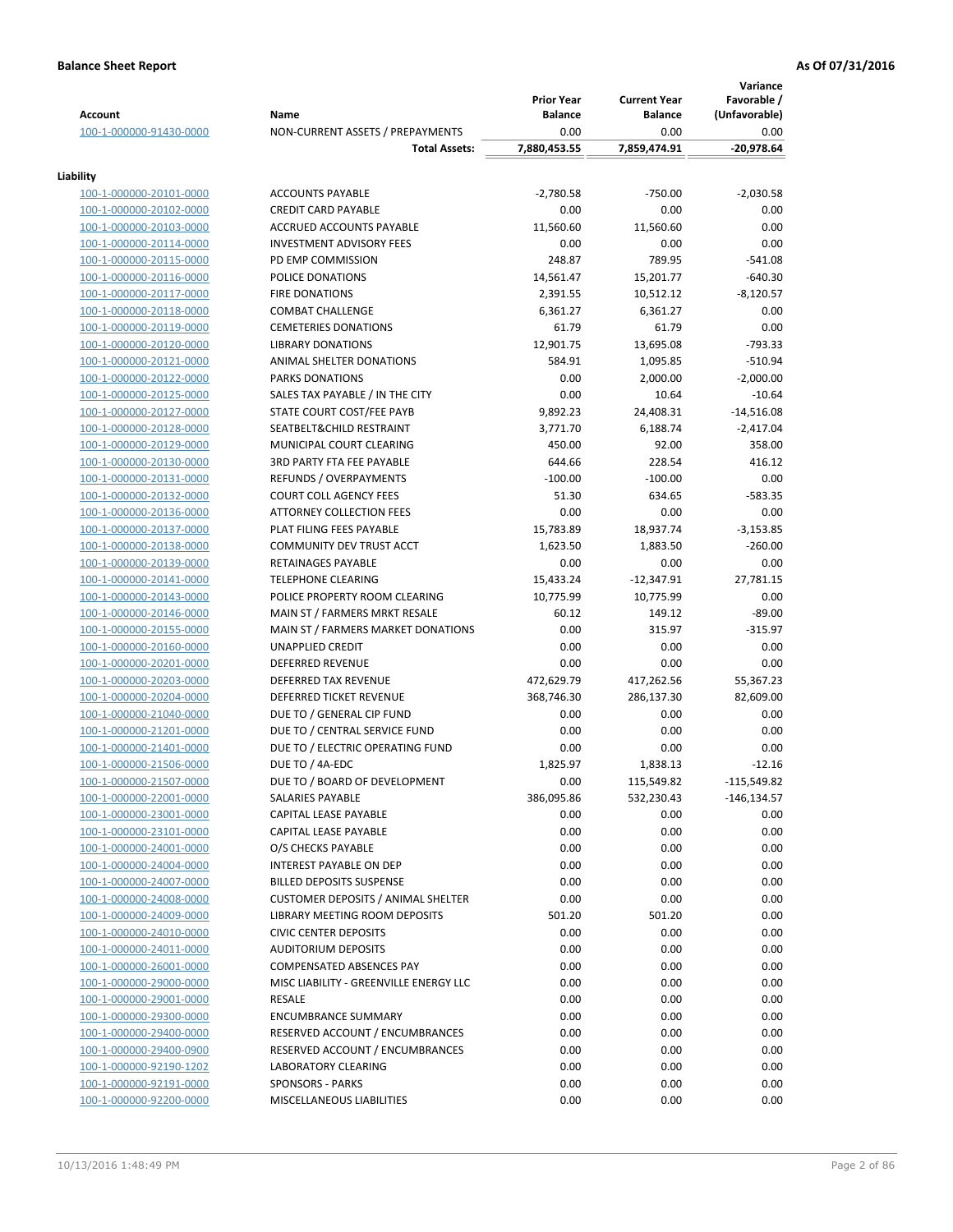| Account                               | Name                                                     | <b>Prior Year</b><br><b>Balance</b> | <b>Current Year</b><br><b>Balance</b> | Variance<br>Favorable /<br>(Unfavorable) |
|---------------------------------------|----------------------------------------------------------|-------------------------------------|---------------------------------------|------------------------------------------|
| 100-1-000000-92270-1600               | <b>CREDIT CARD FEES PAYABLE</b>                          | 0.00                                | 0.00                                  | 0.00                                     |
|                                       | <b>Total Liability:</b>                                  | 1,334,077.38                        | 1,465,225.16                          | $-131,147.78$                            |
| Equity                                |                                                          |                                     |                                       |                                          |
| 100-1-000000-39000-0000               | UNRESERVED-FUND BALANCE                                  | 4,623,342.64                        | 5,954,215.54                          | 1,330,872.90                             |
|                                       | <b>Total Beginning Equity:</b>                           | 4,623,342.64                        | 5,954,215.54                          | 1,330,872.90                             |
| <b>Total Revenue</b>                  |                                                          | 19,975,748.96                       | 18,870,000.01                         | $-1,105,748.95$                          |
| <b>Total Expense</b>                  |                                                          | 18,052,715.43                       | 18,429,965.79                         | $-377,250.36$                            |
| <b>Revenues Over/(Under) Expenses</b> |                                                          | 1,923,033.53                        | 440,034.22                            | $-1,482,999.31$                          |
|                                       | <b>Total Equity and Current Surplus (Deficit):</b>       | 6,546,376.17                        | 6,394,249.76                          | $-152, 126.41$                           |
|                                       | Total Liabilities, Equity and Current Surplus (Deficit): | 7,880,453.55                        | 7,859,474.92                          | $-20.978.63$                             |

**\*\*\*Warning: Account Authorization is turned on. Please run the Unauthorized Account Listing Report to see if you are out of balance due to missing accounts \*\*\***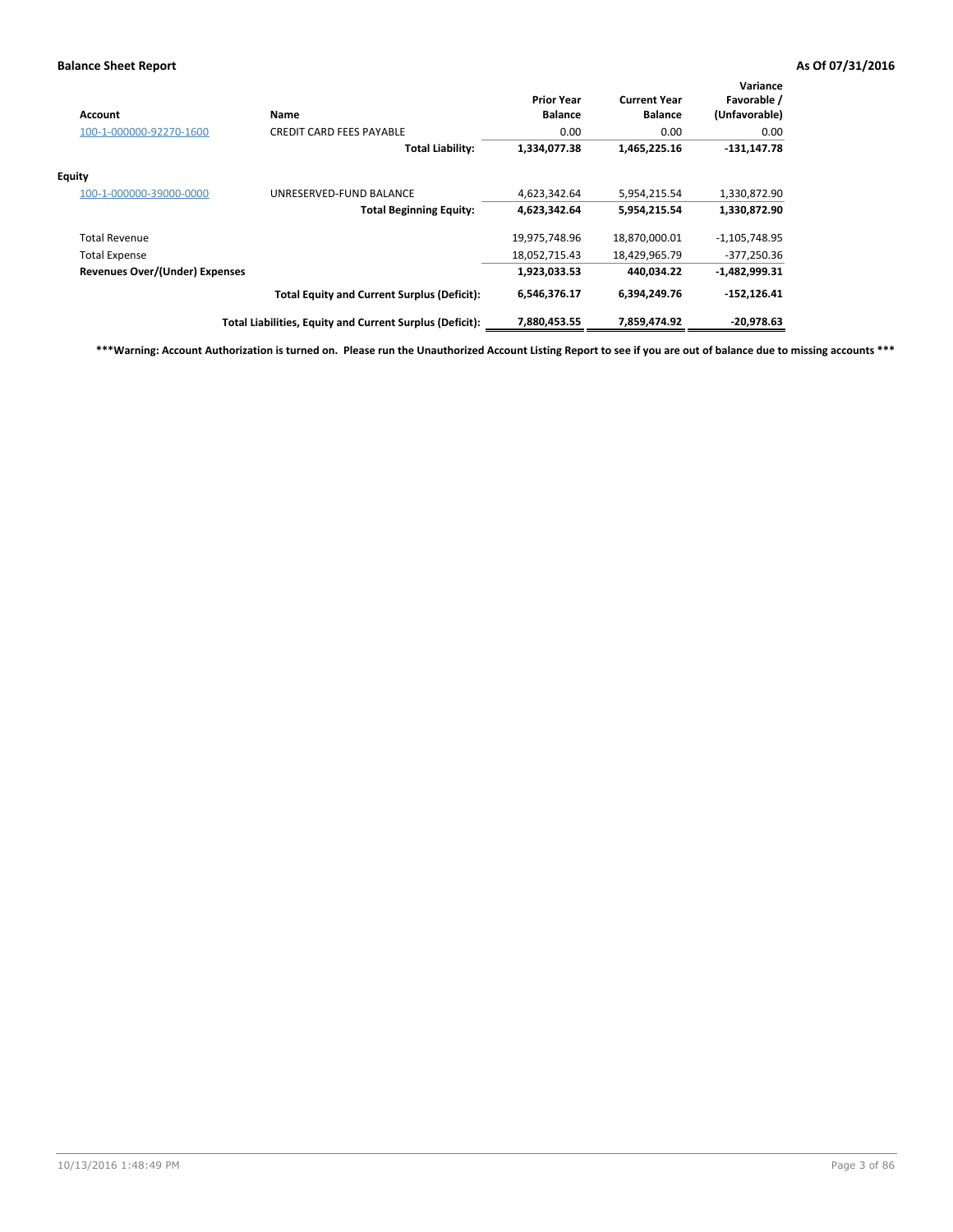| Account                                                   | Name                                                     | <b>Prior Year</b><br><b>Balance</b> | <b>Current Year</b><br><b>Balance</b> | Variance<br>Favorable /<br>(Unfavorable) |
|-----------------------------------------------------------|----------------------------------------------------------|-------------------------------------|---------------------------------------|------------------------------------------|
| <b>Fund: 101 - MUNICIPAL COURT BUILDING SECURITY FEES</b> |                                                          |                                     |                                       |                                          |
| <b>Assets</b>                                             |                                                          |                                     |                                       |                                          |
| 101-1-000000-10000-0000                                   | <b>CURRENT ASSETS / CASH</b>                             | 31,611.93                           | 38,956.47                             | 7,344.54                                 |
| 101-1-000000-13201-0000                                   | MISC ACCTS RECEIVABLE                                    | 0.00                                | 0.00                                  | 0.00                                     |
| 101-1-000000-13203-0000                                   | NON-CURRENT ASSETS / PREPAYMENTS                         | 0.00                                | 0.00                                  | 0.00                                     |
| 101-1-000000-13205-0000                                   | <b>INTEREST RECEIVABLE</b>                               | 0.00                                | 0.00                                  | 0.00                                     |
|                                                           | <b>Total Assets:</b>                                     | 31,611.93                           | 38,956.47                             | 7,344.54                                 |
| Liability                                                 |                                                          |                                     |                                       |                                          |
| 101-1-000000-20101-0000                                   | <b>ACCOUNTS PAYABLE</b>                                  | 0.00                                | 0.00                                  | 0.00                                     |
| 101-1-000000-20102-0000                                   | <b>CREDIT CARD PAYABLE</b>                               | 0.00                                | 0.00                                  | 0.00                                     |
| 101-1-000000-20103-0000                                   | <b>ACCRUED ACCOUNTS PAYABLE</b>                          | 0.00                                | 0.00                                  | 0.00                                     |
| 101-1-000000-29300-0000                                   | <b>ENCUMBRANCE SUMMARY</b>                               | 0.00                                | 0.00                                  | 0.00                                     |
| 101-1-000000-29400-0000                                   | RESERVED ACCOUNT / ENCUMBRANCES                          | 0.00                                | 0.00                                  | 0.00                                     |
|                                                           | <b>Total Liability:</b>                                  | 0.00                                | 0.00                                  | 0.00                                     |
| <b>Equity</b>                                             |                                                          |                                     |                                       |                                          |
| 101-1-000000-39000-0000                                   | UNRESERVED-FUND BALANCE                                  | 26,589.87                           | 32,257.51                             | 5,667.64                                 |
|                                                           | <b>Total Beginning Equity:</b>                           | 26,589.87                           | 32,257.51                             | 5,667.64                                 |
| <b>Total Revenue</b>                                      |                                                          | 5,034.76                            | 6,742.32                              | 1,707.56                                 |
| <b>Total Expense</b>                                      |                                                          | 12.70                               | 43.36                                 | $-30.66$                                 |
| <b>Revenues Over/(Under) Expenses</b>                     |                                                          | 5,022.06                            | 6,698.96                              | 1,676.90                                 |
|                                                           | <b>Total Equity and Current Surplus (Deficit):</b>       | 31,611.93                           | 38,956.47                             | 7.344.54                                 |
|                                                           | Total Liabilities, Equity and Current Surplus (Deficit): | 31,611.93                           | 38,956.47                             | 7,344.54                                 |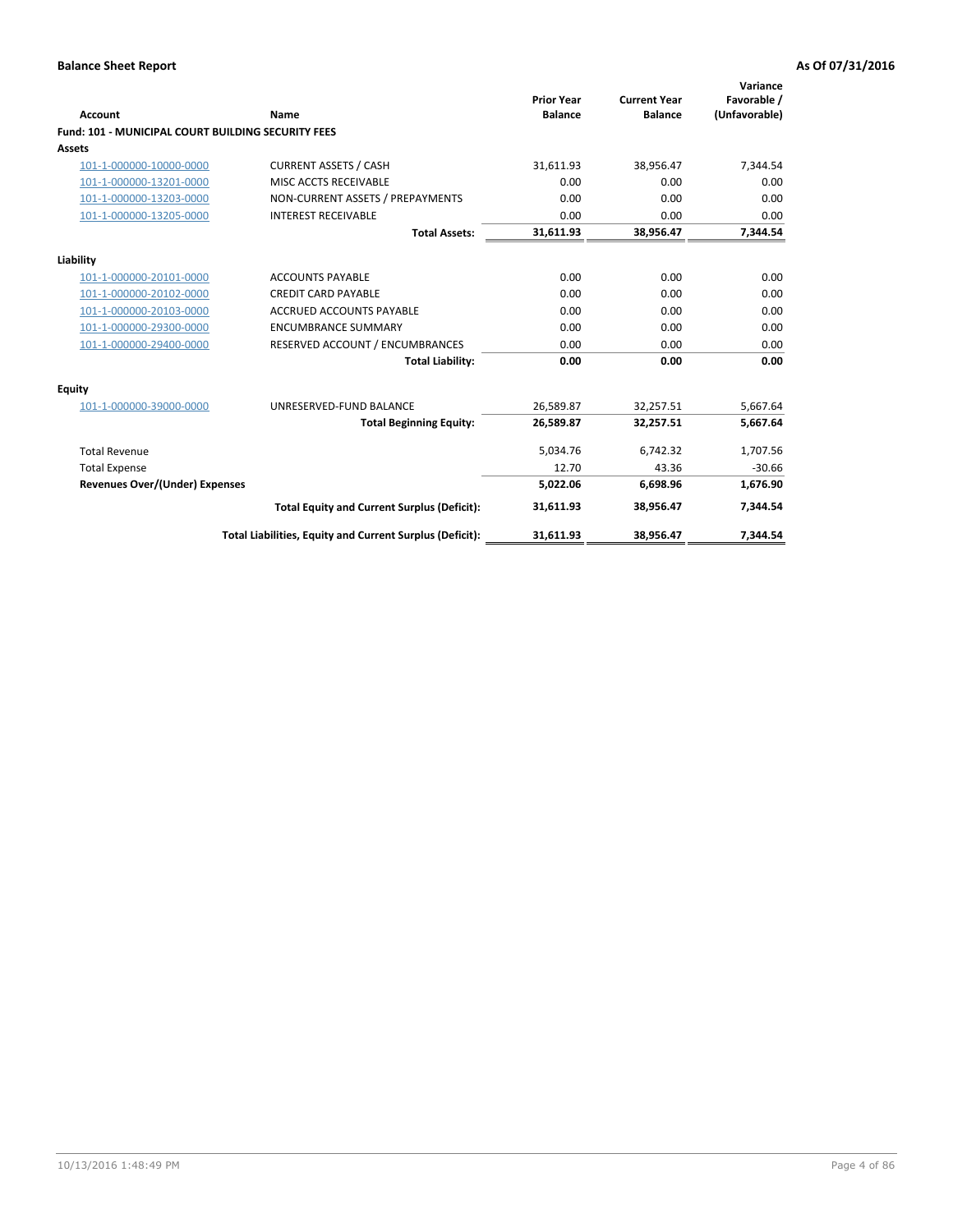|                                              |                                                          |                                     |                                       | Variance                     |
|----------------------------------------------|----------------------------------------------------------|-------------------------------------|---------------------------------------|------------------------------|
| <b>Account</b>                               | <b>Name</b>                                              | <b>Prior Year</b><br><b>Balance</b> | <b>Current Year</b><br><b>Balance</b> | Favorable /<br>(Unfavorable) |
| <b>Fund: 102 - MUNICIPAL COURT TECH FUND</b> |                                                          |                                     |                                       |                              |
| <b>Assets</b>                                |                                                          |                                     |                                       |                              |
| 102-1-000000-10000-0000                      | <b>CURRENT ASSETS / CASH</b>                             | 8,244.05                            | 9,005.66                              | 761.61                       |
| 102-1-000000-13201-0000                      | MISC ACCTS RECEIVABLE                                    | 0.00                                | 0.00                                  | 0.00                         |
|                                              | <b>Total Assets:</b>                                     | 8,244.05                            | 9,005.66                              | 761.61                       |
| Liability                                    |                                                          |                                     |                                       |                              |
| 102-1-000000-20101-0000                      | <b>ACCOUNTS PAYABLE</b>                                  | 0.00                                | 0.00                                  | 0.00                         |
| 102-1-000000-20102-0000                      | <b>CREDIT CARD PAYABLE</b>                               | 0.00                                | 0.00                                  | 0.00                         |
| 102-1-000000-20103-0000                      | <b>ACCRUED ACCOUNTS PAYABLE</b>                          | 0.00                                | 0.00                                  | 0.00                         |
| 102-1-000000-23001-0000                      | <b>CAPITAL LEASE PAYABLE</b>                             | 0.00                                | 0.00                                  | 0.00                         |
| 102-1-000000-23101-0000                      | CAPITAL LEASE PAYABLE                                    | 0.00                                | 0.00                                  | 0.00                         |
| 102-1-000000-29300-0000                      | <b>ENCUMBRANCE SUMMARY</b>                               | 0.00                                | 0.00                                  | 0.00                         |
| 102-1-000000-29400-0000                      | RESERVED ACCOUNT / ENCUMBRANCES                          | 0.00                                | 0.00                                  | 0.00                         |
|                                              | <b>Total Liability:</b>                                  | 0.00                                | 0.00                                  | 0.00                         |
| Equity                                       |                                                          |                                     |                                       |                              |
| 102-1-000000-39000-0000                      | UNRESERVED-FUND BALANCE                                  | 16,394.38                           | 6,761.69                              | $-9,632.69$                  |
|                                              | <b>Total Beginning Equity:</b>                           | 16,394.38                           | 6,761.69                              | $-9,632.69$                  |
| <b>Total Revenue</b>                         |                                                          | 6,606.50                            | 8,873.58                              | 2,267.08                     |
| <b>Total Expense</b>                         |                                                          | 14,756.83                           | 6,629.61                              | 8,127.22                     |
| Revenues Over/(Under) Expenses               |                                                          | $-8,150.33$                         | 2,243.97                              | 10,394.30                    |
|                                              | <b>Total Equity and Current Surplus (Deficit):</b>       | 8,244.05                            | 9,005.66                              | 761.61                       |
|                                              | Total Liabilities, Equity and Current Surplus (Deficit): | 8,244.05                            | 9,005.66                              | 761.61                       |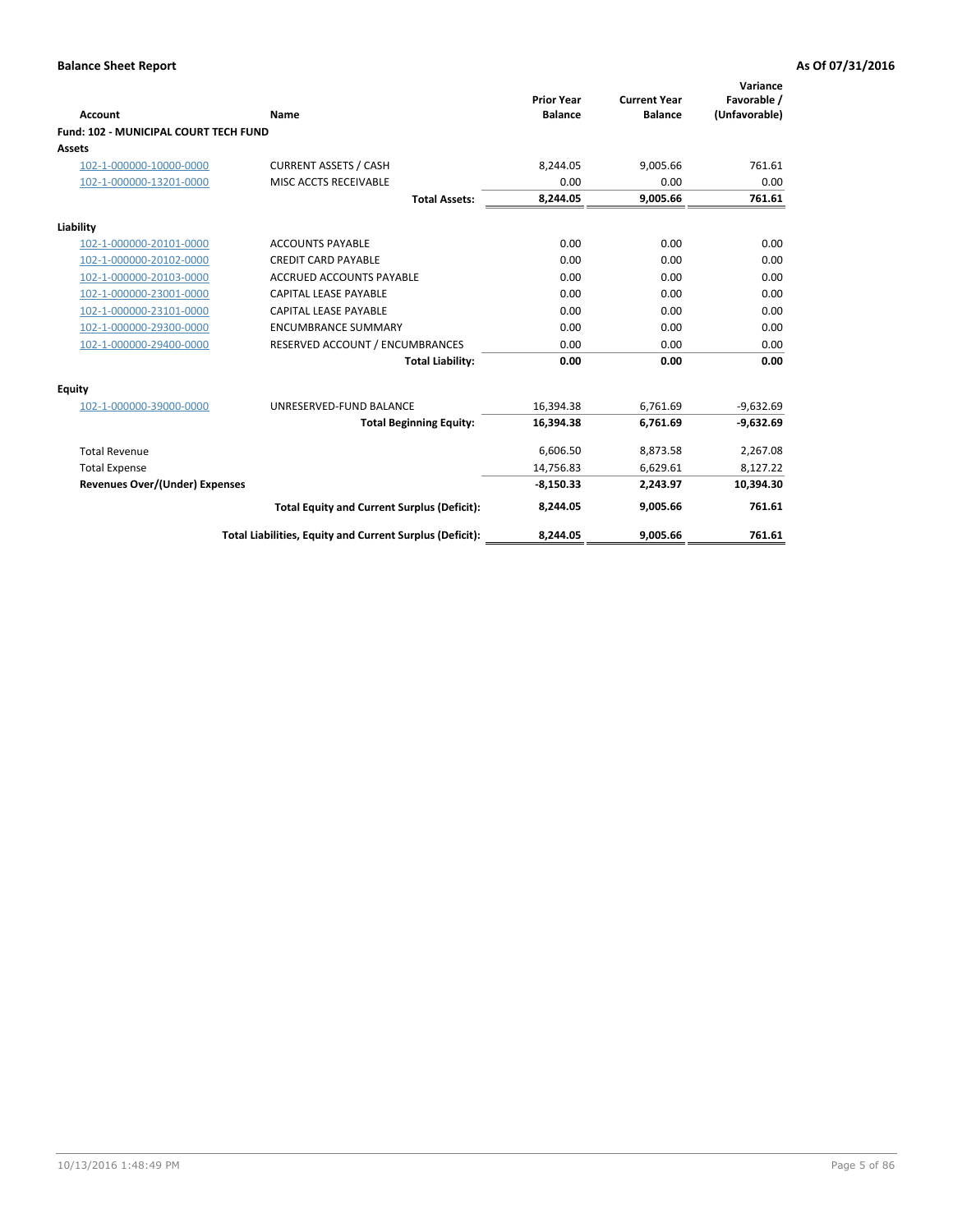| <b>Account</b>                                       | Name                                                     | <b>Prior Year</b><br><b>Balance</b> | <b>Current Year</b><br><b>Balance</b> | Variance<br>Favorable /<br>(Unfavorable) |
|------------------------------------------------------|----------------------------------------------------------|-------------------------------------|---------------------------------------|------------------------------------------|
| <b>Fund: 103 - MUNICIPAL COURT CHILD SAFETY FUND</b> |                                                          |                                     |                                       |                                          |
| <b>Assets</b>                                        |                                                          |                                     |                                       |                                          |
| 103-1-000000-10000-0000                              | <b>CURRENT ASSETS / CASH</b>                             | 13,014.01                           | 9,605.13                              | $-3,408.88$                              |
| 103-1-000000-13201-0000                              | MISC ACCTS RECEIVABLE                                    | 0.00                                | 0.00                                  | 0.00                                     |
| 103-1-000000-13203-0000                              | NON-CURRENT ASSETS / PREPAYMENTS                         | 0.00                                | 0.00                                  | 0.00                                     |
| 103-1-000000-13205-0000                              | <b>INTEREST RECEIVABLE</b>                               | 0.00                                | 0.00                                  | 0.00                                     |
|                                                      | <b>Total Assets:</b>                                     | 13,014.01                           | 9,605.13                              | $-3,408.88$                              |
| Liability                                            |                                                          |                                     |                                       |                                          |
| 103-1-000000-20101-0000                              | <b>ACCOUNTS PAYABLE</b>                                  | 0.00                                | 0.00                                  | 0.00                                     |
| 103-1-000000-20103-0000                              | <b>ACCRUED ACCOUNTS PAYABLE</b>                          | 0.00                                | 0.00                                  | 0.00                                     |
|                                                      | <b>Total Liability:</b>                                  | 0.00                                | 0.00                                  | 0.00                                     |
| <b>Equity</b>                                        |                                                          |                                     |                                       |                                          |
| 103-1-000000-39000-0000                              | UNRESERVED-FUND BALANCE                                  | 12,106.69                           | 6,984.63                              | $-5,122.06$                              |
|                                                      | <b>Total Beginning Equity:</b>                           | 12,106.69                           | 6,984.63                              | $-5,122.06$                              |
| <b>Total Revenue</b>                                 |                                                          | 20,379.22                           | 22,769.50                             | 2,390.28                                 |
| <b>Total Expense</b>                                 |                                                          | 19,471.90                           | 20,149.00                             | $-677.10$                                |
| Revenues Over/(Under) Expenses                       |                                                          | 907.32                              | 2,620.50                              | 1,713.18                                 |
|                                                      | <b>Total Equity and Current Surplus (Deficit):</b>       | 13,014.01                           | 9,605.13                              | $-3,408.88$                              |
|                                                      | Total Liabilities, Equity and Current Surplus (Deficit): | 13,014.01                           | 9,605.13                              | $-3,408.88$                              |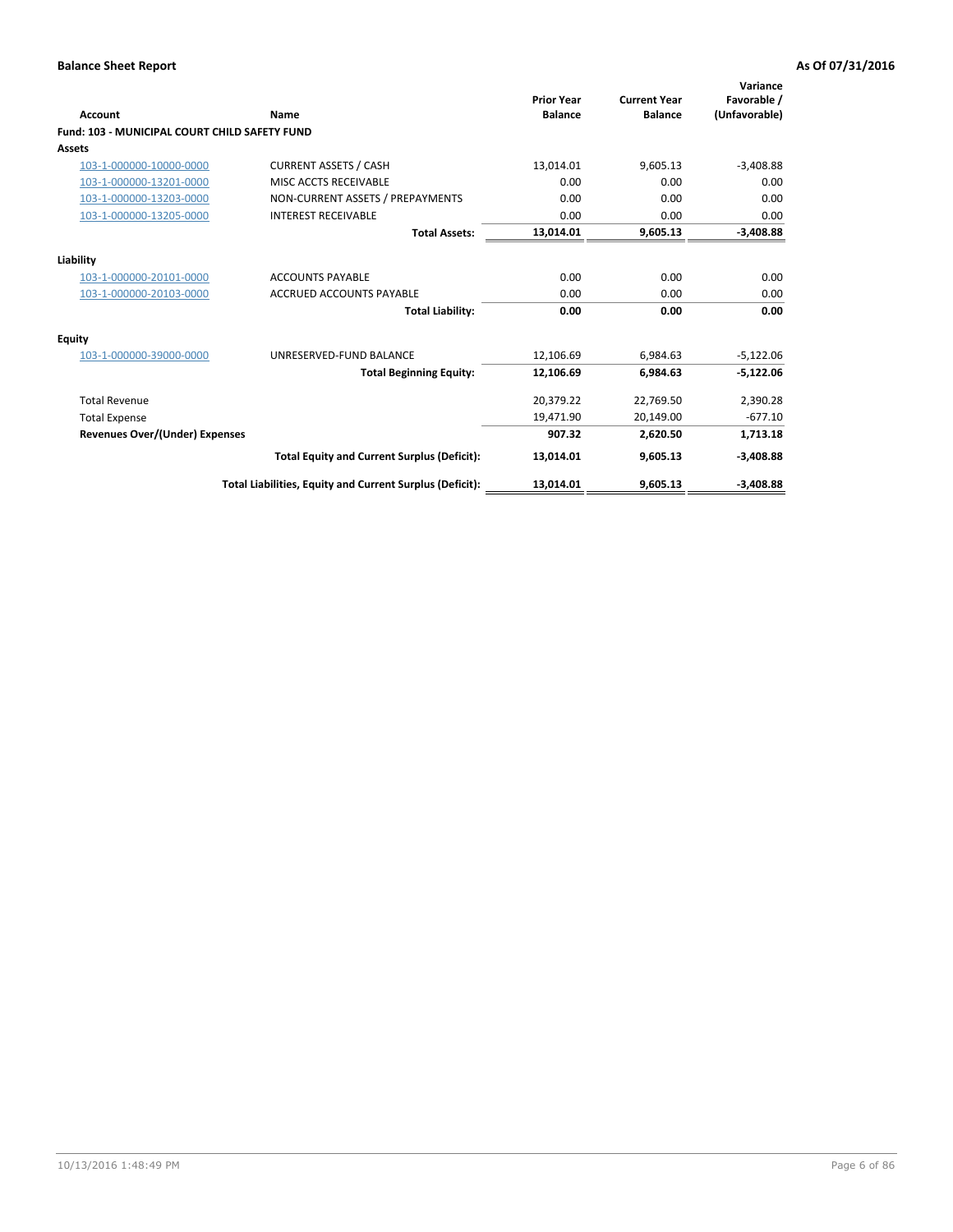|                                           |                                                          | <b>Prior Year</b> | <b>Current Year</b> | Variance<br>Favorable / |
|-------------------------------------------|----------------------------------------------------------|-------------------|---------------------|-------------------------|
| <b>Account</b>                            | Name                                                     | <b>Balance</b>    | <b>Balance</b>      | (Unfavorable)           |
| <b>Fund: 110 - EXCHANGE BUILDING FUND</b> |                                                          |                   |                     |                         |
| Assets                                    |                                                          |                   |                     |                         |
| 110-1-000000-10000-0000                   | <b>CURRENT ASSETS / CASH</b>                             | $-161,189.93$     | $-471,106.17$       | $-309,916.24$           |
| 110-1-000000-13201-0000                   | MISC ACCTS RECEIVABLE                                    | 0.00              | 0.00                | 0.00                    |
| 110-1-000000-13203-0000                   | NON-CURRENT ASSETS / PREPAYMENTS                         | 0.00              | 0.00                | 0.00                    |
| 110-1-000000-13205-0000                   | <b>INTEREST RECEIVABLE</b>                               | 0.00              | 0.00                | 0.00                    |
| 110-1-000000-16001-0000                   | FIXED ASSETS / LAND                                      | 0.00              | 0.00                | 0.00                    |
| 110-1-000000-16002-0000                   | <b>IMPROVMENTS-NON BUILDINGS</b>                         | 0.00              | 0.00                | 0.00                    |
| 110-1-000000-16003-0000                   | ACCUMULATED DEPRECIATION                                 | 0.00              | 0.00                | 0.00                    |
| 110-1-000000-16004-0000                   | FIXED ASSETS / BUILDINGS                                 | 0.00              | 0.00                | 0.00                    |
| 110-1-000000-16005-0000                   | ACCUMULATED DEPRECIATION                                 | 0.00              | 0.00                | 0.00                    |
| 110-1-000000-16201-0000                   | MACHINERY AND EQUIPMENT                                  | 0.00              | 0.00                | 0.00                    |
| 110-1-000000-16202-0000                   | ACCUMULATED DEPRECATION                                  | 0.00              | 0.00                | 0.00                    |
| 110-1-000000-16301-0000                   | FIXED ASSETS / C W I P                                   | 0.00              | 0.00                | 0.00                    |
|                                           | Total Assets:                                            | $-161,189.93$     | -471,106.17         | $-309,916.24$           |
| Liability                                 |                                                          |                   |                     |                         |
| 110-1-000000-20101-0000                   | <b>ACCOUNTS PAYABLE</b>                                  | $-7.50$           | 0.00                | $-7.50$                 |
| 110-1-000000-20102-0000                   | <b>CREDIT CARD PAYABLE</b>                               | 0.00              | 0.00                | 0.00                    |
| 110-1-000000-20103-0000                   | ACCRUED ACCOUNTS PAYABLE                                 | 0.00              | 0.00                | 0.00                    |
| 110-1-000000-20109-0000                   | MISCELLANEOUS LIABILITIES                                | 0.00              | 0.00                | 0.00                    |
| 110-1-000000-20110-0000                   | <b>REVENUE BONDS PAYABLE</b>                             | 0.00              | 0.00                | 0.00                    |
| 110-1-000000-20112-0000                   | <b>ACCRUED INTEREST PAYABLE</b>                          | 0.00              | 0.00                | 0.00                    |
| 110-1-000000-20141-0000                   | <b>TELEPHONE CLEARING</b>                                | 0.00              | 0.00                | 0.00                    |
| 110-1-000000-20160-0000                   | <b>UNAPPLIED CREDIT</b>                                  | 0.00              | 0.00                | 0.00                    |
| 110-1-000000-20201-0000                   | <b>DEFERRED REVENUE</b>                                  | 0.00              | 0.00                | 0.00                    |
| 110-1-000000-21001-0000                   | <b>GENERAL FUND / GENERAL FUND</b>                       | 0.00              | 0.00                | 0.00                    |
| 110-1-000000-22001-0000                   | <b>SALARIES PAYABLE</b>                                  | 907.09            | 1,025.56            | $-118.47$               |
| 110-1-000000-22002-0000                   | <b>VACATION/SICK PAYABLE</b>                             | 0.00              | 0.00                | 0.00                    |
| 110-1-000000-26001-0000                   | <b>OBLIG FOR COMP ABSENCES</b>                           | 0.00              | 0.00                | 0.00                    |
| 110-1-000000-26102-0000                   | REVENUE BONDS PAYABLE                                    | 0.00              | 0.00                | 0.00                    |
| 110-1-000000-27001-0000                   | <b>CONTRIBUTED CAPITAL</b>                               | 0.00              | 0.00                | 0.00                    |
| 110-1-000000-29300-0000                   | <b>ENCUMBRANCE SUMMARY</b>                               | 0.00              | 0.00                | 0.00                    |
| 110-1-000000-29400-0100                   | RESERVED ACCOUNT / ENCUMBRANCES                          | 0.00              | 0.00                | 0.00                    |
|                                           | <b>Total Liability:</b>                                  | 899.59            | 1,025.56            | $-125.97$               |
|                                           |                                                          |                   |                     |                         |
| Fquity                                    |                                                          |                   |                     |                         |
| 110-1-000000-39000-0000                   | UNRESERVED-FUND BALANCE                                  | 0.00              | 0.00                | 0.00                    |
| 110-1-000000-39100-0000                   | UNRESERVED-RET. EARNINGS                                 | $-189,820.91$     | $-202,154.21$       | $-12,333.30$            |
|                                           | <b>Total Beginning Equity:</b>                           | -189,820.91       | -202,154.21         | -12,333.30              |
| <b>Total Revenue</b>                      |                                                          | 509,272.38        | 95,539.76           | -413,732.62             |
| <b>Total Expense</b>                      |                                                          | 481,540.99        | 365,517.28          | 116,023.71              |
| <b>Revenues Over/(Under) Expenses</b>     |                                                          | 27,731.39         | -269,977.52         | -297,708.91             |
|                                           | <b>Total Equity and Current Surplus (Deficit):</b>       | -162,089.52       | -472,131.73         | -310,042.21             |
|                                           | Total Liabilities, Equity and Current Surplus (Deficit): | $-161,189.93$     | -471,106.17         | $-309,916.24$           |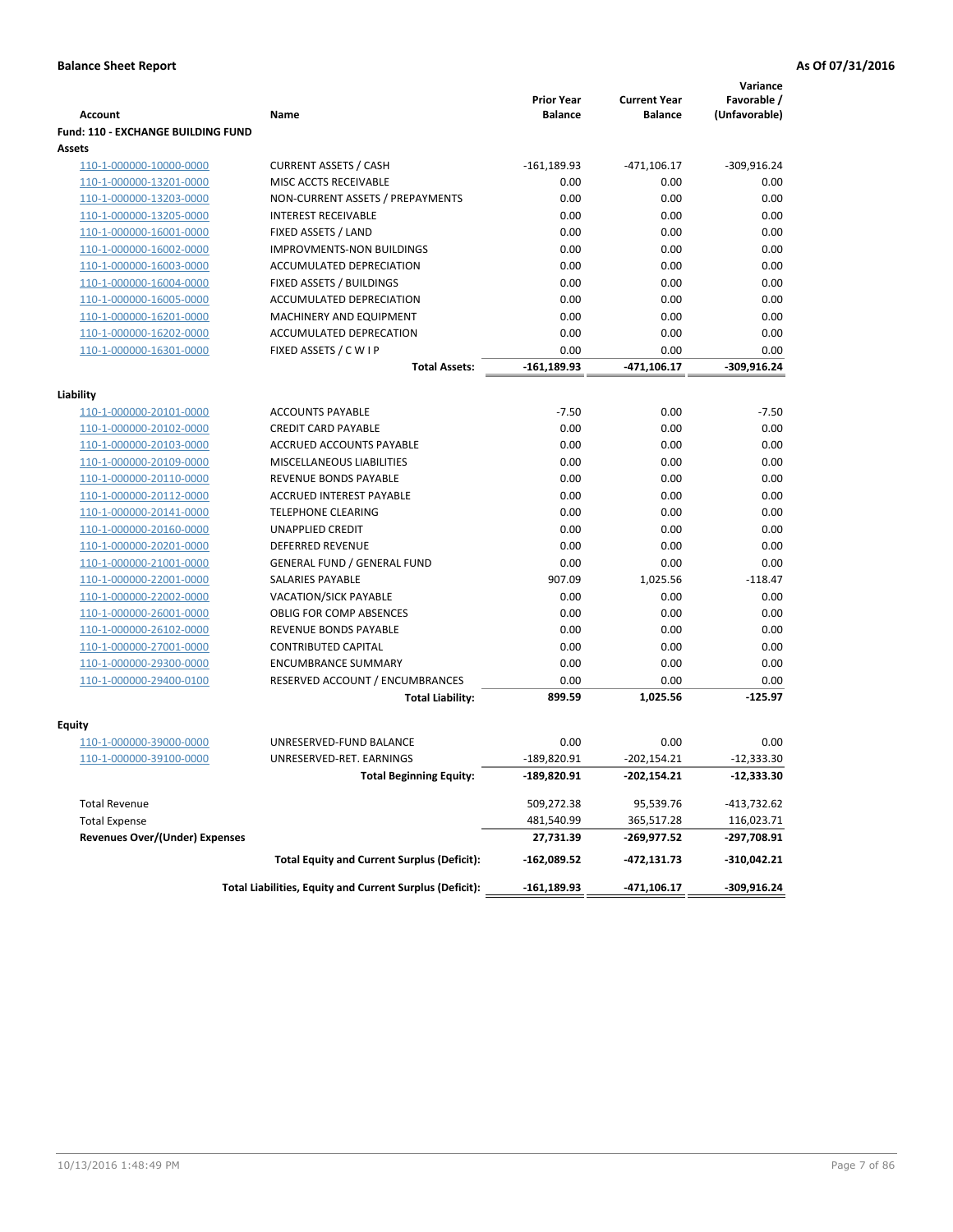| <b>Account</b>                                | Name                                                     | <b>Prior Year</b><br><b>Balance</b> | <b>Current Year</b><br><b>Balance</b> | Variance<br>Favorable /<br>(Unfavorable) |
|-----------------------------------------------|----------------------------------------------------------|-------------------------------------|---------------------------------------|------------------------------------------|
| <b>Fund: 111 - RECREATION ACTIVITIES FUND</b> |                                                          |                                     |                                       |                                          |
| Assets                                        |                                                          |                                     |                                       |                                          |
| 111-1-000000-10000-0000                       | <b>CURRENT ASSETS / CASH</b>                             | $-12,584.51$                        | $-20,253.48$                          | $-7,668.97$                              |
| 111-1-000000-10313-0000                       | <b>CHANGE DRAWER - PARK CONCESSIONS</b>                  | 250.00                              | 250.00                                | 0.00                                     |
| 111-1-000000-13201-0000                       | MISC ACCTS RECEIVABLE                                    | 0.00                                | 0.00                                  | 0.00                                     |
| 111-1-000000-13205-0000                       | <b>INTEREST RECEIVABLE</b>                               | 0.00                                | 0.00                                  | 0.00                                     |
|                                               | <b>Total Assets:</b>                                     | $-12,334.51$                        | $-20,003.48$                          | $-7,668.97$                              |
| Liability                                     |                                                          |                                     |                                       |                                          |
| 111-1-000000-20101-0000                       | <b>ACCOUNTS PAYABLE</b>                                  | 0.00                                | 0.00                                  | 0.00                                     |
| 111-1-000000-20102-0000                       | <b>CREDIT CARD PAYABLE</b>                               | 0.00                                | 0.00                                  | 0.00                                     |
| 111-1-000000-20103-0000                       | ACCRUED ACCOUNTS PAYABLE                                 | 0.00                                | 0.00                                  | 0.00                                     |
| 111-1-000000-20125-0000                       | SALES TAX PAYABLE / IN THE CITY                          | 48.06                               | 0.00                                  | 48.06                                    |
| 111-1-000000-20160-0000                       | <b>UNAPPLIED CREDIT</b>                                  | 0.00                                | 0.00                                  | 0.00                                     |
| 111-1-000000-20201-0000                       | <b>DEFERRED REVENUE</b>                                  | 0.00                                | 0.00                                  | 0.00                                     |
| 111-1-000000-22001-0000                       | <b>SALARIES PAYABLE</b>                                  | 145.26                              | 55.94                                 | 89.32                                    |
| 111-1-000000-29300-0000                       | <b>ENCUMBRANCE SUMMARY</b>                               | 0.00                                | 0.00                                  | 0.00                                     |
| 111-1-000000-29400-0100                       | RESERVED ACCOUNT / ENCUMBRANCES                          | 0.00                                | 0.00                                  | 0.00                                     |
|                                               | <b>Total Liability:</b>                                  | 193.32                              | 55.94                                 | 137.38                                   |
| Equity                                        |                                                          |                                     |                                       |                                          |
| 111-1-000000-39000-0000                       | UNRESERVED-FUND BALANCE                                  | $-16,101.24$                        | $-14,042.32$                          | 2,058.92                                 |
| 111-1-000000-39100-0000                       | UNRESERVED-RET. EARNINGS                                 | 0.00                                | 0.00                                  | 0.00                                     |
|                                               | <b>Total Beginning Equity:</b>                           | $-16,101.24$                        | $-14,042.32$                          | 2,058.92                                 |
| <b>Total Revenue</b>                          |                                                          | 98,282.92                           | 109,549.53                            | 11,266.61                                |
| <b>Total Expense</b>                          |                                                          | 94,709.51                           | 115,566.63                            | $-20,857.12$                             |
| <b>Revenues Over/(Under) Expenses</b>         |                                                          | 3,573.41                            | $-6,017.10$                           | $-9,590.51$                              |
|                                               | <b>Total Equity and Current Surplus (Deficit):</b>       | $-12,527.83$                        | $-20,059.42$                          | $-7,531.59$                              |
|                                               | Total Liabilities, Equity and Current Surplus (Deficit): | $-12,334.51$                        | $-20,003.48$                          | $-7,668.97$                              |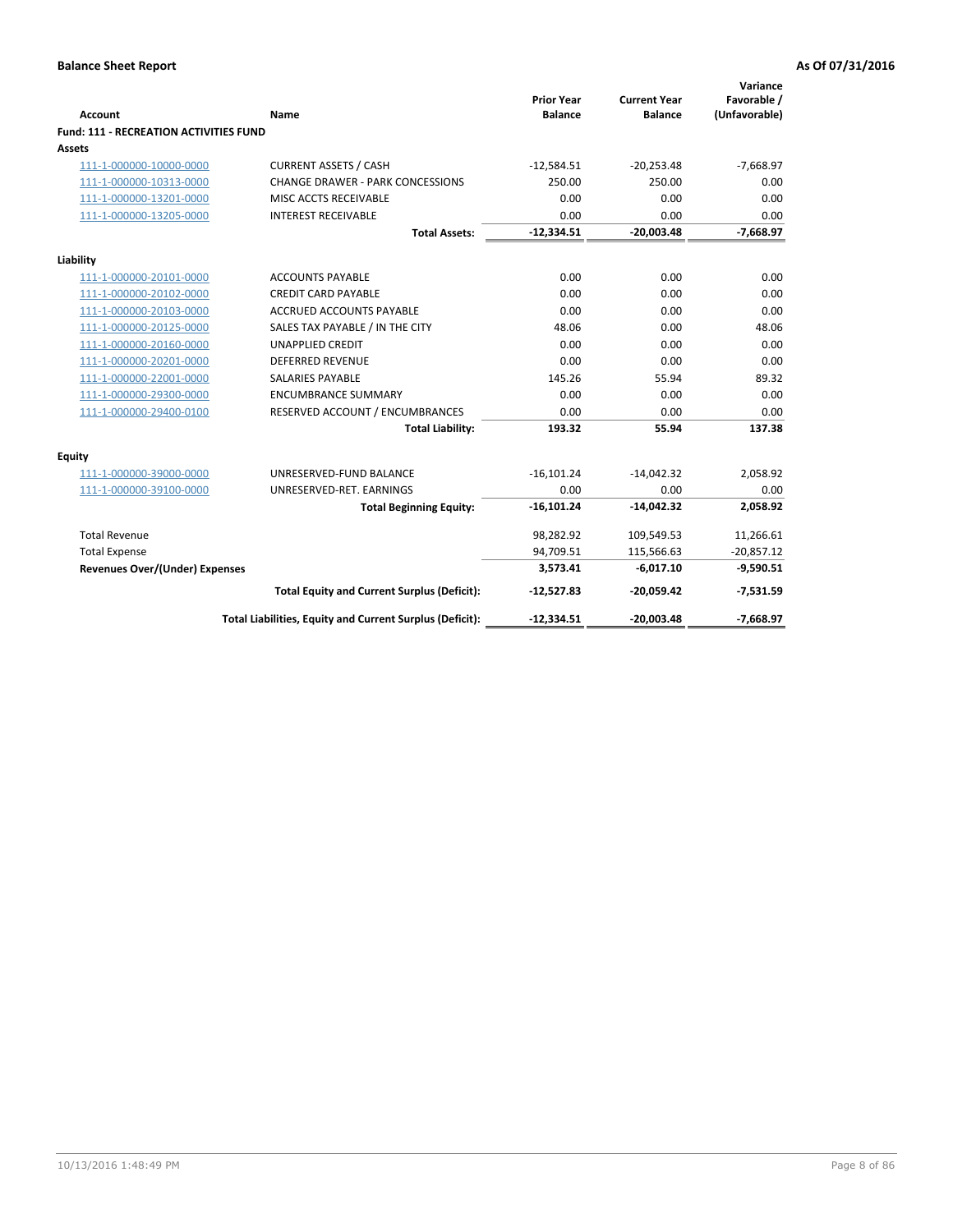|                                       |                                                          |                                     |                                       | Variance                     |
|---------------------------------------|----------------------------------------------------------|-------------------------------------|---------------------------------------|------------------------------|
| <b>Account</b>                        | Name                                                     | <b>Prior Year</b><br><b>Balance</b> | <b>Current Year</b><br><b>Balance</b> | Favorable /<br>(Unfavorable) |
| Fund: 112 - GUN RANGE FUND            |                                                          |                                     |                                       |                              |
| <b>Assets</b>                         |                                                          |                                     |                                       |                              |
| 112-1-000000-10000-0000               | <b>CURRENT ASSETS / CASH</b>                             | 20,080.21                           | 25,999.65                             | 5,919.44                     |
| 112-1-000000-13201-0000               | MISC ACCTS RECEIVABLE                                    | 0.00                                | 0.00                                  | 0.00                         |
|                                       | <b>Total Assets:</b>                                     | 20,080.21                           | 25,999.65                             | 5,919.44                     |
| Liability                             |                                                          |                                     |                                       |                              |
| 112-1-000000-20101-0000               | <b>ACCOUNTS PAYABLE</b>                                  | 0.00                                | 0.00                                  | 0.00                         |
| 112-1-000000-20103-0000               | <b>ACCRUED ACCOUNTS PAYABLE</b>                          | 0.00                                | 0.00                                  | 0.00                         |
| 112-1-000000-20160-0000               | <b>UNAPPLIED CREDIT</b>                                  | 0.00                                | 0.00                                  | 0.00                         |
| 112-1-000000-21001-0000               | <b>GENERAL FUND / GENERAL FUND</b>                       | 0.00                                | 0.00                                  | 0.00                         |
| 112-1-000000-29300-0000               | <b>ENCUMBRANCE SUMMARY</b>                               | 0.00                                | 0.00                                  | 0.00                         |
| 112-1-000000-29400-0100               | RESERVED ACCOUNT / ENCUMBRANCES                          | 0.00                                | 0.00                                  | 0.00                         |
|                                       | <b>Total Liability:</b>                                  | 0.00                                | 0.00                                  | 0.00                         |
| <b>Equity</b>                         |                                                          |                                     |                                       |                              |
| 112-1-000000-39000-0000               | UNRESERVED-FUND BALANCE                                  | 14,876.42                           | 22,713.63                             | 7,837.21                     |
| 112-1-000000-39100-0000               | UNRESERVED-RET. EARNINGS                                 | 0.00                                | 0.00                                  | 0.00                         |
|                                       | <b>Total Beginning Equity:</b>                           | 14.876.42                           | 22,713.63                             | 7,837.21                     |
| <b>Total Revenue</b>                  |                                                          | 6,049.46                            | 4,014.98                              | $-2,034.48$                  |
| <b>Total Expense</b>                  |                                                          | 845.67                              | 728.96                                | 116.71                       |
| <b>Revenues Over/(Under) Expenses</b> |                                                          | 5,203.79                            | 3,286.02                              | $-1,917.77$                  |
|                                       | <b>Total Equity and Current Surplus (Deficit):</b>       | 20,080.21                           | 25,999.65                             | 5,919.44                     |
|                                       | Total Liabilities, Equity and Current Surplus (Deficit): | 20,080.21                           | 25,999.65                             | 5,919.44                     |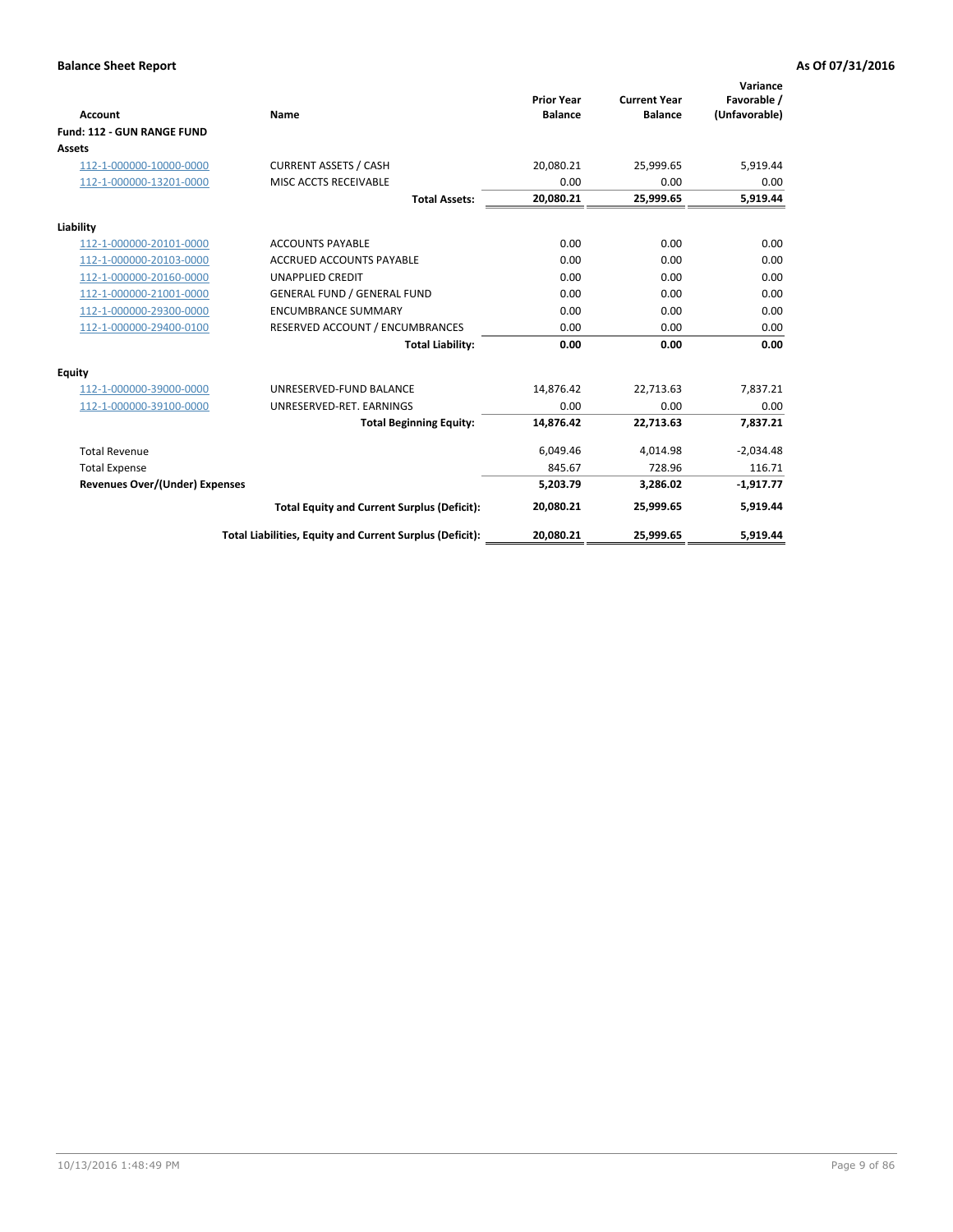| <b>Account</b>                               | <b>Name</b>                                              | <b>Prior Year</b><br><b>Balance</b> | <b>Current Year</b><br><b>Balance</b> | Variance<br>Favorable /<br>(Unfavorable) |
|----------------------------------------------|----------------------------------------------------------|-------------------------------------|---------------------------------------|------------------------------------------|
| Fund: 113 - HOTEL / MOTEL OCCUPANCY TAX FUND |                                                          |                                     |                                       |                                          |
| Assets                                       |                                                          |                                     |                                       |                                          |
| 113-1-000000-10000-0000                      | <b>CURRENT ASSETS / CASH</b>                             | 343,514.88                          | 378,187.80                            | 34,672.92                                |
| 113-1-000000-13101-0000                      | TAX RECEIVABLE-CURRENT                                   | 0.00                                | 0.00                                  | 0.00                                     |
| 113-1-000000-13201-0000                      | MISC ACCTS RECEIVABLE                                    | 0.00                                | 0.00                                  | 0.00                                     |
| 113-1-000000-13202-0000                      | <b>EMPLOYEE ADVANCES</b>                                 | 0.00                                | 0.00                                  | 0.00                                     |
| 113-1-000000-13203-0000                      | NON-CURRENT ASSETS / PREPAYMENTS                         | 0.00                                | 0.00                                  | 0.00                                     |
| 113-1-000000-13205-0000                      | <b>INTEREST RECEIVABLE</b>                               | 0.00                                | 0.00                                  | 0.00                                     |
|                                              | <b>Total Assets:</b>                                     | 343,514.88                          | 378,187.80                            | 34,672.92                                |
|                                              |                                                          |                                     |                                       |                                          |
| Liability                                    |                                                          |                                     |                                       |                                          |
| 113-1-000000-20101-0000                      | <b>ACCOUNTS PAYABLE</b>                                  | 0.00                                | 0.00                                  | 0.00                                     |
| 113-1-000000-20102-0000                      | <b>CREDIT CARD PAYABLE</b>                               | 0.00                                | 0.00                                  | 0.00                                     |
| 113-1-000000-20103-0000                      | <b>ACCRUED ACCOUNTS PAYABLE</b>                          | 0.00                                | 0.00                                  | 0.00                                     |
| 113-1-000000-22001-0000                      | <b>SALARIES PAYABLE</b>                                  | 0.00                                | 1,360.32                              | $-1,360.32$                              |
| 113-1-000000-24001-0000                      | O/S CHECKS PAYABLE                                       | 0.00                                | 0.00                                  | 0.00                                     |
| 113-1-000000-29300-0000                      | <b>ENCUMBRANCE SUMMARY</b>                               | 0.00                                | 0.00                                  | 0.00                                     |
| 113-1-000000-29400-0100                      | RESERVED ACCOUNT / ENCUMBRANCES                          | 0.00                                | 0.00                                  | 0.00                                     |
|                                              | <b>Total Liability:</b>                                  | 0.00                                | 1,360.32                              | $-1,360.32$                              |
| <b>Equity</b>                                |                                                          |                                     |                                       |                                          |
| 113-1-000000-39000-0000                      | UNRESERVED-FUND BALANCE                                  | 219,140.81                          | 347,652.06                            | 128,511.25                               |
|                                              | <b>Total Beginning Equity:</b>                           | 219,140.81                          | 347,652.06                            | 128,511.25                               |
| <b>Total Revenue</b>                         |                                                          | 480,074.93                          | 476,749.78                            | $-3,325.15$                              |
| <b>Total Expense</b>                         |                                                          | 355,700.86                          | 447,574.36                            | $-91,873.50$                             |
| <b>Revenues Over/(Under) Expenses</b>        |                                                          | 124,374.07                          | 29,175.42                             | $-95,198.65$                             |
|                                              | <b>Total Equity and Current Surplus (Deficit):</b>       | 343,514.88                          | 376,827.48                            | 33,312.60                                |
|                                              | Total Liabilities, Equity and Current Surplus (Deficit): | 343,514.88                          | 378,187.80                            | 34.672.92                                |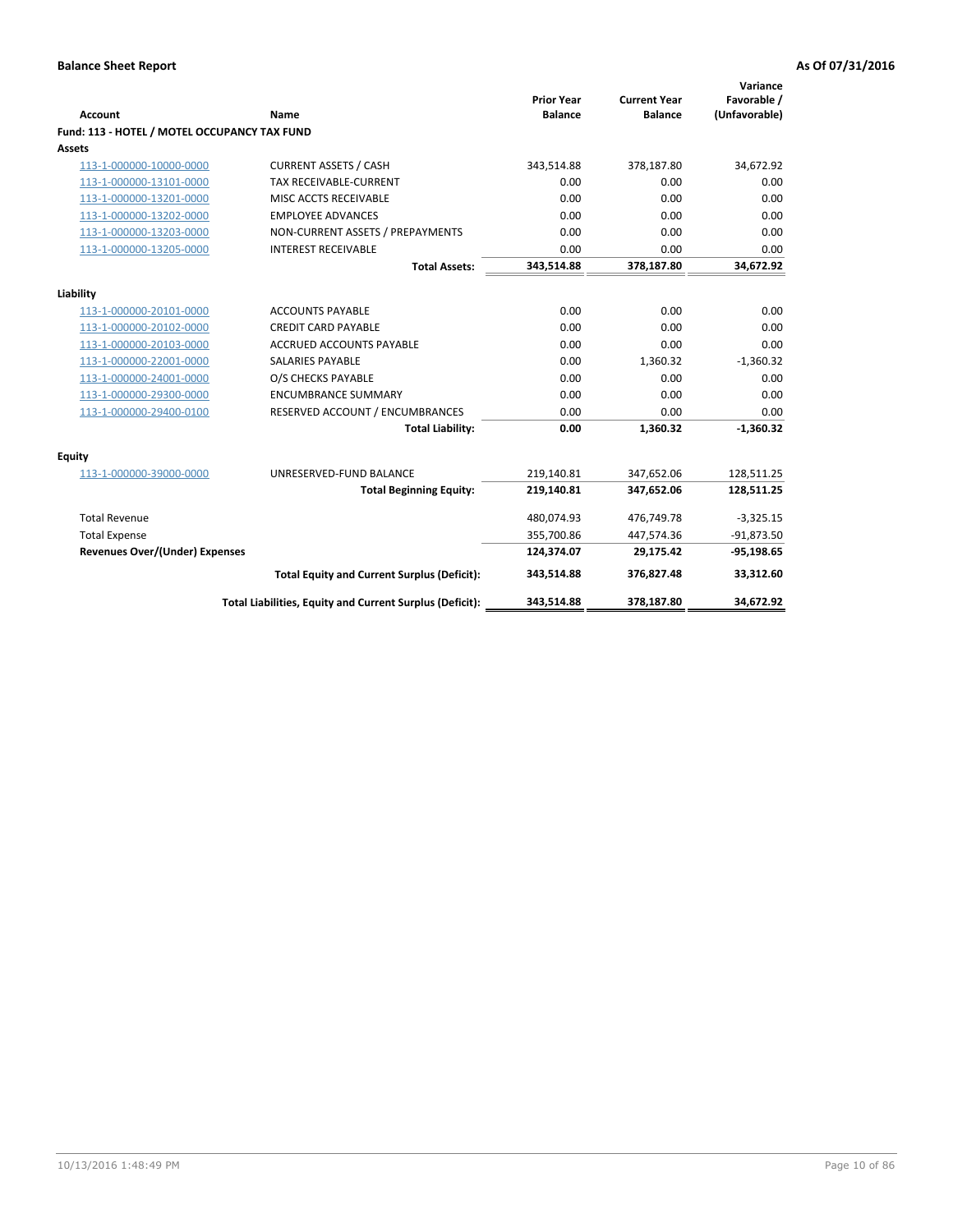| <b>Account</b>                              | Name                                                     | <b>Prior Year</b><br><b>Balance</b> | <b>Current Year</b><br><b>Balance</b> | Variance<br>Favorable /<br>(Unfavorable) |
|---------------------------------------------|----------------------------------------------------------|-------------------------------------|---------------------------------------|------------------------------------------|
| Fund: 114 - VENUE MANAGEMENT FUND<br>Assets |                                                          |                                     |                                       |                                          |
| 114-1-000000-10000-0000                     | <b>CURRENT ASSETS / CASH</b>                             | $-88,964.94$                        | $-178,463.03$                         | $-89,498.09$                             |
| 114-1-000000-10311-0000                     | CASH / PETTY CASH/CHANGE DRAWERS                         | 200.00                              | 200.00                                | 0.00                                     |
| 114-1-000000-13201-0000                     | MISC ACCTS RECEIVABLE                                    | 0.00                                | 0.00                                  | 0.00                                     |
| 114-1-000000-13203-0000                     | NON-CURRENT ASSETS / PREPAYMENTS                         | 0.00                                | 0.00                                  | 0.00                                     |
| 114-1-000000-13205-0000                     | <b>INTEREST RECEIVABLE</b>                               | 0.00                                | 0.00                                  | 0.00                                     |
|                                             | <b>Total Assets:</b>                                     | $-88,764.94$                        | -178,263.03                           | $-89,498.09$                             |
|                                             |                                                          |                                     |                                       |                                          |
| Liability                                   |                                                          |                                     |                                       |                                          |
| 114-1-000000-20101-0000                     | <b>ACCOUNTS PAYABLE</b>                                  | 0.00                                | 0.00                                  | 0.00                                     |
| 114-1-000000-20102-0000                     | <b>CREDIT CARD PAYABLE</b>                               | 0.00                                | 0.00                                  | 0.00                                     |
| 114-1-000000-20103-0000                     | <b>ACCRUED ACCOUNTS PAYABLE</b>                          | 0.00                                | 0.00                                  | 0.00                                     |
| 114-1-000000-20125-0000                     | SALES TAX PAYABLE / IN THE CITY                          | 0.00                                | 0.00                                  | 0.00                                     |
| 114-1-000000-20150-0000                     | <b>TICKET SALE SHARING</b>                               | 3,208.00                            | 120.00                                | 3,088.00                                 |
| 114-1-000000-20151-0000                     | <b>SOUND &amp; LIGHTING</b>                              | 150.00                              | $-3,350.00$                           | 3,500.00                                 |
| 114-1-000000-20160-0000                     | <b>UNAPPLIED CREDIT</b>                                  | 0.00                                | 0.00                                  | 0.00                                     |
| 114-1-000000-20201-0000                     | <b>DEFERRED REVENUE</b>                                  | 0.00                                | 0.00                                  | 0.00                                     |
| 114-1-000000-22001-0000                     | <b>SALARIES PAYABLE</b>                                  | 2,316.67                            | 1,072.95                              | 1,243.72                                 |
| 114-1-000000-24010-0000                     | <b>CIVIC CENTER DEPOSITS</b>                             | 3,900.00                            | 5,545.00                              | $-1,645.00$                              |
| 114-1-000000-24012-0000                     | <b>AUDITORIUM DEPOSITS</b>                               | 4,500.00                            | 3,150.00                              | 1,350.00                                 |
| 114-1-000000-29300-0000                     | <b>ENCUMBRANCE SUMMARY</b>                               | 0.00                                | 0.00                                  | 0.00                                     |
| 114-1-000000-29400-0000                     | RESERVED ACCOUNT / ENCUMBRANCES                          | 0.00                                | 0.00                                  | 0.00                                     |
|                                             | <b>Total Liability:</b>                                  | 14,074.67                           | 6,537.95                              | 7,536.72                                 |
| Equity                                      |                                                          |                                     |                                       |                                          |
| 114-1-000000-39000-0000                     | UNRESERVED-FUND BALANCE                                  | $-18,849.29$                        | $-114,485.64$                         | $-95,636.35$                             |
|                                             | <b>Total Beginning Equity:</b>                           | -18,849.29                          | $-114,485.64$                         | $-95,636.35$                             |
| <b>Total Revenue</b>                        |                                                          | 191,928.82                          | 183,537.02                            | $-8,391.80$                              |
| <b>Total Expense</b>                        |                                                          | 275,919.14                          | 253,852.36                            | 22,066.78                                |
| <b>Revenues Over/(Under) Expenses</b>       |                                                          | $-83,990.32$                        | $-70,315.34$                          | 13,674.98                                |
|                                             | <b>Total Equity and Current Surplus (Deficit):</b>       | -102,839.61                         | -184,800.98                           | $-81,961.37$                             |
|                                             | Total Liabilities, Equity and Current Surplus (Deficit): | -88,764.94                          | -178,263.03                           | -89,498.09                               |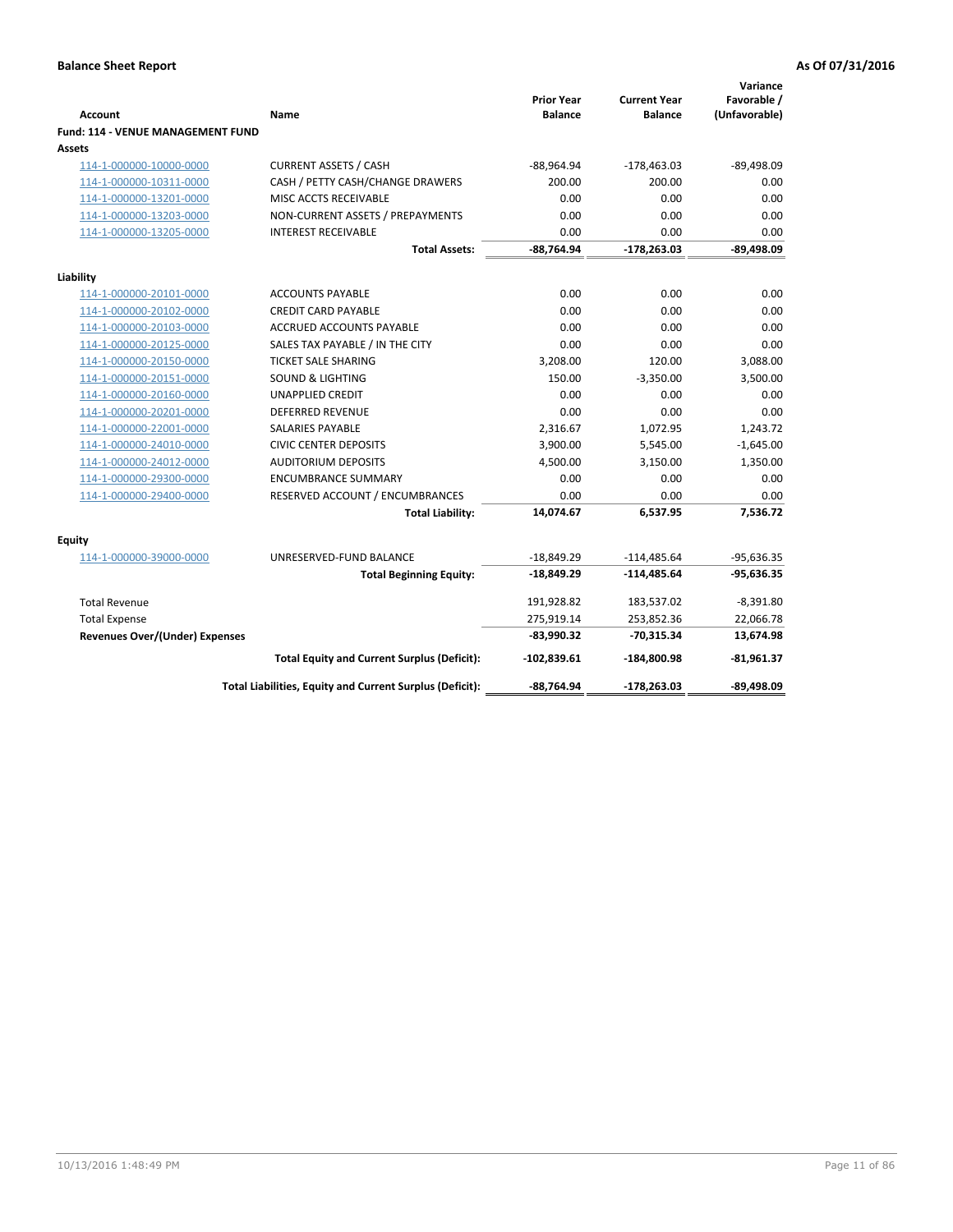| <b>Account</b>                        | Name                                                     | <b>Prior Year</b><br><b>Balance</b> | <b>Current Year</b><br><b>Balance</b> | Variance<br>Favorable /<br>(Unfavorable) |
|---------------------------------------|----------------------------------------------------------|-------------------------------------|---------------------------------------|------------------------------------------|
| Fund: 115 - TIRZ FUND                 |                                                          |                                     |                                       |                                          |
| Assets                                |                                                          |                                     |                                       |                                          |
| 115-1-000000-10000-0000               | <b>CURRENT ASSETS / CASH</b>                             | 0.00                                | 0.00                                  | 0.00                                     |
| 115-1-000000-13101-0000               | <b>TAX RECEIVABLE-CURRENT</b>                            | 0.00                                | 0.00                                  | 0.00                                     |
| 115-1-000000-13102-0000               | <b>TAXES REC-DELINQUENT</b>                              | 0.00                                | 0.00                                  | 0.00                                     |
| 115-1-000000-13103-0000               | ALLOW FOR UNCOLLECT TAXES                                | 0.00                                | 0.00                                  | 0.00                                     |
| 115-1-000000-13201-0000               | MISC ACCTS RECEIVABLE                                    | 0.00                                | 0.00                                  | 0.00                                     |
| 115-1-000000-13205-0000               | <b>INTEREST RECEIVABLE</b>                               | 0.00                                | 0.00                                  | 0.00                                     |
|                                       | <b>Total Assets:</b>                                     | 0.00                                | 0.00                                  | 0.00                                     |
| Liability                             |                                                          |                                     |                                       |                                          |
| 115-1-000000-20101-0000               | <b>ACCOUNTS PAYABLE</b>                                  | 0.00                                | 0.00                                  | 0.00                                     |
| 115-1-000000-20103-0000               | <b>ACCRUED ACCOUNTS PAYABLE</b>                          | 0.00                                | 0.00                                  | 0.00                                     |
| 115-1-000000-20203-0000               | <b>DEFERRED TAX REVENUE</b>                              | 0.00                                | 0.00                                  | 0.00                                     |
| 115-1-000000-29300-0000               | <b>ENCUMBRANCE SUMMARY</b>                               | 0.00                                | 0.00                                  | 0.00                                     |
| 115-1-000000-29400-0100               | RESERVED ACCOUNT / ENCUMBRANCES                          | 0.00                                | 0.00                                  | 0.00                                     |
|                                       | <b>Total Liability:</b>                                  | 0.00                                | 0.00                                  | 0.00                                     |
| Equity                                |                                                          |                                     |                                       |                                          |
| 115-1-000000-39000-0000               | UNRESERVED-FUND BALANCE                                  | 0.00                                | 0.00                                  | 0.00                                     |
| 115-1-000000-39100-0000               | UNRESERVED-RET. EARNINGS                                 | 0.00                                | 0.00                                  | 0.00                                     |
|                                       | <b>Total Beginning Equity:</b>                           | 0.00                                | 0.00                                  | 0.00                                     |
| <b>Total Revenue</b>                  |                                                          | 0.00                                | 0.00                                  | 0.00                                     |
| <b>Total Expense</b>                  |                                                          | 0.00                                | 0.00                                  | 0.00                                     |
| <b>Revenues Over/(Under) Expenses</b> |                                                          | 0.00                                | 0.00                                  | 0.00                                     |
|                                       | <b>Total Equity and Current Surplus (Deficit):</b>       | 0.00                                | 0.00                                  | 0.00                                     |
|                                       | Total Liabilities, Equity and Current Surplus (Deficit): | 0.00                                | 0.00                                  | 0.00                                     |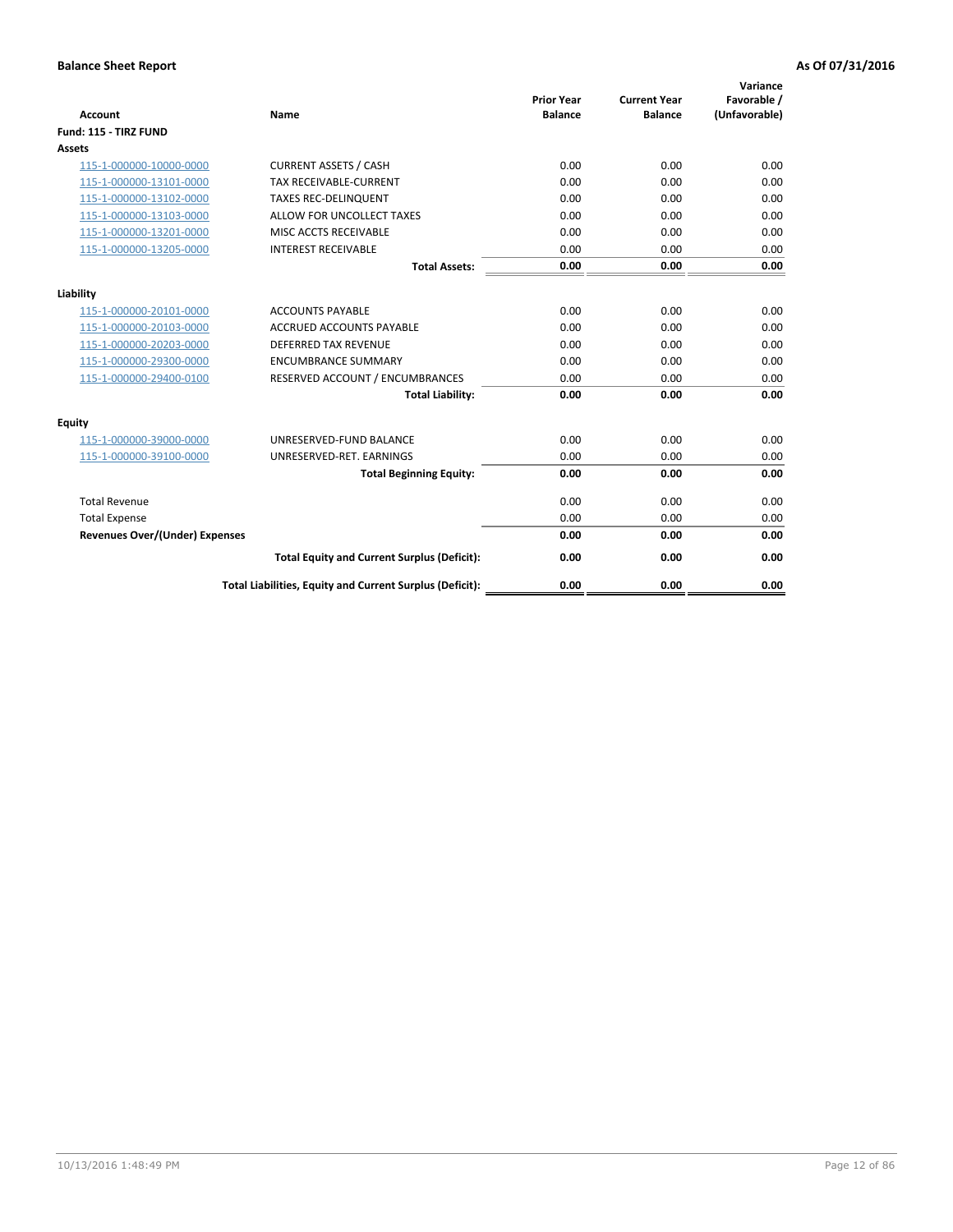| <b>Account</b>                        | Name                                                     | <b>Prior Year</b><br><b>Balance</b> | <b>Current Year</b><br><b>Balance</b> | Variance<br>Favorable /<br>(Unfavorable) |
|---------------------------------------|----------------------------------------------------------|-------------------------------------|---------------------------------------|------------------------------------------|
| Fund: 116 - ROADWAY IMPACT FEE 1      |                                                          |                                     |                                       |                                          |
| Assets                                |                                                          |                                     |                                       |                                          |
| 116-1-000000-10000-0000               | <b>CURRENT ASSETS / CASH</b>                             | 13,081.02                           | 13,107.80                             | 26.78                                    |
| 116-1-000000-13201-0000               | MISC ACCTS RECEIVABLE                                    | 0.00                                | 0.00                                  | 0.00                                     |
| 116-1-000000-13205-0000               | <b>INTEREST RECEIVABLE</b>                               | 0.00                                | 0.00                                  | 0.00                                     |
|                                       | <b>Total Assets:</b>                                     | 13,081.02                           | 13,107.80                             | 26.78                                    |
| Liability                             |                                                          |                                     |                                       |                                          |
| 116-1-000000-20101-0000               | <b>ACCOUNTS PAYABLE</b>                                  | 0.00                                | 0.00                                  | 0.00                                     |
| 116-1-000000-20103-0000               | <b>ACCRUED ACCOUNTS PAYABLE</b>                          | 0.00                                | 0.00                                  | 0.00                                     |
|                                       | <b>Total Liability:</b>                                  | 0.00                                | 0.00                                  | 0.00                                     |
| Equity                                |                                                          |                                     |                                       |                                          |
| 116-1-000000-39000-0000               | UNRESERVED-FUND BALANCE                                  | 0.00                                | 0.00                                  | 0.00                                     |
| 116-1-000000-39100-0000               | UNRESERVED-RET. EARNINGS                                 | 13,034.07                           | 13,089.18                             | 55.11                                    |
|                                       | <b>Total Beginning Equity:</b>                           | 13,034.07                           | 13,089.18                             | 55.11                                    |
| <b>Total Revenue</b>                  |                                                          | 52.75                               | 34.48                                 | $-18.27$                                 |
| <b>Total Expense</b>                  |                                                          | 5.80                                | 15.86                                 | $-10.06$                                 |
| <b>Revenues Over/(Under) Expenses</b> |                                                          | 46.95                               | 18.62                                 | $-28.33$                                 |
|                                       | <b>Total Equity and Current Surplus (Deficit):</b>       | 13,081.02                           | 13,107.80                             | 26.78                                    |
|                                       | Total Liabilities, Equity and Current Surplus (Deficit): | 13,081.02                           | 13,107.80                             | 26.78                                    |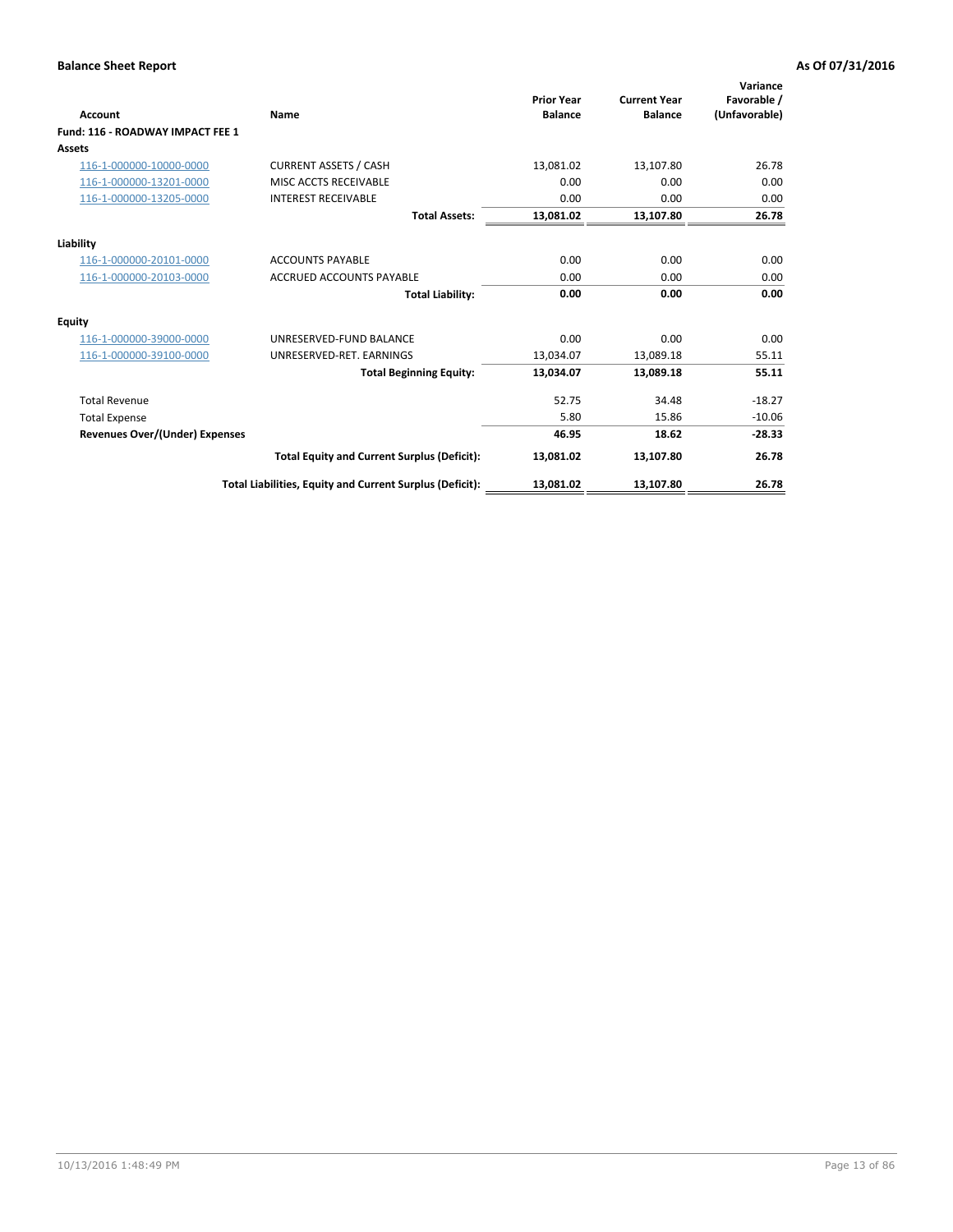| <b>Account</b>                        | Name                                                     | <b>Prior Year</b><br><b>Balance</b> | <b>Current Year</b><br><b>Balance</b> | Variance<br>Favorable /<br>(Unfavorable) |
|---------------------------------------|----------------------------------------------------------|-------------------------------------|---------------------------------------|------------------------------------------|
| Fund: 117 - ROADWAY IMPACT FEE 2      |                                                          |                                     |                                       |                                          |
| Assets                                |                                                          |                                     |                                       |                                          |
| 117-1-000000-10000-0000               | <b>CURRENT ASSETS / CASH</b>                             | 64.54                               | 64.69                                 | 0.15                                     |
| 117-1-000000-13201-0000               | MISC ACCTS RECEIVABLE                                    | 0.00                                | 0.00                                  | 0.00                                     |
| 117-1-000000-13205-0000               | <b>INTEREST RECEIVABLE</b>                               | 0.00                                | 0.00                                  | 0.00                                     |
|                                       | <b>Total Assets:</b>                                     | 64.54                               | 64.69                                 | 0.15                                     |
| Liability                             |                                                          |                                     |                                       |                                          |
| 117-1-000000-20101-0000               | <b>ACCOUNTS PAYABLE</b>                                  | 0.00                                | 0.00                                  | 0.00                                     |
| 117-1-000000-20103-0000               | <b>ACCRUED ACCOUNTS PAYABLE</b>                          | 0.00                                | 0.00                                  | 0.00                                     |
|                                       | <b>Total Liability:</b>                                  | 0.00                                | 0.00                                  | 0.00                                     |
| Equity                                |                                                          |                                     |                                       |                                          |
| 117-1-000000-39000-0000               | UNRESERVED-FUND BALANCE                                  | 0.00                                | 0.00                                  | 0.00                                     |
| 117-1-000000-39100-0000               | UNRESERVED-RET. EARNINGS                                 | 62,221.66                           | 64.58                                 | $-62,157.08$                             |
|                                       | <b>Total Beginning Equity:</b>                           | 62,221.66                           | 64.58                                 | $-62,157.08$                             |
| <b>Total Revenue</b>                  |                                                          | 50,292.32                           | 0.18                                  | $-50,292.14$                             |
| <b>Total Expense</b>                  |                                                          | 112,449.44                          | 0.07                                  | 112,449.37                               |
| <b>Revenues Over/(Under) Expenses</b> |                                                          | $-62,157.12$                        | 0.11                                  | 62,157.23                                |
|                                       | <b>Total Equity and Current Surplus (Deficit):</b>       | 64.54                               | 64.69                                 | 0.15                                     |
|                                       | Total Liabilities, Equity and Current Surplus (Deficit): | 64.54                               | 64.69                                 | 0.15                                     |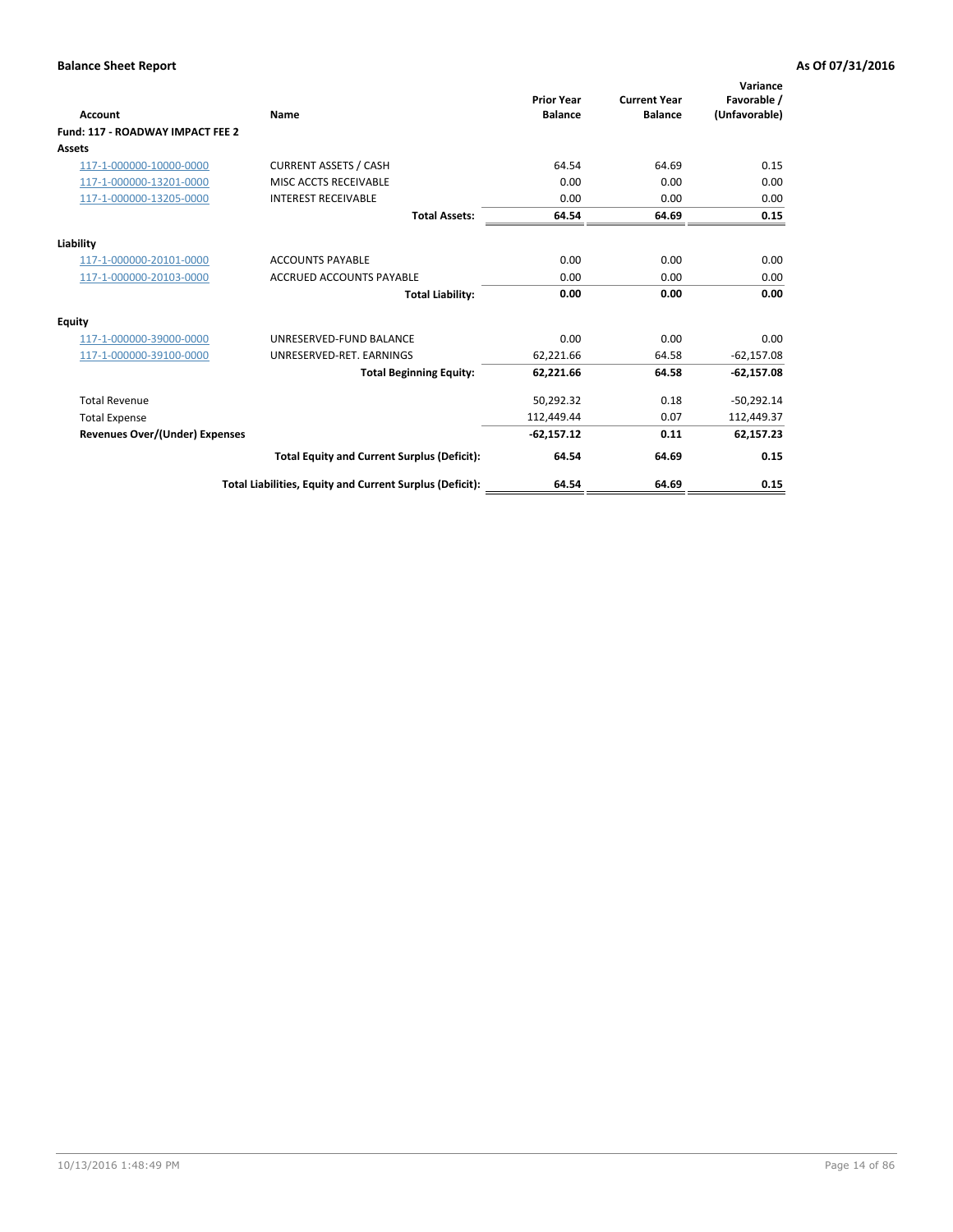| <b>Account</b>                        | Name                                                     | <b>Prior Year</b><br><b>Balance</b> | <b>Current Year</b><br><b>Balance</b> | Variance<br>Favorable /<br>(Unfavorable) |
|---------------------------------------|----------------------------------------------------------|-------------------------------------|---------------------------------------|------------------------------------------|
| Fund: 118 - ROADWAY IMPACT FEE 3      |                                                          |                                     |                                       |                                          |
| Assets                                |                                                          |                                     |                                       |                                          |
| 118-1-000000-10000-0000               | <b>CURRENT ASSETS / CASH</b>                             | 109.54                              | 109.80                                | 0.26                                     |
| 118-1-000000-13201-0000               | MISC ACCTS RECEIVABLE                                    | 0.00                                | 0.00                                  | 0.00                                     |
| 118-1-000000-13205-0000               | <b>INTEREST RECEIVABLE</b>                               | 0.00                                | 0.00                                  | 0.00                                     |
|                                       | <b>Total Assets:</b>                                     | 109.54                              | 109.80                                | 0.26                                     |
| Liability                             |                                                          |                                     |                                       |                                          |
| 118-1-000000-20101-0000               | <b>ACCOUNTS PAYABLE</b>                                  | 0.00                                | 0.00                                  | 0.00                                     |
| 118-1-000000-20103-0000               | <b>ACCRUED ACCOUNTS PAYABLE</b>                          | 0.00                                | 0.00                                  | 0.00                                     |
|                                       | <b>Total Liability:</b>                                  | 0.00                                | 0.00                                  | 0.00                                     |
| Equity                                |                                                          |                                     |                                       |                                          |
| 118-1-000000-39000-0000               | UNRESERVED-FUND BALANCE                                  | 0.00                                | 0.00                                  | 0.00                                     |
| 118-1-000000-39100-0000               | UNRESERVED-RET. EARNINGS                                 | 19.87                               | 109.62                                | 89.75                                    |
|                                       | <b>Total Beginning Equity:</b>                           | 19.87                               | 109.62                                | 89.75                                    |
| <b>Total Revenue</b>                  |                                                          | 87,360.62                           | 0.29                                  | $-87,360.33$                             |
| <b>Total Expense</b>                  |                                                          | 87,270.95                           | 0.11                                  | 87,270.84                                |
| <b>Revenues Over/(Under) Expenses</b> |                                                          | 89.67                               | 0.18                                  | $-89.49$                                 |
|                                       | <b>Total Equity and Current Surplus (Deficit):</b>       | 109.54                              | 109.80                                | 0.26                                     |
|                                       | Total Liabilities, Equity and Current Surplus (Deficit): | 109.54                              | 109.80                                | 0.26                                     |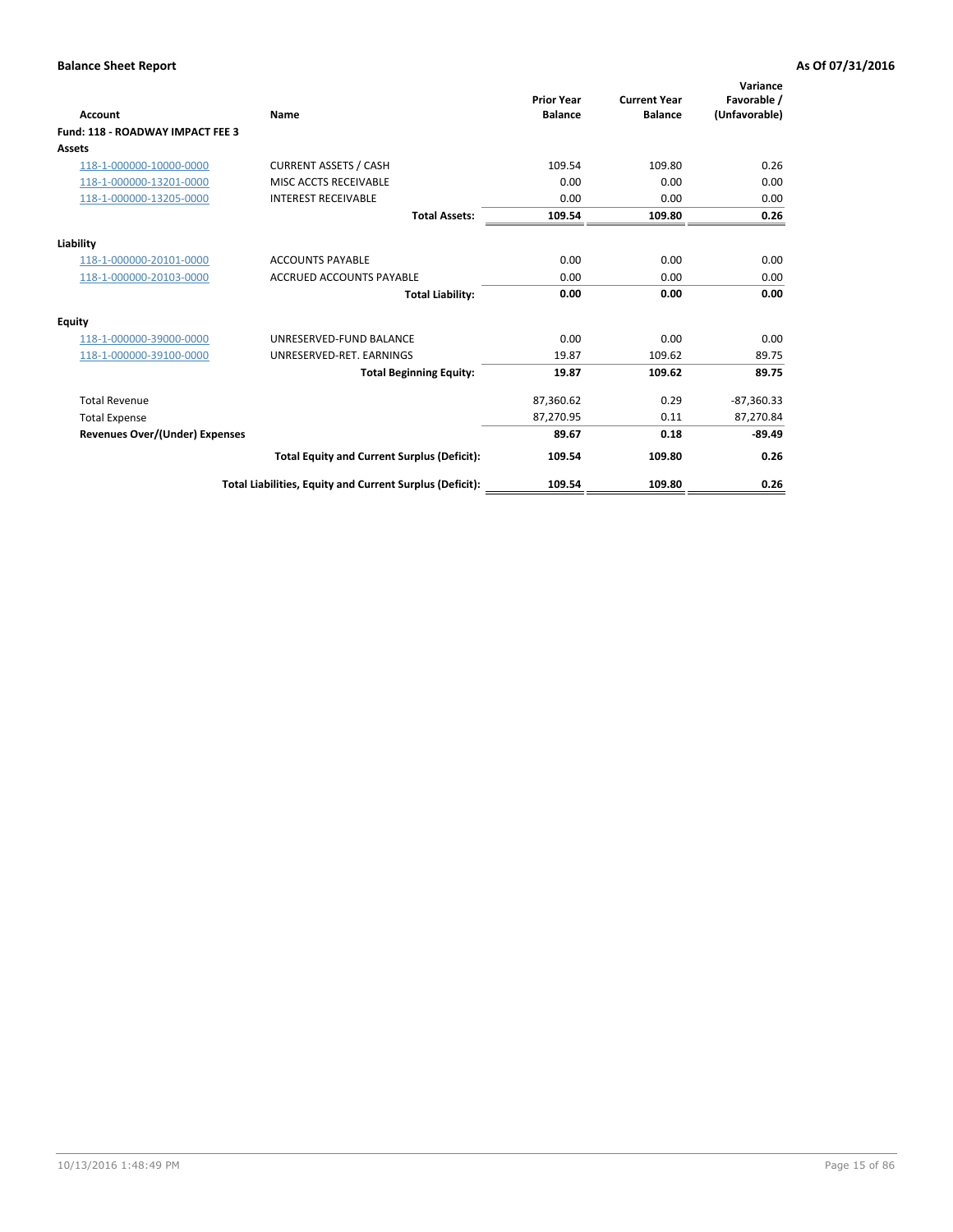| <b>Account</b>                        | Name                                                     | <b>Prior Year</b><br><b>Balance</b> | <b>Current Year</b><br><b>Balance</b> | Variance<br>Favorable /<br>(Unfavorable) |
|---------------------------------------|----------------------------------------------------------|-------------------------------------|---------------------------------------|------------------------------------------|
| Fund: 119 - ROADWAY IMPACT FEE 4      |                                                          |                                     |                                       |                                          |
| Assets                                |                                                          |                                     |                                       |                                          |
| 119-1-000000-10000-0000               | <b>CURRENT ASSETS / CASH</b>                             | 4.61                                | 4.63                                  | 0.02                                     |
| 119-1-000000-13201-0000               | MISC ACCTS RECEIVABLE                                    | 0.00                                | 0.00                                  | 0.00                                     |
| 119-1-000000-13205-0000               | <b>INTEREST RECEIVABLE</b>                               | 0.00                                | 0.00                                  | 0.00                                     |
|                                       | <b>Total Assets:</b>                                     | 4.61                                | 4.63                                  | 0.02                                     |
| Liability                             |                                                          |                                     |                                       |                                          |
| 119-1-000000-20101-0000               | <b>ACCOUNTS PAYABLE</b>                                  | 0.00                                | 0.00                                  | 0.00                                     |
| 119-1-000000-20103-0000               | <b>ACCRUED ACCOUNTS PAYABLE</b>                          | 0.00                                | 0.00                                  | 0.00                                     |
|                                       | <b>Total Liability:</b>                                  | 0.00                                | 0.00                                  | 0.00                                     |
| Equity                                |                                                          |                                     |                                       |                                          |
| 119-1-000000-39000-0000               | UNRESERVED-FUND BALANCE                                  | 0.00                                | 0.00                                  | 0.00                                     |
| 119-1-000000-39100-0000               | UNRESERVED-RET. EARNINGS                                 | 8.04                                | 4.62                                  | $-3.42$                                  |
|                                       | <b>Total Beginning Equity:</b>                           | 8.04                                | 4.62                                  | $-3.42$                                  |
| <b>Total Revenue</b>                  |                                                          | 68,969.27                           | 0.01                                  | $-68,969.26$                             |
| <b>Total Expense</b>                  |                                                          | 68,972.70                           | 0.00                                  | 68,972.70                                |
| <b>Revenues Over/(Under) Expenses</b> |                                                          | $-3.43$                             | 0.01                                  | 3.44                                     |
|                                       | <b>Total Equity and Current Surplus (Deficit):</b>       | 4.61                                | 4.63                                  | 0.02                                     |
|                                       | Total Liabilities, Equity and Current Surplus (Deficit): | 4.61                                | 4.63                                  | 0.02                                     |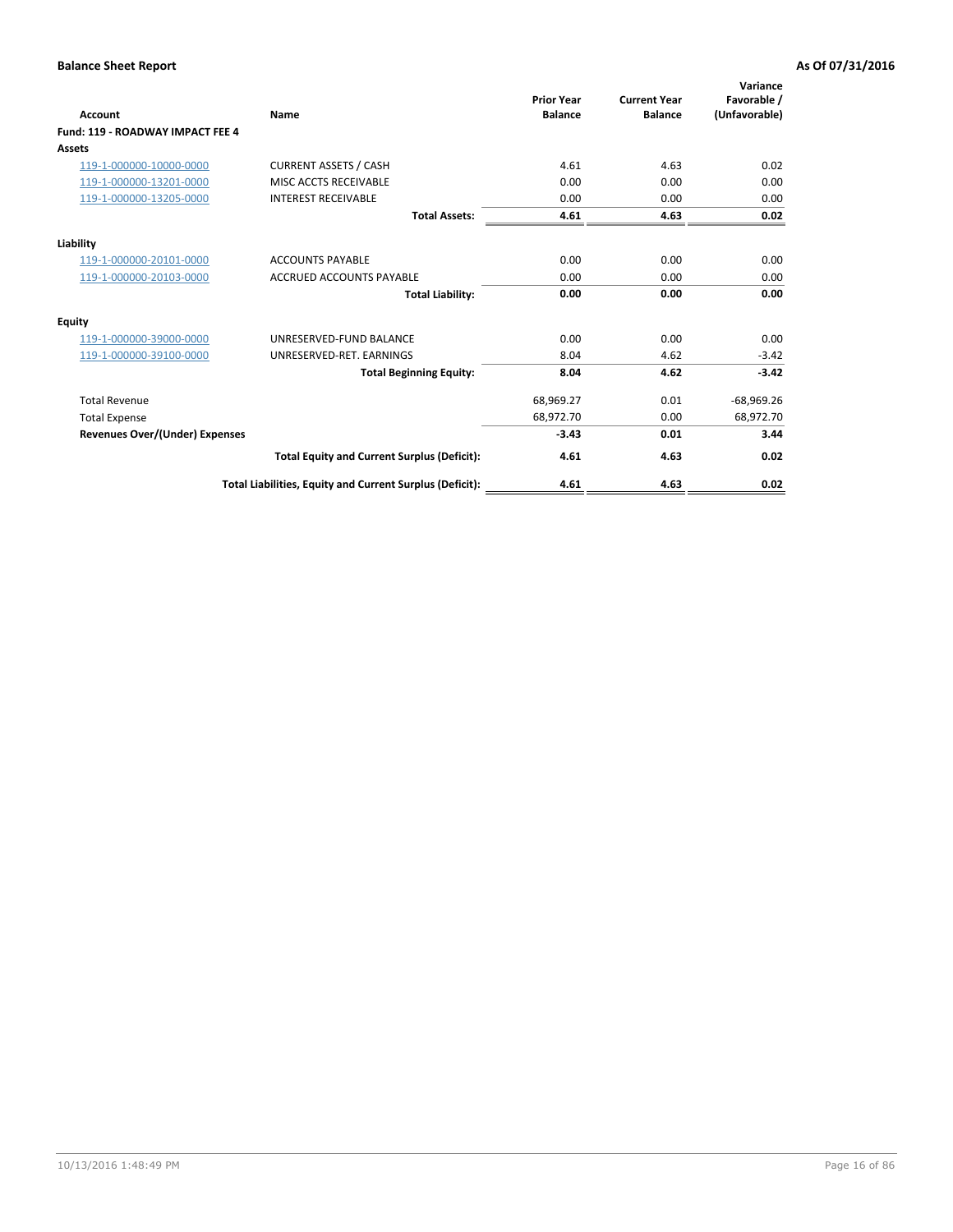| <b>Account</b>                                    | Name                                                     | <b>Prior Year</b><br><b>Balance</b> | <b>Current Year</b><br><b>Balance</b> | Variance<br>Favorable /<br>(Unfavorable) |
|---------------------------------------------------|----------------------------------------------------------|-------------------------------------|---------------------------------------|------------------------------------------|
| Fund: 120 - BROWNSFIELD HAZARDOUS WASTE EPA GRANT |                                                          |                                     |                                       |                                          |
| Assets                                            |                                                          |                                     |                                       |                                          |
| 120-1-000000-10000-0000                           | <b>CURRENT ASSETS / CASH</b>                             | $-2,710.90$                         | 0.00                                  | 2,710.90                                 |
| 120-1-000000-13201-0000                           | MISC ACCTS RECEIVABLE                                    | 0.00                                | 0.00                                  | 0.00                                     |
|                                                   | <b>Total Assets:</b>                                     | $-2,710.90$                         | 0.00                                  | 2,710.90                                 |
| Liability                                         |                                                          |                                     |                                       |                                          |
| 120-1-000000-20101-0000                           | <b>ACCOUNTS PAYABLE</b>                                  | 0.00                                | 0.00                                  | 0.00                                     |
| 120-1-000000-20102-0000                           | <b>CREDIT CARD PAYABLE</b>                               | 0.00                                | 0.00                                  | 0.00                                     |
| 120-1-000000-20902-0000                           | <b>DEFERRED GRANT REVENUE</b>                            | 0.00                                | 0.00                                  | 0.00                                     |
| 120-1-000000-29300-0000                           | <b>ENCUMBRANCE SUMMARY</b>                               | 0.00                                | 0.00                                  | 0.00                                     |
| 120-1-000000-29400-0000                           | RESERVED ACCOUNT / ENCUMBRANCES                          | 0.00                                | 0.00                                  | 0.00                                     |
|                                                   | <b>Total Liability:</b>                                  | 0.00                                | 0.00                                  | 0.00                                     |
| Equity                                            |                                                          |                                     |                                       |                                          |
| 120-1-000000-39000-0000                           | UNRESERVED-FUND BALANCE                                  | 0.00                                | 0.00                                  | 0.00                                     |
|                                                   | <b>Total Beginning Equity:</b>                           | 0.00                                | 0.00                                  | 0.00                                     |
| <b>Total Revenue</b>                              |                                                          | 20,562.35                           | 0.00                                  | $-20,562.35$                             |
| <b>Total Expense</b>                              |                                                          | 23,273.25                           | 0.00                                  | 23,273.25                                |
| <b>Revenues Over/(Under) Expenses</b>             |                                                          | $-2,710.90$                         | 0.00                                  | 2,710.90                                 |
|                                                   | <b>Total Equity and Current Surplus (Deficit):</b>       | $-2,710.90$                         | 0.00                                  | 2,710.90                                 |
|                                                   | Total Liabilities, Equity and Current Surplus (Deficit): | $-2,710.90$                         | 0.00                                  | 2,710.90                                 |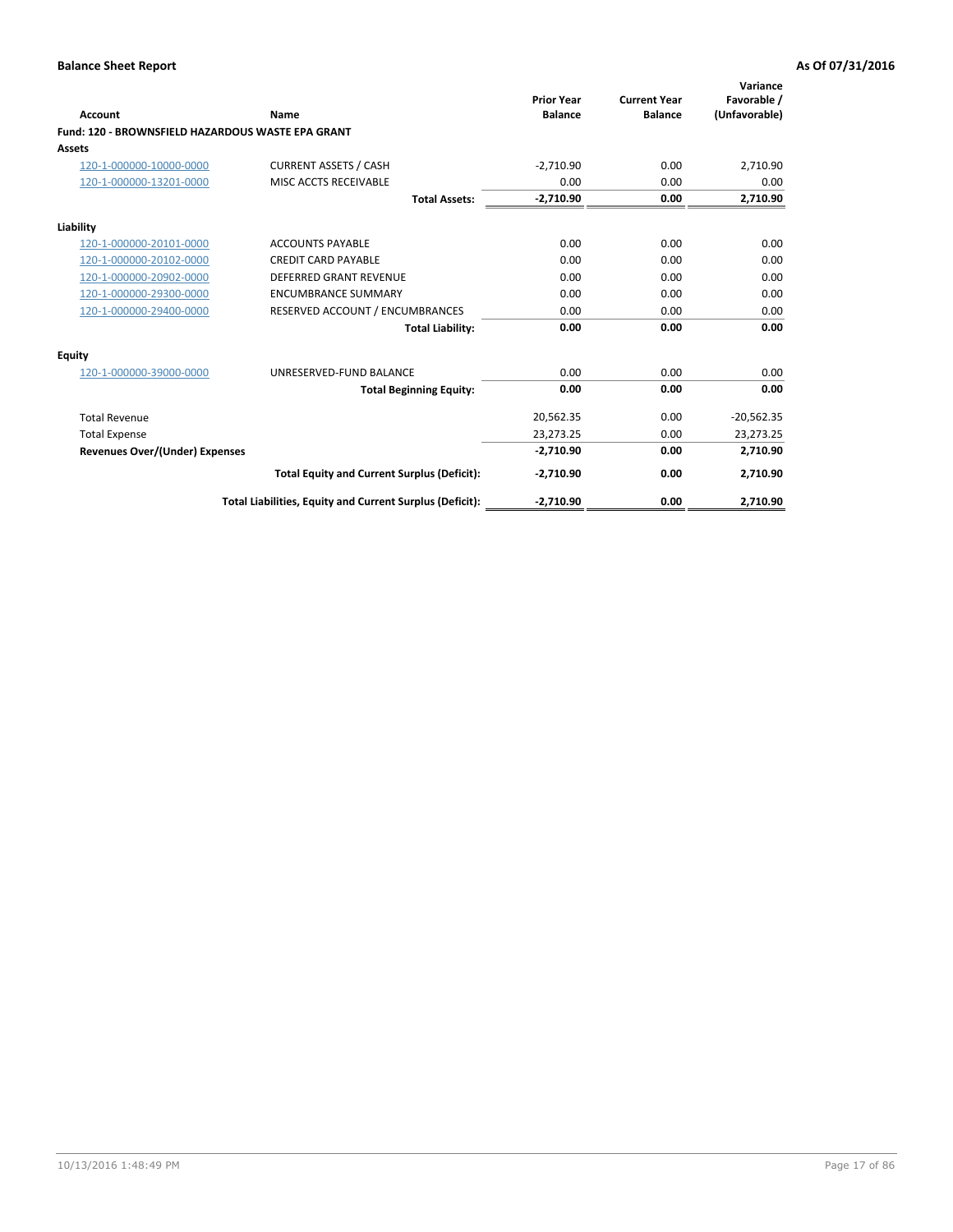| <b>Account</b>                              | Name                                                     | <b>Prior Year</b><br><b>Balance</b> | <b>Current Year</b><br><b>Balance</b> | Variance<br>Favorable /<br>(Unfavorable) |
|---------------------------------------------|----------------------------------------------------------|-------------------------------------|---------------------------------------|------------------------------------------|
| Fund: 121 - BROWNSFIELD PETROLEUM EPA GRANT |                                                          |                                     |                                       |                                          |
| <b>Assets</b>                               |                                                          |                                     |                                       |                                          |
| 121-1-000000-10000-0000                     | <b>CURRENT ASSETS / CASH</b>                             | 2,717.18                            | 0.00                                  | $-2,717.18$                              |
| 121-1-000000-13201-0000                     | <b>MISC ACCTS RECEIVABLE</b>                             | 0.00                                | 0.00                                  | 0.00                                     |
|                                             | <b>Total Assets:</b>                                     | 2,717.18                            | 0.00                                  | $-2,717.18$                              |
| Liability                                   |                                                          |                                     |                                       |                                          |
| 121-1-000000-20101-0000                     | <b>ACCOUNTS PAYABLE</b>                                  | 0.00                                | 0.00                                  | 0.00                                     |
| 121-1-000000-20102-0000                     | <b>CREDIT CARD PAYABLE</b>                               | 0.00                                | 0.00                                  | 0.00                                     |
| 121-1-000000-20103-0000                     | <b>ACCRUED ACCOUNTS PAYABLE</b>                          | 0.00                                | 0.00                                  | 0.00                                     |
| 121-1-000000-20902-0000                     | <b>DEFERRED GRANT REVENUE</b>                            | 0.00                                | 0.00                                  | 0.00                                     |
| 121-1-000000-29300-0000                     | <b>ENCUMBRANCE SUMMARY</b>                               | 0.00                                | 0.00                                  | 0.00                                     |
| 121-1-000000-29400-0000                     | RESERVED ACCOUNT / ENCUMBRANCES                          | 0.00                                | 0.00                                  | 0.00                                     |
|                                             | <b>Total Liability:</b>                                  | 0.00                                | 0.00                                  | 0.00                                     |
| <b>Equity</b>                               |                                                          |                                     |                                       |                                          |
| 121-1-000000-39000-0000                     | UNRESERVED-FUND BALANCE                                  | 0.00                                | 15.82                                 | 15.82                                    |
|                                             | <b>Total Beginning Equity:</b>                           | 0.00                                | 15.82                                 | 15.82                                    |
| <b>Total Revenue</b>                        |                                                          | 6.87                                | $-15.82$                              | $-22.69$                                 |
| <b>Total Expense</b>                        |                                                          | $-2,710.31$                         | 0.00                                  | $-2,710.31$                              |
| <b>Revenues Over/(Under) Expenses</b>       |                                                          | 2,717.18                            | $-15.82$                              | $-2,733.00$                              |
|                                             | <b>Total Equity and Current Surplus (Deficit):</b>       | 2,717.18                            | 0.00                                  | $-2,717.18$                              |
|                                             | Total Liabilities, Equity and Current Surplus (Deficit): | 2,717.18                            | 0.00                                  | $-2,717.18$                              |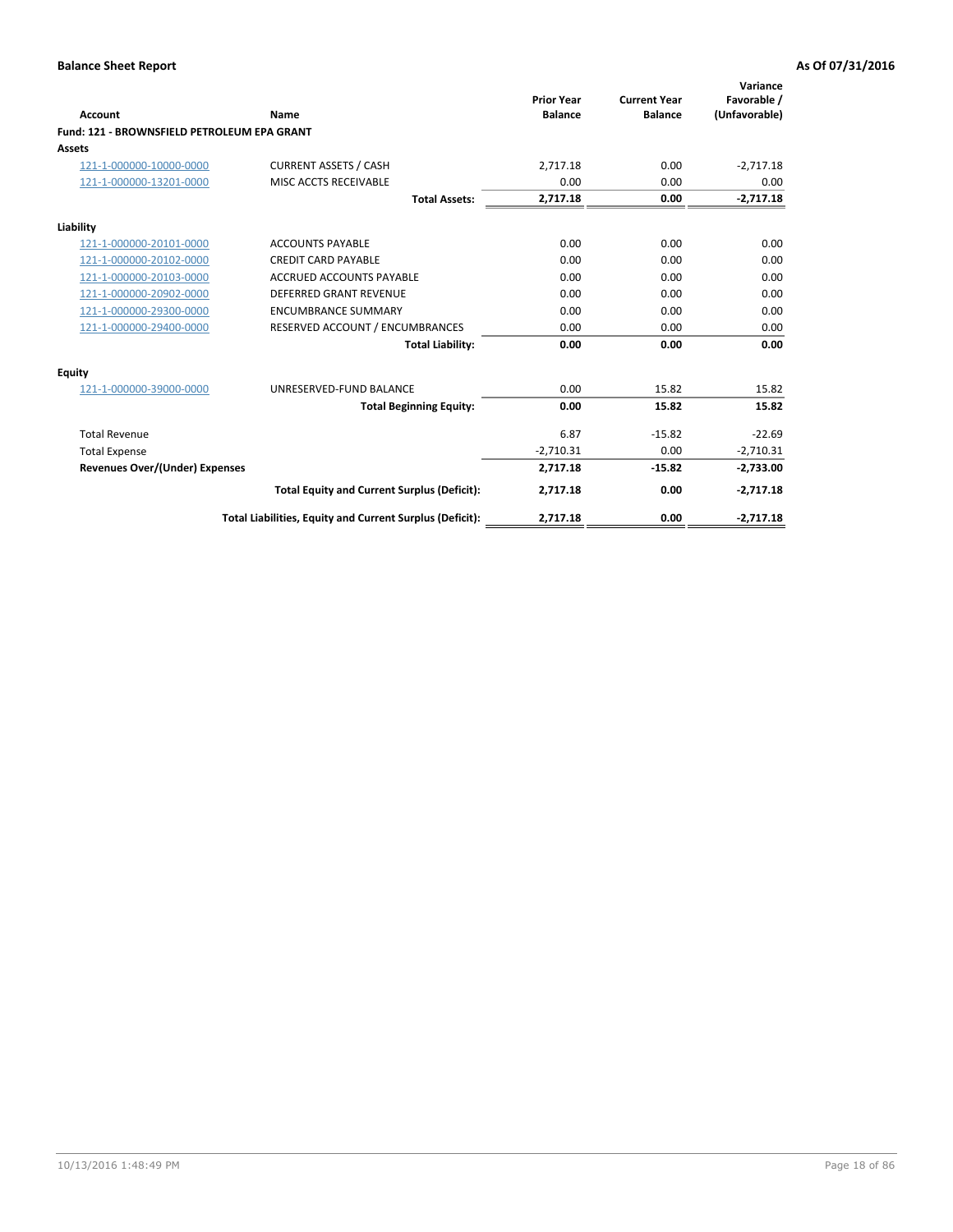| <b>Account</b>                                     | Name                                                     | <b>Prior Year</b><br><b>Balance</b> | <b>Current Year</b><br><b>Balance</b> | Variance<br>Favorable /<br>(Unfavorable) |
|----------------------------------------------------|----------------------------------------------------------|-------------------------------------|---------------------------------------|------------------------------------------|
| Fund: 122 - COPS HIRING PROGRAM GRANT 2010UMWX0308 |                                                          |                                     |                                       |                                          |
| Assets                                             |                                                          |                                     |                                       |                                          |
| 122-1-000000-10000-0000                            | <b>CURRENT ASSETS / CASH</b>                             | 0.00                                | 0.00                                  | 0.00                                     |
| 122-1-000000-13201-0000                            | MISC ACCTS RECEIVABLE                                    | 0.00                                | 0.00                                  | 0.00                                     |
|                                                    | <b>Total Assets:</b>                                     | 0.00                                | 0.00                                  | 0.00                                     |
| Liability                                          |                                                          |                                     |                                       |                                          |
| 122-1-000000-20101-0000                            | <b>ACCOUNTS PAYABLE</b>                                  | 0.00                                | 0.00                                  | 0.00                                     |
| 122-1-000000-20102-0000                            | <b>CREDIT CARD PAYABLE</b>                               | 0.00                                | 0.00                                  | 0.00                                     |
| 122-1-000000-20103-0000                            | <b>ACCRUED ACCOUNTS PAYABLE</b>                          | 0.00                                | 0.00                                  | 0.00                                     |
| 122-1-000000-20902-0000                            | <b>DEFERRED GRANT REVENUE</b>                            | 0.00                                | 0.00                                  | 0.00                                     |
|                                                    | <b>Total Liability:</b>                                  | 0.00                                | 0.00                                  | 0.00                                     |
| Equity                                             |                                                          |                                     |                                       |                                          |
| 122-1-000000-39000-0000                            | UNRESERVED-FUND BALANCE                                  | 0.00                                | 0.00                                  | 0.00                                     |
|                                                    | <b>Total Beginning Equity:</b>                           | 0.00                                | 0.00                                  | 0.00                                     |
| <b>Total Revenue</b>                               |                                                          | 81,039.74                           | 0.00                                  | $-81,039.74$                             |
| <b>Total Expense</b>                               |                                                          | 81,039.74                           | 0.00                                  | 81,039.74                                |
| <b>Revenues Over/(Under) Expenses</b>              |                                                          | 0.00                                | 0.00                                  | 0.00                                     |
|                                                    | <b>Total Equity and Current Surplus (Deficit):</b>       | 0.00                                | 0.00                                  | 0.00                                     |
|                                                    | Total Liabilities, Equity and Current Surplus (Deficit): | 0.00                                | 0.00                                  | 0.00                                     |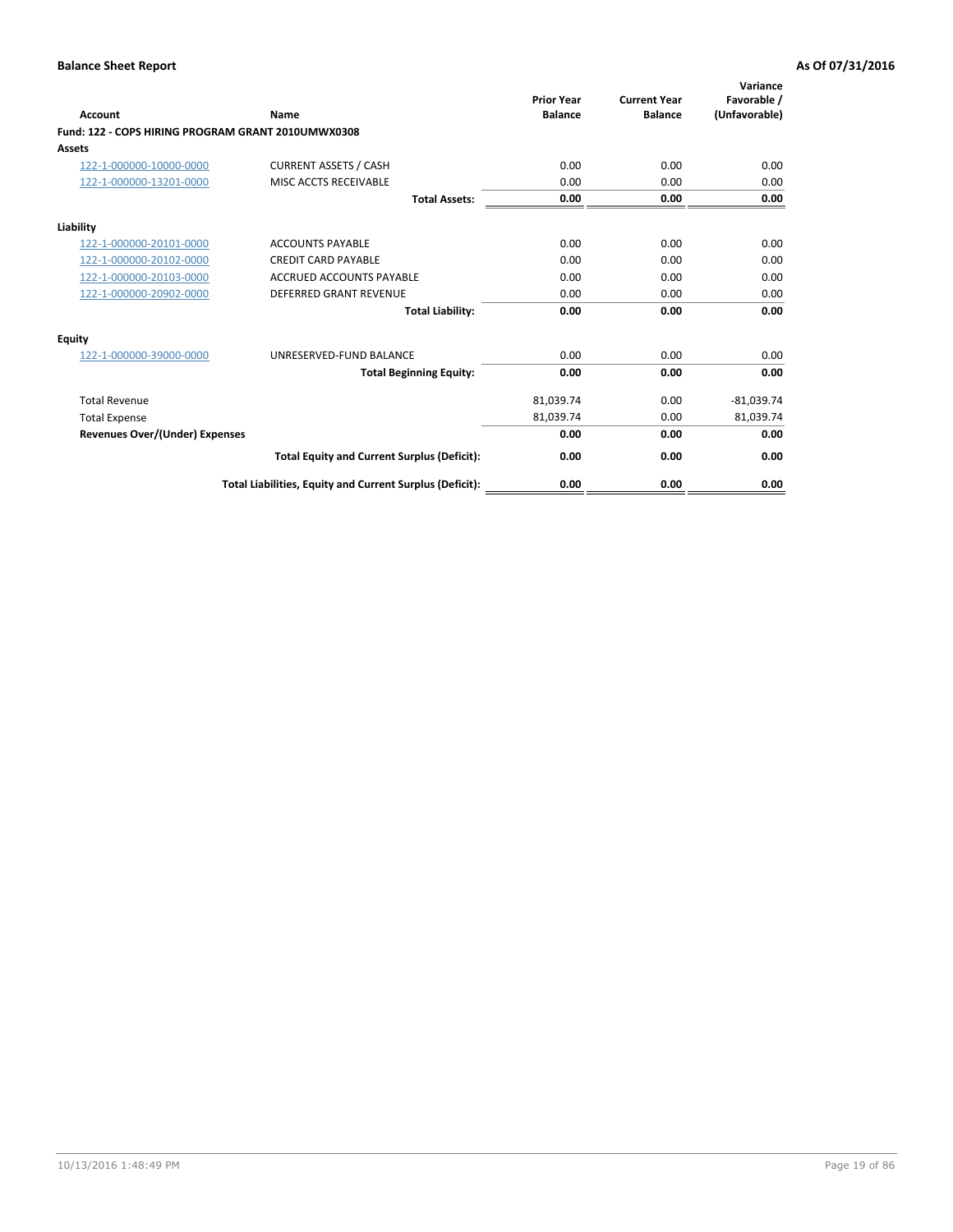| Account                        | Name                                                           | <b>Prior Year</b><br><b>Balance</b> | <b>Current Year</b><br><b>Balance</b> | Variance<br>Favorable /<br>(Unfavorable) |
|--------------------------------|----------------------------------------------------------------|-------------------------------------|---------------------------------------|------------------------------------------|
|                                | Fund: 123 - PTRAIN - POLICE REIMBURSEMENT GRANTS & CONT EDUCAT |                                     |                                       |                                          |
| Assets                         |                                                                |                                     |                                       |                                          |
| 123-1-000000-10000-0000        | <b>CURRENT ASSETS / CASH</b>                                   | 8.558.16                            | 7,043.58                              | $-1,514.58$                              |
| 123-1-000000-13201-0000        | MISC ACCTS RECEIVABLE                                          | 0.00                                | 0.00                                  | 0.00                                     |
|                                | <b>Total Assets:</b>                                           | 8,558.16                            | 7,043.58                              | $-1,514.58$                              |
| Liability                      |                                                                |                                     |                                       |                                          |
| 123-1-000000-20101-0000        | <b>ACCOUNTS PAYABLE</b>                                        | 0.00                                | 0.00                                  | 0.00                                     |
| 123-1-000000-20102-0000        | <b>CREDIT CARD PAYABLE</b>                                     | 0.00                                | 0.00                                  | 0.00                                     |
| 123-1-000000-20103-0000        | <b>ACCRUED ACCOUNTS PAYABLE</b>                                | 0.00                                | 0.00                                  | 0.00                                     |
|                                | <b>Total Liability:</b>                                        | 0.00                                | 0.00                                  | 0.00                                     |
| Equity                         |                                                                |                                     |                                       |                                          |
| 123-1-000000-39000-0000        | UNRESERVED-FUND BALANCE                                        | 7,145.86                            | 8,071.25                              | 925.39                                   |
|                                | <b>Total Beginning Equity:</b>                                 | 7,145.86                            | 8,071.25                              | 925.39                                   |
| <b>Total Revenue</b>           |                                                                | 5,432.62                            | 8,698.25                              | 3,265.63                                 |
| <b>Total Expense</b>           |                                                                | 4,020.32                            | 9,725.92                              | $-5,705.60$                              |
| Revenues Over/(Under) Expenses |                                                                | 1,412.30                            | $-1,027.67$                           | $-2,439.97$                              |
|                                | <b>Total Equity and Current Surplus (Deficit):</b>             | 8,558.16                            | 7,043.58                              | $-1,514.58$                              |
|                                | Total Liabilities, Equity and Current Surplus (Deficit):       | 8,558.16                            | 7,043.58                              | $-1,514.58$                              |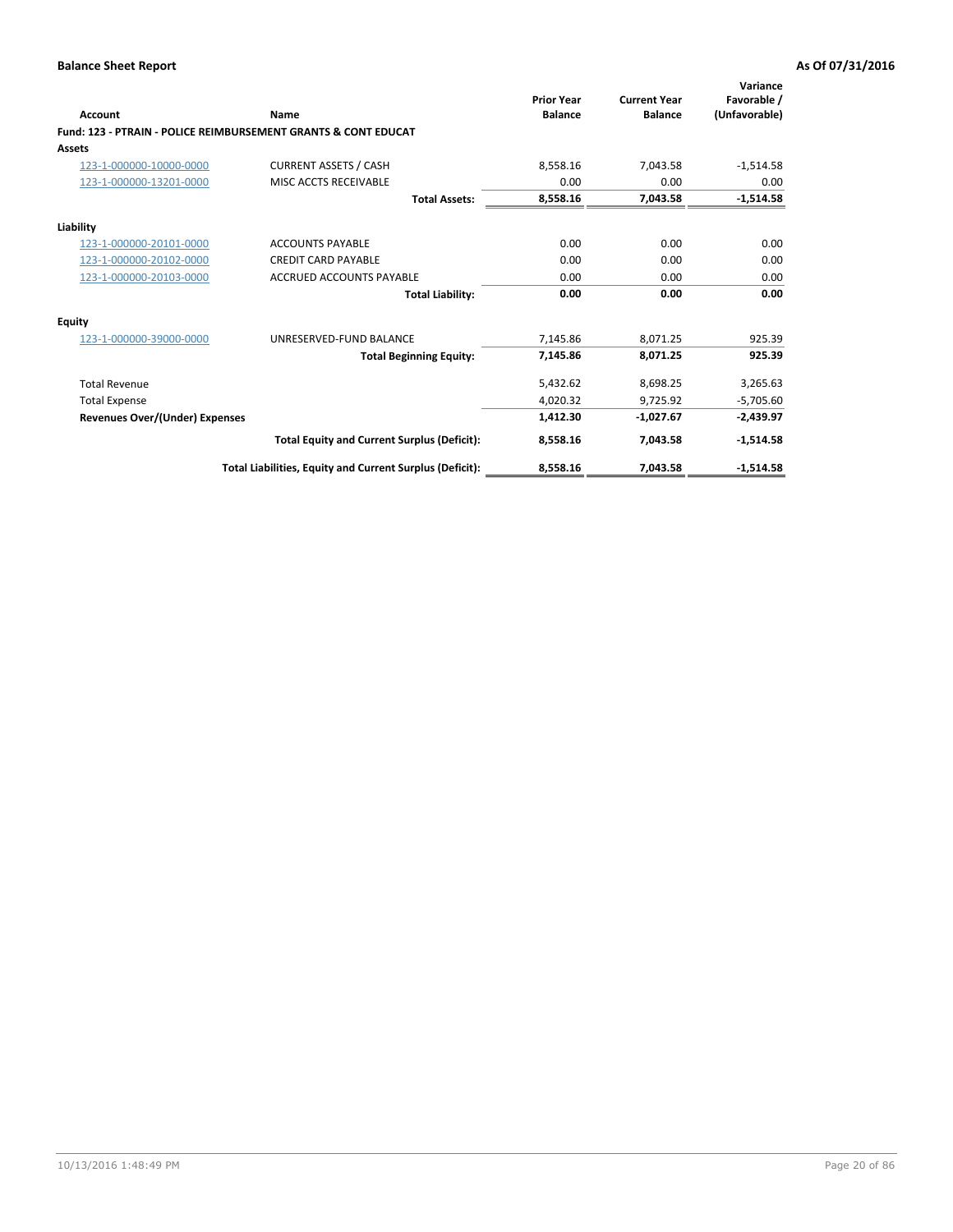| <b>Account</b>                        | Name                                                     | <b>Prior Year</b><br><b>Balance</b> | <b>Current Year</b><br><b>Balance</b> | Variance<br>Favorable /<br>(Unfavorable) |
|---------------------------------------|----------------------------------------------------------|-------------------------------------|---------------------------------------|------------------------------------------|
| <b>Fund: 124 - FIRE HAZMAT GRANT</b>  |                                                          |                                     |                                       |                                          |
| Assets                                |                                                          |                                     |                                       |                                          |
| 124-1-000000-10000-0000               | <b>CURRENT ASSETS / CASH</b>                             | 0.00                                | 0.00                                  | 0.00                                     |
| 124-1-000000-13201-0000               | MISC ACCTS RECEIVABLE                                    | 0.00                                | 0.00                                  | 0.00                                     |
| 124-1-000000-13205-0000               | <b>INTEREST RECEIVABLE</b>                               | 0.00                                | 0.00                                  | 0.00                                     |
|                                       | <b>Total Assets:</b>                                     | 0.00                                | 0.00                                  | 0.00                                     |
| Liability                             |                                                          |                                     |                                       |                                          |
| 124-1-000000-20101-0000               | <b>ACCOUNTS PAYABLE</b>                                  | 0.00                                | 0.00                                  | 0.00                                     |
| 124-1-000000-20102-0000               | <b>CREDIT CARD PAYABLE</b>                               | 0.00                                | 0.00                                  | 0.00                                     |
| 124-1-000000-20902-0000               | <b>DEFERRED GRANT REVENUE</b>                            | 0.00                                | 0.00                                  | 0.00                                     |
| 124-1-000000-21001-0000               | <b>GENERAL FUND / GENERAL FUND</b>                       | 0.00                                | 0.00                                  | 0.00                                     |
| 124-1-000000-29300-0000               | <b>ENCUMBRANCE SUMMARY</b>                               | 0.00                                | 0.00                                  | 0.00                                     |
| 124-1-000000-29400-0000               | RESERVED ACCOUNT / ENCUMBRANCES                          | 0.00                                | 0.00                                  | 0.00                                     |
|                                       | <b>Total Liability:</b>                                  | 0.00                                | 0.00                                  | 0.00                                     |
| Equity                                |                                                          |                                     |                                       |                                          |
| 124-1-000000-39000-0000               | UNRESERVED-FUND BALANCE                                  | 0.00                                | 0.00                                  | 0.00                                     |
|                                       | <b>Total Beginning Equity:</b>                           | 0.00                                | 0.00                                  | 0.00                                     |
| <b>Total Revenue</b>                  |                                                          | 0.00                                | 0.00                                  | 0.00                                     |
| <b>Total Expense</b>                  |                                                          | 0.00                                | 0.00                                  | 0.00                                     |
| <b>Revenues Over/(Under) Expenses</b> |                                                          | 0.00                                | 0.00                                  | 0.00                                     |
|                                       | <b>Total Equity and Current Surplus (Deficit):</b>       | 0.00                                | 0.00                                  | 0.00                                     |
|                                       | Total Liabilities, Equity and Current Surplus (Deficit): | 0.00                                | 0.00                                  | 0.00                                     |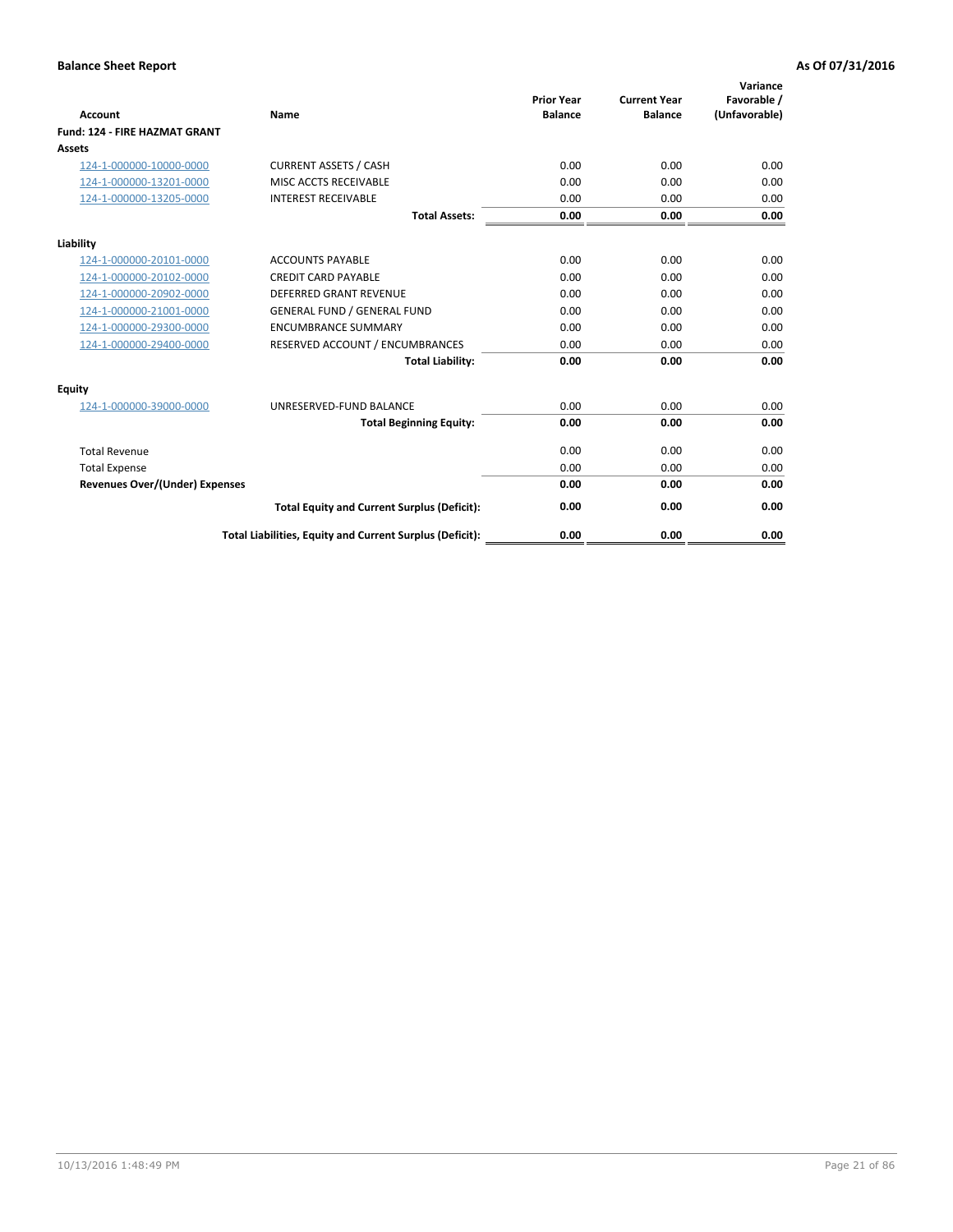| Account                                                   | Name                                                     | <b>Prior Year</b><br><b>Balance</b> | <b>Current Year</b><br><b>Balance</b> | Variance<br>Favorable /<br>(Unfavorable) |
|-----------------------------------------------------------|----------------------------------------------------------|-------------------------------------|---------------------------------------|------------------------------------------|
| <b>Fund: 125 - TRAINING &amp; HUMANITIES TEXAS GRANTS</b> |                                                          |                                     |                                       |                                          |
| <b>Assets</b>                                             |                                                          |                                     |                                       |                                          |
| 125-1-000000-10000-0000                                   | <b>CURRENT ASSETS / CASH</b>                             | 0.00                                | 0.00                                  | 0.00                                     |
| 125-1-000000-13205-0000                                   | <b>INTEREST RECEIVABLE</b>                               | 0.00                                | 0.00                                  | 0.00                                     |
|                                                           | <b>Total Assets:</b>                                     | 0.00                                | 0.00                                  | 0.00                                     |
|                                                           |                                                          |                                     |                                       |                                          |
| Liability                                                 |                                                          |                                     |                                       |                                          |
| 125-1-000000-20101-0000                                   | <b>ACCOUNTS PAYABLE</b>                                  | 0.00                                | 0.00                                  | 0.00                                     |
| 125-1-000000-20102-0000                                   | <b>CREDIT CARD PAYABLE</b>                               | 0.00                                | 0.00                                  | 0.00                                     |
| 125-1-000000-20103-0000                                   | <b>ACCRUED ACCOUNTS PAYABLE</b>                          | 0.00                                | 0.00                                  | 0.00                                     |
| 125-1-000000-20902-0000                                   | <b>DEFERRED GRANT REVENUE</b>                            | 0.00                                | 0.00                                  | 0.00                                     |
| 125-1-000000-29300-0000                                   | <b>ENCUMBRANCE SUMMARY</b>                               | 0.00                                | 0.00                                  | 0.00                                     |
| 125-1-000000-29400-0000                                   | RESERVED ACCOUNT / ENCUMBRANCES                          | 0.00                                | 0.00                                  | 0.00                                     |
|                                                           | <b>Total Liability:</b>                                  | 0.00                                | 0.00                                  | 0.00                                     |
| <b>Equity</b>                                             |                                                          |                                     |                                       |                                          |
| 125-1-000000-39000-0000                                   | UNRESERVED-FUND BALANCE                                  | 0.00                                | 0.00                                  | 0.00                                     |
|                                                           | <b>Total Beginning Equity:</b>                           | 0.00                                | 0.00                                  | 0.00                                     |
| <b>Total Revenue</b>                                      |                                                          | 8,724.08                            | 0.00                                  | $-8,724.08$                              |
| <b>Total Expense</b>                                      |                                                          | 8,724.08                            | 0.00                                  | 8,724.08                                 |
| <b>Revenues Over/(Under) Expenses</b>                     |                                                          | 0.00                                | 0.00                                  | 0.00                                     |
|                                                           | <b>Total Equity and Current Surplus (Deficit):</b>       | 0.00                                | 0.00                                  | 0.00                                     |
|                                                           | Total Liabilities, Equity and Current Surplus (Deficit): | 0.00                                | 0.00                                  | 0.00                                     |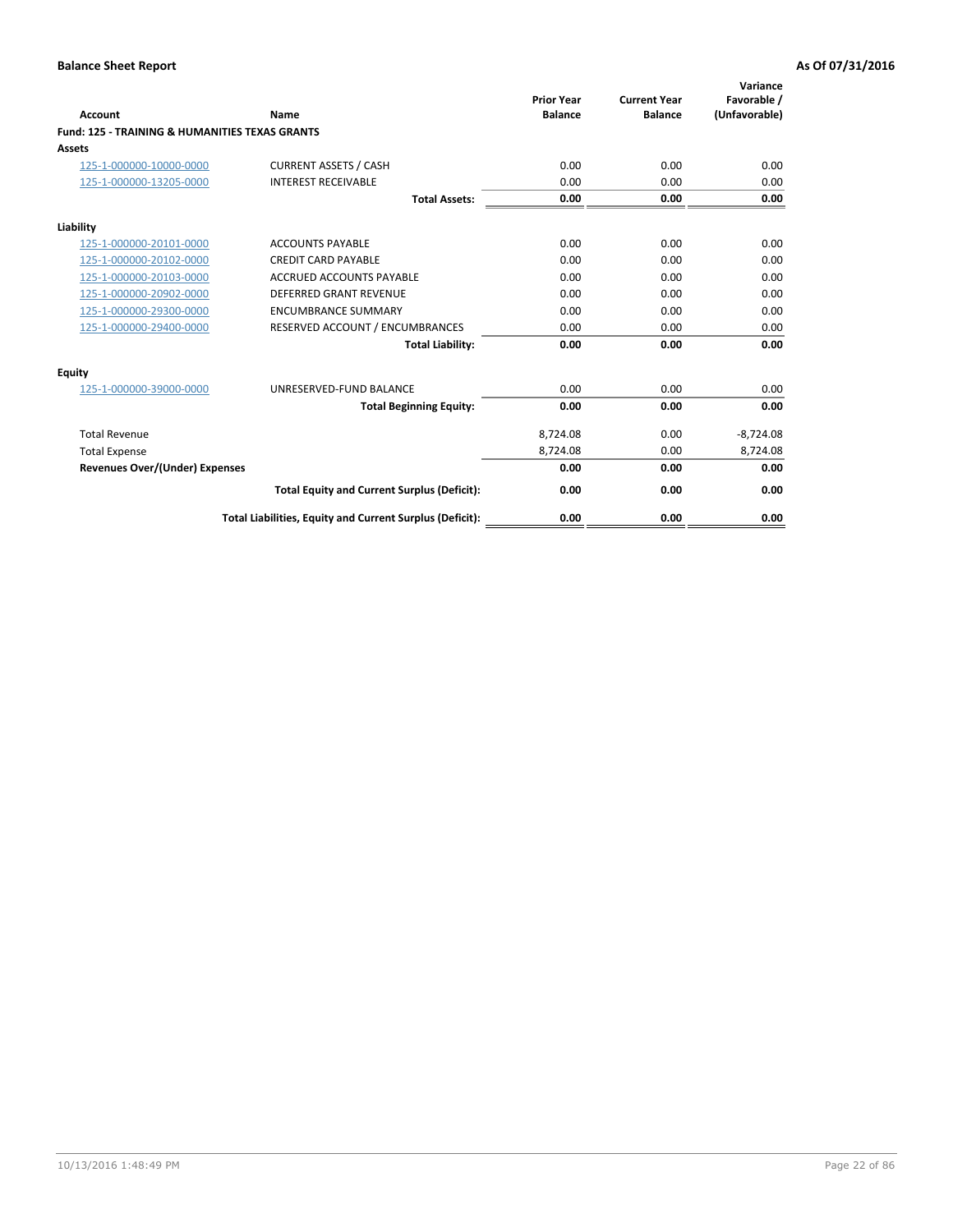| <b>Account</b>                         | Name                                                     | <b>Prior Year</b><br><b>Balance</b> | <b>Current Year</b><br><b>Balance</b> | Variance<br>Favorable /<br>(Unfavorable) |
|----------------------------------------|----------------------------------------------------------|-------------------------------------|---------------------------------------|------------------------------------------|
| <b>Fund: 126 - TIFMAS MOBILIZATION</b> |                                                          |                                     |                                       |                                          |
| Assets                                 |                                                          |                                     |                                       |                                          |
| 126-1-000000-10000-0000                | <b>CURRENT ASSETS / CASH</b>                             | 0.00                                | 0.00                                  | 0.00                                     |
| 126-1-000000-13201-0000                | MISC ACCTS RECEIVABLE                                    | 0.00                                | 0.00                                  | 0.00                                     |
|                                        | <b>Total Assets:</b>                                     | 0.00                                | 0.00                                  | 0.00                                     |
| Liability                              |                                                          |                                     |                                       |                                          |
| 126-1-000000-20101-0000                | <b>ACCOUNTS PAYABLE</b>                                  | 0.00                                | 0.00                                  | 0.00                                     |
| 126-1-000000-20102-0000                | <b>CREDIT CARD PAYABLE</b>                               | 0.00                                | 0.00                                  | 0.00                                     |
| 126-1-000000-39100-0000                | UNRESERVED-RET. EARNINGS                                 | 0.00                                | 0.00                                  | 0.00                                     |
|                                        | <b>Total Liability:</b>                                  | 0.00                                | 0.00                                  | 0.00                                     |
| Equity                                 |                                                          |                                     |                                       |                                          |
| 126-1-000000-39000-0000                | UNRESERVED-FUND BALANCE                                  | 0.00                                | 0.00                                  | 0.00                                     |
|                                        | <b>Total Beginning Equity:</b>                           | 0.00                                | 0.00                                  | 0.00                                     |
| <b>Total Revenue</b>                   |                                                          | 0.00                                | 0.00                                  | 0.00                                     |
| <b>Total Expense</b>                   |                                                          | 0.00                                | 0.00                                  | 0.00                                     |
| Revenues Over/(Under) Expenses         |                                                          | 0.00                                | 0.00                                  | 0.00                                     |
|                                        | <b>Total Equity and Current Surplus (Deficit):</b>       | 0.00                                | 0.00                                  | 0.00                                     |
|                                        | Total Liabilities, Equity and Current Surplus (Deficit): | 0.00                                | 0.00                                  | 0.00                                     |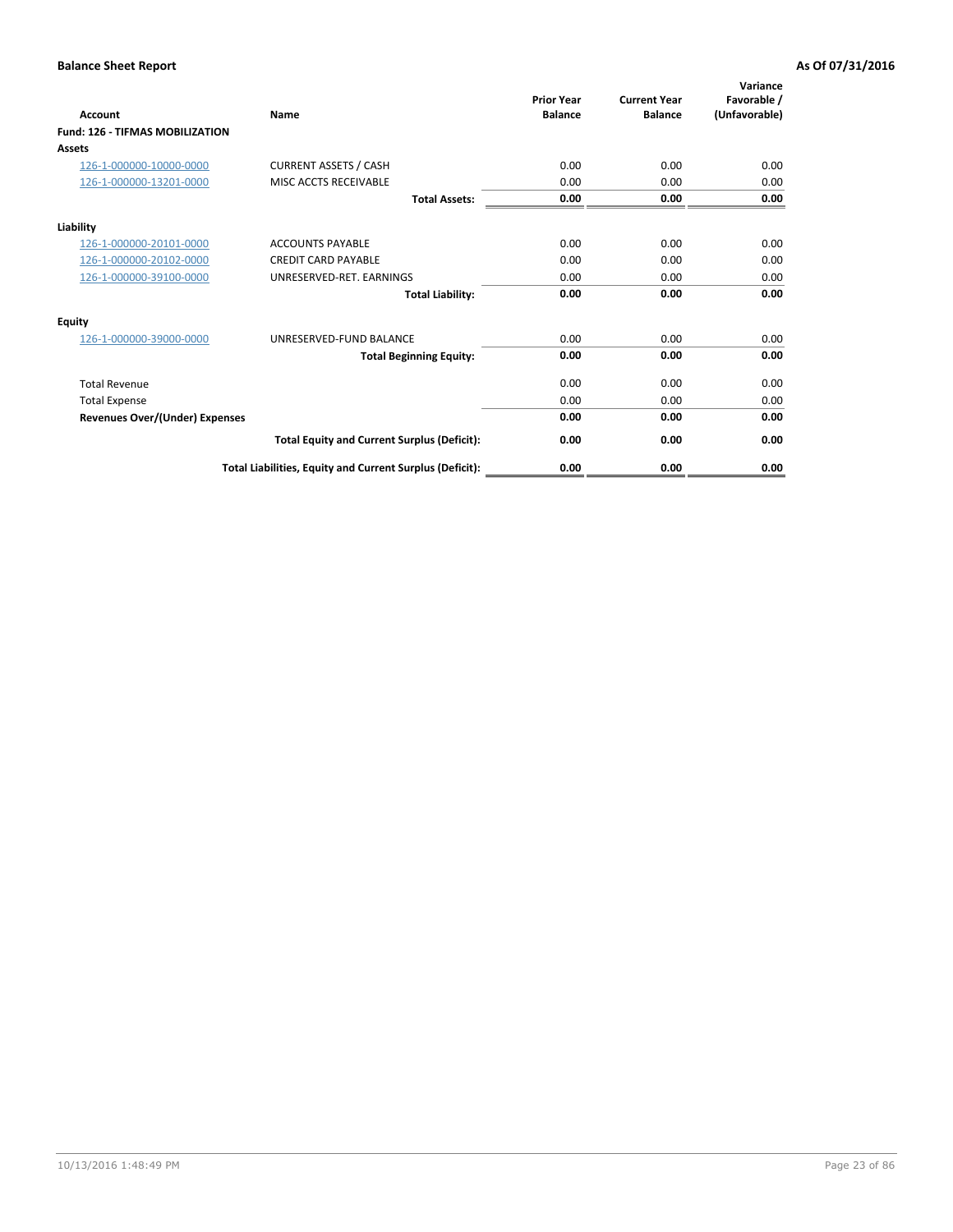| Account                               | Name                                                     | <b>Prior Year</b><br><b>Balance</b> | <b>Current Year</b><br><b>Balance</b> | Variance<br>Favorable /<br>(Unfavorable) |
|---------------------------------------|----------------------------------------------------------|-------------------------------------|---------------------------------------|------------------------------------------|
| Fund: 127 - FIRE GRANT                |                                                          |                                     |                                       |                                          |
| Assets                                |                                                          |                                     |                                       |                                          |
| 127-1-000000-10000-0000               | <b>CURRENT ASSETS / CASH</b>                             | 0.00                                | 0.00                                  | 0.00                                     |
| 127-1-000000-13201-0000               | MISC ACCTS RECEIVABLE                                    | 0.00                                | 0.00                                  | 0.00                                     |
|                                       | <b>Total Assets:</b>                                     | 0.00                                | 0.00                                  | 0.00                                     |
| Liability                             |                                                          |                                     |                                       |                                          |
| 127-1-000000-20101-0000               | <b>ACCOUNTS PAYABLE</b>                                  | 0.00                                | 0.00                                  | 0.00                                     |
|                                       | <b>Total Liability:</b>                                  | 0.00                                | 0.00                                  | 0.00                                     |
| <b>Equity</b>                         |                                                          |                                     |                                       |                                          |
| 127-1-000000-39000-0000               | UNRESERVED-FUND BALANCE                                  | 0.00                                | 0.00                                  | 0.00                                     |
|                                       | <b>Total Beginning Equity:</b>                           | 0.00                                | 0.00                                  | 0.00                                     |
| <b>Total Revenue</b>                  |                                                          | 0.00                                | 0.00                                  | 0.00                                     |
| <b>Total Expense</b>                  |                                                          | 0.00                                | 0.00                                  | 0.00                                     |
| <b>Revenues Over/(Under) Expenses</b> |                                                          | 0.00                                | 0.00                                  | 0.00                                     |
|                                       | <b>Total Equity and Current Surplus (Deficit):</b>       | 0.00                                | 0.00                                  | 0.00                                     |
|                                       | Total Liabilities, Equity and Current Surplus (Deficit): | 0.00                                | 0.00                                  | 0.00                                     |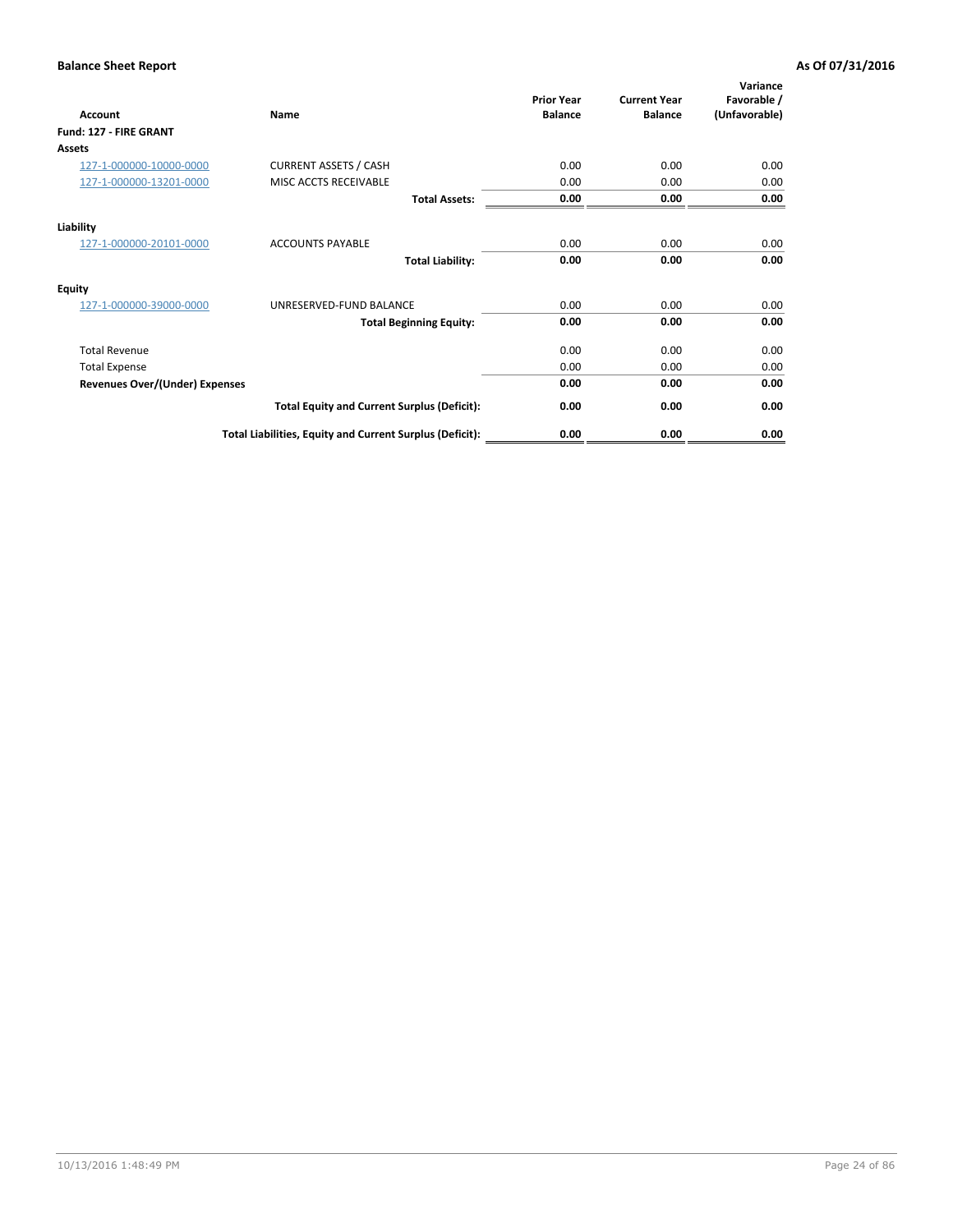| <b>Account</b>                        | Name                                                     | <b>Prior Year</b><br><b>Balance</b> | <b>Current Year</b><br><b>Balance</b> | Variance<br>Favorable /<br>(Unfavorable) |
|---------------------------------------|----------------------------------------------------------|-------------------------------------|---------------------------------------|------------------------------------------|
| Fund: 140 - DEBT SERVICE FUND         |                                                          |                                     |                                       |                                          |
| <b>Assets</b>                         |                                                          |                                     |                                       |                                          |
| 140-1-000000-10000-0000               | <b>CURRENT ASSETS / CASH</b>                             | 828,310.84                          | 1,015,982.57                          | 187,671.73                               |
| 140-1-000000-12101-0000               | <b>BOND ISSUANCE COSTS</b>                               | 0.00                                | 0.00                                  | 0.00                                     |
| 140-1-000000-13101-0000               | <b>TAX RECEIVABLE-CURRENT</b>                            | 23,718.21                           | 40,567.06                             | 16,848.85                                |
| 140-1-000000-13102-0000               | <b>TAXES REC-DELINQUENT</b>                              | 192,489.85                          | 172,141.18                            | $-20,348.67$                             |
| 140-1-000000-13103-0000               | ALLOW FOR UNCOLLECT TAXES                                | $-117,660.26$                       | $-126,663.48$                         | $-9,003.22$                              |
| 140-1-000000-13203-0000               | NON-CURRENT ASSETS / PREPAYMENTS                         | 0.00                                | 0.00                                  | 0.00                                     |
| 140-1-000000-13205-0000               | <b>INTEREST RECEIVABLE</b>                               | 0.00                                | 0.00                                  | 0.00                                     |
| 140-1-000000-13221-0000               | MISC A/R - PROPERTY TAXES                                | $-750.36$                           | 3,245.26                              | 3,995.62                                 |
|                                       | <b>Total Assets:</b>                                     | 926,108.28                          | 1,105,272.59                          | 179,164.31                               |
| Liability                             |                                                          |                                     |                                       |                                          |
| 140-1-000000-20101-0000               | <b>ACCOUNTS PAYABLE</b>                                  | 0.00                                | 0.00                                  | 0.00                                     |
| 140-1-000000-20102-0000               | <b>CREDIT CARD PAYABLE</b>                               | 0.00                                | 0.00                                  | 0.00                                     |
| 140-1-000000-20103-0000               | ACCRUED ACCOUNTS PAYABLE                                 | 0.00                                | 0.00                                  | 0.00                                     |
| 140-1-000000-20108-0000               | <b>MATURED BONDS PAYABLE</b>                             | 0.00                                | 0.00                                  | 0.00                                     |
| 140-1-000000-20111-0000               | MATURED INTEREST PAYABLE                                 | 0.00                                | 0.00                                  | 0.00                                     |
| 140-1-000000-20112-0000               | <b>ACCRUED INTEREST PAYABLE</b>                          | 0.00                                | 0.00                                  | 0.00                                     |
| 140-1-000000-20203-0000               | <b>DEFERRED TAX REVENUE</b>                              | 77,659.26                           | 81,501.22                             | $-3,841.96$                              |
| 140-1-000000-21001-0000               | <b>GENERAL FUND / GENERAL FUND</b>                       | 0.00                                | 0.00                                  | 0.00                                     |
| 140-1-000000-21040-0000               | DUE TO / GENERAL CIP FUND                                | 0.00                                | 0.00                                  | 0.00                                     |
| 140-1-000000-29300-0000               | <b>ENCUMBRANCE SUMMARY</b>                               | 0.00                                | 0.00                                  | 0.00                                     |
| 140-1-000000-29400-0000               | RESERVED ACCOUNT / ENCUMBRANCES                          | 0.00                                | 0.00                                  | 0.00                                     |
|                                       | <b>Total Liability:</b>                                  | 77,659.26                           | 81,501.22                             | $-3,841.96$                              |
| <b>Equity</b>                         |                                                          |                                     |                                       |                                          |
| 140-1-000000-39000-0000               | UNRESERVED-FUND BALANCE                                  | 411,844.78                          | 452,712.07                            | 40,867.29                                |
|                                       | <b>Total Beginning Equity:</b>                           | 411,844.78                          | 452,712.07                            | 40,867.29                                |
|                                       |                                                          |                                     |                                       |                                          |
| <b>Total Revenue</b>                  |                                                          | 4,611,053.30                        | 5,764,418.97                          | 1,153,365.67                             |
| <b>Total Expense</b>                  |                                                          | 4,174,449.06                        | 5,193,359.67                          | $-1,018,910.61$                          |
| <b>Revenues Over/(Under) Expenses</b> |                                                          | 436,604.24                          | 571,059.30                            | 134,455.06                               |
|                                       | <b>Total Equity and Current Surplus (Deficit):</b>       | 848,449.02                          | 1,023,771.37                          | 175,322.35                               |
|                                       | Total Liabilities, Equity and Current Surplus (Deficit): | 926,108.28                          | 1,105,272.59                          | 179,164.31                               |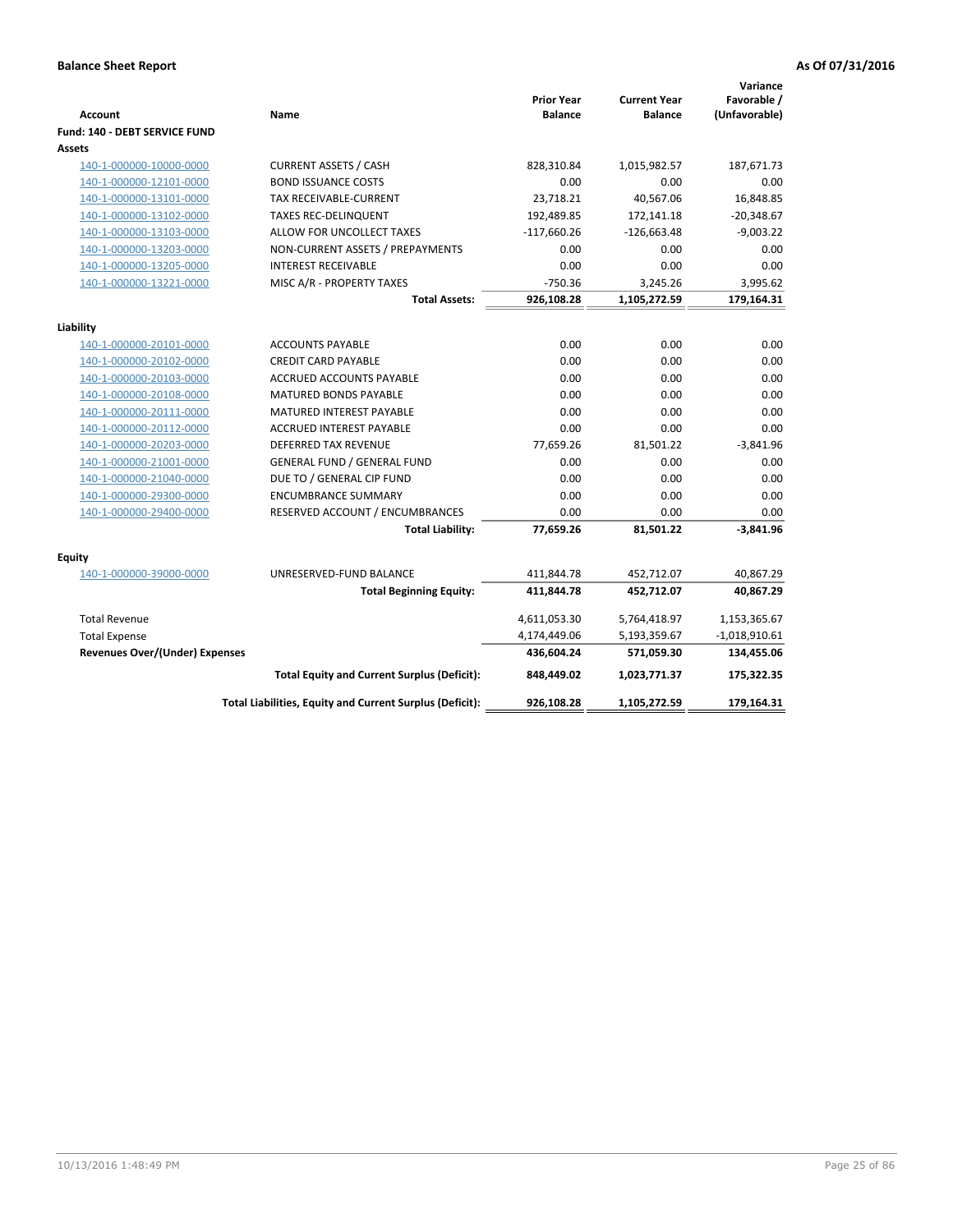| Favorable /<br><b>Prior Year</b><br><b>Current Year</b><br>(Unfavorable)<br><b>Account</b><br><b>Balance</b><br><b>Balance</b><br>Name<br><b>Fund: 160 - GENERAL CAPITAL IMPROVEMENT FUND</b><br>Assets<br><b>CURRENT ASSETS / CASH</b><br>160-1-000000-10000-0000<br>2,848,921.08<br>3,285,493.60<br>436,572.52<br>2002 CO'S<br>282,654.27<br>718.10<br>160-1-000000-11402-0000<br>283,372.37<br>2,250,893.99<br>160-1-000000-11514-0000<br>EXCHANGE BLDG - TX DAILY ACCOUNT 1157<br>0.00<br>2,250,893.99<br>0.00<br>160-1-000000-11517-0000<br><b>EXCHANGE BLDG - TX TERM</b><br>0.00<br>0.00<br>150,000.00<br>160-1-000000-11520-0000<br><b>CERTIFICATES OF DEPOSIT</b><br>150,000.00<br>300,000.00<br>2001 CO<br>87,697.07<br>87,906.35<br>209.28<br>160-1-000000-11602-0000<br>160-1-000000-11603-0000<br>73,206.91<br>73,381.64<br>174.73<br>2001-A CO'S<br>0.00<br>0.00<br>0.00<br>160-1-000000-13201-0000<br>MISC ACCTS RECEIVABLE<br>0.00<br>160-1-000000-13205-0000<br><b>INTEREST RECEIVABLE</b><br>0.00<br>0.00<br>0.00<br>0.00<br>160-1-000000-14035-0000<br>DEBT SERVICE / DEBT SERVICE FUND<br>0.00<br>3,442,479.33<br><b>Total Assets:</b><br>6,281,047.95<br>2,838,568.62<br>Liability<br>0.00<br>0.00<br>0.00<br>160-1-000000-20101-0000<br><b>ACCOUNTS PAYABLE</b><br>0.00<br>0.00<br>0.00<br>160-1-000000-20102-0000<br><b>CREDIT CARD PAYABLE</b><br>0.00<br>160-1-000000-20103-0000<br><b>ACCRUED ACCOUNTS PAYABLE</b><br>0.00<br>0.00<br>0.00<br>4,861.10<br><b>DEVELOPERS ESCROW</b><br>4,861.10<br>160-1-000000-20113-0000<br>160-1-000000-20139-0000<br>RETAINAGES PAYABLE<br>13,352.14<br>0.00<br>13,352.14<br>0.00<br><b>DEFERRED GRANT REVENUE</b><br>0.00<br>0.00<br>160-1-000000-20902-0000<br><b>GENERAL FUND / GENERAL FUND</b><br>0.00<br>0.00<br>160-1-000000-21001-0000<br>0.00<br>DEBT SERVICE / DUE TO DEBT SERVICE<br>0.00<br>0.00<br>160-1-000000-21035-0000<br>0.00<br>0.00<br>160-1-000000-21101-0000<br>ENTERPRISE / WTR/WWTR UTILITY FUND<br>0.00<br>0.00<br>0.00<br><b>ENCUMBRANCE SUMMARY</b><br>0.00<br>0.00<br>160-1-000000-29300-0000<br>160-1-000000-29400-0100<br>RESERVED ACCOUNT / ENCUMBRANCES<br>0.00<br>0.00<br>0.00<br>18,213.24<br>18,213.24<br><b>Total Liability:</b><br>0.00<br>Equity<br>160-1-000000-39000-0000<br>UNRESERVED-FUND BALANCE<br>2,403,806.12<br>2,786,709.99<br>382,903.87<br>2,403,806.12<br>2,786,709.99<br>382,903.87<br><b>Total Beginning Equity:</b><br>1,791,935.47<br><b>Total Revenue</b><br>4,720,178.95<br>2,928,243.48<br>771,475.50<br><b>Total Expense</b><br>1,225,840.99<br>-454,365.49<br>Revenues Over/(Under) Expenses<br>1,020,459.97<br>2,473,877.99<br>3,494,337.96<br>2,856,781.86<br><b>Total Equity and Current Surplus (Deficit):</b><br>3,424,266.09<br>6,281,047.95<br>2,838,568.62<br>Total Liabilities, Equity and Current Surplus (Deficit):<br>3,442,479.33<br>6,281,047.95 |  |  | Variance |
|------------------------------------------------------------------------------------------------------------------------------------------------------------------------------------------------------------------------------------------------------------------------------------------------------------------------------------------------------------------------------------------------------------------------------------------------------------------------------------------------------------------------------------------------------------------------------------------------------------------------------------------------------------------------------------------------------------------------------------------------------------------------------------------------------------------------------------------------------------------------------------------------------------------------------------------------------------------------------------------------------------------------------------------------------------------------------------------------------------------------------------------------------------------------------------------------------------------------------------------------------------------------------------------------------------------------------------------------------------------------------------------------------------------------------------------------------------------------------------------------------------------------------------------------------------------------------------------------------------------------------------------------------------------------------------------------------------------------------------------------------------------------------------------------------------------------------------------------------------------------------------------------------------------------------------------------------------------------------------------------------------------------------------------------------------------------------------------------------------------------------------------------------------------------------------------------------------------------------------------------------------------------------------------------------------------------------------------------------------------------------------------------------------------------------------------------------------------------------------------------------------------------------------------------------------------------------------------------------------------------------------------------------------------------------------------------------------------------------------------------------------------------------------------------------------------------------------------------------------------------------------------|--|--|----------|
|                                                                                                                                                                                                                                                                                                                                                                                                                                                                                                                                                                                                                                                                                                                                                                                                                                                                                                                                                                                                                                                                                                                                                                                                                                                                                                                                                                                                                                                                                                                                                                                                                                                                                                                                                                                                                                                                                                                                                                                                                                                                                                                                                                                                                                                                                                                                                                                                                                                                                                                                                                                                                                                                                                                                                                                                                                                                                          |  |  |          |
|                                                                                                                                                                                                                                                                                                                                                                                                                                                                                                                                                                                                                                                                                                                                                                                                                                                                                                                                                                                                                                                                                                                                                                                                                                                                                                                                                                                                                                                                                                                                                                                                                                                                                                                                                                                                                                                                                                                                                                                                                                                                                                                                                                                                                                                                                                                                                                                                                                                                                                                                                                                                                                                                                                                                                                                                                                                                                          |  |  |          |
|                                                                                                                                                                                                                                                                                                                                                                                                                                                                                                                                                                                                                                                                                                                                                                                                                                                                                                                                                                                                                                                                                                                                                                                                                                                                                                                                                                                                                                                                                                                                                                                                                                                                                                                                                                                                                                                                                                                                                                                                                                                                                                                                                                                                                                                                                                                                                                                                                                                                                                                                                                                                                                                                                                                                                                                                                                                                                          |  |  |          |
|                                                                                                                                                                                                                                                                                                                                                                                                                                                                                                                                                                                                                                                                                                                                                                                                                                                                                                                                                                                                                                                                                                                                                                                                                                                                                                                                                                                                                                                                                                                                                                                                                                                                                                                                                                                                                                                                                                                                                                                                                                                                                                                                                                                                                                                                                                                                                                                                                                                                                                                                                                                                                                                                                                                                                                                                                                                                                          |  |  |          |
|                                                                                                                                                                                                                                                                                                                                                                                                                                                                                                                                                                                                                                                                                                                                                                                                                                                                                                                                                                                                                                                                                                                                                                                                                                                                                                                                                                                                                                                                                                                                                                                                                                                                                                                                                                                                                                                                                                                                                                                                                                                                                                                                                                                                                                                                                                                                                                                                                                                                                                                                                                                                                                                                                                                                                                                                                                                                                          |  |  |          |
|                                                                                                                                                                                                                                                                                                                                                                                                                                                                                                                                                                                                                                                                                                                                                                                                                                                                                                                                                                                                                                                                                                                                                                                                                                                                                                                                                                                                                                                                                                                                                                                                                                                                                                                                                                                                                                                                                                                                                                                                                                                                                                                                                                                                                                                                                                                                                                                                                                                                                                                                                                                                                                                                                                                                                                                                                                                                                          |  |  |          |
|                                                                                                                                                                                                                                                                                                                                                                                                                                                                                                                                                                                                                                                                                                                                                                                                                                                                                                                                                                                                                                                                                                                                                                                                                                                                                                                                                                                                                                                                                                                                                                                                                                                                                                                                                                                                                                                                                                                                                                                                                                                                                                                                                                                                                                                                                                                                                                                                                                                                                                                                                                                                                                                                                                                                                                                                                                                                                          |  |  |          |
|                                                                                                                                                                                                                                                                                                                                                                                                                                                                                                                                                                                                                                                                                                                                                                                                                                                                                                                                                                                                                                                                                                                                                                                                                                                                                                                                                                                                                                                                                                                                                                                                                                                                                                                                                                                                                                                                                                                                                                                                                                                                                                                                                                                                                                                                                                                                                                                                                                                                                                                                                                                                                                                                                                                                                                                                                                                                                          |  |  |          |
|                                                                                                                                                                                                                                                                                                                                                                                                                                                                                                                                                                                                                                                                                                                                                                                                                                                                                                                                                                                                                                                                                                                                                                                                                                                                                                                                                                                                                                                                                                                                                                                                                                                                                                                                                                                                                                                                                                                                                                                                                                                                                                                                                                                                                                                                                                                                                                                                                                                                                                                                                                                                                                                                                                                                                                                                                                                                                          |  |  |          |
|                                                                                                                                                                                                                                                                                                                                                                                                                                                                                                                                                                                                                                                                                                                                                                                                                                                                                                                                                                                                                                                                                                                                                                                                                                                                                                                                                                                                                                                                                                                                                                                                                                                                                                                                                                                                                                                                                                                                                                                                                                                                                                                                                                                                                                                                                                                                                                                                                                                                                                                                                                                                                                                                                                                                                                                                                                                                                          |  |  |          |
|                                                                                                                                                                                                                                                                                                                                                                                                                                                                                                                                                                                                                                                                                                                                                                                                                                                                                                                                                                                                                                                                                                                                                                                                                                                                                                                                                                                                                                                                                                                                                                                                                                                                                                                                                                                                                                                                                                                                                                                                                                                                                                                                                                                                                                                                                                                                                                                                                                                                                                                                                                                                                                                                                                                                                                                                                                                                                          |  |  |          |
|                                                                                                                                                                                                                                                                                                                                                                                                                                                                                                                                                                                                                                                                                                                                                                                                                                                                                                                                                                                                                                                                                                                                                                                                                                                                                                                                                                                                                                                                                                                                                                                                                                                                                                                                                                                                                                                                                                                                                                                                                                                                                                                                                                                                                                                                                                                                                                                                                                                                                                                                                                                                                                                                                                                                                                                                                                                                                          |  |  |          |
|                                                                                                                                                                                                                                                                                                                                                                                                                                                                                                                                                                                                                                                                                                                                                                                                                                                                                                                                                                                                                                                                                                                                                                                                                                                                                                                                                                                                                                                                                                                                                                                                                                                                                                                                                                                                                                                                                                                                                                                                                                                                                                                                                                                                                                                                                                                                                                                                                                                                                                                                                                                                                                                                                                                                                                                                                                                                                          |  |  |          |
|                                                                                                                                                                                                                                                                                                                                                                                                                                                                                                                                                                                                                                                                                                                                                                                                                                                                                                                                                                                                                                                                                                                                                                                                                                                                                                                                                                                                                                                                                                                                                                                                                                                                                                                                                                                                                                                                                                                                                                                                                                                                                                                                                                                                                                                                                                                                                                                                                                                                                                                                                                                                                                                                                                                                                                                                                                                                                          |  |  |          |
|                                                                                                                                                                                                                                                                                                                                                                                                                                                                                                                                                                                                                                                                                                                                                                                                                                                                                                                                                                                                                                                                                                                                                                                                                                                                                                                                                                                                                                                                                                                                                                                                                                                                                                                                                                                                                                                                                                                                                                                                                                                                                                                                                                                                                                                                                                                                                                                                                                                                                                                                                                                                                                                                                                                                                                                                                                                                                          |  |  |          |
|                                                                                                                                                                                                                                                                                                                                                                                                                                                                                                                                                                                                                                                                                                                                                                                                                                                                                                                                                                                                                                                                                                                                                                                                                                                                                                                                                                                                                                                                                                                                                                                                                                                                                                                                                                                                                                                                                                                                                                                                                                                                                                                                                                                                                                                                                                                                                                                                                                                                                                                                                                                                                                                                                                                                                                                                                                                                                          |  |  |          |
|                                                                                                                                                                                                                                                                                                                                                                                                                                                                                                                                                                                                                                                                                                                                                                                                                                                                                                                                                                                                                                                                                                                                                                                                                                                                                                                                                                                                                                                                                                                                                                                                                                                                                                                                                                                                                                                                                                                                                                                                                                                                                                                                                                                                                                                                                                                                                                                                                                                                                                                                                                                                                                                                                                                                                                                                                                                                                          |  |  |          |
|                                                                                                                                                                                                                                                                                                                                                                                                                                                                                                                                                                                                                                                                                                                                                                                                                                                                                                                                                                                                                                                                                                                                                                                                                                                                                                                                                                                                                                                                                                                                                                                                                                                                                                                                                                                                                                                                                                                                                                                                                                                                                                                                                                                                                                                                                                                                                                                                                                                                                                                                                                                                                                                                                                                                                                                                                                                                                          |  |  |          |
|                                                                                                                                                                                                                                                                                                                                                                                                                                                                                                                                                                                                                                                                                                                                                                                                                                                                                                                                                                                                                                                                                                                                                                                                                                                                                                                                                                                                                                                                                                                                                                                                                                                                                                                                                                                                                                                                                                                                                                                                                                                                                                                                                                                                                                                                                                                                                                                                                                                                                                                                                                                                                                                                                                                                                                                                                                                                                          |  |  |          |
|                                                                                                                                                                                                                                                                                                                                                                                                                                                                                                                                                                                                                                                                                                                                                                                                                                                                                                                                                                                                                                                                                                                                                                                                                                                                                                                                                                                                                                                                                                                                                                                                                                                                                                                                                                                                                                                                                                                                                                                                                                                                                                                                                                                                                                                                                                                                                                                                                                                                                                                                                                                                                                                                                                                                                                                                                                                                                          |  |  |          |
|                                                                                                                                                                                                                                                                                                                                                                                                                                                                                                                                                                                                                                                                                                                                                                                                                                                                                                                                                                                                                                                                                                                                                                                                                                                                                                                                                                                                                                                                                                                                                                                                                                                                                                                                                                                                                                                                                                                                                                                                                                                                                                                                                                                                                                                                                                                                                                                                                                                                                                                                                                                                                                                                                                                                                                                                                                                                                          |  |  |          |
|                                                                                                                                                                                                                                                                                                                                                                                                                                                                                                                                                                                                                                                                                                                                                                                                                                                                                                                                                                                                                                                                                                                                                                                                                                                                                                                                                                                                                                                                                                                                                                                                                                                                                                                                                                                                                                                                                                                                                                                                                                                                                                                                                                                                                                                                                                                                                                                                                                                                                                                                                                                                                                                                                                                                                                                                                                                                                          |  |  |          |
|                                                                                                                                                                                                                                                                                                                                                                                                                                                                                                                                                                                                                                                                                                                                                                                                                                                                                                                                                                                                                                                                                                                                                                                                                                                                                                                                                                                                                                                                                                                                                                                                                                                                                                                                                                                                                                                                                                                                                                                                                                                                                                                                                                                                                                                                                                                                                                                                                                                                                                                                                                                                                                                                                                                                                                                                                                                                                          |  |  |          |
|                                                                                                                                                                                                                                                                                                                                                                                                                                                                                                                                                                                                                                                                                                                                                                                                                                                                                                                                                                                                                                                                                                                                                                                                                                                                                                                                                                                                                                                                                                                                                                                                                                                                                                                                                                                                                                                                                                                                                                                                                                                                                                                                                                                                                                                                                                                                                                                                                                                                                                                                                                                                                                                                                                                                                                                                                                                                                          |  |  |          |
|                                                                                                                                                                                                                                                                                                                                                                                                                                                                                                                                                                                                                                                                                                                                                                                                                                                                                                                                                                                                                                                                                                                                                                                                                                                                                                                                                                                                                                                                                                                                                                                                                                                                                                                                                                                                                                                                                                                                                                                                                                                                                                                                                                                                                                                                                                                                                                                                                                                                                                                                                                                                                                                                                                                                                                                                                                                                                          |  |  |          |
|                                                                                                                                                                                                                                                                                                                                                                                                                                                                                                                                                                                                                                                                                                                                                                                                                                                                                                                                                                                                                                                                                                                                                                                                                                                                                                                                                                                                                                                                                                                                                                                                                                                                                                                                                                                                                                                                                                                                                                                                                                                                                                                                                                                                                                                                                                                                                                                                                                                                                                                                                                                                                                                                                                                                                                                                                                                                                          |  |  |          |
|                                                                                                                                                                                                                                                                                                                                                                                                                                                                                                                                                                                                                                                                                                                                                                                                                                                                                                                                                                                                                                                                                                                                                                                                                                                                                                                                                                                                                                                                                                                                                                                                                                                                                                                                                                                                                                                                                                                                                                                                                                                                                                                                                                                                                                                                                                                                                                                                                                                                                                                                                                                                                                                                                                                                                                                                                                                                                          |  |  |          |
|                                                                                                                                                                                                                                                                                                                                                                                                                                                                                                                                                                                                                                                                                                                                                                                                                                                                                                                                                                                                                                                                                                                                                                                                                                                                                                                                                                                                                                                                                                                                                                                                                                                                                                                                                                                                                                                                                                                                                                                                                                                                                                                                                                                                                                                                                                                                                                                                                                                                                                                                                                                                                                                                                                                                                                                                                                                                                          |  |  |          |
|                                                                                                                                                                                                                                                                                                                                                                                                                                                                                                                                                                                                                                                                                                                                                                                                                                                                                                                                                                                                                                                                                                                                                                                                                                                                                                                                                                                                                                                                                                                                                                                                                                                                                                                                                                                                                                                                                                                                                                                                                                                                                                                                                                                                                                                                                                                                                                                                                                                                                                                                                                                                                                                                                                                                                                                                                                                                                          |  |  |          |
|                                                                                                                                                                                                                                                                                                                                                                                                                                                                                                                                                                                                                                                                                                                                                                                                                                                                                                                                                                                                                                                                                                                                                                                                                                                                                                                                                                                                                                                                                                                                                                                                                                                                                                                                                                                                                                                                                                                                                                                                                                                                                                                                                                                                                                                                                                                                                                                                                                                                                                                                                                                                                                                                                                                                                                                                                                                                                          |  |  |          |
|                                                                                                                                                                                                                                                                                                                                                                                                                                                                                                                                                                                                                                                                                                                                                                                                                                                                                                                                                                                                                                                                                                                                                                                                                                                                                                                                                                                                                                                                                                                                                                                                                                                                                                                                                                                                                                                                                                                                                                                                                                                                                                                                                                                                                                                                                                                                                                                                                                                                                                                                                                                                                                                                                                                                                                                                                                                                                          |  |  |          |
|                                                                                                                                                                                                                                                                                                                                                                                                                                                                                                                                                                                                                                                                                                                                                                                                                                                                                                                                                                                                                                                                                                                                                                                                                                                                                                                                                                                                                                                                                                                                                                                                                                                                                                                                                                                                                                                                                                                                                                                                                                                                                                                                                                                                                                                                                                                                                                                                                                                                                                                                                                                                                                                                                                                                                                                                                                                                                          |  |  |          |
|                                                                                                                                                                                                                                                                                                                                                                                                                                                                                                                                                                                                                                                                                                                                                                                                                                                                                                                                                                                                                                                                                                                                                                                                                                                                                                                                                                                                                                                                                                                                                                                                                                                                                                                                                                                                                                                                                                                                                                                                                                                                                                                                                                                                                                                                                                                                                                                                                                                                                                                                                                                                                                                                                                                                                                                                                                                                                          |  |  |          |
|                                                                                                                                                                                                                                                                                                                                                                                                                                                                                                                                                                                                                                                                                                                                                                                                                                                                                                                                                                                                                                                                                                                                                                                                                                                                                                                                                                                                                                                                                                                                                                                                                                                                                                                                                                                                                                                                                                                                                                                                                                                                                                                                                                                                                                                                                                                                                                                                                                                                                                                                                                                                                                                                                                                                                                                                                                                                                          |  |  |          |
|                                                                                                                                                                                                                                                                                                                                                                                                                                                                                                                                                                                                                                                                                                                                                                                                                                                                                                                                                                                                                                                                                                                                                                                                                                                                                                                                                                                                                                                                                                                                                                                                                                                                                                                                                                                                                                                                                                                                                                                                                                                                                                                                                                                                                                                                                                                                                                                                                                                                                                                                                                                                                                                                                                                                                                                                                                                                                          |  |  |          |
|                                                                                                                                                                                                                                                                                                                                                                                                                                                                                                                                                                                                                                                                                                                                                                                                                                                                                                                                                                                                                                                                                                                                                                                                                                                                                                                                                                                                                                                                                                                                                                                                                                                                                                                                                                                                                                                                                                                                                                                                                                                                                                                                                                                                                                                                                                                                                                                                                                                                                                                                                                                                                                                                                                                                                                                                                                                                                          |  |  |          |
|                                                                                                                                                                                                                                                                                                                                                                                                                                                                                                                                                                                                                                                                                                                                                                                                                                                                                                                                                                                                                                                                                                                                                                                                                                                                                                                                                                                                                                                                                                                                                                                                                                                                                                                                                                                                                                                                                                                                                                                                                                                                                                                                                                                                                                                                                                                                                                                                                                                                                                                                                                                                                                                                                                                                                                                                                                                                                          |  |  |          |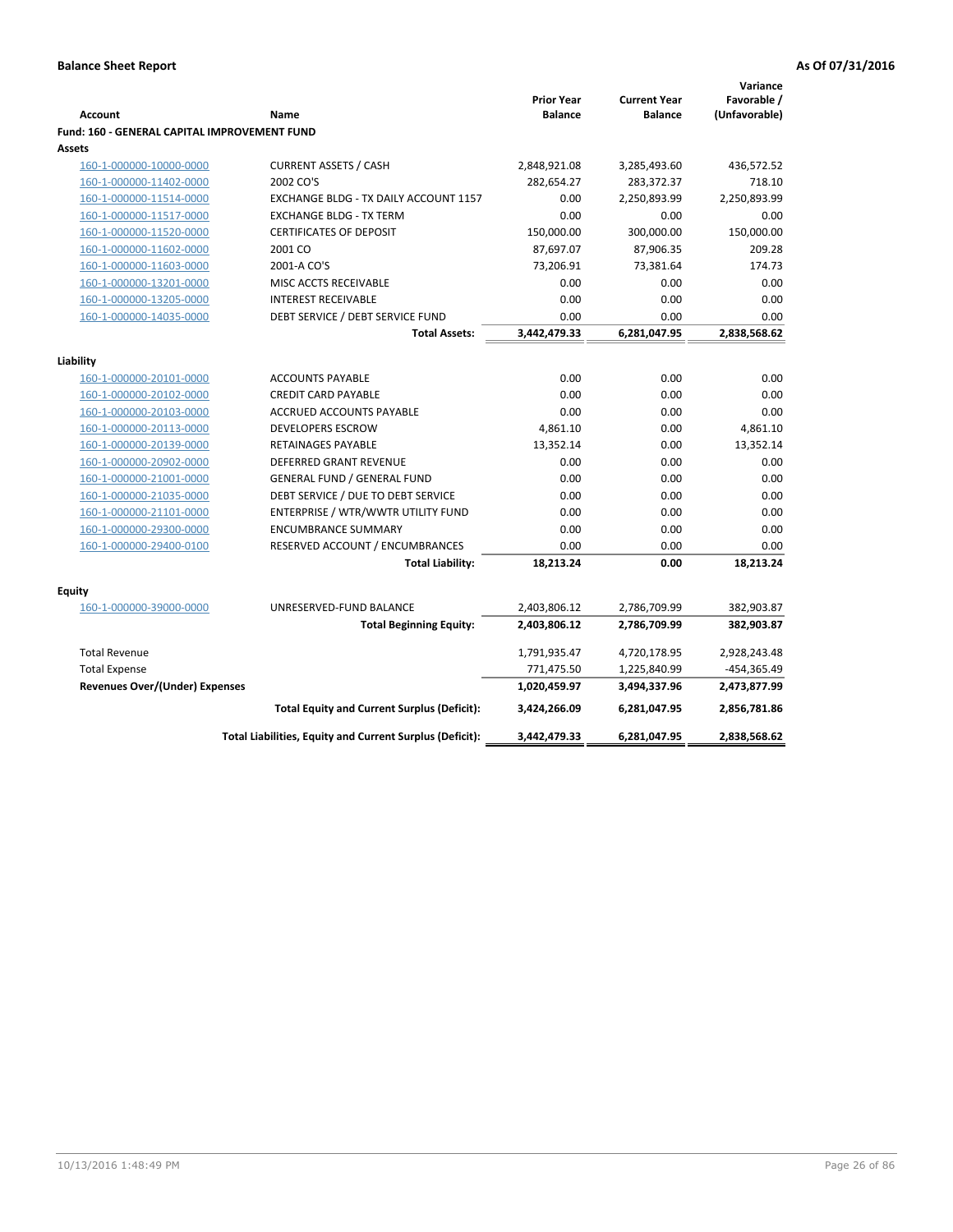| <b>Account</b>                        | <b>Name</b>                                              | <b>Prior Year</b><br><b>Balance</b> | <b>Current Year</b><br><b>Balance</b> | Variance<br>Favorable /<br>(Unfavorable) |
|---------------------------------------|----------------------------------------------------------|-------------------------------------|---------------------------------------|------------------------------------------|
| Fund: 161 - STREET CONSTRUCTION FUND  |                                                          |                                     |                                       |                                          |
| Assets                                |                                                          |                                     |                                       |                                          |
| 161-1-000000-10000-0000               | <b>CURRENT ASSETS / CASH</b>                             | 0.00                                | 0.00                                  | 0.00                                     |
| 161-1-000000-11003-0000               | 2010 CO'S                                                | 840,737.85                          | 843,939.42                            | 3,201.57                                 |
| 161-1-000000-13205-0000               | <b>INTEREST RECEIVABLE</b>                               | 0.00                                | 0.00                                  | 0.00                                     |
| 161-1-000000-14035-0000               | DEBT SERVICE / DEBT SERVICE FUND                         | 0.00                                | 0.00                                  | 0.00                                     |
|                                       | <b>Total Assets:</b>                                     | 840,737.85                          | 843,939.42                            | 3,201.57                                 |
| Liability                             |                                                          |                                     |                                       |                                          |
| 161-1-000000-20101-0000               | <b>ACCOUNTS PAYABLE</b>                                  | 0.00                                | 0.00                                  | 0.00                                     |
| 161-1-000000-20102-0000               | <b>CREDIT CARD PAYABLE</b>                               | 0.00                                | 0.00                                  | 0.00                                     |
| 161-1-000000-20103-0000               | <b>ACCRUED ACCOUNTS PAYABLE</b>                          | 0.00                                | 0.00                                  | 0.00                                     |
| 161-1-000000-20139-0000               | <b>RETAINAGES PAYABLE</b>                                | 0.00                                | 0.00                                  | 0.00                                     |
| 161-1-000000-21001-0000               | <b>GENERAL FUND / GENERAL FUND</b>                       | 0.00                                | 0.00                                  | 0.00                                     |
| 161-1-000000-21035-0000               | DEBT SERVICE / DUE TO DEBT SERVICE                       | 0.00                                | 0.00                                  | 0.00                                     |
| 161-1-000000-29300-0000               | <b>ENCUMBRANCE SUMMARY</b>                               | 0.00                                | 0.00                                  | 0.00                                     |
| 161-1-000000-29400-0100               | RESERVED ACCOUNT / ENCUMBRANCES                          | 0.00                                | 0.00                                  | 0.00                                     |
|                                       | <b>Total Liability:</b>                                  | 0.00                                | 0.00                                  | 0.00                                     |
| <b>Equity</b>                         |                                                          |                                     |                                       |                                          |
| 161-1-000000-39000-0000               | UNRESERVED-FUND BALANCE                                  | 848,617.91                          | 840,690.20                            | $-7,927.71$                              |
|                                       | <b>Total Beginning Equity:</b>                           | 848,617.91                          | 840,690.20                            | $-7,927.71$                              |
| <b>Total Revenue</b>                  |                                                          | 843.17                              | 3,249.22                              | 2,406.05                                 |
| <b>Total Expense</b>                  |                                                          | 8,723.23                            | 0.00                                  | 8,723.23                                 |
| <b>Revenues Over/(Under) Expenses</b> |                                                          | $-7,880.06$                         | 3,249.22                              | 11,129.28                                |
|                                       | <b>Total Equity and Current Surplus (Deficit):</b>       | 840,737.85                          | 843,939.42                            | 3,201.57                                 |
|                                       | Total Liabilities, Equity and Current Surplus (Deficit): | 840,737.85                          | 843,939.42                            | 3,201.57                                 |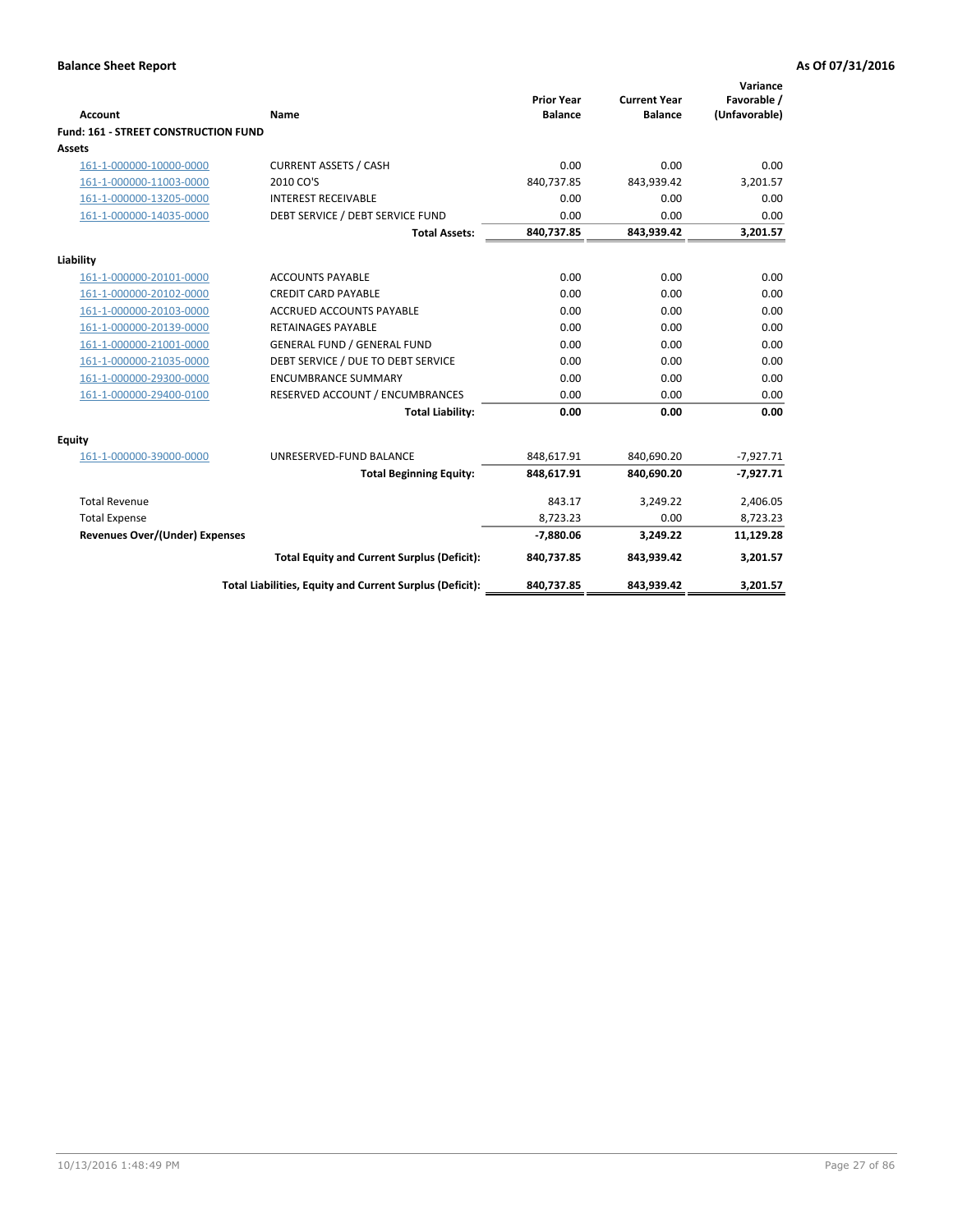| Account                                         | Name                                                     | <b>Prior Year</b><br><b>Balance</b> | <b>Current Year</b><br><b>Balance</b> | Variance<br>Favorable /<br>(Unfavorable) |
|-------------------------------------------------|----------------------------------------------------------|-------------------------------------|---------------------------------------|------------------------------------------|
| <b>Fund: 162 - GRAHAM PARK RENOVATIONS FUND</b> |                                                          |                                     |                                       |                                          |
| <b>Assets</b>                                   |                                                          |                                     |                                       |                                          |
| 162-1-000000-10000-0000                         | <b>CURRENT ASSETS / CASH</b>                             | 0.00                                | 0.00                                  | 0.00                                     |
| 162-1-000000-13201-0000                         | MISC ACCTS RECEIVABLE                                    | 0.00                                | 0.00                                  | 0.00                                     |
|                                                 | <b>Total Assets:</b>                                     | 0.00                                | 0.00                                  | 0.00                                     |
| Liability                                       |                                                          |                                     |                                       |                                          |
| 162-1-000000-20101-0000                         | <b>ACCOUNTS PAYABLE</b>                                  | 0.00                                | 0.00                                  | 0.00                                     |
| 162-1-000000-20139-0000                         | <b>RETAINAGES PAYABLE</b>                                | 0.00                                | 0.00                                  | 0.00                                     |
| 162-1-000000-20202-0000                         | <b>DEFERRED REVENUE</b>                                  | 0.00                                | 0.00                                  | 0.00                                     |
| 162-1-000000-29300-0000                         | <b>ENCUMBRANCE SUMMARY</b>                               | 0.00                                | 0.00                                  | 0.00                                     |
| 162-1-000000-29400-0000                         | RESERVED ACCOUNT / ENCUMBRANCES                          | 0.00                                | 0.00                                  | 0.00                                     |
|                                                 | <b>Total Liability:</b>                                  | 0.00                                | 0.00                                  | 0.00                                     |
| Equity                                          |                                                          |                                     |                                       |                                          |
| 162-1-000000-39000-0000                         | UNRESERVED-FUND BALANCE                                  | 0.00                                | 0.00                                  | 0.00                                     |
|                                                 | <b>Total Beginning Equity:</b>                           | 0.00                                | 0.00                                  | 0.00                                     |
| <b>Total Revenue</b>                            |                                                          | 0.00                                | 0.00                                  | 0.00                                     |
| <b>Total Expense</b>                            |                                                          | 0.00                                | 0.00                                  | 0.00                                     |
| <b>Revenues Over/(Under) Expenses</b>           |                                                          | 0.00                                | 0.00                                  | 0.00                                     |
|                                                 | <b>Total Equity and Current Surplus (Deficit):</b>       | 0.00                                | 0.00                                  | 0.00                                     |
|                                                 | Total Liabilities, Equity and Current Surplus (Deficit): | 0.00                                | 0.00                                  | 0.00                                     |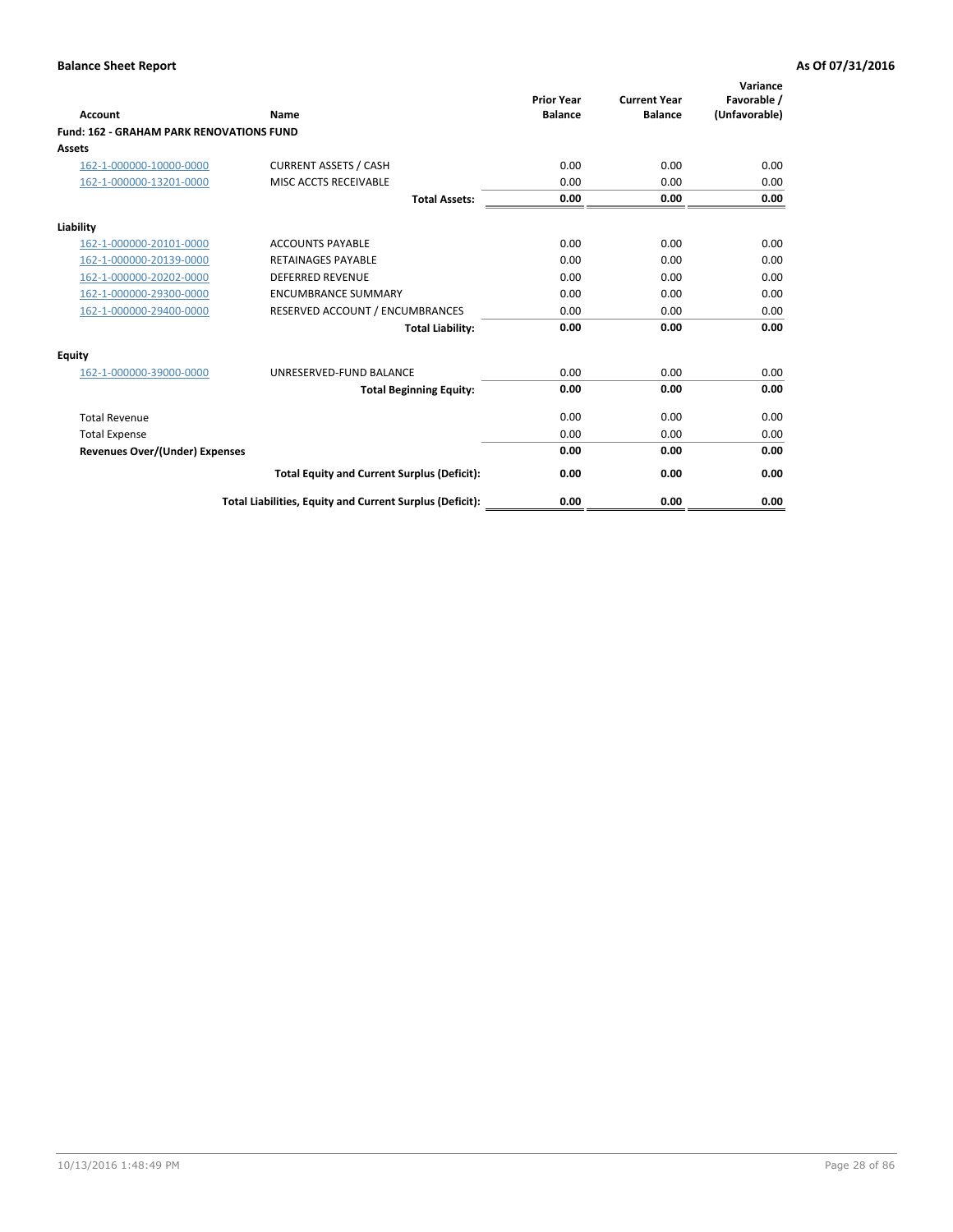| Account                                      | Name                                                     | <b>Prior Year</b><br><b>Balance</b> | <b>Current Year</b><br><b>Balance</b> | Variance<br>Favorable /<br>(Unfavorable) |
|----------------------------------------------|----------------------------------------------------------|-------------------------------------|---------------------------------------|------------------------------------------|
| <b>Fund: 163 - SECO STIMULAS BLOCK GRANT</b> |                                                          |                                     |                                       |                                          |
| <b>Assets</b>                                |                                                          |                                     |                                       |                                          |
| 163-1-000000-10000-0000                      | <b>CURRENT ASSETS / CASH</b>                             | 0.00                                | 0.00                                  | 0.00                                     |
| 163-1-000000-13201-0000                      | MISC ACCTS RECEIVABLE                                    | 0.00                                | 0.00                                  | 0.00                                     |
| 163-1-000000-13205-0000                      | <b>INTEREST RECEIVABLE</b>                               | 0.00                                | 0.00                                  | 0.00                                     |
|                                              | <b>Total Assets:</b>                                     | 0.00                                | 0.00                                  | 0.00                                     |
| Liability                                    |                                                          |                                     |                                       |                                          |
| 163-1-000000-20101-0000                      | <b>ACCOUNTS PAYABLE</b>                                  | 0.00                                | 0.00                                  | 0.00                                     |
| 163-1-000000-20102-0000                      | <b>CREDIT CARD PAYABLE</b>                               | 0.00                                | 0.00                                  | 0.00                                     |
| 163-1-000000-20103-0000                      | ACCRUED ACCOUNTS PAYABLE                                 | 0.00                                | 0.00                                  | 0.00                                     |
| 163-1-000000-20139-0000                      | <b>RETAINAGES PAYABLE</b>                                | 0.00                                | 0.00                                  | 0.00                                     |
| 163-1-000000-20902-0000                      | <b>DEFERRED GRANT REVENUE</b>                            | 0.00                                | 0.00                                  | 0.00                                     |
| 163-1-000000-29300-0000                      | <b>ENCUMBRANCE SUMMARY</b>                               | 0.00                                | 0.00                                  | 0.00                                     |
| 163-1-000000-29400-0100                      | RESERVED ACCOUNT / ENCUMBRANCES                          | 0.00                                | 0.00                                  | 0.00                                     |
|                                              | <b>Total Liability:</b>                                  | 0.00                                | 0.00                                  | 0.00                                     |
| <b>Equity</b>                                |                                                          |                                     |                                       |                                          |
| 163-1-000000-39000-0000                      | UNRESERVED-FUND BALANCE                                  | 0.00                                | 0.00                                  | 0.00                                     |
|                                              | <b>Total Beginning Equity:</b>                           | 0.00                                | 0.00                                  | 0.00                                     |
| <b>Total Revenue</b>                         |                                                          | 0.00                                | 0.00                                  | 0.00                                     |
| <b>Total Expense</b>                         |                                                          | 0.00                                | 0.00                                  | 0.00                                     |
| Revenues Over/(Under) Expenses               |                                                          | 0.00                                | 0.00                                  | 0.00                                     |
|                                              | <b>Total Equity and Current Surplus (Deficit):</b>       | 0.00                                | 0.00                                  | 0.00                                     |
|                                              | Total Liabilities, Equity and Current Surplus (Deficit): | 0.00                                | 0.00                                  | 0.00                                     |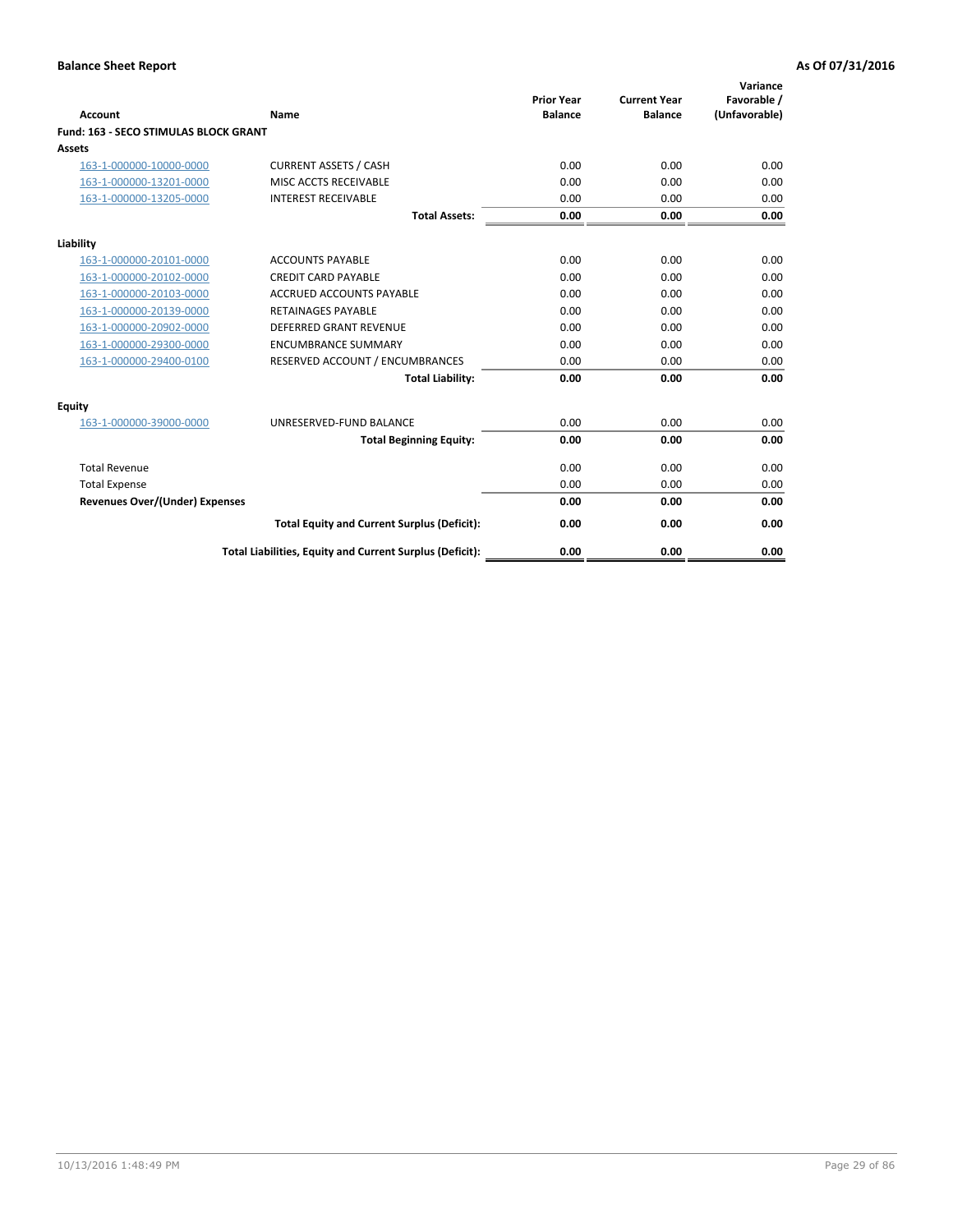|                                       |                                                          |                                     |                                       | Variance                     |
|---------------------------------------|----------------------------------------------------------|-------------------------------------|---------------------------------------|------------------------------|
| <b>Account</b>                        | Name                                                     | <b>Prior Year</b><br><b>Balance</b> | <b>Current Year</b><br><b>Balance</b> | Favorable /<br>(Unfavorable) |
| Fund: 164 - 2013 CO CAPITAL FUND      |                                                          |                                     |                                       |                              |
| Assets                                |                                                          |                                     |                                       |                              |
| 164-1-000000-10000-0000               | <b>CURRENT ASSETS / CASH</b>                             | 0.00                                | 0.00                                  | 0.00                         |
| 164-1-000000-11508-0000               | 2013 CO'S PROJ CONST                                     | 91,472.72                           | 28,753.37                             | $-62,719.35$                 |
| 164-1-000000-11509-0000               | 2013 CO'S DEBT SERVICE                                   | 4,706.65                            | 4,721.00                              | 14.35                        |
| 164-1-000000-13205-0000               | <b>INTEREST RECEIVABLE</b>                               | 0.00                                | 0.00                                  | 0.00                         |
| 164-1-000000-14035-0000               | DEBT SERVICE / DEBT SERVICE FUND                         | 0.00                                | 0.00                                  | 0.00                         |
|                                       | <b>Total Assets:</b>                                     | 96,179.37                           | 33,474.37                             | $-62,705.00$                 |
| Liability                             |                                                          |                                     |                                       |                              |
| 164-1-000000-20101-0000               | <b>ACCOUNTS PAYABLE</b>                                  | 0.00                                | 0.00                                  | 0.00                         |
| 164-1-000000-20102-0000               | <b>CREDIT CARD PAYABLE</b>                               | 0.00                                | 0.00                                  | 0.00                         |
| 164-1-000000-20103-0000               | <b>ACCRUED ACCOUNTS PAYABLE</b>                          | 0.00                                | 0.00                                  | 0.00                         |
| 164-1-000000-20139-0000               | <b>RETAINAGES PAYABLE</b>                                | 62,819.20                           | 0.00                                  | 62,819.20                    |
| 164-1-000000-21001-0000               | <b>GENERAL FUND / GENERAL FUND</b>                       | 0.00                                | 0.00                                  | 0.00                         |
| 164-1-000000-21035-0000               | DEBT SERVICE / DUE TO DEBT SERVICE                       | 0.00                                | 0.00                                  | 0.00                         |
| 164-1-000000-29300-0000               | <b>ENCUMBRANCE SUMMARY</b>                               | 0.00                                | 0.00                                  | 0.00                         |
| 164-1-000000-29400-0100               | RESERVED ACCOUNT / ENCUMBRANCES                          | 0.00                                | 0.00                                  | 0.00                         |
|                                       | <b>Total Liability:</b>                                  | 62,819.20                           | 0.00                                  | 62,819.20                    |
| Equity                                |                                                          |                                     |                                       |                              |
| 164-1-000000-39000-0000               | UNRESERVED-FUND BALANCE                                  | 43,263.93                           | 33,379.24                             | $-9,884.69$                  |
|                                       | <b>Total Beginning Equity:</b>                           | 43,263.93                           | 33,379.24                             | $-9,884.69$                  |
| <b>Total Revenue</b>                  |                                                          | 96.24                               | 95.13                                 | $-1.11$                      |
| <b>Total Expense</b>                  |                                                          | 10,000.00                           | 0.00                                  | 10,000.00                    |
| <b>Revenues Over/(Under) Expenses</b> |                                                          | $-9,903.76$                         | 95.13                                 | 9,998.89                     |
|                                       | <b>Total Equity and Current Surplus (Deficit):</b>       | 33,360.17                           | 33.474.37                             | 114.20                       |
|                                       | Total Liabilities, Equity and Current Surplus (Deficit): | 96,179.37                           | 33,474.37                             | $-62,705.00$                 |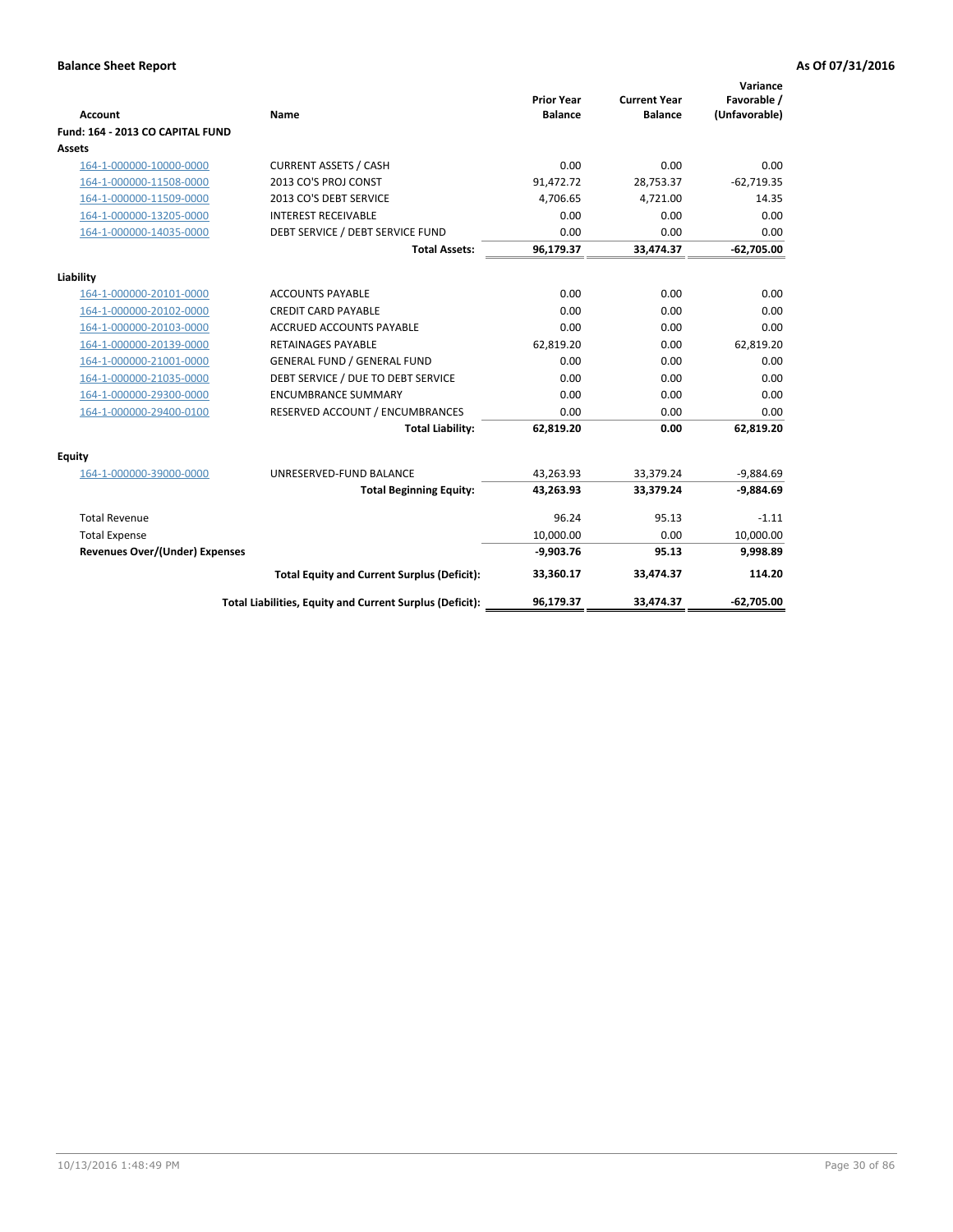| <b>Account</b>                        | Name                                                     | <b>Prior Year</b><br><b>Balance</b> | <b>Current Year</b><br><b>Balance</b> | Variance<br>Favorable /<br>(Unfavorable) |
|---------------------------------------|----------------------------------------------------------|-------------------------------------|---------------------------------------|------------------------------------------|
| Fund: 165 - 2014 GO FUND              |                                                          |                                     |                                       |                                          |
| Assets                                |                                                          |                                     |                                       |                                          |
| 165-1-000000-10000-0000               | <b>CURRENT ASSETS / CASH</b>                             | 0.00                                | $-2,876,276.92$                       | $-2,876,276.92$                          |
| 165-1-000000-11003-0000               | 2010 CO'S                                                | 0.00                                | 0.00                                  | 0.00                                     |
| 165-1-000000-11202-0000               | 2014 GO STREET BONDS                                     | 2,356,407.13                        | 1,921,365.83                          | $-435,041.30$                            |
| 165-1-000000-11511-0000               | 2015 GO PROJECT CONSTRUCTION                             | 100,076.49                          | 1,502,581.10                          | 1,402,504.61                             |
| 165-1-000000-11520-0000               | <b>CERTIFICATES OF DEPOSIT</b>                           | 3,611,000.00                        | 0.00                                  | $-3,611,000.00$                          |
| 165-1-000000-11530-0000               | <b>TexasTERM CP</b>                                      | 3,750,000.00                        | 6,000,000.00                          | 2,250,000.00                             |
| 165-1-000000-13201-0000               | MISC ACCTS RECEIVABLE                                    | 0.00                                | 0.00                                  | 0.00                                     |
| 165-1-000000-13205-0000               | <b>INTEREST RECEIVABLE</b>                               | 0.00                                | 0.00                                  | 0.00                                     |
| 165-1-000000-14035-0000               | DEBT SERVICE / DEBT SERVICE FUND                         | 0.00                                | 0.00                                  | 0.00                                     |
|                                       | <b>Total Assets:</b>                                     | 9,817,483.62                        | 6,547,670.01                          | $-3,269,813.61$                          |
| Liability                             |                                                          |                                     |                                       |                                          |
| 165-1-000000-20101-0000               | <b>ACCOUNTS PAYABLE</b>                                  | 0.00                                | 0.00                                  | 0.00                                     |
| 165-1-000000-20102-0000               | <b>CREDIT CARD PAYABLE</b>                               | 0.00                                | 0.00                                  | 0.00                                     |
| 165-1-000000-20103-0000               | ACCRUED ACCOUNTS PAYABLE                                 | 0.00                                | 0.00                                  | 0.00                                     |
| 165-1-000000-20139-0000               | <b>RETAINAGES PAYABLE</b>                                | 113,263.62                          | 65,002.26                             | 48,261.36                                |
| 165-1-000000-21001-0000               | <b>GENERAL FUND / GENERAL FUND</b>                       | 0.00                                | 0.00                                  | 0.00                                     |
| 165-1-000000-21035-0000               | DEBT SERVICE / DUE TO DEBT SERVICE                       | 0.00                                | 0.00                                  | 0.00                                     |
| 165-1-000000-29300-0000               | <b>ENCUMBRANCE SUMMARY</b>                               | 0.00                                | 0.00                                  | 0.00                                     |
| 165-1-000000-29400-0100               | RESERVED ACCOUNT / ENCUMBRANCES                          | 0.00                                | 0.00                                  | 0.00                                     |
|                                       | <b>Total Liability:</b>                                  | 113,263.62                          | 65,002.26                             | 48,261.36                                |
|                                       |                                                          |                                     |                                       |                                          |
| <b>Equity</b>                         |                                                          |                                     |                                       |                                          |
| 165-1-000000-39000-0000               | UNRESERVED-FUND BALANCE                                  | $-244,519.99$                       | 8,706,752.14                          | 8,951,272.13                             |
|                                       | <b>Total Beginning Equity:</b>                           | $-244,519.99$                       | 8,706,752.14                          | 8,951,272.13                             |
| <b>Total Revenue</b>                  |                                                          | 12,603,655.34                       | 46,111.01                             | $-12,557,544.33$                         |
| <b>Total Expense</b>                  |                                                          | 2,654,915.35                        | 2,270,195.40                          | 384,719.95                               |
| <b>Revenues Over/(Under) Expenses</b> |                                                          | 9,948,739.99                        | -2,224,084.39                         | $-12,172,824.38$                         |
|                                       | <b>Total Equity and Current Surplus (Deficit):</b>       | 9,704,220.00                        | 6,482,667.75                          | $-3,221,552.25$                          |
|                                       | Total Liabilities, Equity and Current Surplus (Deficit): | 9,817,483.62                        | 6,547,670.01                          | $-3,269,813.61$                          |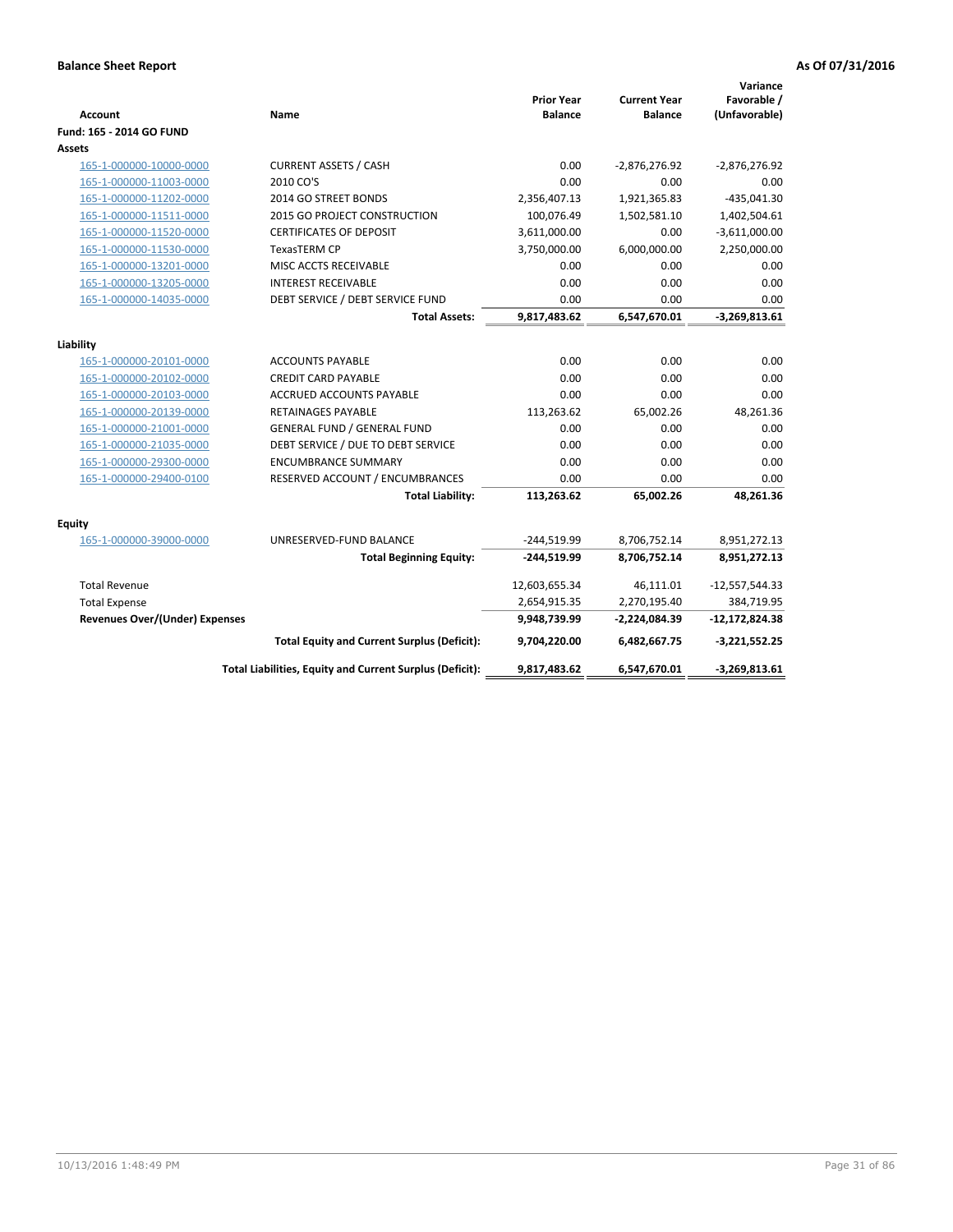| <b>Account</b>                                        | Name                                                     | <b>Prior Year</b><br><b>Balance</b> | <b>Current Year</b><br><b>Balance</b> | Variance<br>Favorable /<br>(Unfavorable) |
|-------------------------------------------------------|----------------------------------------------------------|-------------------------------------|---------------------------------------|------------------------------------------|
| Fund: 170 - LAW ENFORCEMENT GRANT - CAPITAL PURCHASES |                                                          |                                     |                                       |                                          |
| <b>Assets</b>                                         |                                                          |                                     |                                       |                                          |
| 170-1-000000-10000-0000                               | <b>CURRENT ASSETS / CASH</b>                             | 194.66                              | 194.66                                | 0.00                                     |
| 170-1-000000-13201-0000                               | MISC ACCTS RECEIVABLE                                    | 0.00                                | 0.00                                  | 0.00                                     |
|                                                       | <b>Total Assets:</b>                                     | 194.66                              | 194.66                                | 0.00                                     |
| Liability                                             |                                                          |                                     |                                       |                                          |
| 170-1-000000-20101-0000                               | <b>ACCOUNTS PAYABLE</b>                                  | 0.00                                | 0.00                                  | 0.00                                     |
| 170-1-000000-20102-0000                               | <b>CREDIT CARD PAYABLE</b>                               | 0.00                                | 0.00                                  | 0.00                                     |
| 170-1-000000-20103-0000                               | <b>ACCRUED ACCOUNTS PAYABLE</b>                          | 0.00                                | 0.00                                  | 0.00                                     |
| 170-1-000000-20902-0000                               | <b>DEFERRED GRANT REVENUE</b>                            | 0.00                                | 0.00                                  | 0.00                                     |
| 170-1-000000-21001-0000                               | <b>GENERAL FUND / GENERAL FUND</b>                       | 0.00                                | 0.00                                  | 0.00                                     |
| 170-1-000000-24004-0000                               | <b>INTEREST PAYABLE ON DEP</b>                           | 0.00                                | 0.00                                  | 0.00                                     |
| 170-1-000000-29300-0000                               | <b>ENCUMBRANCE SUMMARY</b>                               | 0.00                                | 0.00                                  | 0.00                                     |
| 170-1-000000-29400-0000                               | RESERVED ACCOUNT / ENCUMBRANCES                          | 0.00                                | 0.00                                  | 0.00                                     |
|                                                       | <b>Total Liability:</b>                                  | 0.00                                | 0.00                                  | 0.00                                     |
| <b>Equity</b>                                         |                                                          |                                     |                                       |                                          |
| 170-1-000000-39000-0000                               | UNRESERVED-FUND BALANCE                                  | 194.66                              | 194.66                                | 0.00                                     |
|                                                       | <b>Total Beginning Equity:</b>                           | 194.66                              | 194.66                                | 0.00                                     |
| <b>Total Revenue</b>                                  |                                                          | 0.00                                | 0.00                                  | 0.00                                     |
| <b>Total Expense</b>                                  |                                                          | 0.00                                | 0.00                                  | 0.00                                     |
| <b>Revenues Over/(Under) Expenses</b>                 |                                                          | 0.00                                | 0.00                                  | 0.00                                     |
|                                                       | <b>Total Equity and Current Surplus (Deficit):</b>       | 194.66                              | 194.66                                | 0.00                                     |
|                                                       | Total Liabilities, Equity and Current Surplus (Deficit): | 194.66                              | 194.66                                | 0.00                                     |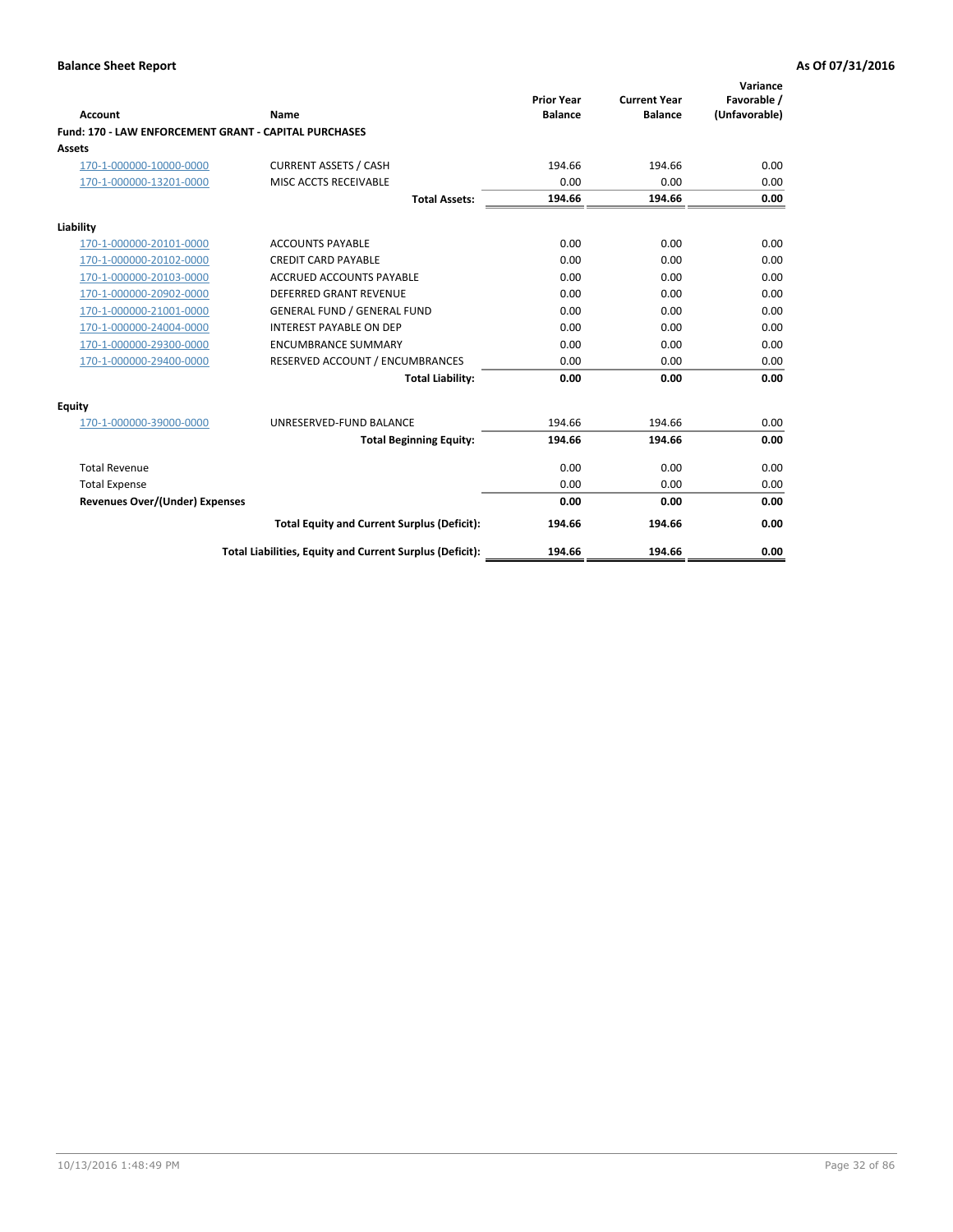| <b>Account</b>                                 | Name                                                     | <b>Prior Year</b><br><b>Balance</b> | <b>Current Year</b><br><b>Balance</b> | Variance<br>Favorable /<br>(Unfavorable) |
|------------------------------------------------|----------------------------------------------------------|-------------------------------------|---------------------------------------|------------------------------------------|
| <b>Fund: 171 - MAIN STREET SPECIAL REVENUE</b> |                                                          |                                     |                                       |                                          |
| <b>Assets</b>                                  |                                                          |                                     |                                       |                                          |
| 171-1-000000-10000-0000                        | <b>CURRENT ASSETS / CASH</b>                             | 29,641.28                           | 45,763.28                             | 16,122.00                                |
| 171-1-000000-13201-0000                        | MISC ACCTS RECEIVABLE                                    | 0.00                                | 0.00                                  | 0.00                                     |
| 171-1-000000-13205-0000                        | <b>INTEREST RECEIVABLE</b>                               | 0.00                                | 0.00                                  | 0.00                                     |
|                                                | <b>Total Assets:</b>                                     | 29,641.28                           | 45,763.28                             | 16,122.00                                |
| Liability                                      |                                                          |                                     |                                       |                                          |
| 171-1-000000-20101-0000                        | <b>ACCOUNTS PAYABLE</b>                                  | 0.00                                | 0.00                                  | 0.00                                     |
| 171-1-000000-20102-0000                        | <b>CREDIT CARD PAYABLE</b>                               | 0.00                                | 0.00                                  | 0.00                                     |
| 171-1-000000-20103-0000                        | <b>ACCRUED ACCOUNTS PAYABLE</b>                          | 0.00                                | 0.00                                  | 0.00                                     |
| 171-1-000000-20139-0000                        | <b>RETAINAGES PAYABLE</b>                                | 0.00                                | 0.00                                  | 0.00                                     |
| 171-1-000000-20902-0000                        | <b>DEFERRED GRANT REVENUE</b>                            | 0.00                                | 0.00                                  | 0.00                                     |
| 171-1-000000-29300-0000                        | <b>ENCUMBRANCE SUMMARY</b>                               | 0.00                                | 0.00                                  | 0.00                                     |
| 171-1-000000-29400-0100                        | RESERVED ACCOUNT / ENCUMBRANCES                          | 0.00                                | 0.00                                  | 0.00                                     |
|                                                | <b>Total Liability:</b>                                  | 0.00                                | 0.00                                  | 0.00                                     |
| <b>Equity</b>                                  |                                                          |                                     |                                       |                                          |
| 171-1-000000-39000-0000                        | UNRESERVED-FUND BALANCE                                  | 27,191.28                           | 29,641.28                             | 2,450.00                                 |
|                                                | <b>Total Beginning Equity:</b>                           | 27,191.28                           | 29,641.28                             | 2,450.00                                 |
| <b>Total Revenue</b>                           |                                                          | 25,000.00                           | 25,000.00                             | 0.00                                     |
| <b>Total Expense</b>                           |                                                          | 22,550.00                           | 8,878.00                              | 13,672.00                                |
| Revenues Over/(Under) Expenses                 |                                                          | 2.450.00                            | 16,122.00                             | 13,672.00                                |
|                                                | <b>Total Equity and Current Surplus (Deficit):</b>       | 29,641.28                           | 45,763.28                             | 16,122.00                                |
|                                                | Total Liabilities, Equity and Current Surplus (Deficit): | 29,641.28                           | 45,763.28                             | 16,122.00                                |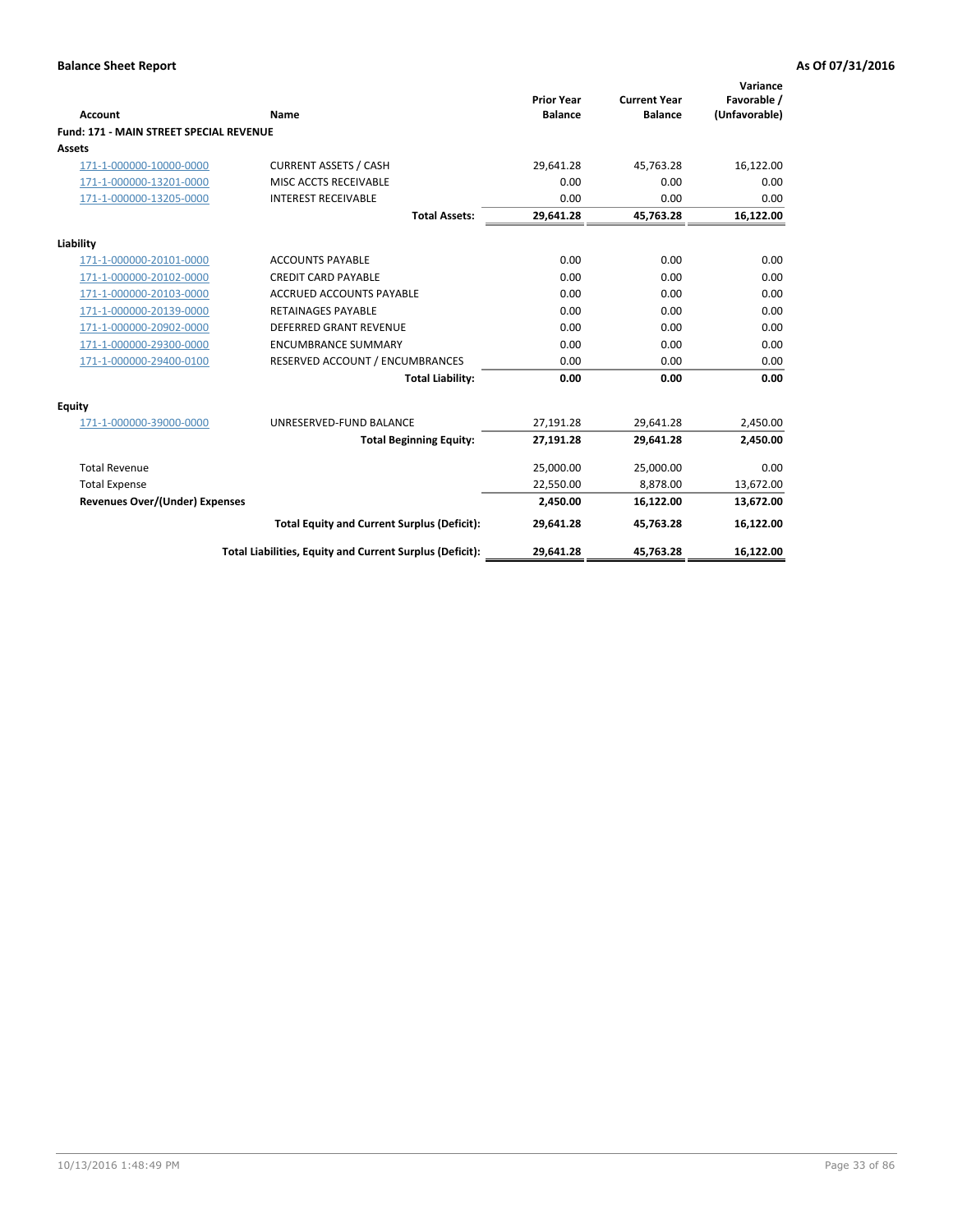|                                       |                                                          |                                     |                                       | Variance                     |
|---------------------------------------|----------------------------------------------------------|-------------------------------------|---------------------------------------|------------------------------|
| <b>Account</b>                        | Name                                                     | <b>Prior Year</b><br><b>Balance</b> | <b>Current Year</b><br><b>Balance</b> | Favorable /<br>(Unfavorable) |
| <b>Fund: 172 - MINOR GRANTS FUND</b>  |                                                          |                                     |                                       |                              |
| <b>Assets</b>                         |                                                          |                                     |                                       |                              |
| 172-1-000000-10000-0000               | <b>CURRENT ASSETS / CASH</b>                             | 3,048.66                            | 4,628.39                              | 1,579.73                     |
| 172-1-000000-13201-0000               | MISC ACCTS RECEIVABLE                                    | 0.00                                | 0.00                                  | 0.00                         |
| 172-1-000000-13205-0000               | <b>INTEREST RECEIVABLE</b>                               | 0.00                                | 0.00                                  | 0.00                         |
|                                       | <b>Total Assets:</b>                                     | 3,048.66                            | 4,628.39                              | 1,579.73                     |
|                                       |                                                          |                                     |                                       |                              |
| Liability                             |                                                          |                                     |                                       |                              |
| 172-1-000000-20101-0000               | <b>ACCOUNTS PAYABLE</b>                                  | 0.00                                | 0.00                                  | 0.00                         |
| 172-1-000000-20102-0000               | <b>CREDIT CARD PAYABLE</b>                               | 0.00                                | 0.00                                  | 0.00                         |
| 172-1-000000-20103-0000               | <b>ACCRUED ACCOUNTS PAYABLE</b>                          | 0.00                                | 0.00                                  | 0.00                         |
| 172-1-000000-20902-0000               | <b>DEFERRED GRANT REVENUE</b>                            | 0.00                                | 0.00                                  | 0.00                         |
| 172-1-000000-29300-0000               | <b>ENCUMBRANCE SUMMARY</b>                               | 0.00                                | 0.00                                  | 0.00                         |
| 172-1-000000-29400-0000               | RESERVED ACCOUNT / ENCUMBRANCES                          | 0.00                                | 0.00                                  | 0.00                         |
|                                       | <b>Total Liability:</b>                                  | 0.00                                | 0.00                                  | 0.00                         |
| Equity                                |                                                          |                                     |                                       |                              |
| 172-1-000000-39000-0000               | UNRESERVED-FUND BALANCE                                  | 393.93                              | 2,129.85                              | 1,735.92                     |
|                                       | <b>Total Beginning Equity:</b>                           | 393.93                              | 2.129.85                              | 1,735.92                     |
| <b>Total Revenue</b>                  |                                                          | 18,225.83                           | 18,666.83                             | 441.00                       |
| <b>Total Expense</b>                  |                                                          | 15,571.10                           | 16,168.29                             | $-597.19$                    |
| <b>Revenues Over/(Under) Expenses</b> |                                                          | 2,654.73                            | 2,498.54                              | $-156.19$                    |
|                                       | <b>Total Equity and Current Surplus (Deficit):</b>       | 3,048.66                            | 4,628.39                              | 1,579.73                     |
|                                       | Total Liabilities, Equity and Current Surplus (Deficit): | 3,048.66                            | 4,628.39                              | 1,579.73                     |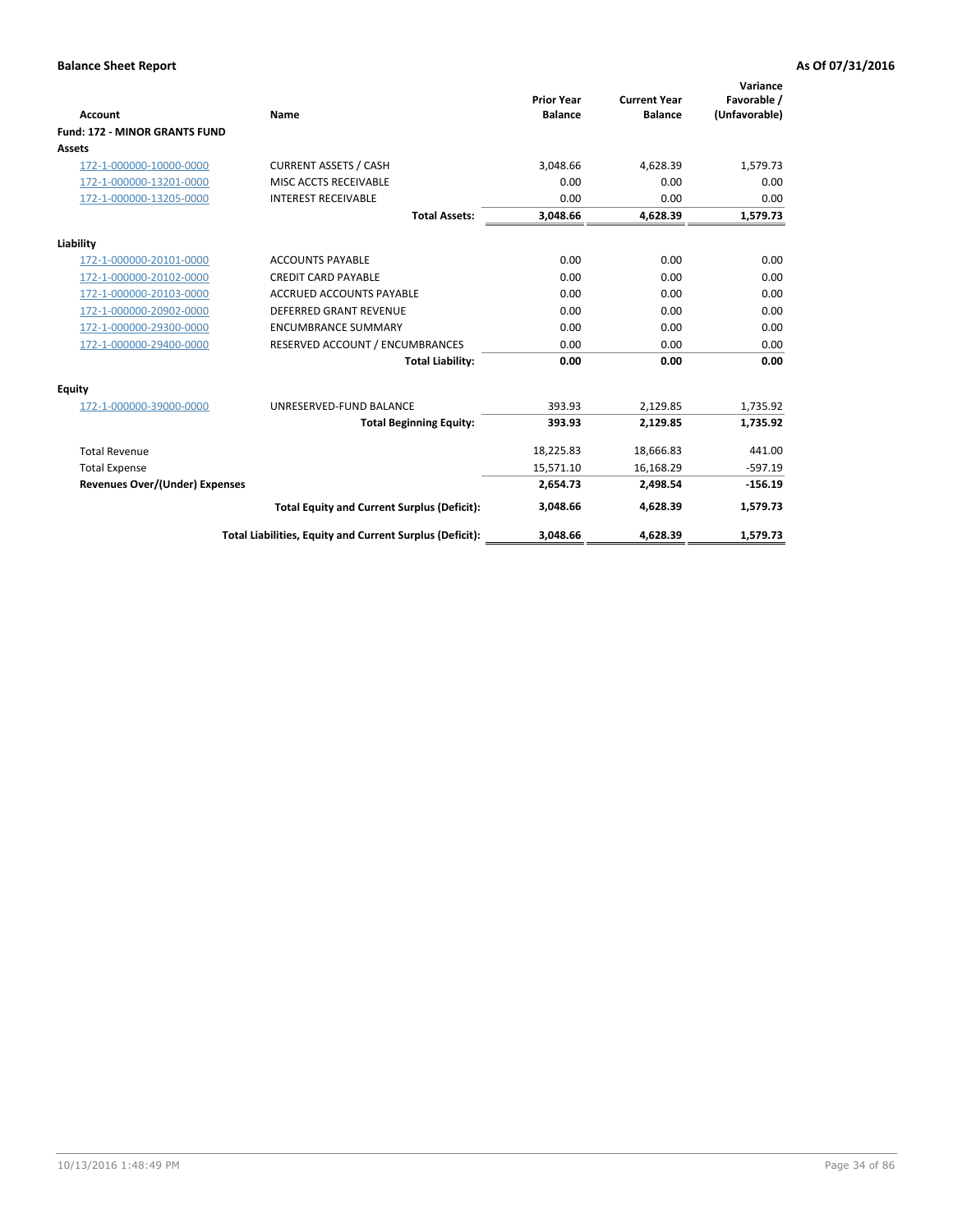| <b>Account</b>                         | <b>Name</b>                                              | <b>Prior Year</b><br><b>Balance</b> | <b>Current Year</b><br><b>Balance</b> | Variance<br>Favorable /<br>(Unfavorable) |
|----------------------------------------|----------------------------------------------------------|-------------------------------------|---------------------------------------|------------------------------------------|
| <b>Fund: 173 - FL YOUNG FOUNDATION</b> |                                                          |                                     |                                       |                                          |
| Assets                                 |                                                          |                                     |                                       |                                          |
| 173-1-000000-10000-0000                | <b>CURRENT ASSETS / CASH</b>                             | 0.00                                | 0.00                                  | 0.00                                     |
| 173-1-000000-13201-0000                | MISC ACCTS RECEIVABLE                                    | 0.00                                | 0.00                                  | 0.00                                     |
|                                        | <b>Total Assets:</b>                                     | 0.00                                | 0.00                                  | 0.00                                     |
| Liability                              |                                                          |                                     |                                       |                                          |
| 173-1-000000-20101-0000                | <b>ACCOUNTS PAYABLE</b>                                  | 0.00                                | 0.00                                  | 0.00                                     |
| 173-1-000000-20102-0000                | <b>CREDIT CARD PAYABLE</b>                               | 0.00                                | 0.00                                  | 0.00                                     |
| 173-1-000000-20902-0000                | <b>DEFERRED GRANT REVENUE</b>                            | 0.00                                | 0.00                                  | 0.00                                     |
| 173-1-000000-29300-0000                | <b>ENCUMBRANCE SUMMARY</b>                               | 0.00                                | 0.00                                  | 0.00                                     |
| 173-1-000000-29400-0000                | RESERVED ACCOUNT / ENCUMBRANCES                          | 0.00                                | 0.00                                  | 0.00                                     |
|                                        | <b>Total Liability:</b>                                  | 0.00                                | 0.00                                  | 0.00                                     |
| Equity                                 |                                                          |                                     |                                       |                                          |
| 173-1-000000-39000-0000                | UNRESERVED-FUND BALANCE                                  | 0.00                                | 0.00                                  | 0.00                                     |
|                                        | <b>Total Beginning Equity:</b>                           | 0.00                                | 0.00                                  | 0.00                                     |
| <b>Total Revenue</b>                   |                                                          | 0.00                                | 0.00                                  | 0.00                                     |
| <b>Total Expense</b>                   |                                                          | 0.00                                | 0.00                                  | 0.00                                     |
| <b>Revenues Over/(Under) Expenses</b>  |                                                          | 0.00                                | 0.00                                  | 0.00                                     |
|                                        | <b>Total Equity and Current Surplus (Deficit):</b>       | 0.00                                | 0.00                                  | 0.00                                     |
|                                        | Total Liabilities, Equity and Current Surplus (Deficit): | 0.00                                | 0.00                                  | 0.00                                     |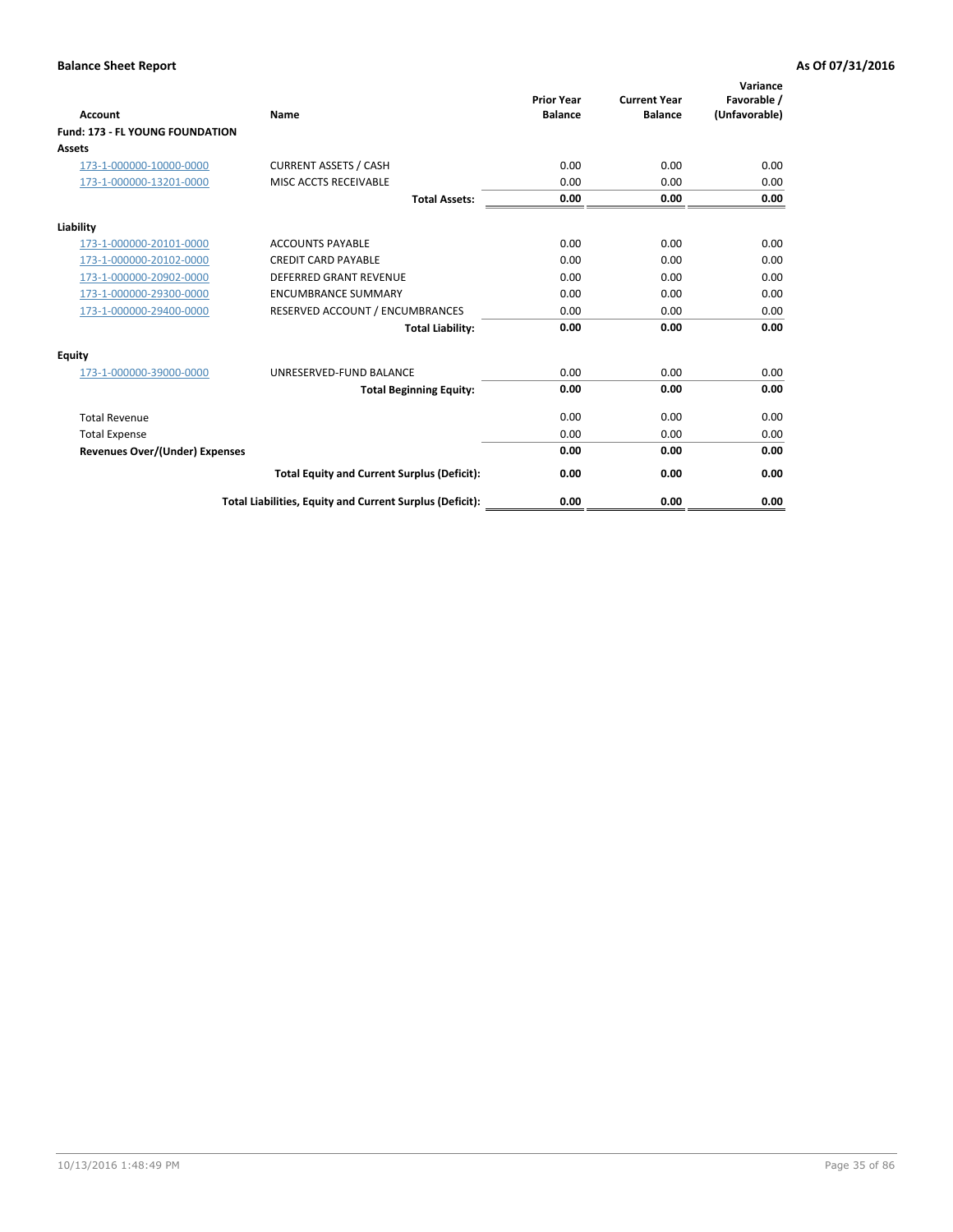| <b>Account</b>                        | <b>Name</b>                                              | <b>Prior Year</b><br><b>Balance</b> | <b>Current Year</b><br><b>Balance</b> | Variance<br>Favorable /<br>(Unfavorable) |
|---------------------------------------|----------------------------------------------------------|-------------------------------------|---------------------------------------|------------------------------------------|
| Fund: 174 - FEMA GRANT                |                                                          |                                     |                                       |                                          |
| Assets                                |                                                          |                                     |                                       |                                          |
| 174-1-000000-10000-0000               | <b>CURRENT ASSETS / CASH</b>                             | 1.08                                | 1.08                                  | 0.00                                     |
| 174-1-000000-13201-0000               | MISC ACCTS RECEIVABLE                                    | 0.00                                | 0.00                                  | 0.00                                     |
| 174-1-000000-13205-0000               | <b>INTEREST RECEIVABLE</b>                               | 0.00                                | 0.00                                  | 0.00                                     |
|                                       | <b>Total Assets:</b>                                     | 1.08                                | 1.08                                  | 0.00                                     |
| Liability                             |                                                          |                                     |                                       |                                          |
| 174-1-000000-20101-0000               | <b>ACCOUNTS PAYABLE</b>                                  | 0.00                                | 0.00                                  | 0.00                                     |
| 174-1-000000-20102-0000               | <b>CREDIT CARD PAYABLE</b>                               | 0.00                                | 0.00                                  | 0.00                                     |
| 174-1-000000-20103-0000               | <b>ACCRUED ACCOUNTS PAYABLE</b>                          | 0.00                                | 0.00                                  | 0.00                                     |
| 174-1-000000-20902-0000               | DEFERRED GRANT REVENUE                                   | 0.00                                | 0.00                                  | 0.00                                     |
| 174-1-000000-29300-0000               | <b>ENCUMBRANCE SUMMARY</b>                               | 0.00                                | 0.00                                  | 0.00                                     |
| 174-1-000000-29400-0000               | RESERVED ACCOUNT / ENCUMBRANCES                          | 0.00                                | 0.00                                  | 0.00                                     |
|                                       | <b>Total Liability:</b>                                  | 0.00                                | 0.00                                  | 0.00                                     |
| Equity                                |                                                          |                                     |                                       |                                          |
| 174-1-000000-39000-0000               | UNRESERVED-FUND BALANCE                                  | 1.08                                | 1.08                                  | 0.00                                     |
|                                       | <b>Total Beginning Equity:</b>                           | 1.08                                | 1.08                                  | 0.00                                     |
| <b>Total Revenue</b>                  |                                                          | 0.00                                | 0.00                                  | 0.00                                     |
| <b>Total Expense</b>                  |                                                          | 0.00                                | 0.00                                  | 0.00                                     |
| <b>Revenues Over/(Under) Expenses</b> |                                                          | 0.00                                | 0.00                                  | 0.00                                     |
|                                       | <b>Total Equity and Current Surplus (Deficit):</b>       | 1.08                                | 1.08                                  | 0.00                                     |
|                                       | Total Liabilities, Equity and Current Surplus (Deficit): | 1.08                                | 1.08                                  | 0.00                                     |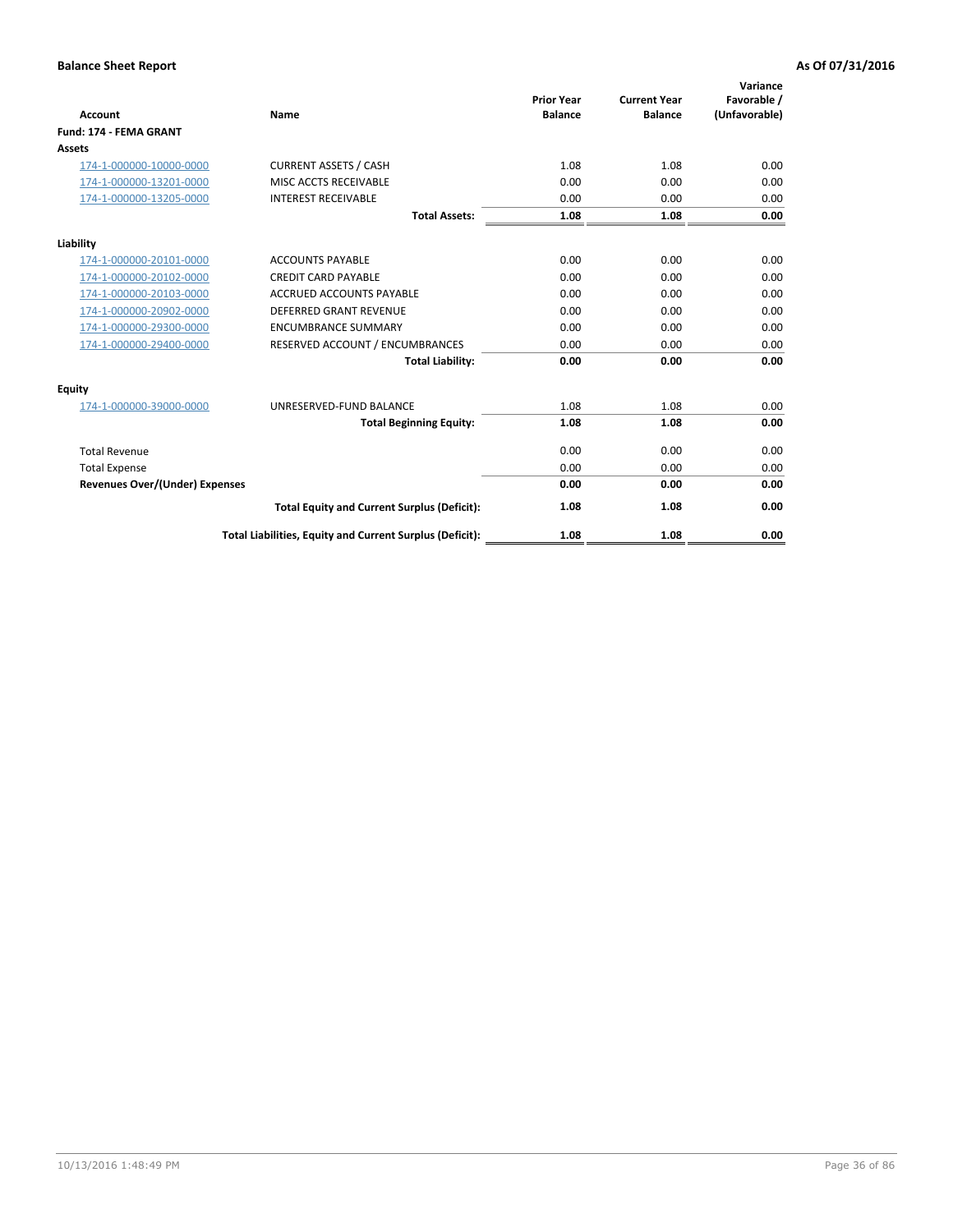| <b>Account</b>                             | Name                                                     | <b>Prior Year</b><br><b>Balance</b> | <b>Current Year</b><br><b>Balance</b> | Variance<br>Favorable /<br>(Unfavorable) |
|--------------------------------------------|----------------------------------------------------------|-------------------------------------|---------------------------------------|------------------------------------------|
| Fund: 175 - JUSTICE ASSISTANCE GRANT - JAG |                                                          |                                     |                                       |                                          |
| <b>Assets</b>                              |                                                          |                                     |                                       |                                          |
| 175-1-000000-10000-0000                    | <b>CURRENT ASSETS / CASH</b>                             | 30.65                               | 30.65                                 | 0.00                                     |
| 175-1-000000-13201-0000                    | MISC ACCTS RECEIVABLE                                    | 0.00                                | 0.00                                  | 0.00                                     |
|                                            | <b>Total Assets:</b>                                     | 30.65                               | 30.65                                 | 0.00                                     |
| Liability                                  |                                                          |                                     |                                       |                                          |
| 175-1-000000-20101-0000                    | <b>ACCOUNTS PAYABLE</b>                                  | 0.00                                | 0.00                                  | 0.00                                     |
| 175-1-000000-20102-0000                    | <b>CREDIT CARD PAYABLE</b>                               | 0.00                                | 0.00                                  | 0.00                                     |
| 175-1-000000-20902-0000                    | DEFERRED GRANT REVENUE                                   | 0.00                                | 0.00                                  | 0.00                                     |
| 175-1-000000-29300-0000                    | <b>ENCUMBRANCE SUMMARY</b>                               | 0.00                                | 0.00                                  | 0.00                                     |
| 175-1-000000-29400-0000                    | RESERVED ACCOUNT / ENCUMBRANCES                          | 0.00                                | 0.00                                  | 0.00                                     |
|                                            | <b>Total Liability:</b>                                  | 0.00                                | 0.00                                  | 0.00                                     |
| <b>Equity</b>                              |                                                          |                                     |                                       |                                          |
| 175-1-000000-39000-0000                    | UNRESERVED-FUND BALANCE                                  | 0.00                                | 30.65                                 | 30.65                                    |
|                                            | <b>Total Beginning Equity:</b>                           | 0.00                                | 30.65                                 | 30.65                                    |
| <b>Total Revenue</b>                       |                                                          | 15,366.00                           | 7,432.80                              | $-7,933.20$                              |
| <b>Total Expense</b>                       |                                                          | 15,335.35                           | 7,432.80                              | 7,902.55                                 |
| <b>Revenues Over/(Under) Expenses</b>      |                                                          | 30.65                               | 0.00                                  | $-30.65$                                 |
|                                            | <b>Total Equity and Current Surplus (Deficit):</b>       | 30.65                               | 30.65                                 | 0.00                                     |
|                                            | Total Liabilities, Equity and Current Surplus (Deficit): | 30.65                               | 30.65                                 | 0.00                                     |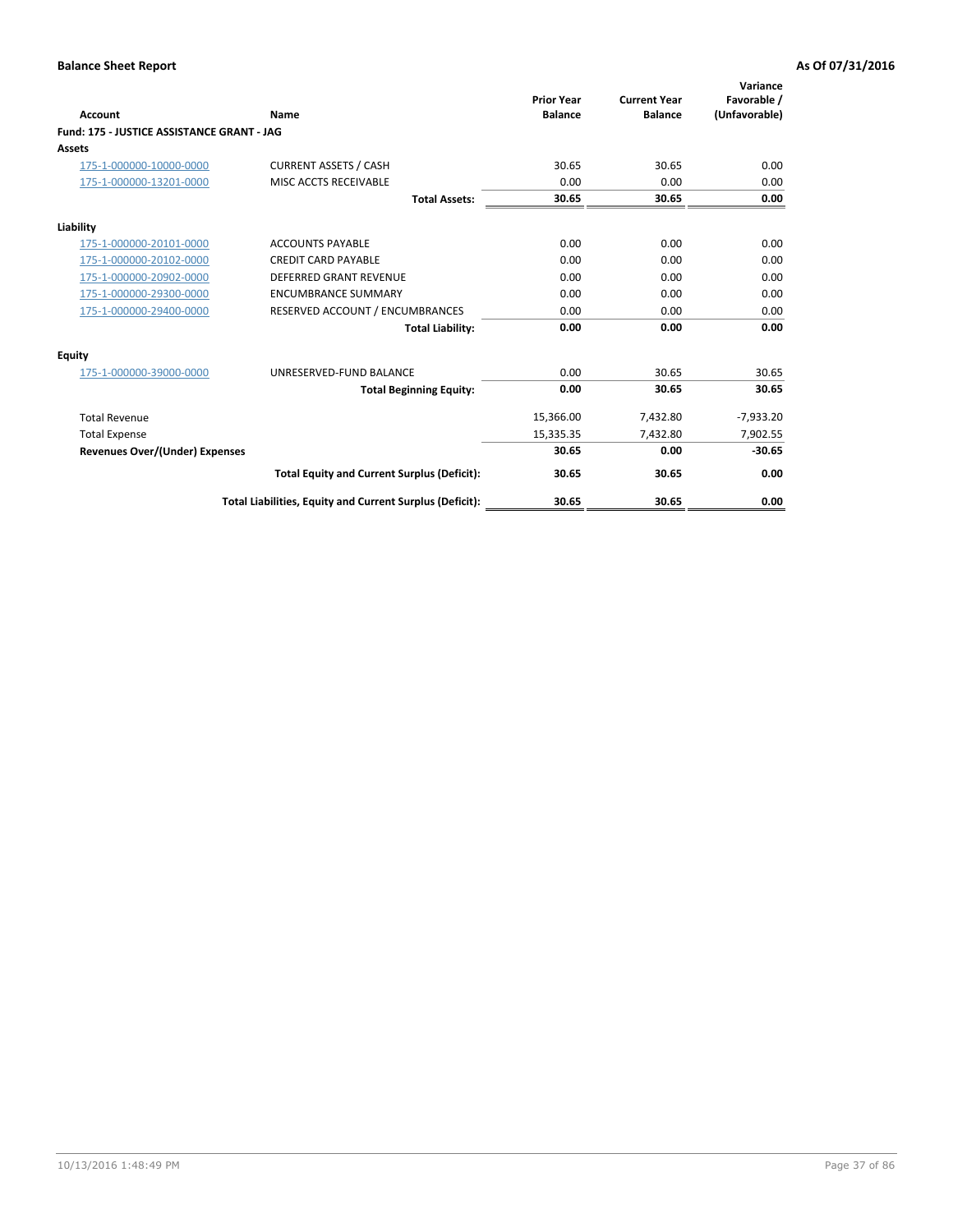| <b>Account</b>                        | Name                                                     | <b>Prior Year</b><br><b>Balance</b> | <b>Current Year</b><br><b>Balance</b> | Variance<br>Favorable /<br>(Unfavorable) |
|---------------------------------------|----------------------------------------------------------|-------------------------------------|---------------------------------------|------------------------------------------|
| <b>Fund: 176 - HOME GRANT FUND</b>    |                                                          |                                     |                                       |                                          |
| Assets                                |                                                          |                                     |                                       |                                          |
| 176-1-000000-10000-0000               | <b>CURRENT ASSETS / CASH</b>                             | 0.00                                | 0.00                                  | 0.00                                     |
| 176-1-000000-13201-0000               | MISC ACCTS RECEIVABLE                                    | 0.00                                | 0.00                                  | 0.00                                     |
| 176-1-000000-13205-0000               | <b>INTEREST RECEIVABLE</b>                               | 0.00                                | 0.00                                  | 0.00                                     |
|                                       | <b>Total Assets:</b>                                     | 0.00                                | 0.00                                  | 0.00                                     |
| Liability                             |                                                          |                                     |                                       |                                          |
| 176-1-000000-20101-0000               | <b>ACCOUNTS PAYABLE</b>                                  | 0.00                                | 0.00                                  | 0.00                                     |
| 176-1-000000-20102-0000               | <b>CREDIT CARD PAYABLE</b>                               | 0.00                                | 0.00                                  | 0.00                                     |
| 176-1-000000-20103-0000               | <b>ACCRUED ACCOUNTS PAYABLE</b>                          | 0.00                                | 0.00                                  | 0.00                                     |
| 176-1-000000-20902-0000               | <b>DEFERRED GRANT REVENUE</b>                            | 0.00                                | 0.00                                  | 0.00                                     |
| 176-1-000000-29300-0000               | <b>ENCUMBRANCE SUMMARY</b>                               | 0.00                                | 0.00                                  | 0.00                                     |
| 176-1-000000-29400-0000               | RESERVED ACCOUNT / ENCUMBRANCES                          | 0.00                                | 0.00                                  | 0.00                                     |
|                                       | <b>Total Liability:</b>                                  | 0.00                                | 0.00                                  | 0.00                                     |
| Equity                                |                                                          |                                     |                                       |                                          |
| 176-1-000000-39000-0000               | UNRESERVED-FUND BALANCE                                  | 0.00                                | 0.00                                  | 0.00                                     |
|                                       | <b>Total Beginning Equity:</b>                           | 0.00                                | 0.00                                  | 0.00                                     |
| <b>Total Revenue</b>                  |                                                          | 0.00                                | 0.00                                  | 0.00                                     |
| <b>Total Expense</b>                  |                                                          | 0.00                                | 0.00                                  | 0.00                                     |
| <b>Revenues Over/(Under) Expenses</b> |                                                          | 0.00                                | 0.00                                  | 0.00                                     |
|                                       | <b>Total Equity and Current Surplus (Deficit):</b>       | 0.00                                | 0.00                                  | 0.00                                     |
|                                       | Total Liabilities, Equity and Current Surplus (Deficit): | 0.00                                | 0.00                                  | 0.00                                     |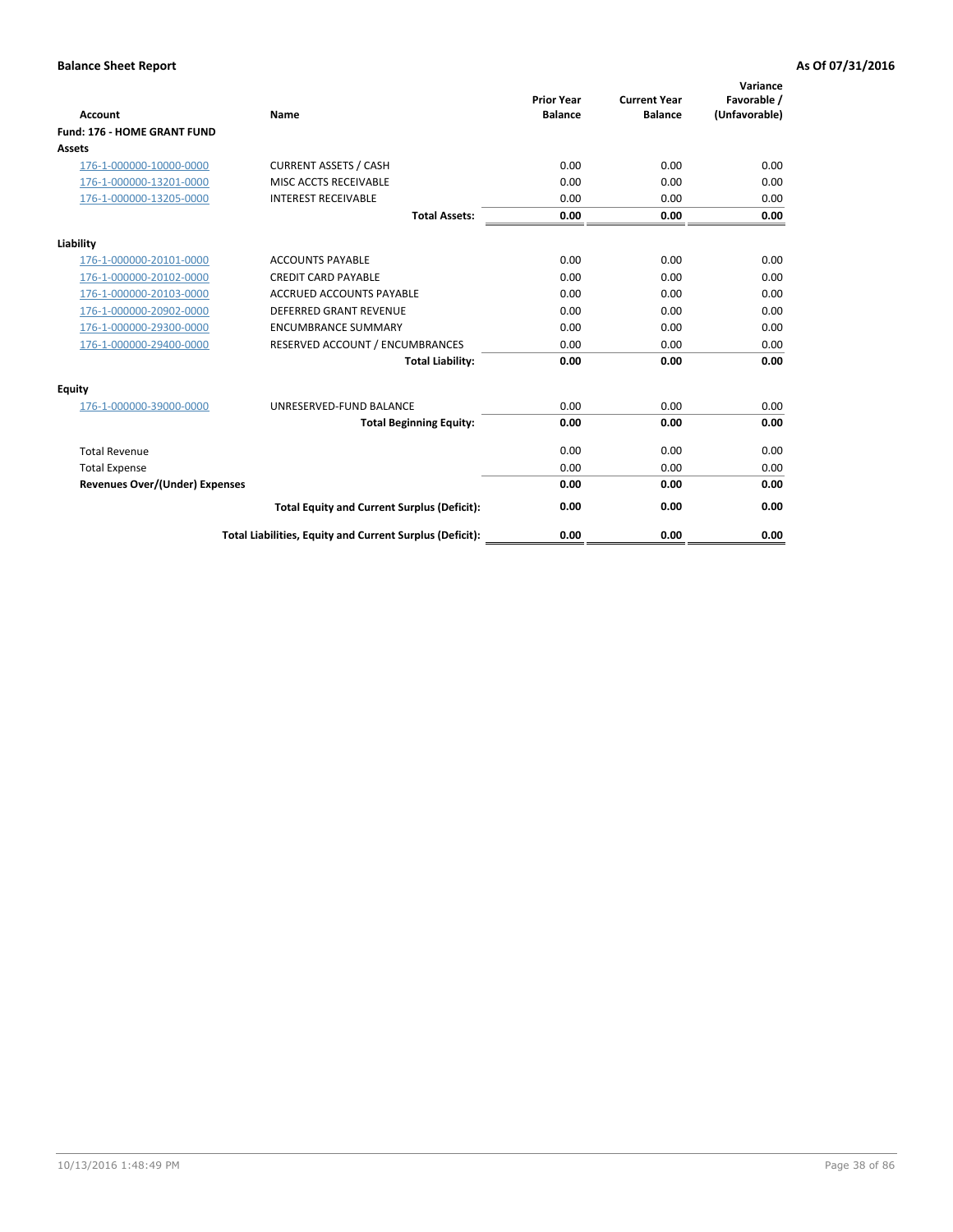| Account                                        | Name                                                     | <b>Prior Year</b><br><b>Balance</b> | <b>Current Year</b><br><b>Balance</b> | Variance<br>Favorable /<br>(Unfavorable) |
|------------------------------------------------|----------------------------------------------------------|-------------------------------------|---------------------------------------|------------------------------------------|
| <b>Fund: 177 - SAFE ROUTES TO SCHOOL GRANT</b> |                                                          |                                     |                                       |                                          |
| <b>Assets</b>                                  |                                                          |                                     |                                       |                                          |
| 177-1-000000-10000-0000                        | <b>CURRENT ASSETS / CASH</b>                             | 0.02                                | 0.02                                  | 0.00                                     |
| 177-1-000000-13201-0000                        | MISC ACCTS RECEIVABLE                                    | 0.00                                | 0.00                                  | 0.00                                     |
| 177-1-000000-13205-0000                        | <b>INTEREST RECEIVABLE</b>                               | 0.00                                | 0.00                                  | 0.00                                     |
|                                                | <b>Total Assets:</b>                                     | 0.02                                | 0.02                                  | 0.00                                     |
| Liability                                      |                                                          |                                     |                                       |                                          |
| 177-1-000000-20101-0000                        | <b>ACCOUNTS PAYABLE</b>                                  | 0.00                                | 0.00                                  | 0.00                                     |
| 177-1-000000-20102-0000                        | <b>CREDIT CARD PAYABLE</b>                               | 0.00                                | 0.00                                  | 0.00                                     |
| 177-1-000000-20139-0000                        | <b>RETAINAGES PAYABLE</b>                                | 0.00                                | 0.00                                  | 0.00                                     |
| 177-1-000000-20902-0000                        | <b>DEFERRED GRANT REVENUE</b>                            | 0.00                                | 0.00                                  | 0.00                                     |
|                                                | <b>Total Liability:</b>                                  | 0.00                                | 0.00                                  | 0.00                                     |
| Equity                                         |                                                          |                                     |                                       |                                          |
| 177-1-000000-39000-0000                        | UNRESERVED-FUND BALANCE                                  | 0.02                                | 0.02                                  | 0.00                                     |
|                                                | <b>Total Beginning Equity:</b>                           | 0.02                                | 0.02                                  | 0.00                                     |
| <b>Total Revenue</b>                           |                                                          | 0.00                                | 0.00                                  | 0.00                                     |
| <b>Total Expense</b>                           |                                                          | 0.00                                | 0.00                                  | 0.00                                     |
| Revenues Over/(Under) Expenses                 |                                                          | 0.00                                | 0.00                                  | 0.00                                     |
|                                                | <b>Total Equity and Current Surplus (Deficit):</b>       | 0.02                                | 0.02                                  | 0.00                                     |
|                                                | Total Liabilities, Equity and Current Surplus (Deficit): | 0.02                                | 0.02                                  | 0.00                                     |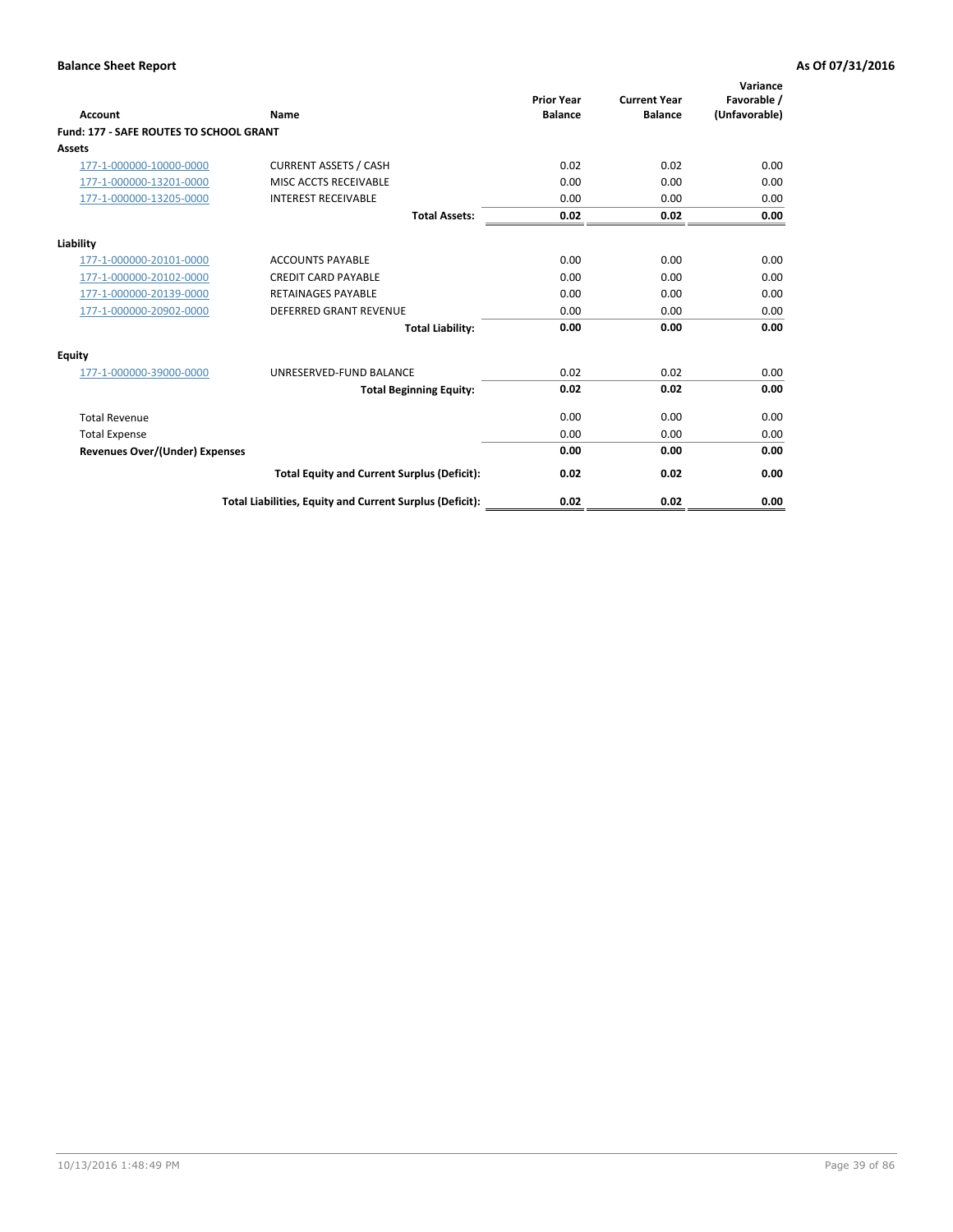| <b>Account</b>                                     | Name                                                            | <b>Prior Year</b><br><b>Balance</b> | <b>Current Year</b><br><b>Balance</b> | Variance<br>Favorable /<br>(Unfavorable) |
|----------------------------------------------------|-----------------------------------------------------------------|-------------------------------------|---------------------------------------|------------------------------------------|
| Fund: 190 - FIXED ASSETS                           |                                                                 |                                     |                                       |                                          |
| Assets<br>190-1-000000-10000-0000                  | <b>CURRENT ASSETS / CASH</b>                                    | 0.00                                | 0.00                                  | 0.00                                     |
| 190-1-000000-16001-0000                            | FIXED ASSETS / LAND                                             | 2,219,154.75                        | 1,432,334.75                          | -786,820.00                              |
|                                                    | FIXED ASSETS / IMPROVMENTS-NON BUILDI                           | 8,369,064.04                        |                                       | 100,668.90                               |
| 190-1-000000-16002-0000                            |                                                                 |                                     | 8,469,732.94                          |                                          |
| 190-1-000000-16003-0000<br>190-1-000000-16004-0000 | ACCUM DEPR / IMPROVEMENTS- NON BUIL<br>FIXED ASSETS / BUILDINGS | $-3,209,942.60$<br>22,566,070.84    | $-3,471,050.55$                       | $-261, 107.95$<br>935,185.30             |
| 190-1-000000-16005-0000                            | <b>ACCUM DEPR / BUILDINGS</b>                                   | $-7,014,537.76$                     | 23,501,256.14<br>-7,547,999.04        | $-533,461.28$                            |
| 190-1-000000-16109-0000                            | FIXED ASSETS / INFRASTRUCTURE                                   | 31,419,001.05                       | 36,030,072.95                         | 4,611,071.90                             |
| 190-1-000000-16110-0000                            | ACCUM DEPR / INFRASTRUCTURE                                     | $-15,829,511.08$                    | $-16,216,860.87$                      | -387,349.79                              |
| 190-1-000000-16201-0000                            | FIXED ASSETS / MACHINERY AND EQUIPMEN                           | 5,948,521.77                        | 6,012,215.41                          | 63,693.64                                |
| 190-1-000000-16202-0000                            | ACCUM DEPR / MACHINERY AND EQUIPMEI                             | $-3,664,000.60$                     | -3,959,622.39                         | -295,621.79                              |
| 190-1-000000-16205-0000                            | FIXED ASSETS / SEIZURE FUNDED VEHICLES                          | 62,680.68                           |                                       | 47,056.17                                |
| 190-1-000000-16206-0000                            | ACCUM DEPR / SEIZURE FUNDED VEHICLES                            | $-55,368.00$                        | 109,736.85<br>$-67,386.30$            | $-12,018.30$                             |
| 190-1-000000-16301-0000                            | FIXED ASSETS / C W I P                                          | 3,022,592.69                        | 1,135,346.08                          | $-1,887,246.61$                          |
|                                                    | <b>Total Assets:</b>                                            | 43,833,725.78                       | 45,427,775.97                         | 1,594,050.19                             |
|                                                    |                                                                 |                                     |                                       |                                          |
| Liability                                          |                                                                 |                                     |                                       |                                          |
| 190-1-000000-20101-0000                            | <b>ACCOUNTS PAYABLE</b>                                         | 0.00                                | 0.00                                  | 0.00                                     |
| 190-1-000000-20102-0000                            | <b>CREDIT CARD PAYABLE</b>                                      | 0.00                                | 0.00                                  | 0.00                                     |
| 190-1-000000-27001-0000                            | CONTRIBUTED CAPITAL / DEVELOPERS                                | 7,196,125.29                        | 7,196,125.29                          | 0.00                                     |
| 190-1-000000-27101-0000                            | INVESTMENT IN GFA / GENERAL FUND                                | 2,159,477.38                        | 2,194,657.07                          | $-35,179.69$                             |
| 190-1-000000-27102-0000                            | SPECIAL REVENUE FUNDS                                           | 4,861,998.29                        | 4,861,998.29                          | 0.00                                     |
| 190-1-000000-27103-0000                            | <b>GENERAL CIP FUND</b>                                         | 44,876,646.93                       | 47,834,759.54                         | $-2,958,112.61$                          |
| 190-1-000000-27104-0000                            | PROPRIETARY FUNDS                                               | 13,885,324.34                       | 13,885,324.34                         | 0.00                                     |
| 190-1-000000-27105-0000                            | <b>INTERNAL SERVICE FUNDS</b>                                   | 0.00                                | 0.00                                  | 0.00                                     |
| 190-1-000000-27106-0000                            | <b>EXPENDABLE TRUST FUNDS</b>                                   | 0.00                                | 0.00                                  | 0.00                                     |
| 190-1-000000-27107-0000                            | INVESTMENT IN GFA / SEIZURE FUNDS                               | 127,680.68                          | 127,680.68                            | 0.00                                     |
| 190-1-000000-27108-0000                            | INVESTMENT IN GFA / FIRE DEPARTMEN                              | 0.00                                | 0.00                                  | 0.00                                     |
| 190-1-000000-27109-0000                            | PARKS & RECREATION DEPT                                         | 0.00                                | 0.00                                  | 0.00                                     |
| 190-1-000000-27110-0000                            | INVESTMENT IN GFA / 4A EDC                                      | 383,073.49                          | 524,560.49                            | $-141,487.00$                            |
| 190-1-000000-27201-0000                            | CAFR USE / MUNICIPAL BUILDINGS                                  | 1,862,037.81                        | 1,862,037.81                          | 0.00                                     |
| 190-1-000000-27202-0000                            | CAFR USE / OTHER GENERAL GOVERNMEN                              | 363,987.04                          | 363,987.04                            | 0.00                                     |
| 190-1-000000-27203-0000                            | CAFR USE / POLICE PROTECTION                                    | 1,742,383.46                        | 1,742,383.46                          | 0.00                                     |
| 190-1-000000-27204-0000                            | CAFR USE / FIRE PROTECTION                                      | 2,609,936.84                        | 2,609,936.84                          | 0.00                                     |
| 190-1-000000-27205-0000                            | CAFR USE / PUBLIC WORKS                                         | 2,509,263.59                        | 2,509,263.59                          | 0.00                                     |
| 190-1-000000-27206-0000                            | CAFR USE / LIBRARIES                                            | 2,147,054.00                        | 2,147,054.00                          | 0.00                                     |
| 190-1-000000-27207-0000                            | CAFR USE / RECREATION                                           | 4,153,623.63                        | 4,153,623.63                          | 0.00                                     |
| 190-1-000000-27208-0000                            | CAFR USE / CEMETERY                                             | 246,894.00                          | 246,894.00                            | 0.00                                     |
| 190-1-000000-27209-0000                            | CAFR USE / EXCHANGE BUILDING                                    | 6,053,703.29                        | 6,053,703.29                          | 0.00                                     |
| 190-1-000000-27210-0000                            | CAFR USE / INVESTMENT IN GFA                                    | -21,688,883.66                      | -21,688,883.66                        | 0.00                                     |
| 190-1-000000-27301-0000                            | DONATIONS/GRANTS                                                | 2,092,706.06                        | 2,092,706.06                          | 0.00                                     |
|                                                    | <b>Total Liability:</b>                                         | 75,583,032.46                       | 78,717,811.76                         | -3,134,779.30                            |
| <b>Equity</b>                                      |                                                                 |                                     |                                       |                                          |
| 190-1-000000-39000-0000                            | UNRESERVED-FUND BALANCE                                         | -31,749,306.68                      | -33,290,035.79                        | -1,540,729.11                            |
|                                                    | <b>Total Beginning Equity:</b>                                  | -31,749,306.68                      | -33,290,035.79                        | -1,540,729.11                            |
|                                                    |                                                                 |                                     |                                       |                                          |
| <b>Total Expense</b>                               |                                                                 | 0.00                                | 0.00                                  | 0.00                                     |
| <b>Revenues Over/(Under) Expenses</b>              |                                                                 | 0.00                                | 0.00                                  | 0.00                                     |
|                                                    | <b>Total Equity and Current Surplus (Deficit):</b>              | -31,749,306.68                      | -33,290,035.79                        | -1,540,729.11                            |
|                                                    | Total Liabilities, Equity and Current Surplus (Deficit):        | 43,833,725.78                       | 45,427,775.97                         | 1,594,050.19                             |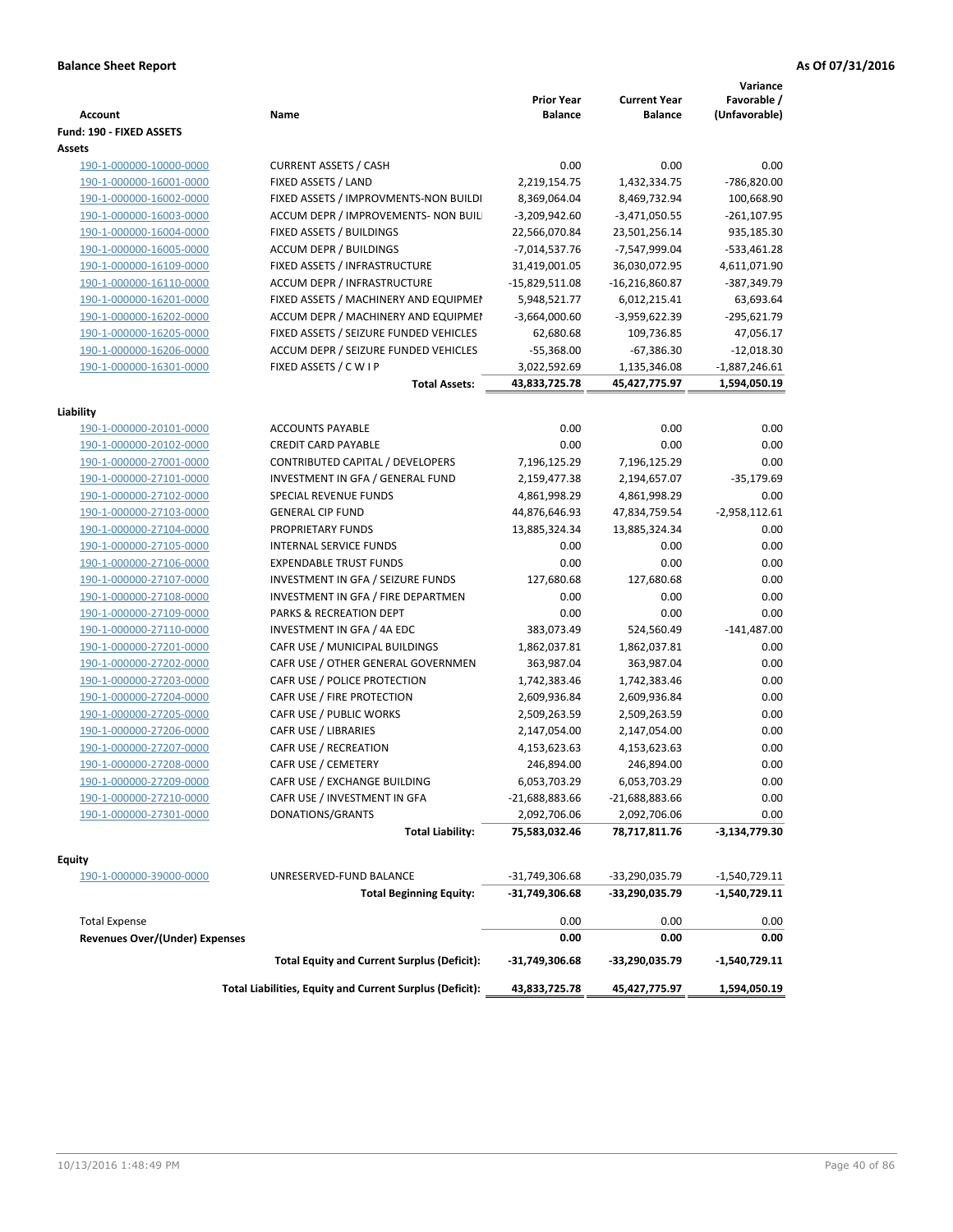| <b>Account</b>                 | Name                                                     | <b>Prior Year</b><br><b>Balance</b> | <b>Current Year</b><br><b>Balance</b> | Variance<br>Favorable /<br>(Unfavorable) |
|--------------------------------|----------------------------------------------------------|-------------------------------------|---------------------------------------|------------------------------------------|
| <b>Fund: 191 - DEBT</b>        |                                                          |                                     |                                       |                                          |
| <b>Assets</b>                  |                                                          |                                     |                                       |                                          |
| 191-1-000000-12101-0000        | <b>BOND ISSUANCE COSTS</b>                               | 0.00                                | 0.00                                  | 0.00                                     |
| 191-1-000000-12201-0000        | DEFERRED CHARGES / BOND DISCOUNT                         | $-1,293,031.34$                     | $-1,094,398.22$                       | 198,633.12                               |
| 191-1-000000-14101-0000        | WTR/WWTR UTILITY FUND                                    | 0.00                                | 0.00                                  | 0.00                                     |
| 191-1-000000-17101-0000        | LONG-TERM DEBT / AMT TO BE PROVIDE                       | 10,016,942.22                       | 7,551,515.46                          | $-2,465,426.76$                          |
|                                | <b>Total Assets:</b>                                     | 8,723,910.88                        | 6,457,117.24                          | $-2,266,793.64$                          |
| Liability                      |                                                          |                                     |                                       |                                          |
| 191-1-000000-20102-0000        | <b>CREDIT CARD PAYABLE</b>                               | 0.00                                | 0.00                                  | 0.00                                     |
| 191-1-000000-22002-0000        | <b>VACATION/SICK PAYABLE</b>                             | 1,386,977.59                        | 1,656,587.16                          | $-269,609.57$                            |
| 191-1-000000-26001-0000        | <b>COMPENSATED ABSENCES PAY</b>                          | 1,871,723.44                        | 1,600,423.44                          | 271,300.00                               |
| 191-1-000000-26003-0000        | EXCESS SALES TAX DUE TO STATE OF TEXAS                   | 2,728,301.60                        | 2,728,301.60                          | 0.00                                     |
| 191-1-000000-26101-0000        | <b>GENERAL OBLIG BONDS PAY</b>                           | 40,710,000.00                       | 38,194,000.00                         | 2,516,000.00                             |
| 191-1-000000-26103-0000        | DEFERRED LOSS/DEFEASEMENT                                | $-1,109,374.99$                     | $-1,109,374.99$                       | 0.00                                     |
| 191-1-000000-26104-0000        | <b>ACCRETED INTEREST</b>                                 | 173,664.47                          | 225,928.14                            | $-52,263.67$                             |
| 191-1-000000-26105-0000        | INV NET OF RELATED DEBT                                  | -34,384,329.59                      | -34,384,329.59                        | 0.00                                     |
| 191-1-000000-26106-0000        | <b>RESTRICTED DEBT SERVICE</b>                           | 621,308.00                          | 621,308.00                            | 0.00                                     |
|                                | <b>Total Liability:</b>                                  | 11,998,270.52                       | 9,532,843.76                          | 2,465,426.76                             |
| Equity                         |                                                          |                                     |                                       |                                          |
| 191-1-000000-39000-0000        | UNRESERVED-FUND BALANCE                                  | $-3,274,359.64$                     | $-3,075,726.52$                       | 198,633.12                               |
|                                | <b>Total Beginning Equity:</b>                           | $-3,274,359.64$                     | $-3,075,726.52$                       | 198,633.12                               |
| <b>Total Expense</b>           |                                                          | 0.00                                | 0.00                                  | 0.00                                     |
| Revenues Over/(Under) Expenses |                                                          | 0.00                                | 0.00                                  | 0.00                                     |
|                                | <b>Total Equity and Current Surplus (Deficit):</b>       | $-3,274,359.64$                     | $-3,075,726.52$                       | 198,633.12                               |
|                                | Total Liabilities, Equity and Current Surplus (Deficit): | 8,723,910.88                        | 6,457,117.24                          | $-2,266,793.64$                          |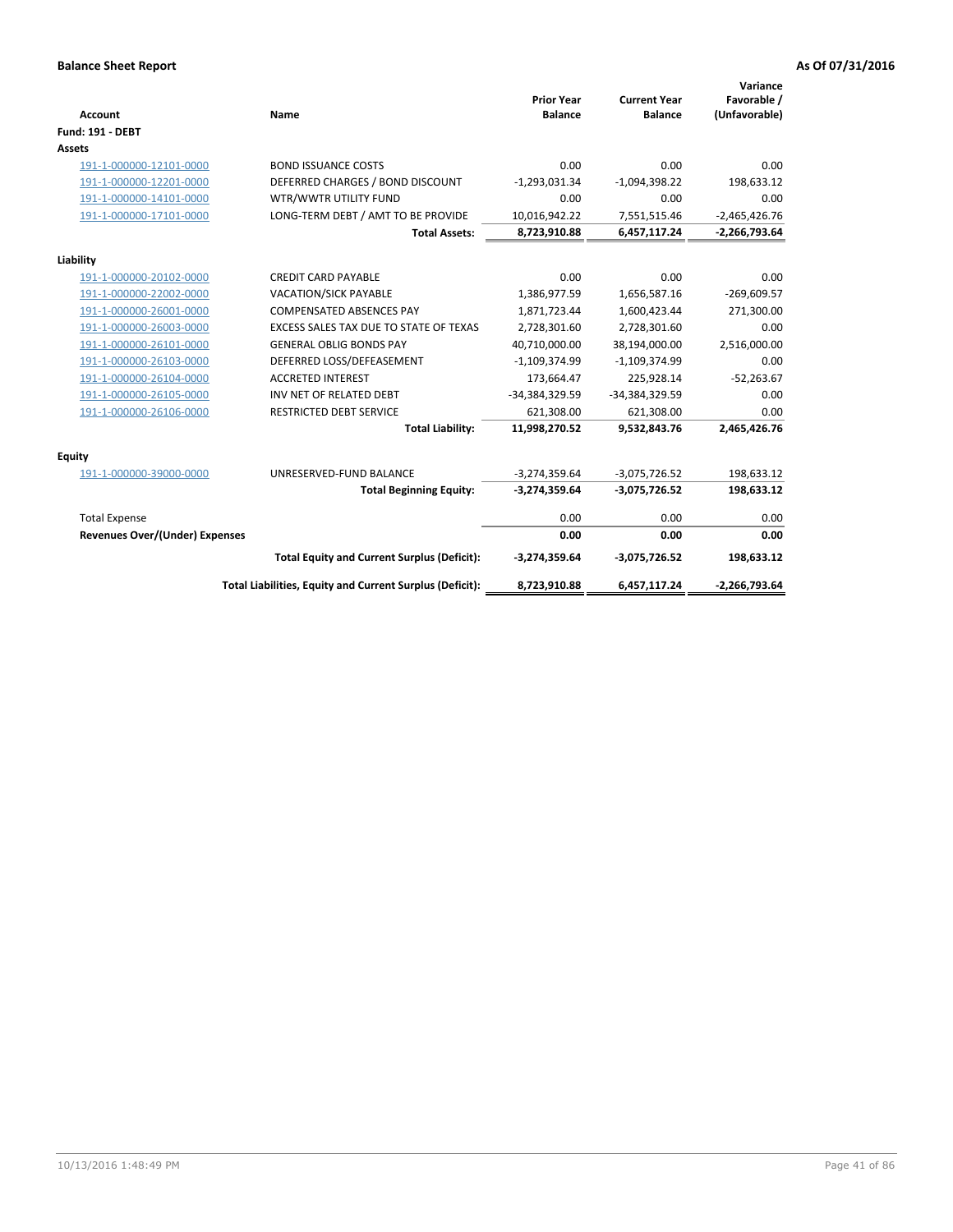|                                                    |                                                    | <b>Prior Year</b> | <b>Current Year</b> | Variance<br>Favorable / |
|----------------------------------------------------|----------------------------------------------------|-------------------|---------------------|-------------------------|
| <b>Account</b>                                     | Name                                               | <b>Balance</b>    | <b>Balance</b>      | (Unfavorable)           |
| Fund: 192 - PAYROLL CLEARING                       |                                                    |                   |                     |                         |
| Assets                                             |                                                    |                   |                     |                         |
| 192-1-000000-10000-0000                            | <b>CURRENT ASSETS / CASH</b>                       | 296,231.79        | 178,400.40          | $-117,831.39$           |
| 192-1-000000-13201-0000                            | MISC ACCTS RECEIVABLE                              | 1,556.28          | 1,482.18            | $-74.10$                |
| 192-1-000000-13203-0000                            | NON-CURRENT ASSETS / PREPAYMENTS                   | 0.00              | 0.00                | 0.00                    |
| 192-1-000000-13205-0000                            | <b>INTEREST RECEIVABLE</b>                         | 0.00              | 0.00                | 0.00                    |
|                                                    | <b>Total Assets:</b>                               | 297,788.07        | 179,882.58          | -117,905.49             |
| Liability                                          |                                                    |                   |                     |                         |
| 192-1-000000-20101-0000                            | <b>ACCOUNTS PAYABLE</b>                            | $-9,419.45$       | 0.00                | $-9,419.45$             |
| 192-1-000000-20102-0000                            | <b>CREDIT CARD PAYABLE</b>                         | 0.00              | 0.00                | 0.00                    |
| 192-1-000000-20103-0000                            | ACCRUED ACCOUNTS PAYABLE                           | 0.00              | 0.00                | 0.00                    |
| 192-1-000000-22001-0000                            | SALARIES PAYABLE                                   | $-50.00$          | 0.00                | $-50.00$                |
| 192-1-000000-22002-0000                            | <b>VACATION/SICK PAYABLE</b>                       | 0.00              | 0.00                | 0.00                    |
| 192-1-000000-22101-0000                            | TAXES - FEDERAL WITHHOLDING                        | 0.00              | 0.00                | 0.00                    |
| 192-1-000000-22102-0000                            | <b>TAXES - FICA</b>                                | $-0.01$           | $-0.01$             | 0.00                    |
| 192-1-000000-22103-0000                            | <b>TAXES - MEDICARE</b>                            | 0.00              | 0.00                | 0.00                    |
| 192-1-000000-22201-0000                            | <b>INS - AFLAC</b>                                 | 494.60            | 6,722.81            | $-6,228.21$             |
| 192-1-000000-22202-0000                            | <b>INS - LIFE INSURANCE</b>                        | 0.00              | 0.00                | 0.00                    |
| 192-1-000000-22203-0000                            | INS - CITY EMPLOYEE PORTION                        | 0.00              | 0.00                | 0.00                    |
| 192-1-000000-22204-0000                            | INS - GEUS EMPLOYEE PORTION                        | 0.00              | 0.00                | 0.00                    |
| 192-1-000000-22205-0000                            | INS - CITY EMPL-FLEXCARD                           | 0.00              | 12,774.45           | $-12,774.45$            |
| 192-1-000000-22206-0000                            | INS - CITY EMPL-DEPENDENT CARE                     | 0.00              | 0.00                | 0.00                    |
| 192-1-000000-22207-0000                            | INS - GEUS EMPL-HEALTH CARE                        | 0.00              | 0.00                | 0.00                    |
| 192-1-000000-22208-0000                            | INS - AMERICAN FIDELITY                            | 0.00              | 0.00                | 0.00                    |
| 192-1-000000-22209-0000                            | INS - GEUS EMPL-DEPENDENT CARE                     | 0.00              | 0.00                | 0.00                    |
| 192-1-000000-22210-0000                            | INS - CITY EMPLOYEE - OPT OU                       | 0.00              | 0.00                | 0.00                    |
| 192-1-000000-22211-0000                            | INS - GEUS EMP - OPT OU                            | 0.00              | 0.00                | 0.00                    |
| 192-1-000000-22212-0000                            | <b>INS - VISION PLAN</b>                           | $-459.26$         | $-4,541.04$         | 4,081.78                |
| 192-1-000000-22213-0000                            | INS - AIG CRITICAL CARE                            | 0.00              | 0.00                | 0.00                    |
| 192-1-000000-22214-0000                            | INS - AIG ACCIDENT<br><b>INS - ALLSTATE CANCER</b> | 0.00<br>0.00      | 0.00<br>0.00        | 0.00<br>0.00            |
| 192-1-000000-22215-0000<br>192-1-000000-22216-0000 | INS - CRITICAL ILLNESS/CHARTIS                     | 0.00              | 0.00                | 0.00                    |
| 192-1-000000-22217-0000                            | INS - MUTUAL OF OMAHA                              | $-3,602.21$       | $-13,899.64$        | 10,297.43               |
| 192-1-000000-22218-0000                            | INS - TX LIFE                                      | 0.41              | 1,563.91            | $-1,563.50$             |
| 192-1-000000-22219-0000                            | <b>INS - NEW YORK LIFE</b>                         | 0.00              | 0.00                | 0.00                    |
| 192-1-000000-22220-0000                            | INS - AFLAC CRITICAL INSURANCE                     | 130.50            | 865.22              | $-734.72$               |
| 192-1-000000-22223-0000                            | INS - DENTAL PLAN                                  | $-23,420.63$      | $-51,412.50$        | 27,991.87               |
| 192-1-000000-22301-0000                            | <b>RETIREMENT - TMRS</b>                           | 335,478.24        | 229,103.75          | 106,374.49              |
| 192-1-000000-22302-0000                            | RETIREMENT - F R & R                               | $-1,423.92$       | $-1,423.92$         | 0.00                    |
| 192-1-000000-22303-0000                            | RETIREMENT - NATIONWIDE / PEBSCO                   | 0.00              | 0.00                | 0.00                    |
| 192-1-000000-22304-0000                            | RETIREMENT - 401 ICMA RETIREMENT                   | 0.00              | 0.00                | 0.00                    |
| 192-1-000000-22305-0000                            | RETIREMENT - VANTAGE CARE PRE-TAX RSP              | 0.00              | 0.00                | 0.00                    |
| 192-1-000000-22401-0000                            | <b>GARNISHMENT - TAX LEVY</b>                      | 0.00              | 0.00                | 0.00                    |
| 192-1-000000-22402-0000                            | GARNISHMENT - CHILD SUPPORT                        | 0.00              | 0.00                | 0.00                    |
| 192-1-000000-22403-0000                            | GARNISHMENT - CHAPTER 13                           | 0.00              | 0.00                | 0.00                    |
| 192-1-000000-22404-0000                            | GARNISHMENT - STUDENT LOAN                         | 0.00              | 0.00                | 0.00                    |
| 192-1-000000-22501-0000                            | <b>CHARITY PAYABLE</b>                             | 0.00              | 0.00                | 0.00                    |
| 192-1-000000-22502-0000                            | UNITED WAY                                         | 0.00              | 0.00                | 0.00                    |
| 192-1-000000-22503-0000                            | AMERICAN CANCER SOCIETY                            | 0.00              | 0.00                | 0.00                    |
| 192-1-000000-22601-0000                            | PR DEDUCT - SAVINGS BOND                           | 0.00              | 0.00                | 0.00                    |
| 192-1-000000-22602-0000                            | PR DEDUCT - CREDIT UNION                           | 0.00              | 0.00                | 0.00                    |
| 192-1-000000-22603-0000                            | PR DEDUCT - PRE PAID LEGAL FEE                     | 59.80             | 129.55              | $-69.75$                |
| 192-1-000000-22604-0000                            | PR DEDUCT - AUTO LEASE AGREEMENT                   | 0.00              | 0.00                | 0.00                    |
| 192-1-000000-22605-0000                            | PR DEDUCT - YMCA                                   | 0.00              | 0.00                | 0.00                    |
| 192-1-000000-22606-0000                            | PR DEDUCT - GAC                                    | 0.00              | 0.00                | 0.00                    |
| 192-1-000000-22607-0000                            | PR DEDUCT - WEIGHT WATCHERS                        | 0.00              | 0.00                | 0.00                    |
| 192-1-000000-22608-0000                            | PR DEDUCT - HUNT REG-FITNESS CTR                   | 0.00              | 0.00                | 0.00                    |
| 192-1-000000-22609-0000                            | PR DEDUCT - MISCELLANEOUS                          | 0.00              | 0.00                | 0.00                    |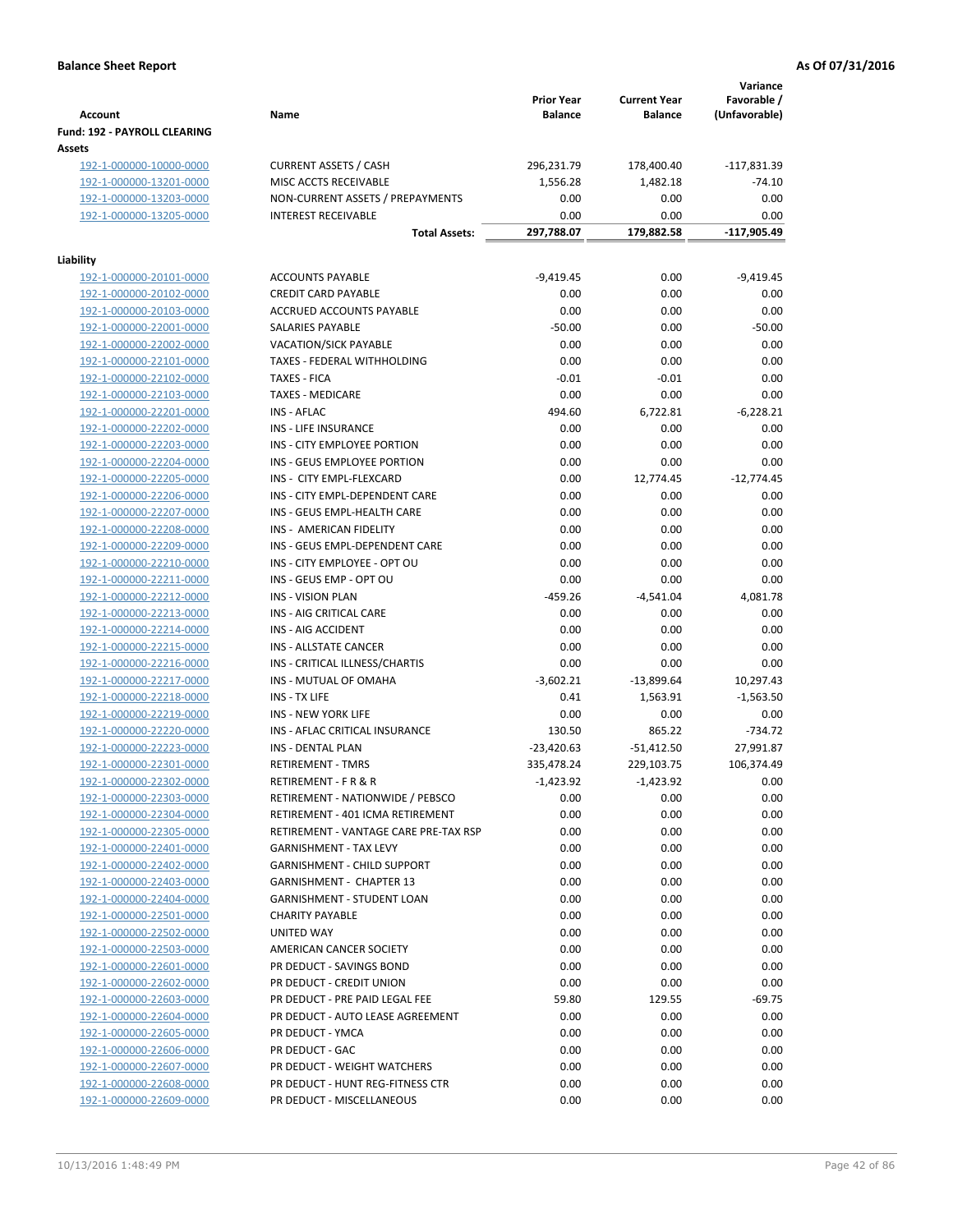| Account                 | Name                                                     | <b>Prior Year</b><br><b>Balance</b> | <b>Current Year</b><br><b>Balance</b> | Variance<br>Favorable /<br>(Unfavorable) |
|-------------------------|----------------------------------------------------------|-------------------------------------|---------------------------------------|------------------------------------------|
| 192-1-000000-22610-0000 | PR DEDUCT - MISC REIMB                                   | 0.00                                | 0.00                                  | 0.00                                     |
| 192-1-000000-22611-0000 | PR DEDUCT - GOLF COURSE FEES                             | 0.00                                | 0.00                                  | 0.00                                     |
| 192-1-000000-22612-0000 | PR DEDUCT - WEARING APPAREL                              | 0.00                                | 0.00                                  | 0.00                                     |
| 192-1-000000-22613-0000 | PR DEDUCT - SNAP FITNESS                                 | 0.00                                | 0.00                                  | 0.00                                     |
|                         | <b>Total Liability:</b>                                  | 297,788.07                          | 179,882.58                            | 117,905.49                               |
| Equity                  |                                                          |                                     |                                       |                                          |
| 192-1-000000-39000-0000 | UNRESERVED-FUND BALANCE                                  | 0.00                                | 0.00                                  | 0.00                                     |
|                         | <b>Total Beginning Equity:</b>                           | 0.00                                | 0.00                                  | 0.00                                     |
|                         | <b>Total Equity and Current Surplus (Deficit):</b>       | 0.00                                | 0.00                                  | 0.00                                     |
|                         | Total Liabilities, Equity and Current Surplus (Deficit): | 297,788.07                          | 179,882.58                            | -117,905.49                              |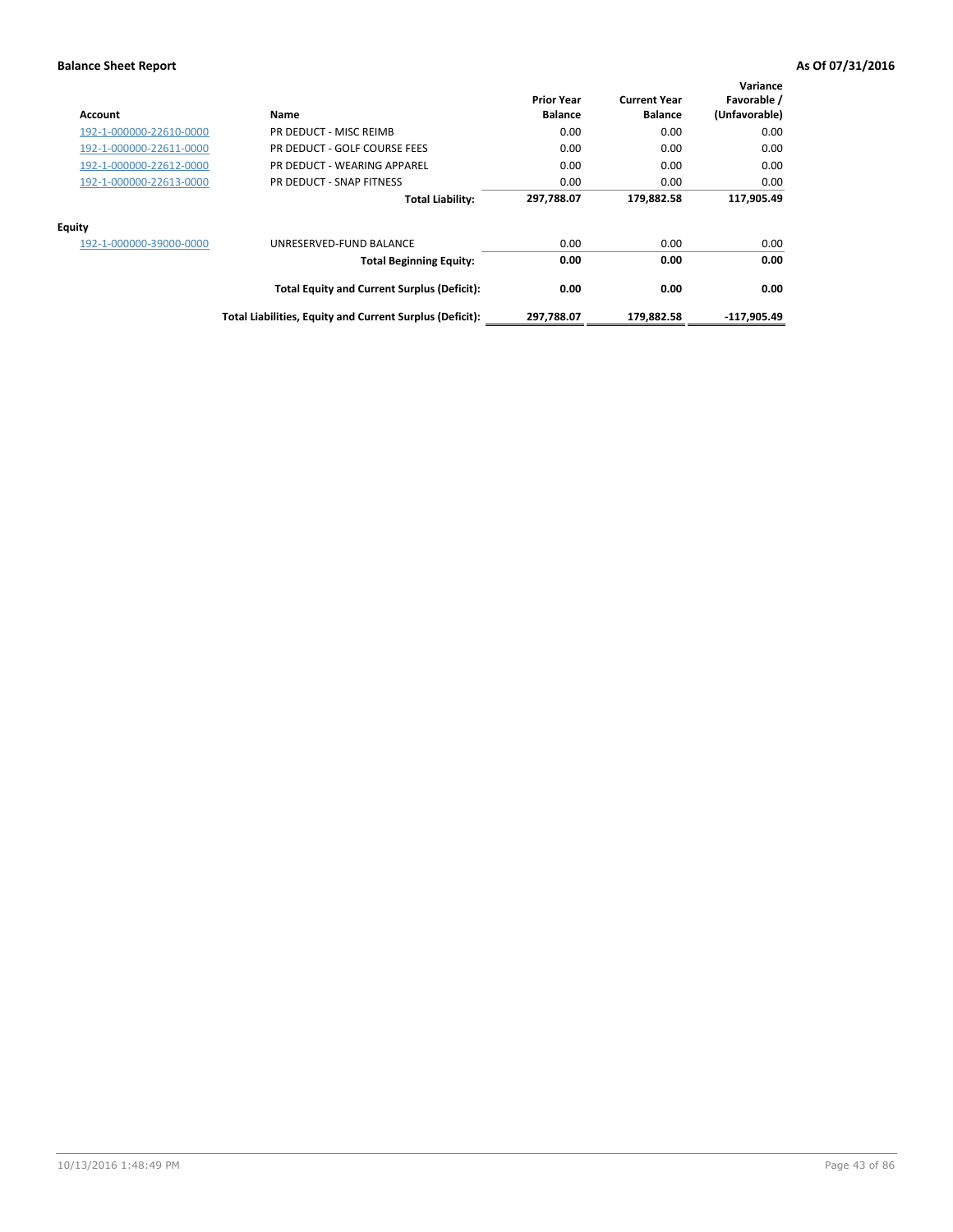|                                     |                                            |                   |                     | Variance      |
|-------------------------------------|--------------------------------------------|-------------------|---------------------|---------------|
|                                     |                                            | <b>Prior Year</b> | <b>Current Year</b> | Favorable /   |
| Account                             | Name                                       | <b>Balance</b>    | <b>Balance</b>      | (Unfavorable) |
| Fund: 200 - WATER / WASTEWATER FUND |                                            |                   |                     |               |
| Assets                              |                                            |                   |                     |               |
| 200-2-000000-10000-0000             | <b>CURRENT ASSETS / CASH</b>               | 6,080,359.07      | 5,479,907.48        | $-600,451.59$ |
| 200-2-000000-12101-0000             | <b>BOND ISSUANCE COSTS</b>                 | 0.00              | 0.00                | 0.00          |
| 200-2-000000-12201-0000             | DEFERRED CHARGES / BOND DISCOUNT           | $-53,144.49$      | $-45,740.73$        | 7,403.76      |
| 200-2-000000-13000-0000             | <b>CUSTOMER ACCTS RECEIVABLE</b>           | 293,310.89        | 506,319.62          | 213,008.73    |
| 200-2-000000-13001-0000             | NON CURRENT CUSTOMER ACCTS RECEIVAE        | 131,785.08        | 156,173.52          | 24,388.44     |
| 200-2-000000-13002-0000             | ALLOW FOR UNCOLLECT REC                    | $-103,946.30$     | $-146,301.30$       | $-42,355.00$  |
| 200-2-000000-13003-0000             | UNBILLED YEAR-END ACCRUAL                  | 855,656.34        | 1,289,398.91        | 433,742.57    |
| 200-2-000000-13004-0000             | <b>WASTE HAULER RECEIVABLE</b>             | 49,800.00         | 34,444.10           | $-15,355.90$  |
| 200-2-000000-13007-0000             | <b>RETURNED CHECKS</b>                     | 0.00              | 0.00                | 0.00          |
| 200-2-000000-13010-0000             | <b>CADDO MILLS</b>                         | 0.00              | 0.00                | 0.00          |
| 200-2-000000-13201-0000             | MISC ACCTS RECEIVABLE                      | 0.00              | 0.00                | 0.00          |
| 200-2-000000-13202-0000             | <b>EMPLOYEE ADVANCES</b>                   | 0.00              | 0.00                | 0.00          |
| 200-2-000000-13203-0000             | NON-CURRENT ASSETS / PREPAYMENTS           | 0.00              | 0.00                | 0.00          |
| 200-2-000000-13205-0000             | <b>INTEREST RECEIVABLE</b>                 | 0.00              | 0.00                | 0.00          |
| 200-2-000000-14001-0000             | DUE FROM / GENERAL FUND                    | 0.00              | 0.00                | 0.00          |
| 200-2-000000-14040-0000             | <b>GENERAL CIP / GENERAL CIP</b>           | 0.00              | 0.00                | 0.00          |
| 200-2-000000-14120-0000             | DUE FROM UTILITY CIP                       | 38,336,026.85     | 38,336,026.85       | 0.00          |
| 200-2-000000-15401-0000             | <b>INVENTORIES / WATER STOCK</b>           | 166,159.98        | 218,167.13          | 52,007.15     |
| 200-2-000000-15501-0000             | <b>INVENTORIES / WASTEWATER STOCK</b>      | 21,290.93         | 32,164.62           | 10,873.69     |
| 200-2-000000-16001-0000             | FIXED ASSETS / LAND                        | 685,983.11        | 685,983.11          | 0.00          |
| 200-2-000000-16002-0000             | FIXED ASSETS / IMPROVMENTS-NON BUILDI      | 5,384,796.63      | 5,396,182.49        | 11,385.86     |
| 200-2-000000-16003-0000             | ACCUM DEPR / IMPROVEMENTS-NON BUILI        | $-1,397,236.68$   | -1,609,654.50       | $-212,417.82$ |
| 200-2-000000-16004-0000             | FIXED ASSETS / BUILDINGS                   | 23,421,260.64     | 23,420,667.00       | $-593.64$     |
| 200-2-000000-16005-0000             | <b>ACCUM DEPR / BUILDINGS</b>              | $-652,824.94$     | $-1,379,925.46$     | $-727,100.52$ |
| 200-2-000000-16006-0000             | FIXED ASSETS / FILTRATION PLANT            | 10,529,295.00     | 10,529,295.00       | 0.00          |
| 200-2-000000-16007-0000             | ACCUM DEPR / FILTRATION PLANT              | $-6,402,496.66$   | $-6,628,314.94$     | $-225,818.28$ |
| 200-2-000000-16008-0000             | FIXED ASSETS / WATER RECLAMATION PLAN      | 6,424,693.00      | 6,424,693.00        | 0.00          |
| 200-2-000000-16009-0000             | ACCUM DEPR / WATER RECLAMATION PLAN        | $-5,867,114.06$   | -5,797,976.53       | 69,137.53     |
| 200-2-000000-16101-0000             | FIXED ASSETS / WATER MAINS                 | 19,107,999.39     | 19,560,838.81       | 452,839.42    |
| 200-2-000000-16102-0000             | <b>ACCUM DEPR / WATER MAINS</b>            | $-8,511,096.12$   | -8,898,988.27       | -387,892.15   |
| 200-2-000000-16103-0000             | FIXED ASSETS / SANITARY SEWERS             | 25,361,000.76     | 25,544,578.76       | 183,578.00    |
| 200-2-000000-16104-0000             | <b>ACCUM DEPR / SANITARY SEWERS</b>        | $-9,048,781.77$   | $-9,628,469.08$     | -579,687.31   |
| 200-2-000000-16105-0000             | FIXED ASSETS / RESERVOIRS & TANKS          | 1,023,525.00      | 1,023,525.00        | 0.00          |
| 200-2-000000-16106-0000             | <b>ACCUM DEPR / RESERVOIRS &amp; TANKS</b> | -787,288.56       | -796,294.04         | $-9,005.48$   |
| 200-2-000000-16107-0000             | FIXED ASSETS / PUMP STATIONS               | 307,450.06        | 366,796.61          | 59,346.55     |
| 200-2-000000-16108-0000             | <b>ACCUM DEPR / PUMP STATIONS</b>          | $-253,312.94$     | $-265,667.46$       | $-12,354.52$  |
| 200-2-000000-16201-0000             | FIXED ASSETS / MACHINERY AND EQUIPMEN      | 2,339,805.21      | 2,680,080.80        | 340,275.59    |
| 200-2-000000-16202-0000             | ACCUM DEPR / MACHINERY AND EQUIPMEI        | $-1,294,633.42$   | $-1,267,769.25$     | 26,864.17     |
| 200-2-000000-16301-0000             | FIXED ASSETS / C W I P                     | 0.00              | 0.00                | 0.00          |
| 200-2-000000-17501-0000             | <b>EMPLOYEE CONTRIBUTIONS</b>              | 0.00              | 146,294.00          | 146,294.00    |
| 200-2-000000-17504-0000             | <b>INVESTMENT RETURN</b>                   | 0.00              | 106,189.00          | 106,189.00    |
| 200-2-000000-17508-0000             | <b>EXPERIENCE DIFFERENCE</b>               | 0.00              | 1,275.00            | 1,275.00      |
|                                     | <b>Total Assets:</b>                       | 106,148,322.00    | 105,473,899.25      | -674,422.75   |
|                                     |                                            |                   |                     |               |
| Liability                           |                                            |                   |                     |               |
| 200-2-000000-20101-0000             | <b>ACCOUNTS PAYABLE</b>                    | $-88,266.22$      | 0.00                | $-88,266.22$  |
| 200-2-000000-20102-0000             | <b>CREDIT CARD PAYABLE</b>                 | 0.00              | 0.00                | 0.00          |
| 200-2-000000-20103-0000             | ACCRUED ACCOUNTS PAYABLE                   | 0.00              | 0.00                | 0.00          |
| 200-2-000000-20104-0000             | <b>ESCHEATED LIABILITY</b>                 | 0.00              | 0.00                | 0.00          |
| 200-2-000000-20109-0000             | <b>GENERAL OBLIG BONDS PAY</b>             | 1,245,000.00      | 1,334,000.00        | $-89,000.00$  |
| 200-2-000000-20110-0000             | REVENUE BONDS PAYABLE                      | 1,040,000.00      | 910,000.00          | 130,000.00    |
| 200-2-000000-20112-0000             | ACCRUED INTEREST PAYABLE                   | 92,651.32         | 77,667.06           | 14,984.26     |
| 200-2-000000-20125-0000             | SALES TAX PAYABLE / IN THE CITY            | 0.00              | 0.00                | 0.00          |
| 200-2-000000-20139-0000             | RETAINAGES PAYABLE                         | 0.00              | 0.00                | 0.00          |
| 200-2-000000-20141-0000             | <b>TELEPHONE CLEARING</b>                  | 0.01              | 0.01                | 0.00          |
| 200-2-000000-20160-0000             | <b>UNAPPLIED CREDIT</b>                    | 0.00              | 0.00                | 0.00          |
| 200-2-000000-21001-0000             | <b>GENERAL FUND / GENERAL FUND</b>         | 0.00              | 0.00                | 0.00          |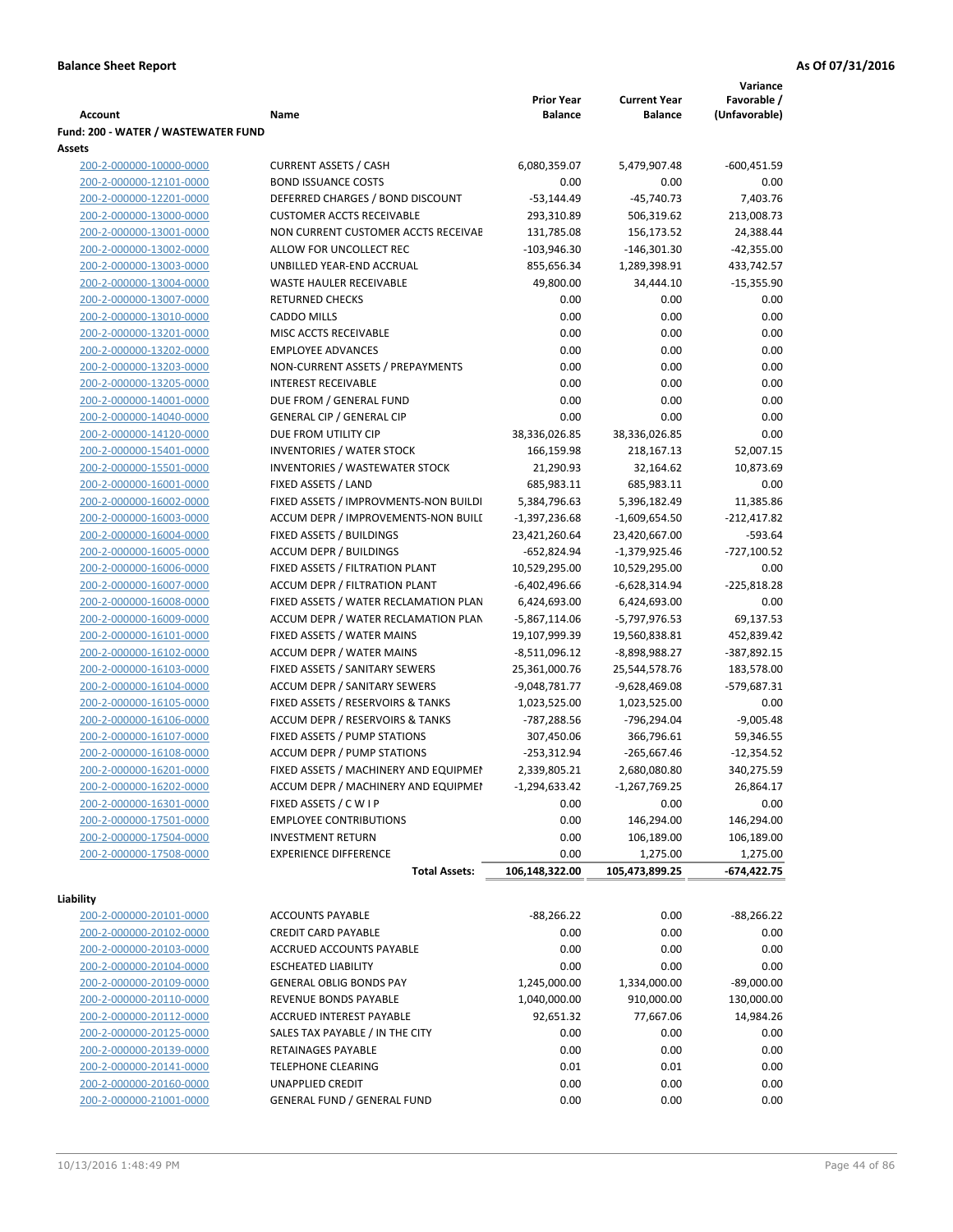| <b>Account</b>                        | Name                                                     | <b>Prior Year</b><br><b>Balance</b> | <b>Current Year</b><br><b>Balance</b> | Variance<br>Favorable /<br>(Unfavorable) |
|---------------------------------------|----------------------------------------------------------|-------------------------------------|---------------------------------------|------------------------------------------|
| 200-2-000000-21101-0000               | ENTERPRISE / WTR/WWTR UTILITY FUND                       | 0.00                                | 0.00                                  | 0.00                                     |
| 200-2-000000-22001-0000               | <b>SALARIES PAYABLE</b>                                  | 59,110.92                           | 66,832.69                             | $-7,721.77$                              |
| 200-2-000000-22002-0000               | <b>VACATION/SICK PAYABLE</b>                             | 183,272.45                          | 184,901.55                            | $-1,629.10$                              |
| 200-2-000000-23001-0000               | CAPITAL LEASE PAYABLE                                    | 0.00                                | 0.00                                  | 0.00                                     |
| 200-2-000000-24001-0000               | O/S CHECKS PAYABLE                                       | 0.00                                | 0.00                                  | 0.00                                     |
| 200-2-000000-24002-0000               | <b>CUSTOMER DEPOSITS</b>                                 | 549,825.50                          | 617,051.57                            | $-67,226.07$                             |
| 200-2-000000-24003-0000               | <b>CUSTOMER OVERPMT SUSPENSE</b>                         | 81,468.42                           | 94,645.70                             | $-13,177.28$                             |
| 200-2-000000-24004-0000               | <b>INTEREST PAYABLE ON DEP</b>                           | 0.00                                | 0.00                                  | 0.00                                     |
| 200-2-000000-24005-0000               | ACCRUED INT PAY ON DEP                                   | 0.00                                | 0.00                                  | 0.00                                     |
| 200-2-000000-24006-0000               | <b>AWAITING CUSTOMER SETUP</b>                           | 1,955.61                            | 1,955.61                              | 0.00                                     |
| 200-2-000000-24007-0000               | <b>BILLED DEPOSITS SUSPENSE</b>                          | 0.00                                | 0.00                                  | 0.00                                     |
| 200-2-000000-26001-0000               | <b>COMPENSATED ABSENCES PAY</b>                          | 300,723.08                          | 251,537.37                            | 49,185.71                                |
| 200-2-000000-26101-0000               | <b>GENERAL OBLIG BONDS PAY</b>                           | 11,589,000.00                       | 10,207,000.00                         | 1,382,000.00                             |
| 200-2-000000-26102-0000               | <b>REVENUE BONDS PAYABLE</b>                             | 15,980,000.00                       | 15,070,000.00                         | 910,000.00                               |
| 200-2-000000-26103-0000               | DEFERRED LOSS/DEFEASEMENT                                | $-446, 143.13$                      | $-363,302.13$                         | $-82,841.00$                             |
| 200-2-000000-27001-0000               | <b>CONTRIBUTED CAPITAL</b>                               | 0.00                                | 0.00                                  | 0.00                                     |
| 200-2-000000-27002-0000               | CONTRIBUTED CAPITAL / DEVELOPERS                         | 0.00                                | 0.00                                  | 0.00                                     |
| 200-2-000000-29300-0000               | <b>ENCUMBRANCE SUMMARY</b>                               | 0.00                                | 0.00                                  | 0.00                                     |
| 200-2-000000-29400-0100               | RESERVED ACCOUNT / ENCUMBRANCES                          | 0.00                                | 0.00                                  | 0.00                                     |
| 200-2-000000-29999-0000               | <b>NET PENSION LIABILITY</b>                             | 0.00                                | 191,698.00                            | $-191,698.00$                            |
| 200-2-000000-92080-0000               | <b>GLTDAG</b>                                            | 0.00                                | 0.00                                  | 0.00                                     |
|                                       | <b>Total Liability:</b>                                  | 30,588,597.96                       | 28,643,987.43                         | 1,944,610.53                             |
| <b>Equity</b>                         |                                                          |                                     |                                       |                                          |
| 200-2-000000-39000-0000               | UNRESERVED-FUND BALANCE                                  | 0.00                                | 0.00                                  | 0.00                                     |
| 200-2-000000-39100-0000               | UNRESERVED-RET. EARNINGS                                 | 76,262,823.39                       | 77,295,959.47                         | 1,033,136.08                             |
| 200-2-000000-39150-0000               | RESERVED-RET. EARNINGS                                   | 0.00                                | 0.00                                  | 0.00                                     |
| 200-2-000000-39500-0000               | <b>NET POSITION - PENSION</b>                            | 0.00                                | $-965.00$                             | $-965.00$                                |
|                                       | <b>Total Beginning Equity:</b>                           | 76,262,823.39                       | 77,294,994.47                         | 1,032,171.08                             |
| <b>Total Revenue</b>                  |                                                          | 9,872,653.81                        | 10,355,472.84                         | 482,819.03                               |
| <b>Total Expense</b>                  |                                                          | 10,575,753.16                       | 10,820,555.49                         | $-244,802.33$                            |
| <b>Revenues Over/(Under) Expenses</b> |                                                          | -703,099.35                         | -465,082.65                           | 238,016.70                               |
|                                       | <b>Total Equity and Current Surplus (Deficit):</b>       | 75,559,724.04                       | 76,829,911.82                         | 1,270,187.78                             |
|                                       | Total Liabilities, Equity and Current Surplus (Deficit): | 106,148,322.00                      | 105,473,899.25                        | $-674,422.75$                            |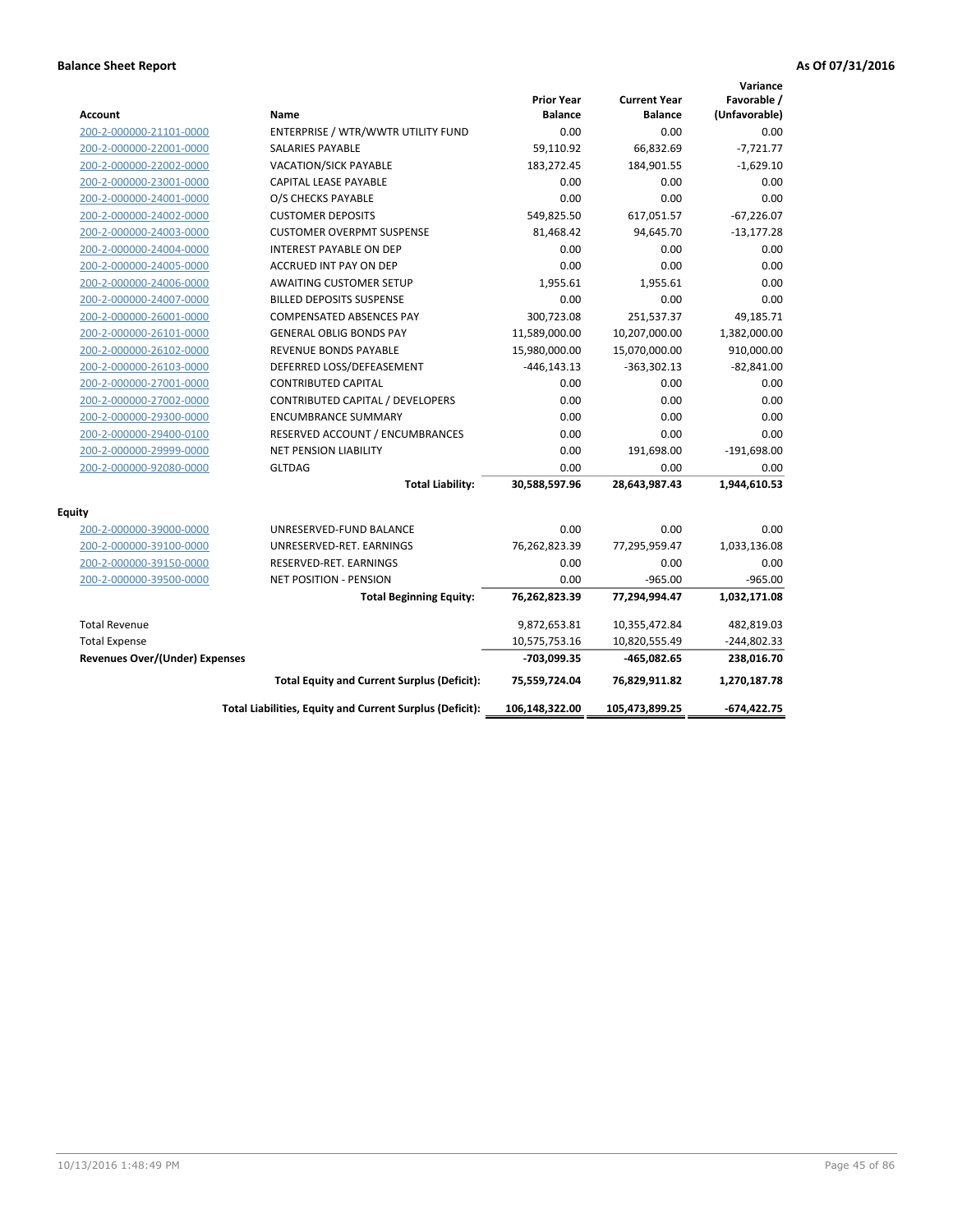| Account                               | Name                                                     | <b>Prior Year</b><br><b>Balance</b> | <b>Current Year</b><br><b>Balance</b> | Variance<br>Favorable /<br>(Unfavorable) |
|---------------------------------------|----------------------------------------------------------|-------------------------------------|---------------------------------------|------------------------------------------|
| <b>Fund: 210 - WATER IMPACT FEES</b>  |                                                          |                                     |                                       |                                          |
| <b>Assets</b>                         |                                                          |                                     |                                       |                                          |
| 210-2-000000-10000-0000               | <b>CURRENT ASSETS / CASH</b>                             | 36.61                               | 36.74                                 | 0.13                                     |
| 210-2-000000-13201-0000               | MISC ACCTS RECEIVABLE                                    | 0.00                                | 0.00                                  | 0.00                                     |
| 210-2-000000-13205-0000               | <b>INTEREST RECEIVABLE</b>                               | 0.00                                | 0.00                                  | 0.00                                     |
|                                       | <b>Total Assets:</b>                                     | 36.61                               | 36.74                                 | 0.13                                     |
| Liability                             |                                                          |                                     |                                       |                                          |
| 210-2-000000-20101-0000               | <b>ACCOUNTS PAYABLE</b>                                  | 0.00                                | 0.00                                  | 0.00                                     |
| 210-2-000000-20103-0000               | <b>ACCRUED ACCOUNTS PAYABLE</b>                          | 0.00                                | 0.00                                  | 0.00                                     |
| 210-2-000000-29300-0000               | <b>ENCUMBRANCE SUMMARY</b>                               | 0.00                                | 0.00                                  | 0.00                                     |
| 210-2-000000-29400-0000               | RESERVED ACCOUNT / ENCUMBRANCES                          | 0.00                                | 0.00                                  | 0.00                                     |
|                                       | <b>Total Liability:</b>                                  | 0.00                                | 0.00                                  | 0.00                                     |
| <b>Equity</b>                         |                                                          |                                     |                                       |                                          |
| 210-2-000000-39000-0000               | UNRESERVED-FUND BALANCE                                  | 0.00                                | 0.00                                  | 0.00                                     |
| 210-2-000000-39100-0000               | UNRESERVED-RET. EARNINGS                                 | 8.23                                | 36.65                                 | 28.42                                    |
|                                       | <b>Total Beginning Equity:</b>                           | 8.23                                | 36.65                                 | 28.42                                    |
| <b>Total Revenue</b>                  |                                                          | 79,443.48                           | 0.10                                  | $-79,443.38$                             |
| <b>Total Expense</b>                  |                                                          | 79,415.10                           | 0.01                                  | 79,415.09                                |
| <b>Revenues Over/(Under) Expenses</b> |                                                          | 28.38                               | 0.09                                  | $-28.29$                                 |
|                                       | <b>Total Equity and Current Surplus (Deficit):</b>       | 36.61                               | 36.74                                 | 0.13                                     |
|                                       | Total Liabilities, Equity and Current Surplus (Deficit): | 36.61                               | 36.74                                 | 0.13                                     |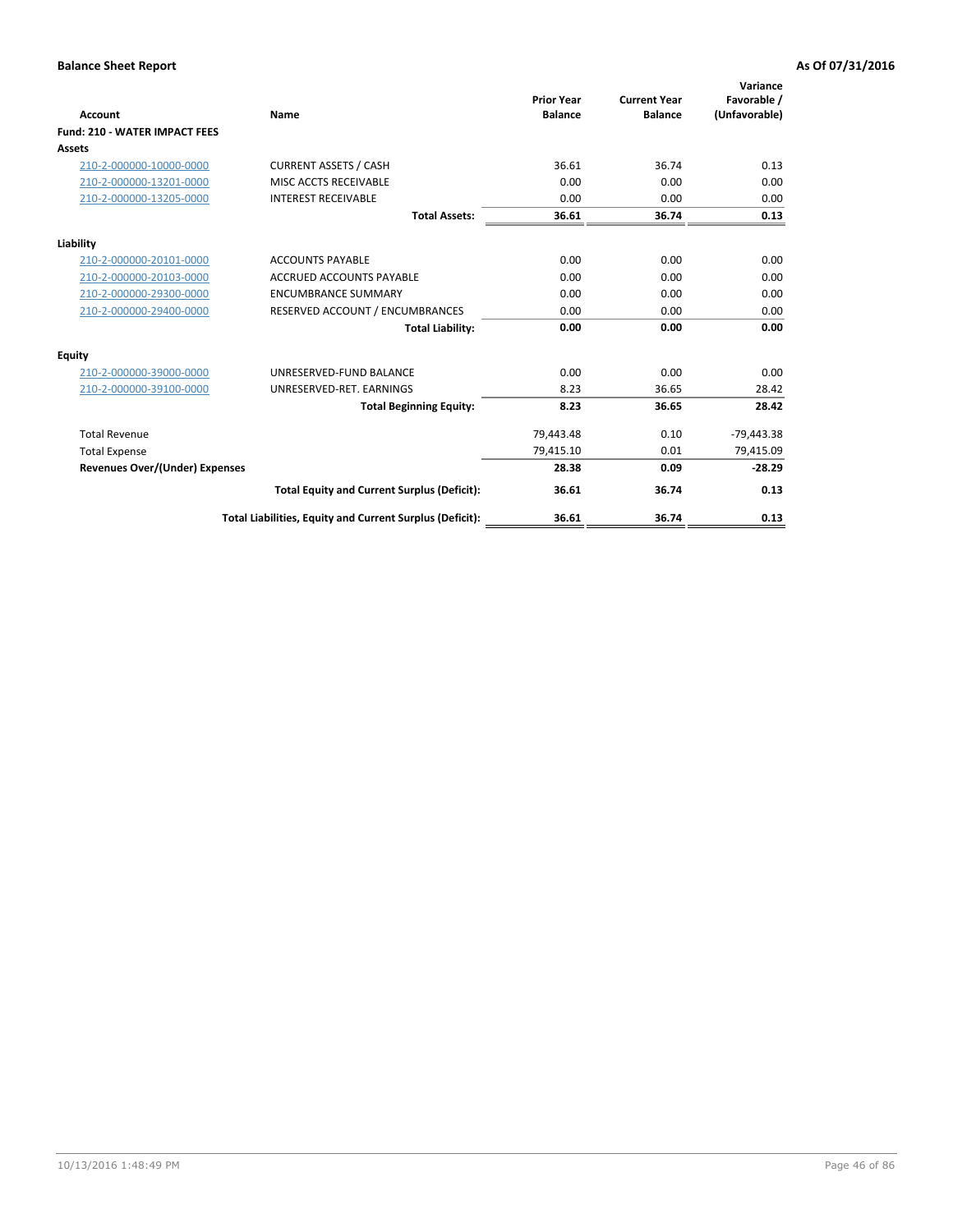| <b>Account</b>                            | Name                                                     | <b>Prior Year</b><br><b>Balance</b> | <b>Current Year</b><br><b>Balance</b> | Variance<br>Favorable /<br>(Unfavorable) |
|-------------------------------------------|----------------------------------------------------------|-------------------------------------|---------------------------------------|------------------------------------------|
| <b>Fund: 211 - WASTEWATER IMPACT FEES</b> |                                                          |                                     |                                       |                                          |
| <b>Assets</b>                             |                                                          |                                     |                                       |                                          |
| 211-2-000000-10000-0000                   | <b>CURRENT ASSETS / CASH</b>                             | 1,990.71                            | 1,994.64                              | 3.93                                     |
| 211-2-000000-13201-0000                   | MISC ACCTS RECEIVABLE                                    | 0.00                                | 0.00                                  | 0.00                                     |
| 211-2-000000-13205-0000                   | <b>INTEREST RECEIVABLE</b>                               | 0.00                                | 0.00                                  | 0.00                                     |
|                                           | <b>Total Assets:</b>                                     | 1,990.71                            | 1,994.64                              | 3.93                                     |
| Liability                                 |                                                          |                                     |                                       |                                          |
| 211-2-000000-20101-0000                   | <b>ACCOUNTS PAYABLE</b>                                  | 0.00                                | 0.00                                  | 0.00                                     |
| 211-2-000000-20103-0000                   | <b>ACCRUED ACCOUNTS PAYABLE</b>                          | 0.00                                | 0.00                                  | 0.00                                     |
|                                           | <b>Total Liability:</b>                                  | 0.00                                | 0.00                                  | 0.00                                     |
| <b>Equity</b>                             |                                                          |                                     |                                       |                                          |
| 211-2-000000-39000-0000                   | UNRESERVED-FUND BALANCE                                  | 0.00                                | 0.00                                  | 0.00                                     |
| 211-2-000000-39100-0000                   | UNRESERVED-RET, EARNINGS                                 | 9.39                                | 1,991.86                              | 1,982.47                                 |
|                                           | <b>Total Beginning Equity:</b>                           | 9.39                                | 1.991.86                              | 1.982.47                                 |
| <b>Total Revenue</b>                      |                                                          | 36,703.96                           | 5.26                                  | $-36,698.70$                             |
| <b>Total Expense</b>                      |                                                          | 34,722.64                           | 2.48                                  | 34,720.16                                |
| <b>Revenues Over/(Under) Expenses</b>     |                                                          | 1,981.32                            | 2.78                                  | $-1,978.54$                              |
|                                           | <b>Total Equity and Current Surplus (Deficit):</b>       | 1,990.71                            | 1,994.64                              | 3.93                                     |
|                                           | Total Liabilities, Equity and Current Surplus (Deficit): | 1,990.71                            | 1.994.64                              | 3.93                                     |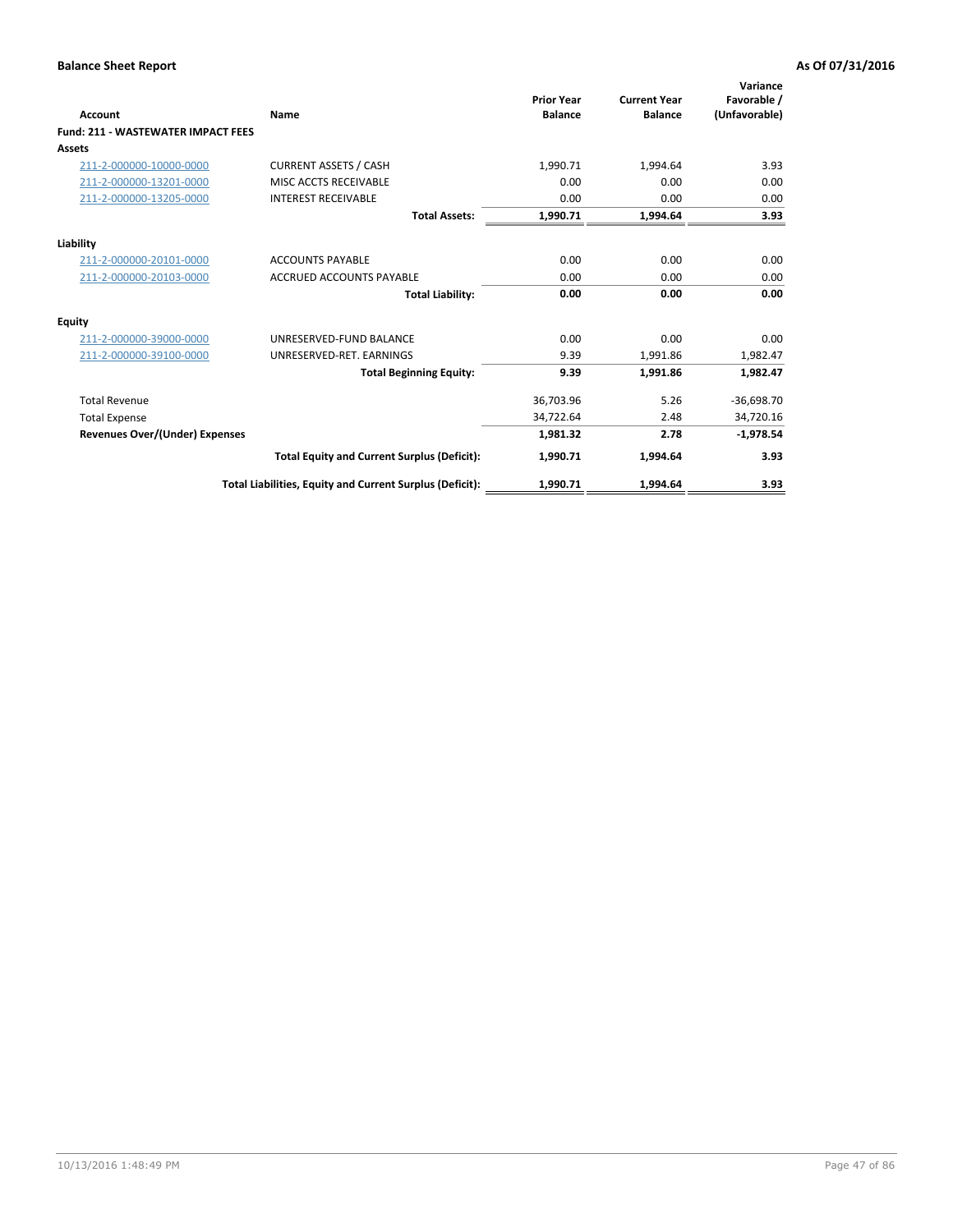| <b>Account</b>                        | Name                                                      | <b>Prior Year</b><br><b>Balance</b> | <b>Current Year</b><br><b>Balance</b> | Variance<br>Favorable /<br>(Unfavorable) |
|---------------------------------------|-----------------------------------------------------------|-------------------------------------|---------------------------------------|------------------------------------------|
|                                       | Fund: 212 - TX COMMUNITY DEV SWR SYSTEM IMPROV PROG GRANT |                                     |                                       |                                          |
| Assets                                |                                                           |                                     |                                       |                                          |
| 212-2-000000-10000-0000               | <b>CURRENT ASSETS / CASH</b>                              | 0.00                                | 0.00                                  | 0.00                                     |
| 212-2-000000-13201-0000               | MISC ACCTS RECEIVABLE                                     | 0.00                                | 0.00                                  | 0.00                                     |
| 212-2-000000-13205-0000               | <b>INTEREST RECEIVABLE</b>                                | 0.00                                | 0.00                                  | 0.00                                     |
| 212-2-000000-16301-0000               | FIXED ASSETS / C W I P                                    | 24,697.50                           | 0.00                                  | $-24,697.50$                             |
|                                       | <b>Total Assets:</b>                                      | 24,697.50                           | 0.00                                  | $-24,697.50$                             |
| Liability                             |                                                           |                                     |                                       |                                          |
| 212-2-000000-20101-0000               | <b>ACCOUNTS PAYABLE</b>                                   | 0.00                                | 0.00                                  | 0.00                                     |
| 212-2-000000-20102-0000               | <b>CREDIT CARD PAYABLE</b>                                | 0.00                                | 0.00                                  | 0.00                                     |
| 212-2-000000-20103-0000               | <b>ACCRUED ACCOUNTS PAYABLE</b>                           | 0.00                                | 0.00                                  | 0.00                                     |
| 212-2-000000-20139-0000               | <b>RETAINAGES PAYABLE</b>                                 | 0.00                                | 0.00                                  | 0.00                                     |
| 212-2-000000-20902-0000               | <b>DEFERRED GRANT REVENUE</b>                             | 0.00                                | 0.00                                  | 0.00                                     |
| 212-2-000000-21001-0000               | <b>GENERAL FUND / GENERAL FUND</b>                        | 0.00                                | 0.00                                  | 0.00                                     |
| 212-2-000000-29300-0000               | <b>ENCUMBRANCE SUMMARY</b>                                | 0.00                                | 0.00                                  | 0.00                                     |
| 212-2-000000-29400-0100               | RESERVED ACCOUNT / ENCUMBRANCES                           | 0.00                                | 0.00                                  | 0.00                                     |
|                                       | <b>Total Liability:</b>                                   | 0.00                                | 0.00                                  | 0.00                                     |
| Equity                                |                                                           |                                     |                                       |                                          |
| 212-2-000000-39100-0000               | UNRESERVED-RET. EARNINGS                                  | 55,000.00                           | 0.00                                  | $-55,000.00$                             |
|                                       | <b>Total Beginning Equity:</b>                            | 55,000.00                           | 0.00                                  | $-55,000.00$                             |
| <b>Total Revenue</b>                  |                                                           | 262,382.50                          | 0.00                                  | $-262,382.50$                            |
| <b>Total Expense</b>                  |                                                           | 292,685.00                          | 0.00                                  | 292,685.00                               |
| <b>Revenues Over/(Under) Expenses</b> |                                                           | $-30,302.50$                        | 0.00                                  | 30,302.50                                |
|                                       | <b>Total Equity and Current Surplus (Deficit):</b>        | 24,697.50                           | 0.00                                  | $-24,697.50$                             |
|                                       | Total Liabilities, Equity and Current Surplus (Deficit):  | 24,697.50                           | 0.00                                  | $-24,697.50$                             |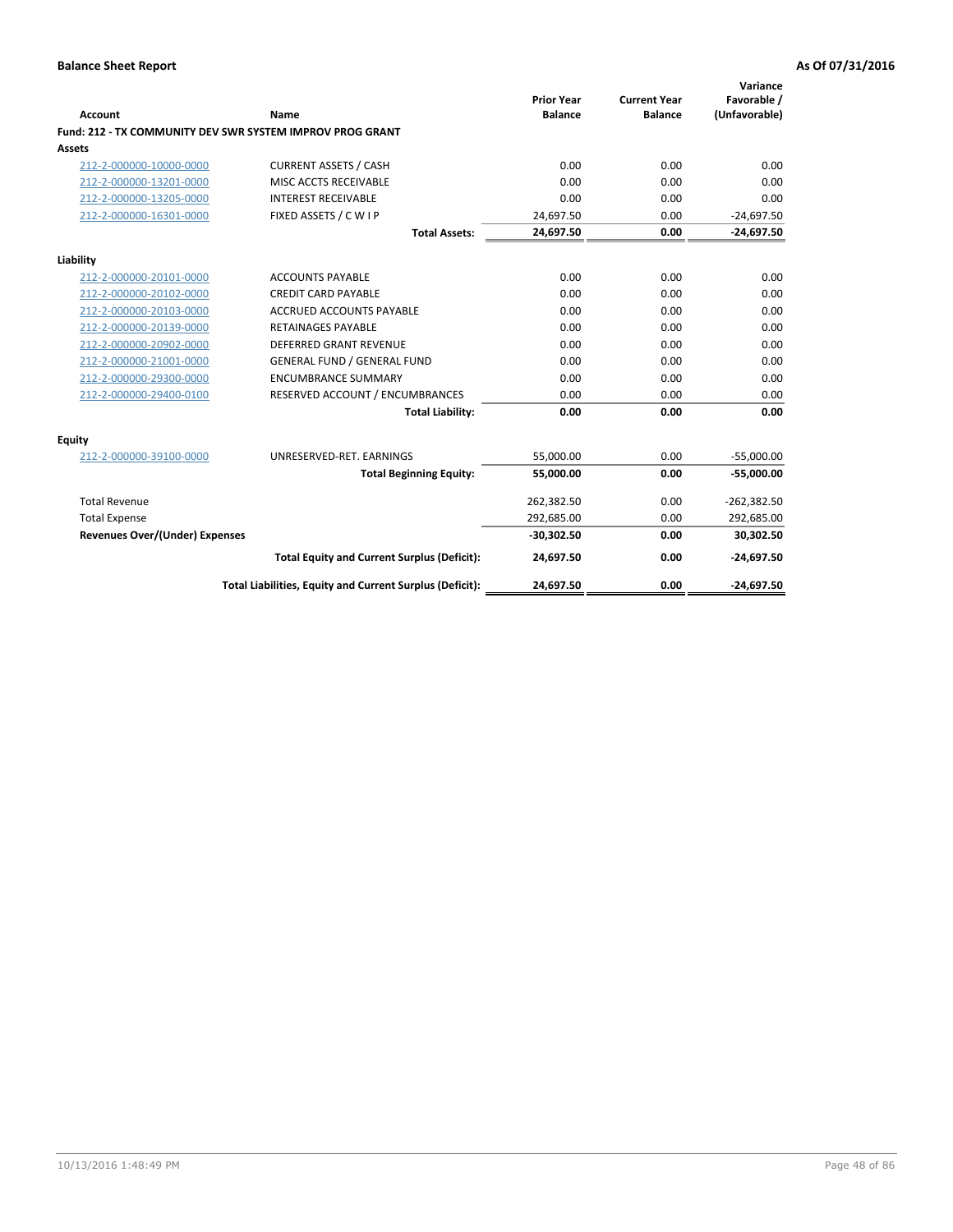| <b>Account</b>                                 | Name                                                     | <b>Prior Year</b><br><b>Balance</b> | <b>Current Year</b><br><b>Balance</b> | Variance<br>Favorable /<br>(Unfavorable) |
|------------------------------------------------|----------------------------------------------------------|-------------------------------------|---------------------------------------|------------------------------------------|
| Fund: 216 - UTILIITY CIP FUND<br><b>Assets</b> |                                                          |                                     |                                       |                                          |
| 216-2-000000-10000-0000                        | <b>CURRENT ASSETS / CASH</b>                             | 2,064,915.33                        | 3,281,592.66                          | 1,216,677.33                             |
| 216-2-000000-11101-0000                        | MBIA ACCOUNTS / 2002 WSSR                                | 0.00                                | 0.00                                  | 0.00                                     |
| 216-2-000000-11103-0000                        | <b>2005 WSSR</b>                                         | 0.00                                | 0.00                                  | 0.00                                     |
| 216-2-000000-11403-0000                        | RESERVE FUND / 2003 WSSR                                 | 0.01                                | 0.01                                  | 0.00                                     |
| 216-2-000000-11503-0000                        | 2008WSSR CONST 486000273                                 | 0.00                                | 0.00                                  | 0.00                                     |
| 216-2-000000-13000-0000                        | <b>CUSTOMER ACCTS RECEIVABLE</b>                         | 0.00                                | 0.00                                  | 0.00                                     |
| 216-2-000000-13002-0000                        | ALLOW FOR UNCOLLECT REC                                  | 0.00                                | 0.00                                  | 0.00                                     |
| 216-2-000000-13003-0000                        | UNBILLED YEAR-END ACCRUAL                                | 0.00                                | 0.00                                  | 0.00                                     |
| 216-2-000000-13201-0000                        | MISC ACCTS RECEIVABLE                                    | 0.00                                | 0.00                                  | 0.00                                     |
| 216-2-000000-13205-0000                        | <b>INTEREST RECEIVABLE</b>                               | 0.00                                | 0.00                                  | 0.00                                     |
| 216-2-000000-16301-0000                        | FIXED ASSETS / C W I P                                   | 352,476.09                          | 958,468.54                            | 605,992.45                               |
|                                                | <b>Total Assets:</b>                                     | 2,417,391.43                        | 4,240,061.21                          | 1,822,669.78                             |
|                                                |                                                          |                                     |                                       |                                          |
| Liability                                      |                                                          |                                     |                                       |                                          |
| 216-2-000000-20101-0000                        | <b>ACCOUNTS PAYABLE</b>                                  | 0.00                                | 0.00                                  | 0.00                                     |
| 216-2-000000-20102-0000                        | <b>CREDIT CARD PAYABLE</b>                               | 0.00                                | 0.00                                  | 0.00                                     |
| 216-2-000000-20103-0000                        | ACCRUED ACCOUNTS PAYABLE                                 | 0.00                                | 0.00                                  | 0.00                                     |
| 216-2-000000-20113-0000                        | <b>DEVELOPERS ESCROW</b>                                 | 800.00                              | 0.00                                  | 800.00                                   |
| 216-2-000000-20139-0000                        | <b>RETAINAGES PAYABLE</b>                                | 22,001.86                           | 0.00                                  | 22,001.86                                |
| 216-2-000000-21101-0000                        | ENTERPRISE / WTR/WWTR UTILITY FUND                       | 18,939,652.64                       | 18,939,652.64                         | 0.00                                     |
| 216-2-000000-29300-0000                        | <b>ENCUMBRANCE SUMMARY</b>                               | 0.00                                | 0.00                                  | 0.00                                     |
| 216-2-000000-29400-0100                        | RESERVED ACCOUNT / ENCUMBRANCES                          | 0.00<br>18,962,454.50               | 0.00<br>18,939,652.64                 | 0.00<br>22,801.86                        |
|                                                | <b>Total Liability:</b>                                  |                                     |                                       |                                          |
| <b>Equity</b>                                  |                                                          |                                     |                                       |                                          |
| 216-2-000000-39000-0000                        | UNRESERVED-FUND BALANCE                                  | 0.00                                | 0.00                                  | 0.00                                     |
| 216-2-000000-39100-0000                        | UNRESERVED-RET. EARNINGS                                 | $-16,633,628.07$                    | -15,886,357.89                        | 747,270.18                               |
|                                                | <b>Total Beginning Equity:</b>                           | -16,633,628.07                      | -15,886,357.89                        | 747,270.18                               |
| <b>Total Revenue</b>                           |                                                          | 1,236,528.64                        | 1,500,038.94                          | 263,510.30                               |
| <b>Total Expense</b>                           |                                                          | 1,147,963.64                        | 313,272.48                            | 834,691.16                               |
| <b>Revenues Over/(Under) Expenses</b>          |                                                          | 88,565.00                           | 1,186,766.46                          | 1,098,201.46                             |
|                                                | <b>Total Equity and Current Surplus (Deficit):</b>       | -16,545,063.07                      | -14,699,591.43                        | 1,845,471.64                             |
|                                                | Total Liabilities, Equity and Current Surplus (Deficit): | 2,417,391.43                        | 4,240,061.21                          | 1,822,669.78                             |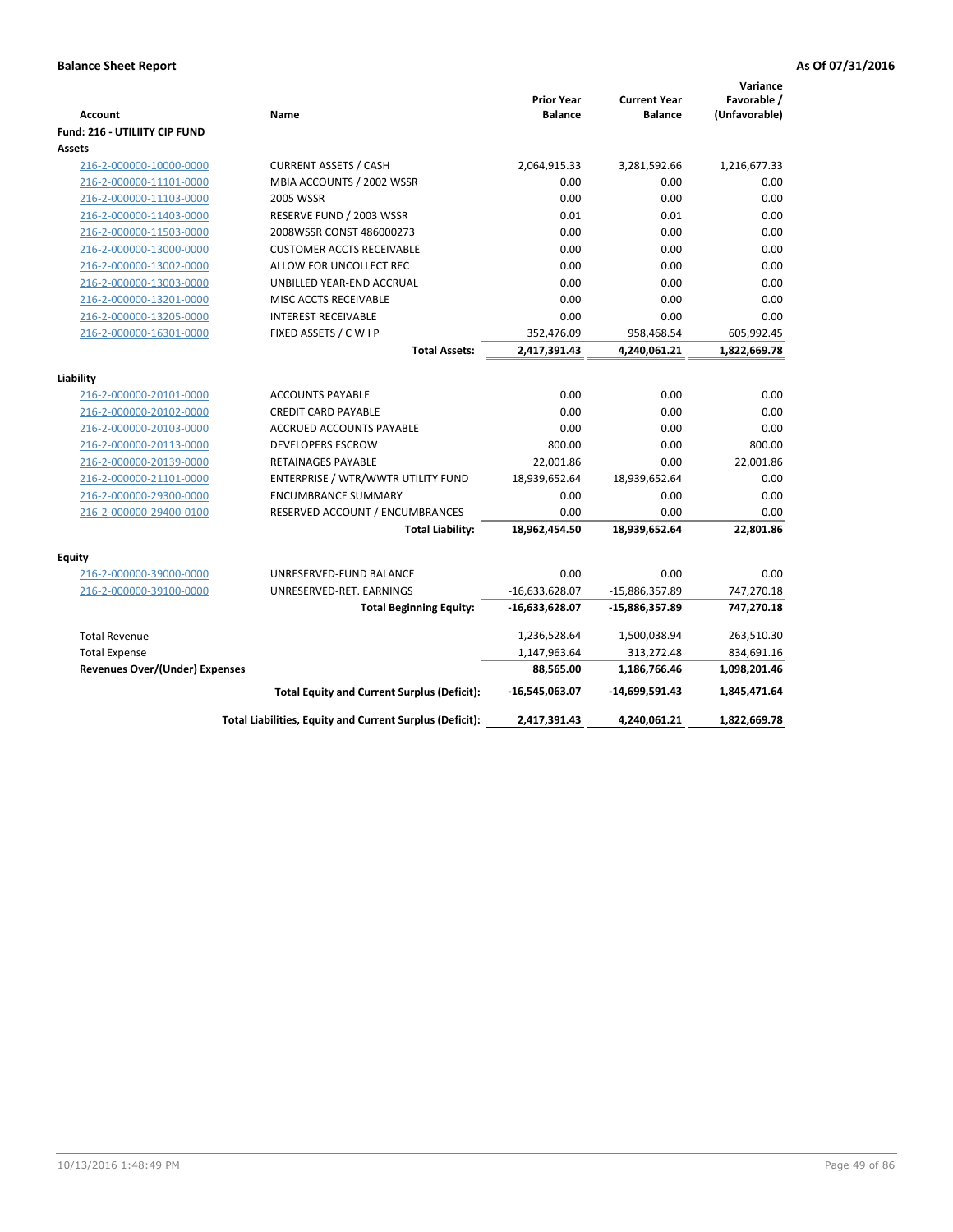|                                                |                                                          | <b>Prior Year</b> | <b>Current Year</b> | Variance<br>Favorable / |
|------------------------------------------------|----------------------------------------------------------|-------------------|---------------------|-------------------------|
| <b>Account</b>                                 | Name                                                     | <b>Balance</b>    | <b>Balance</b>      | (Unfavorable)           |
| <b>Fund: 217 - WASTEWATER RECLAMATION FUND</b> |                                                          |                   |                     |                         |
| <b>Assets</b>                                  |                                                          |                   |                     |                         |
| 217-2-000000-10000-0000                        | <b>CURRENT ASSETS / CASH</b>                             | 0.00              | 0.00                | 0.00                    |
| 217-2-000000-11301-0000                        | TEXASTERM / 2008 WSSR REVENUE BOND                       | 0.00              | 0.00                | 0.00                    |
| 217-2-000000-11302-0000                        | 2008 WSSR REVENUE BOND                                   | 0.00              | 0.00                | 0.00                    |
| 217-2-000000-11503-0000                        | 2008WSSR CONST 486000273                                 | 733,264.24        | 735,502.03          | 2,237.79                |
| 217-2-000000-13000-0000                        | <b>CUSTOMER ACCTS RECEIVABLE</b>                         | 0.00              | 0.00                | 0.00                    |
| 217-2-000000-13002-0000                        | ALLOW FOR UNCOLLECT REC                                  | 0.00              | 0.00                | 0.00                    |
| 217-2-000000-13201-0000                        | MISC ACCTS RECEIVABLE                                    | 0.00              | 0.00                | 0.00                    |
| 217-2-000000-13205-0000                        | <b>INTEREST RECEIVABLE</b>                               | 0.00              | 0.00                | 0.00                    |
| 217-2-000000-16301-0000                        | FIXED ASSETS / C W I P                                   | 0.00              | 0.00                | 0.00                    |
|                                                | <b>Total Assets:</b>                                     | 733,264.24        | 735,502.03          | 2,237.79                |
|                                                |                                                          |                   |                     |                         |
| Liability                                      |                                                          |                   |                     |                         |
| 217-2-000000-20101-0000                        | <b>ACCOUNTS PAYABLE</b>                                  | 0.00              | 0.00                | 0.00                    |
| 217-2-000000-20102-0000                        | <b>CREDIT CARD PAYABLE</b>                               | 0.00              | 0.00                | 0.00                    |
| 217-2-000000-20103-0000                        | ACCRUED ACCOUNTS PAYABLE                                 | 0.00              | 0.00                | 0.00                    |
| 217-2-000000-20139-0000                        | <b>RETAINAGES PAYABLE</b>                                | 0.00              | 0.00                | 0.00<br>0.00            |
| 217-2-000000-21101-0000                        | ENTERPRISE / WTR/WWTR UTILITY FUND                       | 19,396,374.21     | 19,396,374.21       |                         |
| 217-2-000000-29300-0000                        | <b>ENCUMBRANCE SUMMARY</b>                               | 0.00              | 0.00                | 0.00<br>0.00            |
| 217-2-000000-29400-0100                        | RESERVED ACCOUNT / ENCUMBRANCES                          | 0.00              | 0.00                |                         |
|                                                | <b>Total Liability:</b>                                  | 19,396,374.21     | 19,396,374.21       | 0.00                    |
| <b>Equity</b>                                  |                                                          |                   |                     |                         |
| 217-2-000000-39100-0000                        | UNRESERVED-RET. EARNINGS                                 | $-18,663,590.17$  | $-18,662,962.72$    | 627.45                  |
|                                                | <b>Total Beginning Equity:</b>                           | $-18,663,590.17$  | $-18,662,962.72$    | 627.45                  |
| <b>Total Revenue</b>                           |                                                          | 480.20            | 2,090.54            | 1,610.34                |
| <b>Total Expense</b>                           |                                                          | 0.00              | 0.00                | 0.00                    |
| <b>Revenues Over/(Under) Expenses</b>          |                                                          | 480.20            | 2,090.54            | 1,610.34                |
|                                                | <b>Total Equity and Current Surplus (Deficit):</b>       | -18,663,109.97    | $-18,660,872.18$    | 2,237.79                |
|                                                | Total Liabilities, Equity and Current Surplus (Deficit): | 733,264.24        | 735,502.03          | 2.237.79                |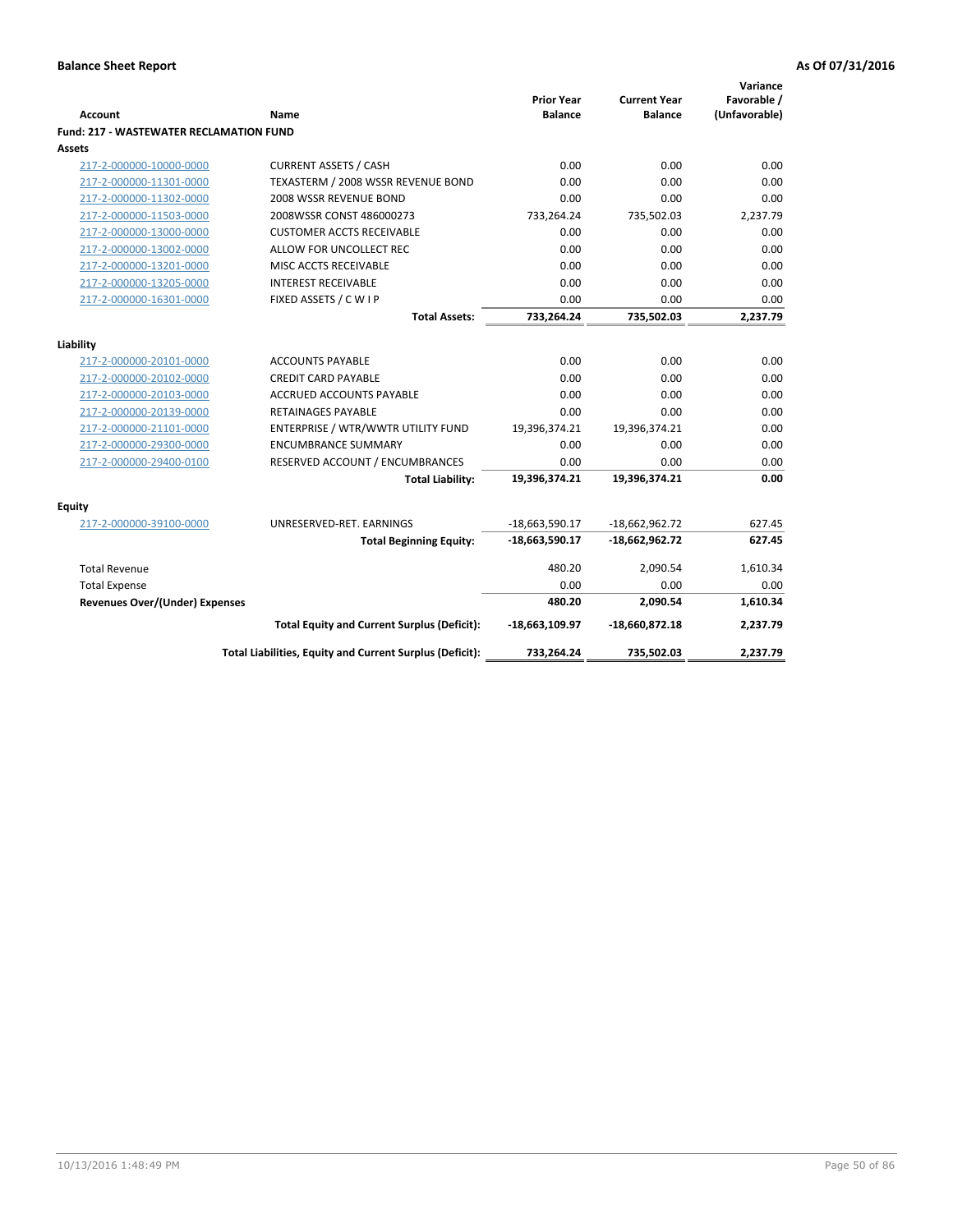|                                       |                                                          |                                     |                                       | Variance                     |
|---------------------------------------|----------------------------------------------------------|-------------------------------------|---------------------------------------|------------------------------|
| <b>Account</b>                        | Name                                                     | <b>Prior Year</b><br><b>Balance</b> | <b>Current Year</b><br><b>Balance</b> | Favorable /<br>(Unfavorable) |
| Fund: 300 - AIRPORT FUND              |                                                          |                                     |                                       |                              |
| Assets                                |                                                          |                                     |                                       |                              |
| 300-2-000000-10000-0000               | <b>CURRENT ASSETS / CASH</b>                             | 386,532.98                          | 873,984.16                            | 487,451.18                   |
| 300-2-000000-13201-0000               | MISC ACCTS RECEIVABLE                                    | 0.00                                | 0.00                                  | 0.00                         |
| 300-2-000000-13202-0000               | <b>EMPLOYEE ADVANCES</b>                                 | 0.00                                | 0.00                                  | 0.00                         |
| 300-2-000000-13203-0000               | NON-CURRENT ASSETS / PREPAYMENTS                         | 0.00                                | 0.00                                  | 0.00                         |
| 300-2-000000-13205-0000               | <b>INTEREST RECEIVABLE</b>                               | 0.00                                | 0.00                                  | 0.00                         |
| 300-2-000000-14126-0000               | <b>GRANT FUND / AIRPORT GRANT FUND</b>                   | 0.00                                | 0.00                                  | 0.00                         |
| 300-2-000000-16001-0000               | FIXED ASSETS / LAND                                      | 813,937.00                          | 813,937.00                            | 0.00                         |
| 300-2-000000-16002-0000               | FIXED ASSETS / IMPROVMENTS-NON BUILDI                    | 53,523,321.36                       | 64,531,290.21                         | 11,007,968.85                |
| 300-2-000000-16003-0000               | ACCUM DEPR / IMPROVEMENTS-NON BUILI                      | -30,541,794.31                      | -32,694,577.61                        | $-2,152,783.30$              |
| 300-2-000000-16004-0000               | FIXED ASSETS / BUILDINGS                                 | 60,824,408.10                       | 60,824,408.10                         | 0.00                         |
| 300-2-000000-16005-0000               | <b>ACCUM DEPR / BUILDINGS</b>                            | -20,885,470.54                      | -22,157,381.37                        | $-1,271,910.83$              |
| 300-2-000000-16201-0000               | FIXED ASSETS / MACHINERY AND EQUIPMEN                    | 12,340.00                           | 12,340.00                             | 0.00                         |
| 300-2-000000-16202-0000               | ACCUM DEPR / MACHINERY AND EQUIPMEI                      | $-12,339.94$                        | $-12,339.94$                          | 0.00                         |
| 300-2-000000-16301-0000               | FIXED ASSETS / CWIP                                      | 70,357.55                           | 1,024,406.10                          | 954,048.55                   |
| 300-2-000000-17501-0000               | <b>EMPLOYEE CONTRIBUTIONS</b>                            | 0.00                                | 0.00                                  | 0.00                         |
| 300-2-000000-17504-0000               | <b>INVESTMENT RETURN</b>                                 | 0.00                                | 0.00                                  | 0.00                         |
| 300-2-000000-17508-0000               | <b>EXPERIENCE DIFFERENCE</b>                             | 0.00                                | 0.00                                  | 0.00                         |
|                                       | <b>Total Assets:</b>                                     | 64,191,292.20                       | 73,216,066.65                         | 9,024,774.45                 |
|                                       |                                                          |                                     |                                       |                              |
| Liability                             |                                                          |                                     |                                       |                              |
| 300-2-000000-20101-0000               | <b>ACCOUNTS PAYABLE</b>                                  | 0.00                                | 0.00                                  | 0.00                         |
| 300-2-000000-20102-0000               | <b>CREDIT CARD PAYABLE</b>                               | 0.00                                | 0.00                                  | 0.00                         |
| 300-2-000000-20103-0000               | ACCRUED ACCOUNTS PAYABLE                                 | 0.00                                | 0.00                                  | 0.00                         |
| 300-2-000000-20105-0000               | <b>L-3 FUNDS PAYABLE</b>                                 | 34,530.60                           | 0.00                                  | 34,530.60                    |
| 300-2-000000-20106-0000               | <b>GRANT MATCH</b>                                       | 0.00                                | 0.00                                  | 0.00                         |
| 300-2-000000-20108-0000               | <b>MATURED BONDS PAYABLE</b>                             | 0.00                                | 0.00                                  | 0.00                         |
| 300-2-000000-20110-0000               | REVENUE BONDS PAYABLE                                    | 0.00                                | 0.00                                  | 0.00                         |
| 300-2-000000-20111-0000               | MATURED INTEREST PAYABLE                                 | 0.00                                | 0.00                                  | 0.00                         |
| 300-2-000000-20112-0000               | <b>ACCRUED INTEREST PAYABLE</b>                          | 0.00                                | 0.00                                  | 0.00                         |
| 300-2-000000-20139-0000               | RETAINAGES PAYABLE                                       | 0.00                                | 0.00                                  | 0.00                         |
| 300-2-000000-20141-0000               | <b>TELEPHONE CLEARING</b>                                | 0.00                                | 0.00                                  | 0.00                         |
| 300-2-000000-20160-0000               | <b>UNAPPLIED CREDIT</b>                                  | 0.00                                | 0.00                                  | 0.00                         |
| 300-2-000000-20201-0000               | <b>DEFERRED REVENUE</b>                                  | 0.00                                | 16,671.00                             | $-16,671.00$                 |
| 300-2-000000-21001-0000               | <b>GENERAL FUND / GENERAL FUND</b>                       | 0.00                                | 0.00                                  | 0.00                         |
| 300-2-000000-22001-0000               | <b>SALARIES PAYABLE</b>                                  | 865.12                              | 1,078.43                              | $-213.31$                    |
| 300-2-000000-22002-0000               | VACATION/SICK PAYABLE                                    | 244.13                              | 966.57                                | $-722.44$                    |
| 300-2-000000-26001-0000               | <b>COMPENSATED ABSENCES PAY</b>                          | $-0.21$                             | 1,112.85                              | $-1,113.06$                  |
| 300-2-000000-26101-0000               | GENERAL OBLIG BONDS PAY                                  | $0.00\,$                            | 0.00                                  | 0.00                         |
| 300-2-000000-26102-0000               | REVENUE BONDS PAYABLE                                    | 0.00                                | 0.00                                  | 0.00                         |
| 300-2-000000-29300-0000               | <b>ENCUMBRANCE SUMMARY</b>                               | 0.00                                | 0.00                                  | 0.00                         |
| 300-2-000000-29400-0100               | RESERVED ACCOUNT / ENCUMBRANCES                          | 0.00                                | 0.00                                  | 0.00                         |
| 300-2-000000-29999-0000               | NET PENSION LIABILITY                                    | 0.00                                | 0.00                                  | 0.00                         |
|                                       | <b>Total Liability:</b>                                  | 35,639.64                           | 19,828.85                             | 15,810.79                    |
|                                       |                                                          |                                     |                                       |                              |
| Equity                                |                                                          |                                     |                                       |                              |
| 300-2-000000-39000-0000               | UNRESERVED-FUND BALANCE                                  | 0.00                                | 0.00                                  | 0.00                         |
| 300-2-000000-39100-0000               | UNRESERVED-RET. EARNINGS                                 | 63,671,453.00                       | 72,742,602.86                         | 9,071,149.86                 |
| 300-2-000000-39500-0000               | <b>NET POSITION - PENSION</b>                            | 0.00                                | 0.00                                  | 0.00                         |
|                                       | <b>Total Beginning Equity:</b>                           | 63,671,453.00                       | 72,742,602.86                         | 9,071,149.86                 |
| <b>Total Revenue</b>                  |                                                          | 596,774.41                          | 623,242.86                            | 26,468.45                    |
| <b>Total Expense</b>                  |                                                          | 112,574.85                          | 169,607.91                            | -57,033.06                   |
| <b>Revenues Over/(Under) Expenses</b> |                                                          | 484,199.56                          | 453,634.95                            | $-30,564.61$                 |
|                                       |                                                          |                                     |                                       |                              |
|                                       | <b>Total Equity and Current Surplus (Deficit):</b>       | 64,155,652.56                       | 73,196,237.81                         | 9,040,585.25                 |
|                                       | Total Liabilities, Equity and Current Surplus (Deficit): | 64,191,292.20                       | 73,216,066.66                         | 9,024,774.46                 |
|                                       |                                                          |                                     |                                       |                              |

**\*\*\*Warning: Account Authorization is turned on. Please run the Unauthorized Account Listing Report to see if you are out of balance due to missing accounts \*\*\***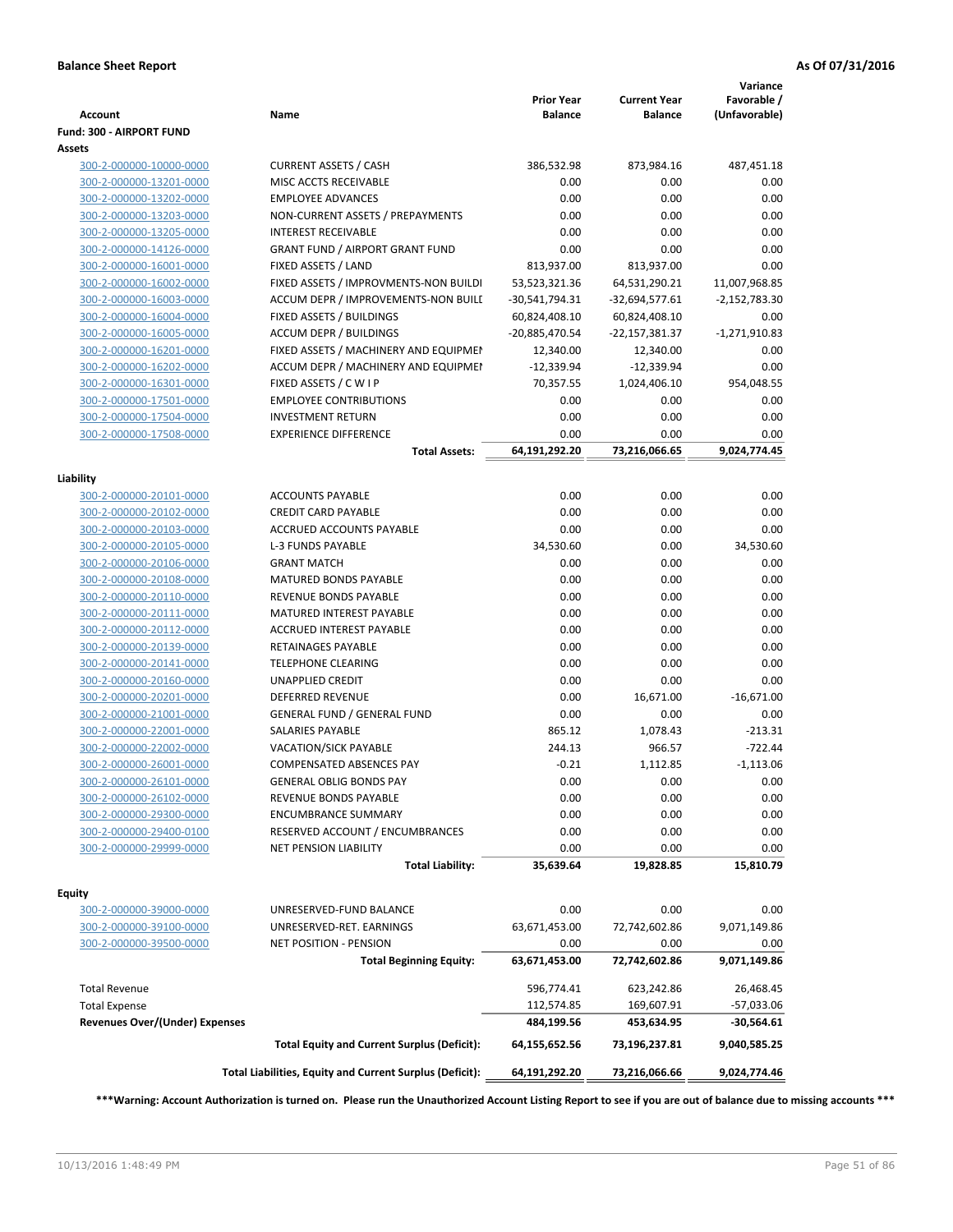| Account                               | Name                                                     | <b>Prior Year</b><br><b>Balance</b> | <b>Current Year</b><br><b>Balance</b> | Variance<br>Favorable /<br>(Unfavorable) |
|---------------------------------------|----------------------------------------------------------|-------------------------------------|---------------------------------------|------------------------------------------|
| Fund: 320 - AIRPORT TXDOT GRANT       |                                                          |                                     |                                       |                                          |
| <b>Assets</b>                         |                                                          |                                     |                                       |                                          |
| 320-2-000000-10000-0000               | <b>CURRENT ASSETS / CASH</b>                             | 69,646.56                           | 0.00                                  | $-69,646.56$                             |
| 320-2-000000-13201-0000               | MISC ACCTS RECEIVABLE                                    | 0.00                                | 0.00                                  | 0.00                                     |
| 320-2-000000-13205-0000               | <b>INTEREST RECEIVABLE</b>                               | 0.00                                | 0.00                                  | 0.00                                     |
|                                       | <b>Total Assets:</b>                                     | 69,646.56                           | 0.00                                  | $-69,646.56$                             |
| Liability                             |                                                          |                                     |                                       |                                          |
| 320-2-000000-20101-0000               | <b>ACCOUNTS PAYABLE</b>                                  | 0.00                                | 0.00                                  | 0.00                                     |
| 320-2-000000-20102-0000               | <b>CREDIT CARD PAYABLE</b>                               | 0.00                                | 0.00                                  | 0.00                                     |
| 320-2-000000-20103-0000               | <b>ACCRUED ACCOUNTS PAYABLE</b>                          | 0.00                                | 0.00                                  | 0.00                                     |
| 320-2-000000-20902-0000               | <b>DEFERRED GRANT REVENUE</b>                            | 0.00                                | 0.00                                  | 0.00                                     |
| 320-2-000000-21125-0000               | DUE TO / AIRPORT FUND                                    | 0.00                                | 0.00                                  | 0.00                                     |
| 320-2-000000-29300-0000               | <b>ENCUMBRANCE SUMMARY</b>                               | 0.00                                | 0.00                                  | 0.00                                     |
| 320-2-000000-29400-0100               | RESERVED ACCOUNT / ENCUMBRANCES                          | 0.00                                | 0.00                                  | 0.00                                     |
|                                       | <b>Total Liability:</b>                                  | 0.00                                | 0.00                                  | 0.00                                     |
| Equity                                |                                                          |                                     |                                       |                                          |
| 320-2-000000-39000-0000               | UNRESERVED-FUND BALANCE                                  | 69,646.56                           | 69,646.56                             | 0.00                                     |
|                                       | <b>Total Beginning Equity:</b>                           | 69,646.56                           | 69.646.56                             | 0.00                                     |
| <b>Total Revenue</b>                  |                                                          | 428,494.55                          | 436,366.44                            | 7,871.89                                 |
| <b>Total Expense</b>                  |                                                          | 428,494.55                          | 506,013.00                            | $-77,518.45$                             |
| <b>Revenues Over/(Under) Expenses</b> |                                                          | 0.00                                | $-69,646.56$                          | $-69,646.56$                             |
|                                       | <b>Total Equity and Current Surplus (Deficit):</b>       | 69,646.56                           | 0.00                                  | $-69,646.56$                             |
|                                       | Total Liabilities, Equity and Current Surplus (Deficit): | 69.646.56                           | 0.00                                  | $-69.646.56$                             |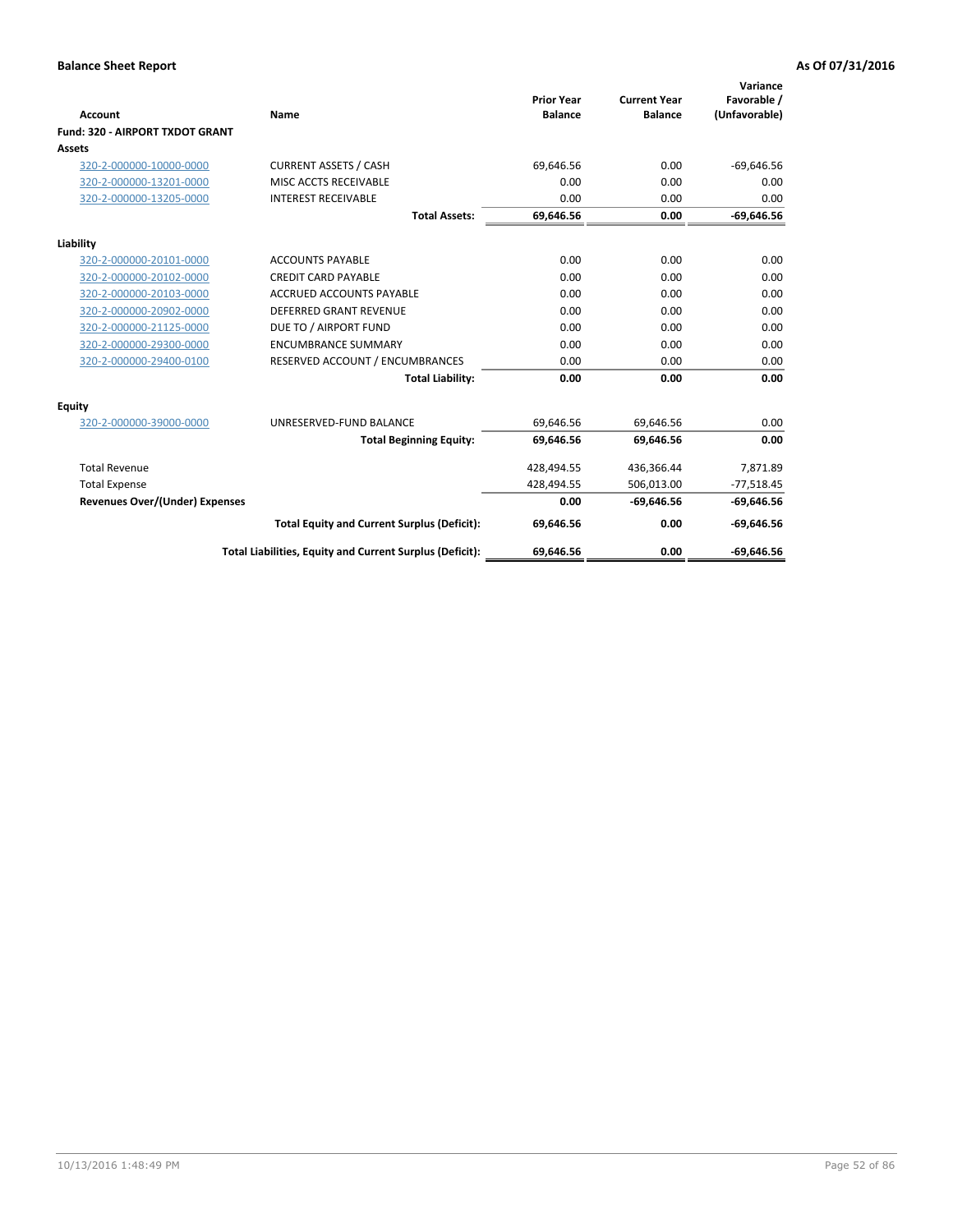|                                         |                                                          |                                     |                                       | Variance                     |
|-----------------------------------------|----------------------------------------------------------|-------------------------------------|---------------------------------------|------------------------------|
| <b>Account</b>                          | Name                                                     | <b>Prior Year</b><br><b>Balance</b> | <b>Current Year</b><br><b>Balance</b> | Favorable /<br>(Unfavorable) |
| <b>Fund: 360 - AIRPORT CAPITAL FUND</b> |                                                          |                                     |                                       |                              |
| Assets                                  |                                                          |                                     |                                       |                              |
| 360-2-000000-10000-0000                 | <b>CURRENT ASSETS / CASH</b>                             | 664,606.47                          | 823,604.97                            | 158,998.50                   |
| 360-2-000000-13201-0000                 | MISC ACCTS RECEIVABLE                                    | 0.00                                | 0.00                                  | 0.00                         |
| 360-2-000000-13205-0000                 | <b>INTEREST RECEIVABLE</b>                               | 0.00                                | 0.00                                  | 0.00                         |
| 360-2-000000-16301-0000                 | FIXED ASSETS / C W I P                                   | 66,769.54                           | 146,068.31                            | 79,298.77                    |
|                                         | <b>Total Assets:</b>                                     | 731,376.01                          | 969,673.28                            | 238,297.27                   |
| Liability                               |                                                          |                                     |                                       |                              |
| 360-2-000000-20101-0000                 | <b>ACCOUNTS PAYABLE</b>                                  | 0.00                                | 0.00                                  | 0.00                         |
| 360-2-000000-20102-0000                 | <b>CREDIT CARD PAYABLE</b>                               | 0.00                                | 0.00                                  | 0.00                         |
| 360-2-000000-20103-0000                 | <b>ACCRUED ACCOUNTS PAYABLE</b>                          | 0.00                                | 0.00                                  | 0.00                         |
| 360-2-000000-20125-0000                 | SALES TAX PAYABLE / IN THE CITY                          | 0.00                                | $-62.70$                              | 62.70                        |
| 360-2-000000-20139-0000                 | <b>RETAINAGES PAYABLE</b>                                | 0.00                                | 0.00                                  | 0.00                         |
| 360-2-000000-21001-0000                 | <b>GENERAL FUND / GENERAL FUND</b>                       | 0.00                                | 0.00                                  | 0.00                         |
| 360-2-000000-27001-0000                 | <b>CONTRIBUTED CAPITAL</b>                               | 0.00                                | 0.00                                  | 0.00                         |
| 360-2-000000-29300-0000                 | <b>ENCUMBRANCE SUMMARY</b>                               | 0.00                                | 0.00                                  | 0.00                         |
| 360-2-000000-29400-0000                 | RESERVED ACCOUNT / ENCUMBRANCES                          | 0.00                                | 0.00                                  | 0.00                         |
|                                         | <b>Total Liability:</b>                                  | 0.00                                | $-62.70$                              | 62.70                        |
| Equity                                  |                                                          |                                     |                                       |                              |
| 360-2-000000-39000-0000                 | UNRESERVED-FUND BALANCE                                  | 0.00                                | 0.00                                  | 0.00                         |
| 360-2-000000-39100-0000                 | UNRESERVED-RET. EARNINGS                                 | 424,698.72                          | 847,601.72                            | 422,903.00                   |
|                                         | <b>Total Beginning Equity:</b>                           | 424,698.72                          | 847,601.72                            | 422,903.00                   |
| <b>Total Revenue</b>                    |                                                          | 369,729.26                          | 146,140.98                            | $-223,588.28$                |
| <b>Total Expense</b>                    |                                                          | 63,051.97                           | 24,006.72                             | 39,045.25                    |
| <b>Revenues Over/(Under) Expenses</b>   |                                                          | 306,677.29                          | 122,134.26                            | $-184,543.03$                |
|                                         | <b>Total Equity and Current Surplus (Deficit):</b>       | 731,376.01                          | 969,735.98                            | 238,359.97                   |
|                                         | Total Liabilities, Equity and Current Surplus (Deficit): | 731,376.01                          | 969,673.28                            | 238,297.27                   |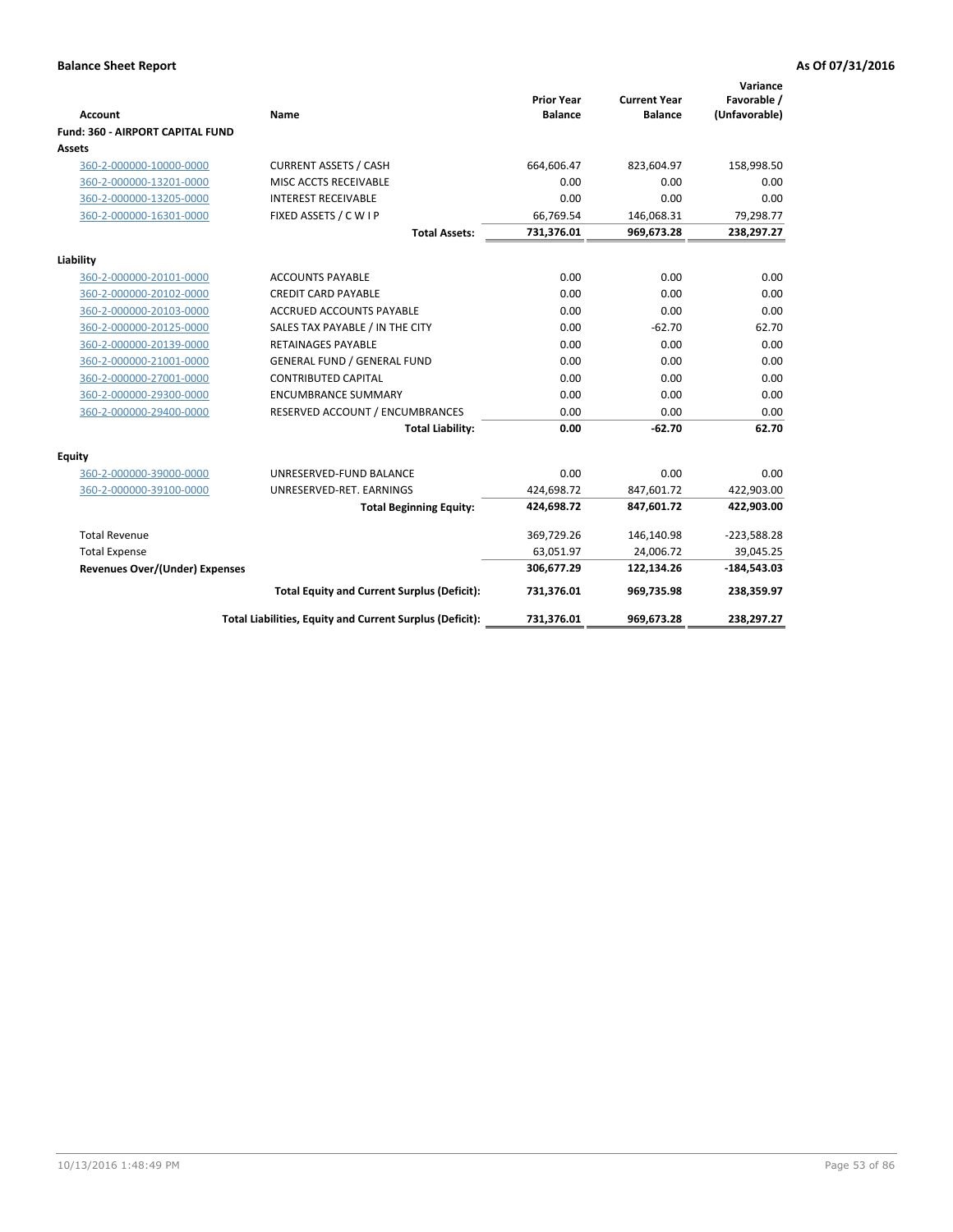| <b>Account</b>                        | <b>Name</b>                                              | <b>Prior Year</b><br><b>Balance</b> | <b>Current Year</b><br><b>Balance</b> | Variance<br>Favorable /<br>(Unfavorable) |
|---------------------------------------|----------------------------------------------------------|-------------------------------------|---------------------------------------|------------------------------------------|
| <b>Fund: 361 - L3-IDC FUND</b>        |                                                          |                                     |                                       |                                          |
| Assets                                |                                                          |                                     |                                       |                                          |
| 361-2-000000-10000-0000               | <b>CURRENT ASSETS / CASH</b>                             | 0.00                                | 0.00                                  | 0.00                                     |
| 361-2-000000-13201-0000               | MISC ACCTS RECEIVABLE                                    | 0.00                                | 0.00                                  | 0.00                                     |
| 361-2-000000-13205-0000               | <b>INTEREST RECEIVABLE</b>                               | 0.00                                | 0.00                                  | 0.00                                     |
|                                       | <b>Total Assets:</b>                                     | 0.00                                | 0.00                                  | 0.00                                     |
| Liability                             |                                                          |                                     |                                       |                                          |
| 361-2-000000-20101-0000               | <b>ACCOUNTS PAYABLE</b>                                  | 0.00                                | 0.00                                  | 0.00                                     |
| 361-2-000000-20102-0000               | <b>CREDIT CARD PAYABLE</b>                               | 0.00                                | 0.00                                  | 0.00                                     |
| 361-2-000000-20103-0000               | MISCELLANEOUS LIABILITIES                                | 0.00                                | 0.00                                  | 0.00                                     |
| 361-2-000000-20108-0000               | <b>MATURED BONDS PAYABLE</b>                             | 0.00                                | 0.00                                  | 0.00                                     |
| 361-2-000000-20111-0000               | <b>MATURED INTEREST PAYABLE</b>                          | 0.00                                | 0.00                                  | 0.00                                     |
| 361-2-000000-20112-0000               | <b>ACCRUED INTEREST PAYABLE</b>                          | 0.00                                | 0.00                                  | 0.00                                     |
| 361-2-000000-20139-0000               | <b>RETAINAGES PAYABLE</b>                                | 0.00                                | 0.00                                  | 0.00                                     |
| 361-2-000000-21001-0000               | <b>GENERAL FUND / GENERAL FUND</b>                       | 0.00                                | 0.00                                  | 0.00                                     |
|                                       | <b>Total Liability:</b>                                  | 0.00                                | 0.00                                  | 0.00                                     |
| Equity                                |                                                          |                                     |                                       |                                          |
| 361-2-000000-39000-0000               | UNRESERVED-FUND BALANCE                                  | 0.00                                | 0.00                                  | 0.00                                     |
| 361-2-000000-39100-0000               | UNRESERVED-RET. EARNINGS                                 | $-2,881,924.85$                     | $-2,881,924.85$                       | 0.00                                     |
| 361-2-000000-39150-0000               | RESERVED-RET. EARNINGS                                   | 2,881,924.85                        | 2,881,924.85                          | 0.00                                     |
|                                       | <b>Total Beginning Equity:</b>                           | 0.00                                | 0.00                                  | 0.00                                     |
| <b>Total Revenue</b>                  |                                                          | 0.00                                | 0.00                                  | 0.00                                     |
| <b>Total Expense</b>                  |                                                          | 0.00                                | 0.00                                  | 0.00                                     |
| <b>Revenues Over/(Under) Expenses</b> |                                                          | 0.00                                | 0.00                                  | 0.00                                     |
|                                       | <b>Total Equity and Current Surplus (Deficit):</b>       | 0.00                                | 0.00                                  | 0.00                                     |
|                                       | Total Liabilities, Equity and Current Surplus (Deficit): | 0.00                                | 0.00                                  | 0.00                                     |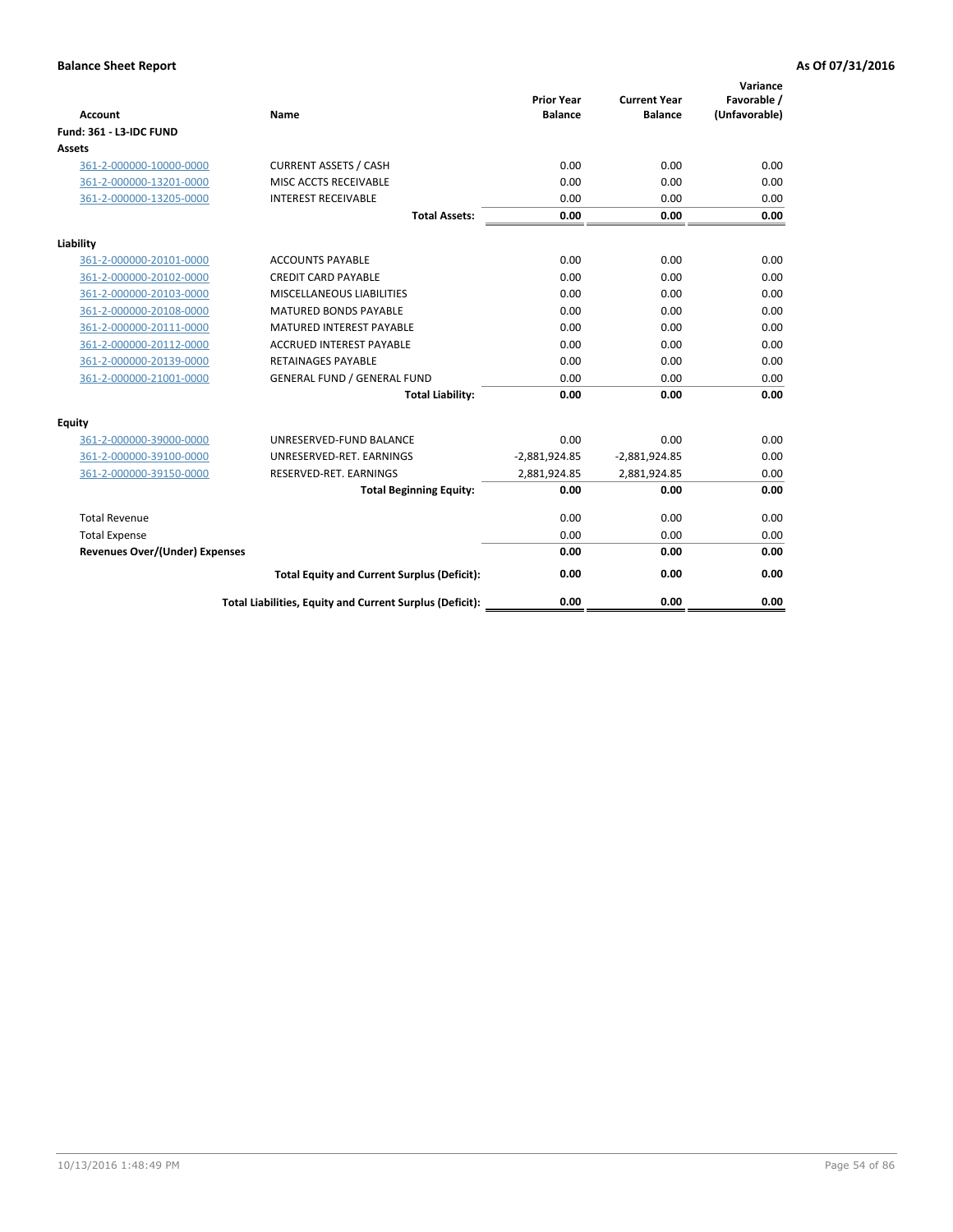|                                       |                                                          |                                     |                                       | Variance                     |
|---------------------------------------|----------------------------------------------------------|-------------------------------------|---------------------------------------|------------------------------|
| Account                               | <b>Name</b>                                              | <b>Prior Year</b><br><b>Balance</b> | <b>Current Year</b><br><b>Balance</b> | Favorable /<br>(Unfavorable) |
| Fund: 362 - AIRPORT FBO FUEL          |                                                          |                                     |                                       |                              |
| Assets                                |                                                          |                                     |                                       |                              |
| 362-2-000000-10000-0000               | <b>CURRENT ASSETS / CASH</b>                             | 0.00                                | 31,140.02                             | 31,140.02                    |
| 362-2-000000-13201-0000               | MISC ACCTS RECEIVABLE                                    | 0.00                                | 0.00                                  | 0.00                         |
| 362-2-000000-13205-0000               | <b>INTEREST RECEIVABLE</b>                               | 0.00                                | 0.00                                  | 0.00                         |
|                                       | <b>Total Assets:</b>                                     | 0.00                                | 31,140.02                             | 31,140.02                    |
| Liability                             |                                                          |                                     |                                       |                              |
| 362-2-000000-20101-0000               | <b>ACCOUNTS PAYABLE</b>                                  | 0.00                                | 0.00                                  | 0.00                         |
| 362-2-000000-20102-0000               | <b>CREDIT CARD PAYABLE</b>                               | 0.00                                | 0.00                                  | 0.00                         |
| 362-2-000000-20103-0000               | <b>ACCRUED ACCOUNTS PAYABLE</b>                          | 0.00                                | 0.00                                  | 0.00                         |
| 362-2-000000-20125-0000               | SALES TAX PAYABLE / IN THE CITY                          | 0.00                                | 96.63                                 | $-96.63$                     |
| 362-2-000000-29300-0000               | <b>ENCUMBRANCE SUMMARY</b>                               | 0.00                                | 0.00                                  | 0.00                         |
| 362-2-000000-29400-0000               | RESERVED ACCOUNT / ENCUMBRANCES                          | 0.00                                | 0.00                                  | 0.00                         |
|                                       | <b>Total Liability:</b>                                  | 0.00                                | 96.63                                 | $-96.63$                     |
| Equity                                |                                                          |                                     |                                       |                              |
| 362-2-000000-39000-0000               | UNRESERVED-FUND BALANCE                                  | 0.00                                | 0.00                                  | 0.00                         |
| 362-2-000000-39100-0000               | UNRESERVED-RET. EARNINGS                                 | 0.00                                | 0.00                                  | 0.00                         |
|                                       | <b>Total Beginning Equity:</b>                           | 0.00                                | 0.00                                  | 0.00                         |
| <b>Total Revenue</b>                  |                                                          | 0.00                                | 93,643.11                             | 93,643.11                    |
| <b>Total Expense</b>                  |                                                          | 0.00                                | 62,599.72                             | $-62,599.72$                 |
| <b>Revenues Over/(Under) Expenses</b> |                                                          | 0.00                                | 31,043.39                             | 31,043.39                    |
|                                       | <b>Total Equity and Current Surplus (Deficit):</b>       | 0.00                                | 31,043.39                             | 31,043.39                    |
|                                       | Total Liabilities, Equity and Current Surplus (Deficit): | 0.00                                | 31,140.02                             | 31,140.02                    |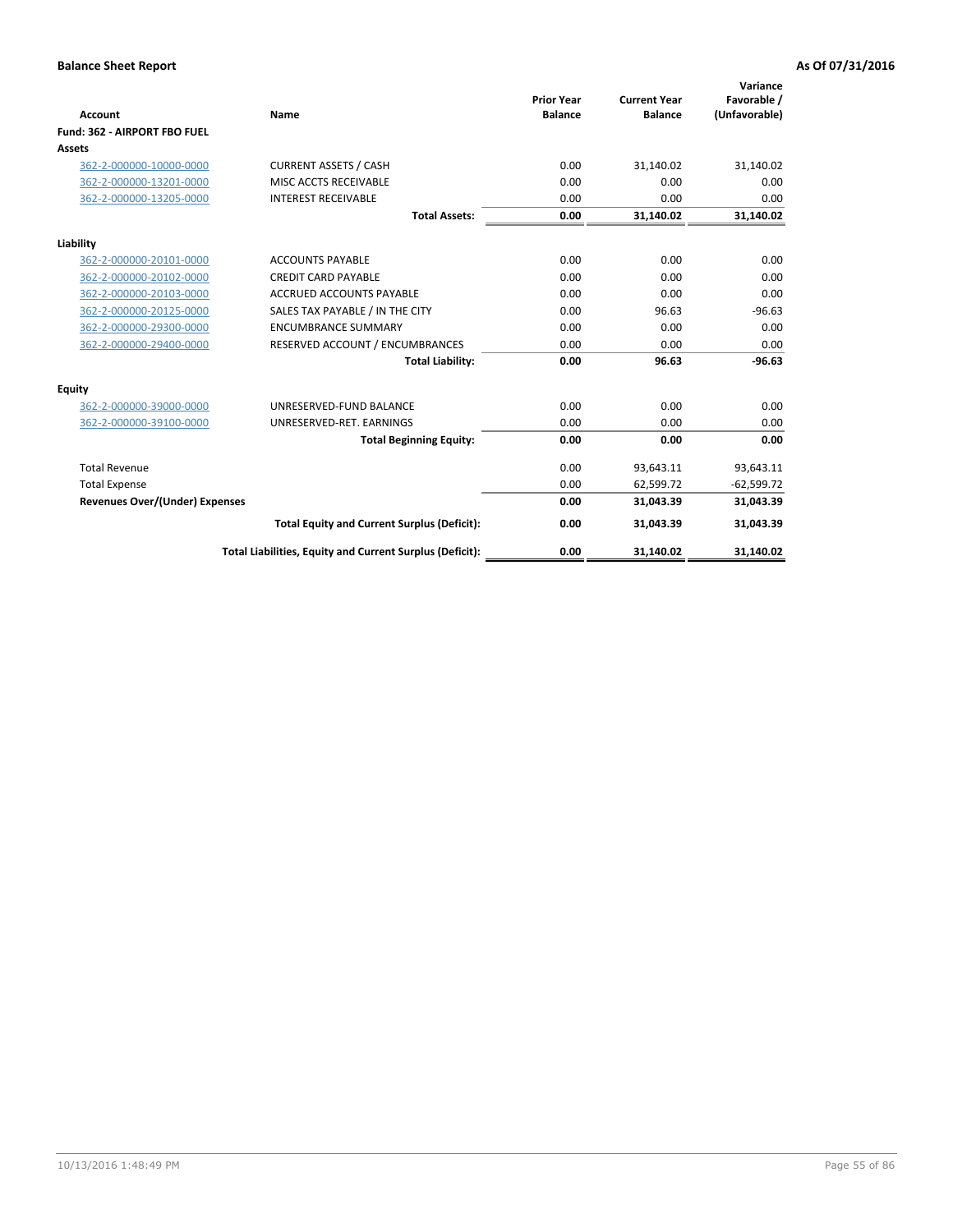| <b>Account</b>          | Name                                  | <b>Prior Year</b><br><b>Balance</b> | <b>Current Year</b><br><b>Balance</b> | Variance<br>Favorable /<br>(Unfavorable) |
|-------------------------|---------------------------------------|-------------------------------------|---------------------------------------|------------------------------------------|
| Fund: 400 - GOLF FUND   |                                       |                                     |                                       |                                          |
| Assets                  |                                       |                                     |                                       |                                          |
| 400-2-000000-10000-0000 | <b>CURRENT ASSETS / CASH</b>          | $-319,512.67$                       | $-321,492.60$                         | $-1,979.93$                              |
| 400-2-000000-10304-0000 | CASH / PETTY CASH/CHANGE DRAWERS      | 200.00                              | 200.00                                | 0.00                                     |
| 400-2-000000-13007-0000 | <b>RETURNED CHECKS</b>                | 0.00                                | 0.00                                  | 0.00                                     |
| 400-2-000000-13201-0000 | MISC ACCTS RECEIVABLE                 | $-371.94$                           | 4,033.25                              | 4,405.19                                 |
| 400-2-000000-13202-0000 | <b>EMPLOYEE ADVANCES</b>              | 0.00                                | 0.00                                  | 0.00                                     |
| 400-2-000000-13203-0000 | NON-CURRENT ASSETS / PREPAYMENTS      | 0.00                                | 0.00                                  | 0.00                                     |
| 400-2-000000-13205-0000 | <b>INTEREST RECEIVABLE</b>            | 0.00                                | 0.00                                  | 0.00                                     |
| 400-2-000000-13206-0000 | <b>CHARGES RECEIVABLE</b>             | 14,685.60                           | 2,685.89                              | $-11,999.71$                             |
| 400-2-000000-15301-0000 | <b>INVENTORIES / GOLF COURSE</b>      | 8,874.32                            | 7,253.50                              | $-1,620.82$                              |
| 400-2-000000-16001-0000 | FIXED ASSETS / LAND                   | 93,000.00                           | 93,000.00                             | 0.00                                     |
| 400-2-000000-16002-0000 | FIXED ASSETS / IMPROVMENTS-NON BUILDI | 521,160.58                          | 521,160.58                            | 0.00                                     |
| 400-2-000000-16003-0000 | ACCUM DEPR / IMPROVEMENTS-NON BUILL   | $-227,489.74$                       | $-244,919.68$                         | $-17,429.94$                             |
| 400-2-000000-16004-0000 | FIXED ASSETS / BUILDINGS              | 109,640.00                          | 109,640.00                            | 0.00                                     |
| 400-2-000000-16005-0000 | <b>ACCUM DEPR / BUILDINGS</b>         | $-101,441.61$                       | $-104,606.74$                         | $-3,165.13$                              |
| 400-2-000000-16201-0000 | FIXED ASSETS / MACHINERY AND EQUIPMEN | 67,625.00                           | 67,625.00                             | 0.00                                     |
| 400-2-000000-16202-0000 | ACCUM DEPR / MACHINERY AND EQUIPMEI   | $-67,625.00$                        | $-67,625.00$                          | 0.00                                     |
| 400-2-000000-16301-0000 | FIXED ASSETS / C W I P                | 0.00                                | 0.00                                  | 0.00                                     |
| 400-2-000000-17501-0000 | <b>EMPLOYEE CONTRIBUTIONS</b>         | 0.00                                | 6,650.00                              | 6,650.00                                 |
| 400-2-000000-17504-0000 | <b>INVESTMENT RETURN</b>              | 0.00                                | 4,827.00                              | 4,827.00                                 |
| 400-2-000000-17508-0000 | <b>EXPERIENCE DIFFERENCE</b>          | 0.00                                | 58.00                                 | 58.00                                    |
|                         | <b>Total Assets:</b>                  | 98,744.54                           | 78,489.20                             | -20,255.34                               |
|                         |                                       |                                     |                                       |                                          |
| Liability               |                                       |                                     |                                       |                                          |
| 400-2-000000-20101-0000 | <b>ACCOUNTS PAYABLE</b>               | $-1,813.79$                         | 0.00                                  | $-1,813.79$                              |
| 400-2-000000-20102-0000 | <b>CREDIT CARD PAYABLE</b>            | 0.00                                | 0.00                                  | 0.00                                     |
| 400-2-000000-20103-0000 | ACCRUED ACCOUNTS PAYABLE              | 0.00                                | 0.00                                  | 0.00                                     |
| 400-2-000000-20112-0000 | ACCRUED INTEREST PAYABLE              | 0.00                                | 0.00                                  | 0.00                                     |
| 400-2-000000-20124-0000 | <b>GOLF COURSE RESALE</b>             | 0.00                                | 0.00                                  | 0.00                                     |
| 400-2-000000-20125-0000 | SALES TAX PAYABLE / IN THE CITY       | 943.99                              | 839.44                                | 104.55                                   |
| 400-2-000000-20139-0000 | RETAINAGES PAYABLE                    | 0.00                                | 0.00                                  | 0.00                                     |
| 400-2-000000-20141-0000 | <b>TELEPHONE CLEARING</b>             | 0.00                                | 0.00                                  | 0.00                                     |
| 400-2-000000-21001-0000 | <b>GENERAL FUND / GENERAL FUND</b>    | 0.00                                | 0.00                                  | 0.00                                     |
| 400-2-000000-21101-0000 | ENTERPRISE / WTR/WWTR UTILITY FUND    | 0.00                                | 0.00                                  | 0.00                                     |
| 400-2-000000-22001-0000 | <b>SALARIES PAYABLE</b>               | 3,520.81                            | 4,343.20                              | $-822.39$                                |
| 400-2-000000-22002-0000 | VACATION/SICK PAYABLE                 | 9,381.97                            | 12,984.33                             | $-3,602.36$                              |
| 400-2-000000-23001-0000 | CAPITAL LEASE PAYABLE                 | 0.00                                | 0.00                                  | 0.00                                     |
| 400-2-000000-24001-0000 | O/S CHECKS PAYABLE                    | 0.00                                | 0.00                                  | 0.00                                     |
| 400-2-000000-26001-0000 | COMPENSATED ABSENCES PAY              | 33,336.24                           | 30,700.32                             | 2,635.92                                 |
| 400-2-000000-27001-0000 | <b>CONTRIBUTED CAPITAL</b>            | 0.00                                | 0.00                                  | 0.00                                     |
| 400-2-000000-27002-0000 | CONTRIBUTED CAPITAL / DEVELOPERS      | 0.00                                | 0.00                                  | 0.00                                     |
| 400-2-000000-29300-0000 | ENCUMBRANCE SUMMARY                   | 0.00                                | 0.00                                  | 0.00                                     |
| 400-2-000000-29400-0100 | RESERVED ACCOUNT / ENCUMBRANCES       | 0.00                                | 0.00                                  | 0.00                                     |
| 400-2-000000-29999-0000 | <b>NET PENSION LIABILITY</b>          | 0.00                                | 8,714.00                              | $-8,714.00$                              |
|                         | <b>Total Liability:</b>               | 45,369.22                           | 57,581.29                             | $-12,212.07$                             |
| Equity                  |                                       |                                     |                                       |                                          |
| 400-2-000000-39000-0000 | UNRESERVED-FUND BALANCE               | 0.00                                | 0.00                                  | 0.00                                     |
| 400-2-000000-39100-0000 | UNRESERVED-RET. EARNINGS              | 67,323.76                           | 26,241.25                             | -41,082.51                               |
| 400-2-000000-39500-0000 | NET POSITION - PENSION                | 0.00                                | $-44.00$                              | $-44.00$                                 |
|                         | <b>Total Beginning Equity:</b>        | 67,323.76                           | 26,197.25                             | $-41,126.51$                             |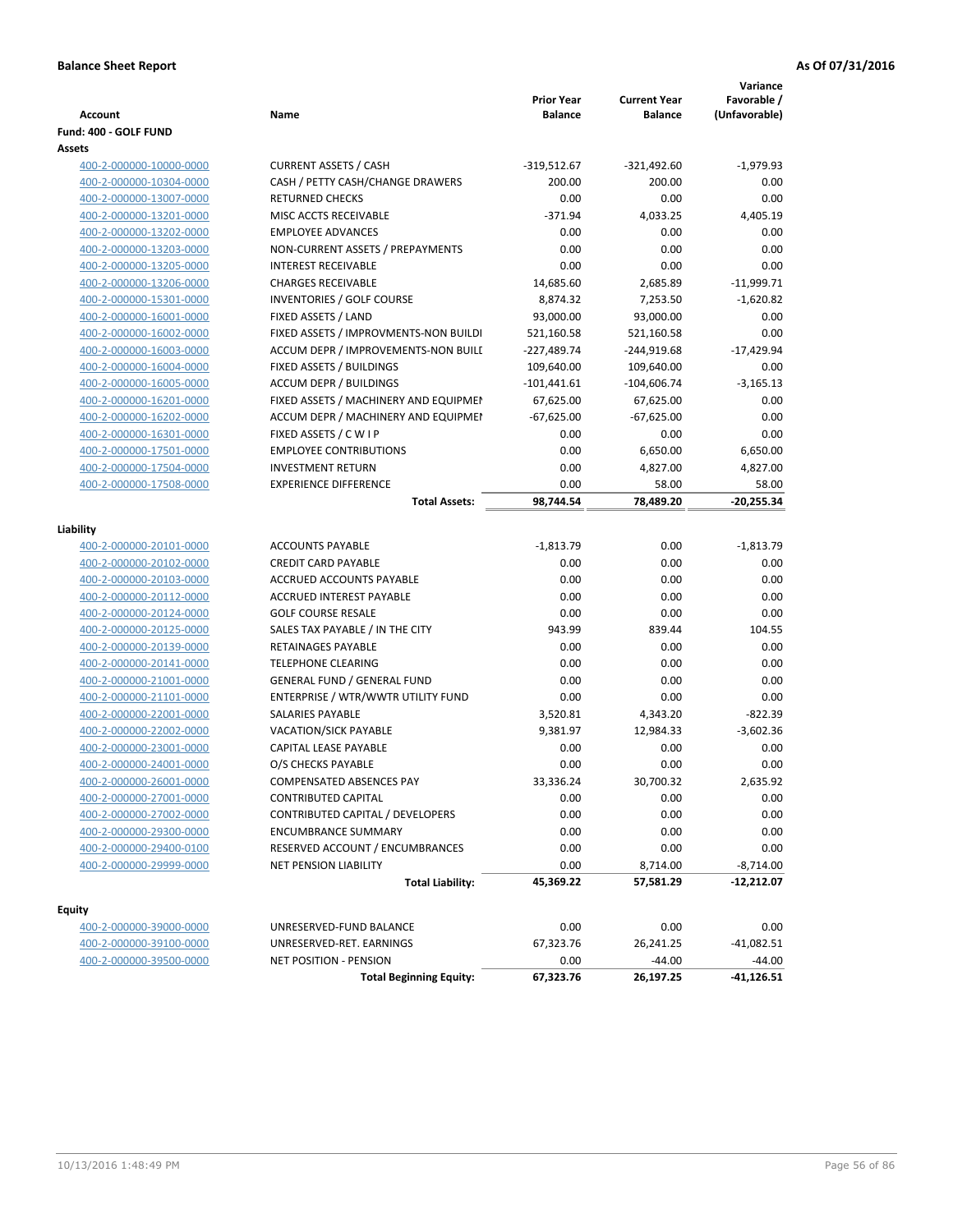| Account                               | Name                                                     | <b>Prior Year</b><br><b>Balance</b> | <b>Current Year</b><br><b>Balance</b> | Variance<br>Favorable /<br>(Unfavorable) |
|---------------------------------------|----------------------------------------------------------|-------------------------------------|---------------------------------------|------------------------------------------|
| <b>Total Revenue</b>                  |                                                          | 157,564.74                          | 180,117.27                            | 22,552.53                                |
| <b>Total Expense</b>                  |                                                          | 171,513.18                          | 185,406.60                            | $-13,893.42$                             |
| <b>Revenues Over/(Under) Expenses</b> |                                                          | $-13,948.44$                        | $-5.289.33$                           | 8,659.11                                 |
|                                       | <b>Total Equity and Current Surplus (Deficit):</b>       | 53.375.32                           | 20.907.92                             | $-32.467.40$                             |
|                                       | Total Liabilities, Equity and Current Surplus (Deficit): | 98.744.54                           | 78.489.21                             | $-20,255.33$                             |

**\*\*\*Warning: Account Authorization is turned on. Please run the Unauthorized Account Listing Report to see if you are out of balance due to missing accounts \*\*\***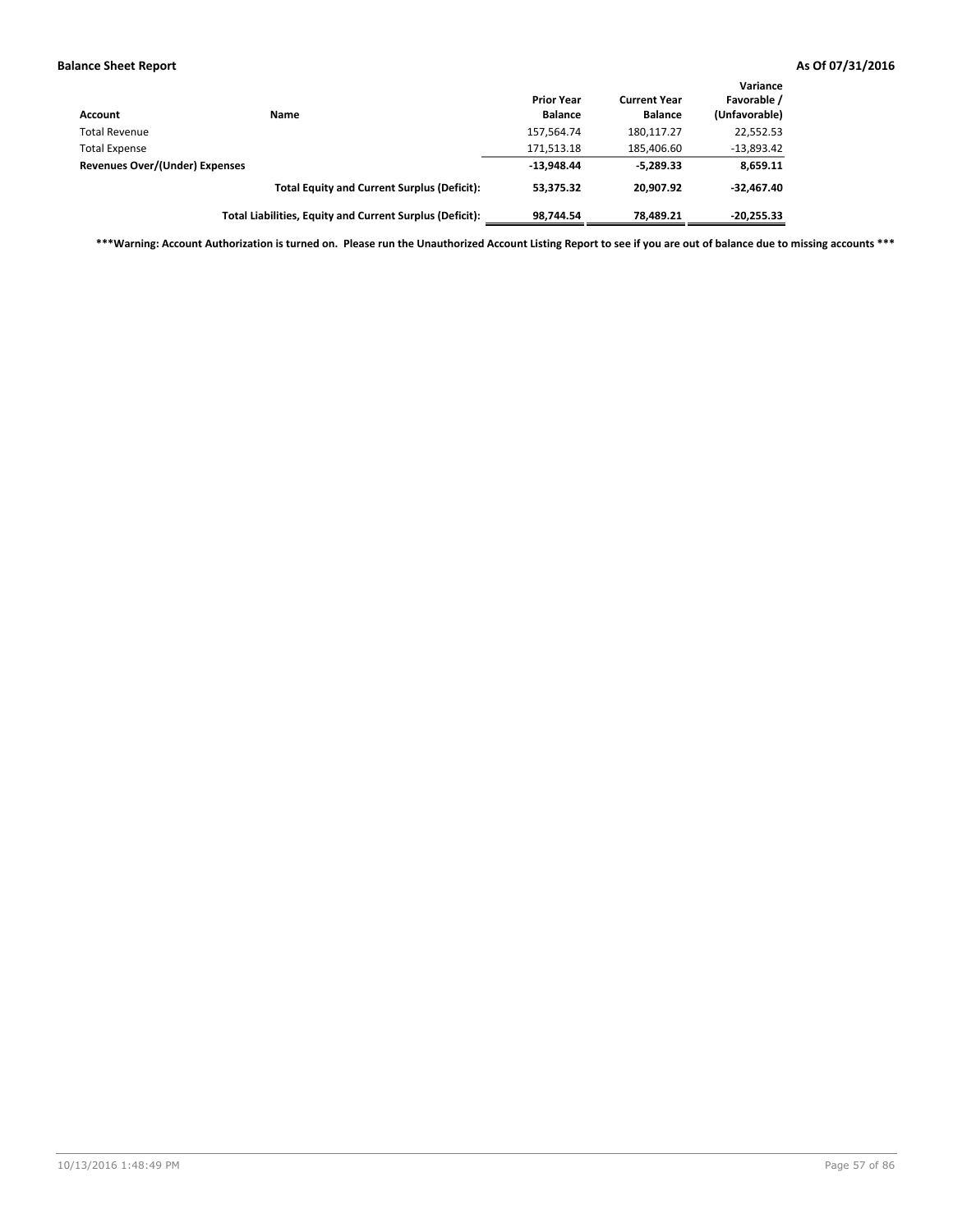|                                       |                                                          | <b>Prior Year</b> | <b>Current Year</b> | Variance<br>Favorable / |
|---------------------------------------|----------------------------------------------------------|-------------------|---------------------|-------------------------|
| <b>Account</b>                        | Name                                                     | <b>Balance</b>    | <b>Balance</b>      | (Unfavorable)           |
| <b>Fund: 500 - SANITATION FUND</b>    |                                                          |                   |                     |                         |
| <b>Assets</b>                         |                                                          |                   |                     |                         |
| 500-2-000000-10000-0000               | <b>CURRENT ASSETS / CASH</b>                             | 1,212,652.31      | 1,445,962.66        | 233,310.35              |
| 500-2-000000-13000-0000               | <b>CUSTOMER ACCTS RECEIVABLE</b>                         | 86,846.61         | 147,896.25          | 61,049.64               |
| 500-2-000000-13001-0000               | NON CURRENT CUSTOMER ACCTS RECEIVAE                      | 39,746.02         | 50,292.27           | 10,546.25               |
| 500-2-000000-13002-0000               | ALLOW FOR UNCOLLECT REC                                  | $-32,668.94$      | $-36,479.94$        | $-3,811.00$             |
| 500-2-000000-13003-0000               | UNBILLED YEAR-END ACCRUAL                                | 247,854.31        | 379,459.63          | 131,605.32              |
| 500-2-000000-13201-0000               | MISC ACCTS RECEIVABLE                                    | 0.00              | 185.00              | 185.00                  |
| 500-2-000000-17501-0000               | <b>EMPLOYEE CONTRIBUTIONS</b>                            | 0.00              | 6,650.00            | 6,650.00                |
| 500-2-000000-17504-0000               | <b>INVESTMENT RETURN</b>                                 | 0.00              | 4,827.00            | 4,827.00                |
| 500-2-000000-17508-0000               | <b>EXPERIENCE DIFFERENCE</b>                             | 0.00              | 58.00               | 58.00                   |
|                                       | <b>Total Assets:</b>                                     | 1,554,430.31      | 1,998,850.87        | 444,420.56              |
| Liability                             |                                                          |                   |                     |                         |
| 500-2-000000-20101-0000               | <b>ACCOUNTS PAYABLE</b>                                  | 0.00              | 0.00                | 0.00                    |
| 500-2-000000-20102-0000               | <b>CREDIT CARD PAYABLE</b>                               | 0.00              | 0.00                | 0.00                    |
| 500-2-000000-20103-0000               | ACCRUED ACCOUNTS PAYABLE                                 | 0.00              | 0.00                | 0.00                    |
| 500-2-000000-20125-0000               | SALES TAX PAYABLE / IN THE CITY                          | 19,567.44         | 21,068.00           | $-1,500.56$             |
| 500-2-000000-20126-0000               | SALES TAX PAYABLE / OUT OF CITY                          | 0.00              | 0.00                | 0.00                    |
| 500-2-000000-20133-0000               | <b>GARBAGE CLEARING</b>                                  | 0.00              | 0.00                | 0.00                    |
| 500-2-000000-20135-0000               | GARBAGE CLEARING / BAD DEBT EXPENS                       | 34,856.17         | 33,963.47           | 892.70                  |
| 500-2-000000-20160-0000               | <b>UNAPPLIED CREDIT</b>                                  | 0.00              | 0.00                | 0.00                    |
| 500-2-000000-20201-0000               | <b>DEFERRED REVENUE</b>                                  | 0.00              | 0.00                | 0.00                    |
| 500-2-000000-21001-0000               | <b>GENERAL FUND / GENERAL FUND</b>                       | 0.00              | 0.00                | 0.00                    |
| 500-2-000000-22001-0000               | <b>SALARIES PAYABLE</b>                                  | 2,625.44          | 3,481.43            | $-855.99$               |
| 500-2-000000-22002-0000               | VACATION/SICK PAYABLE                                    | 237.94            | 4,512.22            | $-4,274.28$             |
| 500-2-000000-24002-0000               | <b>CUSTOMER DEPOSITS</b>                                 | 147,858.09        | 174,456.75          | $-26,598.66$            |
| 500-2-000000-24007-0000               | <b>BILLED DEPOSITS SUSPENSE</b>                          | 0.00              | 0.00                | 0.00                    |
| 500-2-000000-26001-0000               | <b>COMPENSATED ABSENCES PAY</b>                          | $-0.06$           | $-176.76$           | 176.70                  |
| 500-2-000000-29300-0000               | <b>ENCUMBRANCE SUMMARY</b>                               | 0.00              | 0.00                | 0.00                    |
| 500-2-000000-29400-0100               | RESERVED ACCOUNT / ENCUMBRANCES                          | 0.00              | 0.00                | 0.00                    |
| 500-2-000000-29999-0000               | <b>NET PENSION LIABILITY</b>                             | 0.00              | 8,714.00            | $-8,714.00$             |
|                                       | <b>Total Liability:</b>                                  | 205,145.02        | 246,019.11          | $-40,874.09$            |
|                                       |                                                          |                   |                     |                         |
| Equity                                |                                                          |                   |                     |                         |
| 500-2-000000-39000-0000               | UNRESERVED-FUND BALANCE                                  | 0.00              | 0.00                | 0.00                    |
| 500-2-000000-39100-0000               | UNRESERVED-RET. EARNINGS                                 | 868,239.33        | 1,311,908.45        | 443,669.12              |
| 500-2-000000-39500-0000               | <b>NET POSITION - PENSION</b>                            | 0.00              | $-44.00$            | $-44.00$                |
|                                       | <b>Total Beginning Equity:</b>                           | 868,239.33        | 1,311,864.45        | 443,625.12              |
| <b>Total Revenue</b>                  |                                                          | 3,031,502.96      | 3,226,314.24        | 194,811.28              |
| <b>Total Expense</b>                  |                                                          | 2,550,457.00      | 2,785,346.93        | -234,889.93             |
| <b>Revenues Over/(Under) Expenses</b> |                                                          | 481,045.96        | 440,967.31          | $-40,078.65$            |
|                                       | <b>Total Equity and Current Surplus (Deficit):</b>       | 1,349,285.29      | 1,752,831.76        | 403,546.47              |
|                                       | Total Liabilities, Equity and Current Surplus (Deficit): | 1,554,430.31      | 1,998,850.87        | 444,420.56              |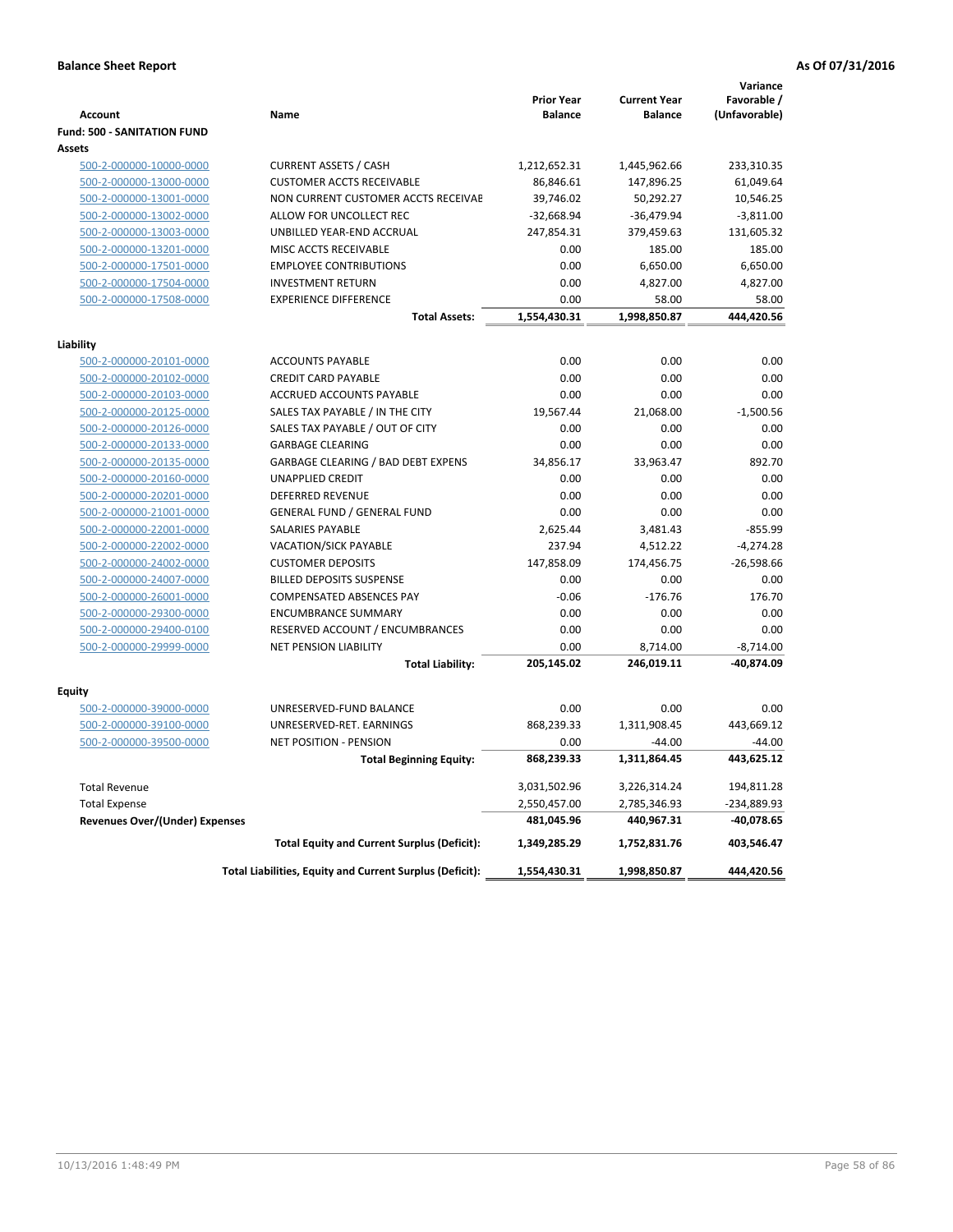| <b>Account</b>                                             | Name                                                     | <b>Prior Year</b><br><b>Balance</b> | <b>Current Year</b><br><b>Balance</b> | Variance<br>Favorable /<br>(Unfavorable) |
|------------------------------------------------------------|----------------------------------------------------------|-------------------------------------|---------------------------------------|------------------------------------------|
| <b>Fund: 561 - REGINAL HOUSEHOLD HAZARDOUS WASTE GRANT</b> |                                                          |                                     |                                       |                                          |
| <b>Assets</b>                                              |                                                          |                                     |                                       |                                          |
| 561-2-000000-10000-0000                                    | <b>CURRENT ASSETS / CASH</b>                             | 0.00                                | 0.00                                  | 0.00                                     |
| 561-2-000000-13201-0000                                    | MISC ACCTS RECEIVABLE                                    | 0.00                                | 0.00                                  | 0.00                                     |
| 561-2-000000-13205-0000                                    | <b>INTEREST RECEIVABLE</b>                               | 0.00                                | 0.00                                  | 0.00                                     |
|                                                            | <b>Total Assets:</b>                                     | 0.00                                | 0.00                                  | 0.00                                     |
| Liability                                                  |                                                          |                                     |                                       |                                          |
| 561-2-000000-20101-0000                                    | <b>ACCOUNTS PAYABLE</b>                                  | 0.00                                | 0.00                                  | 0.00                                     |
| 561-2-000000-20102-0000                                    | <b>CREDIT CARD PAYABLE</b>                               | 0.00                                | 0.00                                  | 0.00                                     |
| 561-2-000000-20103-0000                                    | <b>ACCRUED ACCOUNTS PAYABLE</b>                          | 0.00                                | 0.00                                  | 0.00                                     |
| 561-2-000000-21140-0000                                    | DUE TO / SANITATION FUND                                 | 0.00                                | 0.00                                  | 0.00                                     |
| 561-2-000000-29300-0000                                    | <b>ENCUMBRANCE SUMMARY</b>                               | 0.00                                | 0.00                                  | 0.00                                     |
| 561-2-000000-29400-0100                                    | RESERVED ACCOUNT / ENCUMBRANCES                          | 0.00                                | 0.00                                  | 0.00                                     |
|                                                            | <b>Total Liability:</b>                                  | 0.00                                | 0.00                                  | 0.00                                     |
| <b>Equity</b>                                              |                                                          |                                     |                                       |                                          |
| 561-2-000000-39100-0000                                    | UNRESERVED-RET. EARNINGS                                 | 0.00                                | 0.00                                  | 0.00                                     |
|                                                            | <b>Total Beginning Equity:</b>                           | 0.00                                | 0.00                                  | 0.00                                     |
| <b>Total Revenue</b>                                       |                                                          | 0.00                                | 0.00                                  | 0.00                                     |
| <b>Total Expense</b>                                       |                                                          | 0.00                                | 0.00                                  | 0.00                                     |
| <b>Revenues Over/(Under) Expenses</b>                      |                                                          | 0.00                                | 0.00                                  | 0.00                                     |
|                                                            | <b>Total Equity and Current Surplus (Deficit):</b>       | 0.00                                | 0.00                                  | 0.00                                     |
|                                                            | Total Liabilities, Equity and Current Surplus (Deficit): | 0.00                                | 0.00                                  | 0.00                                     |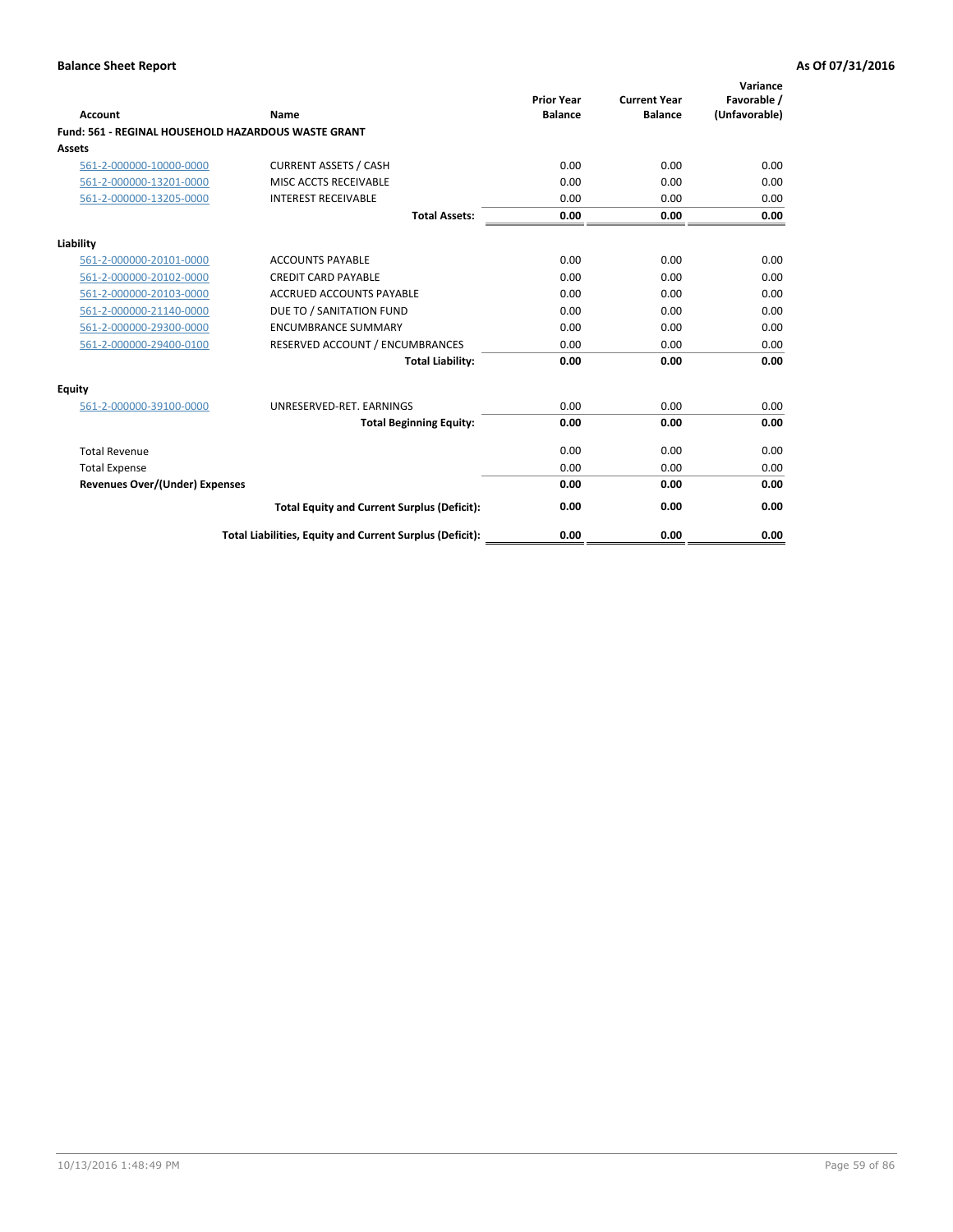| <b>CURRENT ASSETS / CASH</b><br>207,283.75<br>$-71,922.43$<br>601-2-000000-10000-0000<br>135,361.32<br>601-2-000000-13201-0000<br>MISC ACCTS RECEIVABLE<br>0.00<br>0.00<br>0.00<br>0.00<br>0.00<br>601-2-000000-13203-0000<br>NON-CURRENT ASSETS / PREPAYMENTS<br>0.00<br>0.00<br>0.00<br>601-2-000000-13204-0000<br>PREPAYMENTS / INSURANCE PREPAYMENT<br>0.00<br>0.00<br>0.00<br><b>INTEREST RECEIVABLE</b><br>0.00<br>601-2-000000-13205-0000<br>0.00<br>0.00<br>601-2-000000-15001-0000<br><b>INVENTORIES / POSTAGE</b><br>0.00<br>11,796.21<br>601-2-000000-15101-0000<br><b>FACILITIES MAINT STOCK</b><br>13,556.52<br>1,760.31<br><b>INVENTORIES / GARAGE</b><br>54,682.60<br>601-2-000000-15201-0000<br>141,334.19<br>86,651.59<br>601-2-000000-16001-0000<br>FIXED ASSETS / LAND<br>0.00<br>0.00<br>0.00<br>0.00<br>FIXED ASSETS / IMPROVMENTS-NON BUILDI<br>0.00<br>0.00<br>601-2-000000-16002-0000<br>0.00<br>ACCUM DEPR / IMPROVEMENTS-NON BUILI<br>0.00<br>0.00<br>601-2-000000-16003-0000<br>0.00<br>601-2-000000-16004-0000<br>FIXED ASSETS / BUILDINGS<br>100,832.00<br>100,832.00<br>0.00<br>601-2-000000-16005-0000<br><b>ACCUM DEPR / BUILDINGS</b><br>$-100,832.00$<br>$-100,832.00$<br>0.00<br>601-2-000000-16201-0000<br>FIXED ASSETS / MACHINERY AND EQUIPMEN<br>166,476.00<br>166,476.00<br>ACCUM DEPR / MACHINERY AND EQUIPMEI<br>$-160,911.50$<br>$-2,903.21$<br>601-2-000000-16202-0000<br>$-163,814.71$<br>601-2-000000-17501-0000<br><b>EMPLOYEE CONTRIBUTIONS</b><br>0.00<br>26,599.00<br>26,599.00<br>601-2-000000-17504-0000<br><b>INVESTMENT RETURN</b><br>0.00<br>19,307.00<br>19,307.00<br><b>EXPERIENCE DIFFERENCE</b><br>0.00<br>232.00<br>232.00<br>601-2-000000-17508-0000<br>279,327.06<br><b>Total Assets:</b><br>339,051.32<br>59,724.26<br>Liability<br><b>ACCOUNTS PAYABLE</b><br>0.00<br>$-14,384.48$<br>601-2-000000-20101-0000<br>-14,384.48<br><b>CREDIT CARD PAYABLE</b><br>0.00<br>0.00<br>0.00<br>601-2-000000-20102-0000<br>0.00<br>601-2-000000-20103-0000<br>ACCRUED ACCOUNTS PAYABLE<br>0.00<br>0.00<br>0.00<br>0.00<br>601-2-000000-20115-0000<br><b>DRINK SUPPLY</b><br>0.00<br>0.00<br>0.00<br>601-2-000000-20141-0000<br><b>TELEPHONE CLEARING</b><br>0.00<br>12,629.73<br>0.00<br>12,629.73<br>601-2-000000-20148-0000<br>FLEET FUEL CLEARING<br>601-2-000000-20149-0000<br>FLEET MAINTENANCE CLEARING<br>0.00<br>$-16.48$<br>16.48<br>601-2-000000-20201-0000<br><b>DEFERRED REVENUE</b><br>0.00<br>0.00<br>0.00<br>0.00<br>0.00<br>0.00<br>601-2-000000-21001-0000<br><b>GENERAL FUND / GENERAL FUND</b><br>601-2-000000-21101-0000<br>ENTERPRISE / WTR/WWTR UTILITY FUND<br>0.00<br>0.00<br>0.00<br>SALARIES PAYABLE<br>11,895.24<br>12,654.55<br>$-759.31$<br>601-2-000000-22001-0000<br>601-2-000000-22002-0000<br><b>VACATION/SICK PAYABLE</b><br>39,911.15<br>38,440.79<br>1,470.36<br>601-2-000000-24011-0000<br><b>CIVIC CENTER DEPOSITS</b><br>0.00<br>0.00<br>0.00<br>0.00<br>601-2-000000-24012-0000<br><b>AUDITORIUM DEPOSITS</b><br>0.00<br>0.00<br>28,140.70<br>22,239.02<br>601-2-000000-26001-0000<br><b>COMPENSATED ABSENCES PAY</b><br>5.901.68<br>601-2-000000-27001-0000<br><b>CONTRIBUTED CAPITAL</b><br>0.00<br>0.00<br>0.00<br>601-2-000000-29300-0000<br><b>ENCUMBRANCE SUMMARY</b><br>0.00<br>0.00<br>0.00<br>0.00<br>0.00<br>601-2-000000-29400-0100<br>RESERVED ACCOUNT / ENCUMBRANCES<br>0.00<br>601-2-000000-29999-0000<br>34,854.00<br><b>NET PENSION LIABILITY</b><br>0.00<br>$-34,854.00$<br><b>Total Liability:</b><br>78,192.34<br>108,171.88<br>-29,979.54<br>Equity<br>0.00<br>0.00<br>0.00<br>601-2-000000-39000-0000<br>UNRESERVED-FUND BALANCE<br>123,762.28<br>218,033.60<br>94,271.32<br>601-2-000000-39100-0000<br>UNRESERVED-RET. EARNINGS<br>601-2-000000-39500-0000<br>NET POSITION - PENSION<br>0.00<br>$-175.00$<br>$-175.00$<br><b>Total Beginning Equity:</b><br>123,762.28<br>217,858.60<br>94,096.32<br><b>Total Revenue</b><br>741,904.10<br>701,563.30<br>$-40,340.80$<br><b>Total Expense</b><br>664,531.66<br>688,542.49<br>-24,010.83<br>77,372.44<br><b>Revenues Over/(Under) Expenses</b><br>13,020.81<br>-64,351.63<br><b>Total Equity and Current Surplus (Deficit):</b><br>29,744.69<br>201,134.72<br>230,879.41<br>59,724.23<br>Total Liabilities, Equity and Current Surplus (Deficit):<br>279,327.06<br>339,051.29 | <b>Account</b>                   | Name | <b>Prior Year</b><br><b>Balance</b> | <b>Current Year</b><br><b>Balance</b> | Variance<br>Favorable /<br>(Unfavorable) |
|-------------------------------------------------------------------------------------------------------------------------------------------------------------------------------------------------------------------------------------------------------------------------------------------------------------------------------------------------------------------------------------------------------------------------------------------------------------------------------------------------------------------------------------------------------------------------------------------------------------------------------------------------------------------------------------------------------------------------------------------------------------------------------------------------------------------------------------------------------------------------------------------------------------------------------------------------------------------------------------------------------------------------------------------------------------------------------------------------------------------------------------------------------------------------------------------------------------------------------------------------------------------------------------------------------------------------------------------------------------------------------------------------------------------------------------------------------------------------------------------------------------------------------------------------------------------------------------------------------------------------------------------------------------------------------------------------------------------------------------------------------------------------------------------------------------------------------------------------------------------------------------------------------------------------------------------------------------------------------------------------------------------------------------------------------------------------------------------------------------------------------------------------------------------------------------------------------------------------------------------------------------------------------------------------------------------------------------------------------------------------------------------------------------------------------------------------------------------------------------------------------------------------------------------------------------------------------------------------------------------------------------------------------------------------------------------------------------------------------------------------------------------------------------------------------------------------------------------------------------------------------------------------------------------------------------------------------------------------------------------------------------------------------------------------------------------------------------------------------------------------------------------------------------------------------------------------------------------------------------------------------------------------------------------------------------------------------------------------------------------------------------------------------------------------------------------------------------------------------------------------------------------------------------------------------------------------------------------------------------------------------------------------------------------------------------------------------------------------------------------------------------------------------------------------------------------------------------------------------------------------------------------------------------------------------------------------------------------------------------------------------------------------------------------------------------------------------------------------------------------------------------------------------------------------------------------------------------------------------------------------------------------------------------------------------------------------------------------------|----------------------------------|------|-------------------------------------|---------------------------------------|------------------------------------------|
|                                                                                                                                                                                                                                                                                                                                                                                                                                                                                                                                                                                                                                                                                                                                                                                                                                                                                                                                                                                                                                                                                                                                                                                                                                                                                                                                                                                                                                                                                                                                                                                                                                                                                                                                                                                                                                                                                                                                                                                                                                                                                                                                                                                                                                                                                                                                                                                                                                                                                                                                                                                                                                                                                                                                                                                                                                                                                                                                                                                                                                                                                                                                                                                                                                                                                                                                                                                                                                                                                                                                                                                                                                                                                                                                                                                                                                                                                                                                                                                                                                                                                                                                                                                                                                                                                                                                                 | Fund: 601 - CENTRAL SERVICE FUND |      |                                     |                                       |                                          |
|                                                                                                                                                                                                                                                                                                                                                                                                                                                                                                                                                                                                                                                                                                                                                                                                                                                                                                                                                                                                                                                                                                                                                                                                                                                                                                                                                                                                                                                                                                                                                                                                                                                                                                                                                                                                                                                                                                                                                                                                                                                                                                                                                                                                                                                                                                                                                                                                                                                                                                                                                                                                                                                                                                                                                                                                                                                                                                                                                                                                                                                                                                                                                                                                                                                                                                                                                                                                                                                                                                                                                                                                                                                                                                                                                                                                                                                                                                                                                                                                                                                                                                                                                                                                                                                                                                                                                 | Assets                           |      |                                     |                                       |                                          |
|                                                                                                                                                                                                                                                                                                                                                                                                                                                                                                                                                                                                                                                                                                                                                                                                                                                                                                                                                                                                                                                                                                                                                                                                                                                                                                                                                                                                                                                                                                                                                                                                                                                                                                                                                                                                                                                                                                                                                                                                                                                                                                                                                                                                                                                                                                                                                                                                                                                                                                                                                                                                                                                                                                                                                                                                                                                                                                                                                                                                                                                                                                                                                                                                                                                                                                                                                                                                                                                                                                                                                                                                                                                                                                                                                                                                                                                                                                                                                                                                                                                                                                                                                                                                                                                                                                                                                 |                                  |      |                                     |                                       |                                          |
|                                                                                                                                                                                                                                                                                                                                                                                                                                                                                                                                                                                                                                                                                                                                                                                                                                                                                                                                                                                                                                                                                                                                                                                                                                                                                                                                                                                                                                                                                                                                                                                                                                                                                                                                                                                                                                                                                                                                                                                                                                                                                                                                                                                                                                                                                                                                                                                                                                                                                                                                                                                                                                                                                                                                                                                                                                                                                                                                                                                                                                                                                                                                                                                                                                                                                                                                                                                                                                                                                                                                                                                                                                                                                                                                                                                                                                                                                                                                                                                                                                                                                                                                                                                                                                                                                                                                                 |                                  |      |                                     |                                       |                                          |
|                                                                                                                                                                                                                                                                                                                                                                                                                                                                                                                                                                                                                                                                                                                                                                                                                                                                                                                                                                                                                                                                                                                                                                                                                                                                                                                                                                                                                                                                                                                                                                                                                                                                                                                                                                                                                                                                                                                                                                                                                                                                                                                                                                                                                                                                                                                                                                                                                                                                                                                                                                                                                                                                                                                                                                                                                                                                                                                                                                                                                                                                                                                                                                                                                                                                                                                                                                                                                                                                                                                                                                                                                                                                                                                                                                                                                                                                                                                                                                                                                                                                                                                                                                                                                                                                                                                                                 |                                  |      |                                     |                                       |                                          |
|                                                                                                                                                                                                                                                                                                                                                                                                                                                                                                                                                                                                                                                                                                                                                                                                                                                                                                                                                                                                                                                                                                                                                                                                                                                                                                                                                                                                                                                                                                                                                                                                                                                                                                                                                                                                                                                                                                                                                                                                                                                                                                                                                                                                                                                                                                                                                                                                                                                                                                                                                                                                                                                                                                                                                                                                                                                                                                                                                                                                                                                                                                                                                                                                                                                                                                                                                                                                                                                                                                                                                                                                                                                                                                                                                                                                                                                                                                                                                                                                                                                                                                                                                                                                                                                                                                                                                 |                                  |      |                                     |                                       |                                          |
|                                                                                                                                                                                                                                                                                                                                                                                                                                                                                                                                                                                                                                                                                                                                                                                                                                                                                                                                                                                                                                                                                                                                                                                                                                                                                                                                                                                                                                                                                                                                                                                                                                                                                                                                                                                                                                                                                                                                                                                                                                                                                                                                                                                                                                                                                                                                                                                                                                                                                                                                                                                                                                                                                                                                                                                                                                                                                                                                                                                                                                                                                                                                                                                                                                                                                                                                                                                                                                                                                                                                                                                                                                                                                                                                                                                                                                                                                                                                                                                                                                                                                                                                                                                                                                                                                                                                                 |                                  |      |                                     |                                       |                                          |
|                                                                                                                                                                                                                                                                                                                                                                                                                                                                                                                                                                                                                                                                                                                                                                                                                                                                                                                                                                                                                                                                                                                                                                                                                                                                                                                                                                                                                                                                                                                                                                                                                                                                                                                                                                                                                                                                                                                                                                                                                                                                                                                                                                                                                                                                                                                                                                                                                                                                                                                                                                                                                                                                                                                                                                                                                                                                                                                                                                                                                                                                                                                                                                                                                                                                                                                                                                                                                                                                                                                                                                                                                                                                                                                                                                                                                                                                                                                                                                                                                                                                                                                                                                                                                                                                                                                                                 |                                  |      |                                     |                                       |                                          |
|                                                                                                                                                                                                                                                                                                                                                                                                                                                                                                                                                                                                                                                                                                                                                                                                                                                                                                                                                                                                                                                                                                                                                                                                                                                                                                                                                                                                                                                                                                                                                                                                                                                                                                                                                                                                                                                                                                                                                                                                                                                                                                                                                                                                                                                                                                                                                                                                                                                                                                                                                                                                                                                                                                                                                                                                                                                                                                                                                                                                                                                                                                                                                                                                                                                                                                                                                                                                                                                                                                                                                                                                                                                                                                                                                                                                                                                                                                                                                                                                                                                                                                                                                                                                                                                                                                                                                 |                                  |      |                                     |                                       |                                          |
|                                                                                                                                                                                                                                                                                                                                                                                                                                                                                                                                                                                                                                                                                                                                                                                                                                                                                                                                                                                                                                                                                                                                                                                                                                                                                                                                                                                                                                                                                                                                                                                                                                                                                                                                                                                                                                                                                                                                                                                                                                                                                                                                                                                                                                                                                                                                                                                                                                                                                                                                                                                                                                                                                                                                                                                                                                                                                                                                                                                                                                                                                                                                                                                                                                                                                                                                                                                                                                                                                                                                                                                                                                                                                                                                                                                                                                                                                                                                                                                                                                                                                                                                                                                                                                                                                                                                                 |                                  |      |                                     |                                       |                                          |
|                                                                                                                                                                                                                                                                                                                                                                                                                                                                                                                                                                                                                                                                                                                                                                                                                                                                                                                                                                                                                                                                                                                                                                                                                                                                                                                                                                                                                                                                                                                                                                                                                                                                                                                                                                                                                                                                                                                                                                                                                                                                                                                                                                                                                                                                                                                                                                                                                                                                                                                                                                                                                                                                                                                                                                                                                                                                                                                                                                                                                                                                                                                                                                                                                                                                                                                                                                                                                                                                                                                                                                                                                                                                                                                                                                                                                                                                                                                                                                                                                                                                                                                                                                                                                                                                                                                                                 |                                  |      |                                     |                                       |                                          |
|                                                                                                                                                                                                                                                                                                                                                                                                                                                                                                                                                                                                                                                                                                                                                                                                                                                                                                                                                                                                                                                                                                                                                                                                                                                                                                                                                                                                                                                                                                                                                                                                                                                                                                                                                                                                                                                                                                                                                                                                                                                                                                                                                                                                                                                                                                                                                                                                                                                                                                                                                                                                                                                                                                                                                                                                                                                                                                                                                                                                                                                                                                                                                                                                                                                                                                                                                                                                                                                                                                                                                                                                                                                                                                                                                                                                                                                                                                                                                                                                                                                                                                                                                                                                                                                                                                                                                 |                                  |      |                                     |                                       |                                          |
|                                                                                                                                                                                                                                                                                                                                                                                                                                                                                                                                                                                                                                                                                                                                                                                                                                                                                                                                                                                                                                                                                                                                                                                                                                                                                                                                                                                                                                                                                                                                                                                                                                                                                                                                                                                                                                                                                                                                                                                                                                                                                                                                                                                                                                                                                                                                                                                                                                                                                                                                                                                                                                                                                                                                                                                                                                                                                                                                                                                                                                                                                                                                                                                                                                                                                                                                                                                                                                                                                                                                                                                                                                                                                                                                                                                                                                                                                                                                                                                                                                                                                                                                                                                                                                                                                                                                                 |                                  |      |                                     |                                       |                                          |
|                                                                                                                                                                                                                                                                                                                                                                                                                                                                                                                                                                                                                                                                                                                                                                                                                                                                                                                                                                                                                                                                                                                                                                                                                                                                                                                                                                                                                                                                                                                                                                                                                                                                                                                                                                                                                                                                                                                                                                                                                                                                                                                                                                                                                                                                                                                                                                                                                                                                                                                                                                                                                                                                                                                                                                                                                                                                                                                                                                                                                                                                                                                                                                                                                                                                                                                                                                                                                                                                                                                                                                                                                                                                                                                                                                                                                                                                                                                                                                                                                                                                                                                                                                                                                                                                                                                                                 |                                  |      |                                     |                                       |                                          |
|                                                                                                                                                                                                                                                                                                                                                                                                                                                                                                                                                                                                                                                                                                                                                                                                                                                                                                                                                                                                                                                                                                                                                                                                                                                                                                                                                                                                                                                                                                                                                                                                                                                                                                                                                                                                                                                                                                                                                                                                                                                                                                                                                                                                                                                                                                                                                                                                                                                                                                                                                                                                                                                                                                                                                                                                                                                                                                                                                                                                                                                                                                                                                                                                                                                                                                                                                                                                                                                                                                                                                                                                                                                                                                                                                                                                                                                                                                                                                                                                                                                                                                                                                                                                                                                                                                                                                 |                                  |      |                                     |                                       |                                          |
|                                                                                                                                                                                                                                                                                                                                                                                                                                                                                                                                                                                                                                                                                                                                                                                                                                                                                                                                                                                                                                                                                                                                                                                                                                                                                                                                                                                                                                                                                                                                                                                                                                                                                                                                                                                                                                                                                                                                                                                                                                                                                                                                                                                                                                                                                                                                                                                                                                                                                                                                                                                                                                                                                                                                                                                                                                                                                                                                                                                                                                                                                                                                                                                                                                                                                                                                                                                                                                                                                                                                                                                                                                                                                                                                                                                                                                                                                                                                                                                                                                                                                                                                                                                                                                                                                                                                                 |                                  |      |                                     |                                       |                                          |
|                                                                                                                                                                                                                                                                                                                                                                                                                                                                                                                                                                                                                                                                                                                                                                                                                                                                                                                                                                                                                                                                                                                                                                                                                                                                                                                                                                                                                                                                                                                                                                                                                                                                                                                                                                                                                                                                                                                                                                                                                                                                                                                                                                                                                                                                                                                                                                                                                                                                                                                                                                                                                                                                                                                                                                                                                                                                                                                                                                                                                                                                                                                                                                                                                                                                                                                                                                                                                                                                                                                                                                                                                                                                                                                                                                                                                                                                                                                                                                                                                                                                                                                                                                                                                                                                                                                                                 |                                  |      |                                     |                                       |                                          |
|                                                                                                                                                                                                                                                                                                                                                                                                                                                                                                                                                                                                                                                                                                                                                                                                                                                                                                                                                                                                                                                                                                                                                                                                                                                                                                                                                                                                                                                                                                                                                                                                                                                                                                                                                                                                                                                                                                                                                                                                                                                                                                                                                                                                                                                                                                                                                                                                                                                                                                                                                                                                                                                                                                                                                                                                                                                                                                                                                                                                                                                                                                                                                                                                                                                                                                                                                                                                                                                                                                                                                                                                                                                                                                                                                                                                                                                                                                                                                                                                                                                                                                                                                                                                                                                                                                                                                 |                                  |      |                                     |                                       |                                          |
|                                                                                                                                                                                                                                                                                                                                                                                                                                                                                                                                                                                                                                                                                                                                                                                                                                                                                                                                                                                                                                                                                                                                                                                                                                                                                                                                                                                                                                                                                                                                                                                                                                                                                                                                                                                                                                                                                                                                                                                                                                                                                                                                                                                                                                                                                                                                                                                                                                                                                                                                                                                                                                                                                                                                                                                                                                                                                                                                                                                                                                                                                                                                                                                                                                                                                                                                                                                                                                                                                                                                                                                                                                                                                                                                                                                                                                                                                                                                                                                                                                                                                                                                                                                                                                                                                                                                                 |                                  |      |                                     |                                       |                                          |
|                                                                                                                                                                                                                                                                                                                                                                                                                                                                                                                                                                                                                                                                                                                                                                                                                                                                                                                                                                                                                                                                                                                                                                                                                                                                                                                                                                                                                                                                                                                                                                                                                                                                                                                                                                                                                                                                                                                                                                                                                                                                                                                                                                                                                                                                                                                                                                                                                                                                                                                                                                                                                                                                                                                                                                                                                                                                                                                                                                                                                                                                                                                                                                                                                                                                                                                                                                                                                                                                                                                                                                                                                                                                                                                                                                                                                                                                                                                                                                                                                                                                                                                                                                                                                                                                                                                                                 |                                  |      |                                     |                                       |                                          |
|                                                                                                                                                                                                                                                                                                                                                                                                                                                                                                                                                                                                                                                                                                                                                                                                                                                                                                                                                                                                                                                                                                                                                                                                                                                                                                                                                                                                                                                                                                                                                                                                                                                                                                                                                                                                                                                                                                                                                                                                                                                                                                                                                                                                                                                                                                                                                                                                                                                                                                                                                                                                                                                                                                                                                                                                                                                                                                                                                                                                                                                                                                                                                                                                                                                                                                                                                                                                                                                                                                                                                                                                                                                                                                                                                                                                                                                                                                                                                                                                                                                                                                                                                                                                                                                                                                                                                 |                                  |      |                                     |                                       |                                          |
|                                                                                                                                                                                                                                                                                                                                                                                                                                                                                                                                                                                                                                                                                                                                                                                                                                                                                                                                                                                                                                                                                                                                                                                                                                                                                                                                                                                                                                                                                                                                                                                                                                                                                                                                                                                                                                                                                                                                                                                                                                                                                                                                                                                                                                                                                                                                                                                                                                                                                                                                                                                                                                                                                                                                                                                                                                                                                                                                                                                                                                                                                                                                                                                                                                                                                                                                                                                                                                                                                                                                                                                                                                                                                                                                                                                                                                                                                                                                                                                                                                                                                                                                                                                                                                                                                                                                                 |                                  |      |                                     |                                       |                                          |
|                                                                                                                                                                                                                                                                                                                                                                                                                                                                                                                                                                                                                                                                                                                                                                                                                                                                                                                                                                                                                                                                                                                                                                                                                                                                                                                                                                                                                                                                                                                                                                                                                                                                                                                                                                                                                                                                                                                                                                                                                                                                                                                                                                                                                                                                                                                                                                                                                                                                                                                                                                                                                                                                                                                                                                                                                                                                                                                                                                                                                                                                                                                                                                                                                                                                                                                                                                                                                                                                                                                                                                                                                                                                                                                                                                                                                                                                                                                                                                                                                                                                                                                                                                                                                                                                                                                                                 |                                  |      |                                     |                                       |                                          |
|                                                                                                                                                                                                                                                                                                                                                                                                                                                                                                                                                                                                                                                                                                                                                                                                                                                                                                                                                                                                                                                                                                                                                                                                                                                                                                                                                                                                                                                                                                                                                                                                                                                                                                                                                                                                                                                                                                                                                                                                                                                                                                                                                                                                                                                                                                                                                                                                                                                                                                                                                                                                                                                                                                                                                                                                                                                                                                                                                                                                                                                                                                                                                                                                                                                                                                                                                                                                                                                                                                                                                                                                                                                                                                                                                                                                                                                                                                                                                                                                                                                                                                                                                                                                                                                                                                                                                 |                                  |      |                                     |                                       |                                          |
|                                                                                                                                                                                                                                                                                                                                                                                                                                                                                                                                                                                                                                                                                                                                                                                                                                                                                                                                                                                                                                                                                                                                                                                                                                                                                                                                                                                                                                                                                                                                                                                                                                                                                                                                                                                                                                                                                                                                                                                                                                                                                                                                                                                                                                                                                                                                                                                                                                                                                                                                                                                                                                                                                                                                                                                                                                                                                                                                                                                                                                                                                                                                                                                                                                                                                                                                                                                                                                                                                                                                                                                                                                                                                                                                                                                                                                                                                                                                                                                                                                                                                                                                                                                                                                                                                                                                                 |                                  |      |                                     |                                       |                                          |
|                                                                                                                                                                                                                                                                                                                                                                                                                                                                                                                                                                                                                                                                                                                                                                                                                                                                                                                                                                                                                                                                                                                                                                                                                                                                                                                                                                                                                                                                                                                                                                                                                                                                                                                                                                                                                                                                                                                                                                                                                                                                                                                                                                                                                                                                                                                                                                                                                                                                                                                                                                                                                                                                                                                                                                                                                                                                                                                                                                                                                                                                                                                                                                                                                                                                                                                                                                                                                                                                                                                                                                                                                                                                                                                                                                                                                                                                                                                                                                                                                                                                                                                                                                                                                                                                                                                                                 |                                  |      |                                     |                                       |                                          |
|                                                                                                                                                                                                                                                                                                                                                                                                                                                                                                                                                                                                                                                                                                                                                                                                                                                                                                                                                                                                                                                                                                                                                                                                                                                                                                                                                                                                                                                                                                                                                                                                                                                                                                                                                                                                                                                                                                                                                                                                                                                                                                                                                                                                                                                                                                                                                                                                                                                                                                                                                                                                                                                                                                                                                                                                                                                                                                                                                                                                                                                                                                                                                                                                                                                                                                                                                                                                                                                                                                                                                                                                                                                                                                                                                                                                                                                                                                                                                                                                                                                                                                                                                                                                                                                                                                                                                 |                                  |      |                                     |                                       |                                          |
|                                                                                                                                                                                                                                                                                                                                                                                                                                                                                                                                                                                                                                                                                                                                                                                                                                                                                                                                                                                                                                                                                                                                                                                                                                                                                                                                                                                                                                                                                                                                                                                                                                                                                                                                                                                                                                                                                                                                                                                                                                                                                                                                                                                                                                                                                                                                                                                                                                                                                                                                                                                                                                                                                                                                                                                                                                                                                                                                                                                                                                                                                                                                                                                                                                                                                                                                                                                                                                                                                                                                                                                                                                                                                                                                                                                                                                                                                                                                                                                                                                                                                                                                                                                                                                                                                                                                                 |                                  |      |                                     |                                       |                                          |
|                                                                                                                                                                                                                                                                                                                                                                                                                                                                                                                                                                                                                                                                                                                                                                                                                                                                                                                                                                                                                                                                                                                                                                                                                                                                                                                                                                                                                                                                                                                                                                                                                                                                                                                                                                                                                                                                                                                                                                                                                                                                                                                                                                                                                                                                                                                                                                                                                                                                                                                                                                                                                                                                                                                                                                                                                                                                                                                                                                                                                                                                                                                                                                                                                                                                                                                                                                                                                                                                                                                                                                                                                                                                                                                                                                                                                                                                                                                                                                                                                                                                                                                                                                                                                                                                                                                                                 |                                  |      |                                     |                                       |                                          |
|                                                                                                                                                                                                                                                                                                                                                                                                                                                                                                                                                                                                                                                                                                                                                                                                                                                                                                                                                                                                                                                                                                                                                                                                                                                                                                                                                                                                                                                                                                                                                                                                                                                                                                                                                                                                                                                                                                                                                                                                                                                                                                                                                                                                                                                                                                                                                                                                                                                                                                                                                                                                                                                                                                                                                                                                                                                                                                                                                                                                                                                                                                                                                                                                                                                                                                                                                                                                                                                                                                                                                                                                                                                                                                                                                                                                                                                                                                                                                                                                                                                                                                                                                                                                                                                                                                                                                 |                                  |      |                                     |                                       |                                          |
|                                                                                                                                                                                                                                                                                                                                                                                                                                                                                                                                                                                                                                                                                                                                                                                                                                                                                                                                                                                                                                                                                                                                                                                                                                                                                                                                                                                                                                                                                                                                                                                                                                                                                                                                                                                                                                                                                                                                                                                                                                                                                                                                                                                                                                                                                                                                                                                                                                                                                                                                                                                                                                                                                                                                                                                                                                                                                                                                                                                                                                                                                                                                                                                                                                                                                                                                                                                                                                                                                                                                                                                                                                                                                                                                                                                                                                                                                                                                                                                                                                                                                                                                                                                                                                                                                                                                                 |                                  |      |                                     |                                       |                                          |
|                                                                                                                                                                                                                                                                                                                                                                                                                                                                                                                                                                                                                                                                                                                                                                                                                                                                                                                                                                                                                                                                                                                                                                                                                                                                                                                                                                                                                                                                                                                                                                                                                                                                                                                                                                                                                                                                                                                                                                                                                                                                                                                                                                                                                                                                                                                                                                                                                                                                                                                                                                                                                                                                                                                                                                                                                                                                                                                                                                                                                                                                                                                                                                                                                                                                                                                                                                                                                                                                                                                                                                                                                                                                                                                                                                                                                                                                                                                                                                                                                                                                                                                                                                                                                                                                                                                                                 |                                  |      |                                     |                                       |                                          |
|                                                                                                                                                                                                                                                                                                                                                                                                                                                                                                                                                                                                                                                                                                                                                                                                                                                                                                                                                                                                                                                                                                                                                                                                                                                                                                                                                                                                                                                                                                                                                                                                                                                                                                                                                                                                                                                                                                                                                                                                                                                                                                                                                                                                                                                                                                                                                                                                                                                                                                                                                                                                                                                                                                                                                                                                                                                                                                                                                                                                                                                                                                                                                                                                                                                                                                                                                                                                                                                                                                                                                                                                                                                                                                                                                                                                                                                                                                                                                                                                                                                                                                                                                                                                                                                                                                                                                 |                                  |      |                                     |                                       |                                          |
|                                                                                                                                                                                                                                                                                                                                                                                                                                                                                                                                                                                                                                                                                                                                                                                                                                                                                                                                                                                                                                                                                                                                                                                                                                                                                                                                                                                                                                                                                                                                                                                                                                                                                                                                                                                                                                                                                                                                                                                                                                                                                                                                                                                                                                                                                                                                                                                                                                                                                                                                                                                                                                                                                                                                                                                                                                                                                                                                                                                                                                                                                                                                                                                                                                                                                                                                                                                                                                                                                                                                                                                                                                                                                                                                                                                                                                                                                                                                                                                                                                                                                                                                                                                                                                                                                                                                                 |                                  |      |                                     |                                       |                                          |
|                                                                                                                                                                                                                                                                                                                                                                                                                                                                                                                                                                                                                                                                                                                                                                                                                                                                                                                                                                                                                                                                                                                                                                                                                                                                                                                                                                                                                                                                                                                                                                                                                                                                                                                                                                                                                                                                                                                                                                                                                                                                                                                                                                                                                                                                                                                                                                                                                                                                                                                                                                                                                                                                                                                                                                                                                                                                                                                                                                                                                                                                                                                                                                                                                                                                                                                                                                                                                                                                                                                                                                                                                                                                                                                                                                                                                                                                                                                                                                                                                                                                                                                                                                                                                                                                                                                                                 |                                  |      |                                     |                                       |                                          |
|                                                                                                                                                                                                                                                                                                                                                                                                                                                                                                                                                                                                                                                                                                                                                                                                                                                                                                                                                                                                                                                                                                                                                                                                                                                                                                                                                                                                                                                                                                                                                                                                                                                                                                                                                                                                                                                                                                                                                                                                                                                                                                                                                                                                                                                                                                                                                                                                                                                                                                                                                                                                                                                                                                                                                                                                                                                                                                                                                                                                                                                                                                                                                                                                                                                                                                                                                                                                                                                                                                                                                                                                                                                                                                                                                                                                                                                                                                                                                                                                                                                                                                                                                                                                                                                                                                                                                 |                                  |      |                                     |                                       |                                          |
|                                                                                                                                                                                                                                                                                                                                                                                                                                                                                                                                                                                                                                                                                                                                                                                                                                                                                                                                                                                                                                                                                                                                                                                                                                                                                                                                                                                                                                                                                                                                                                                                                                                                                                                                                                                                                                                                                                                                                                                                                                                                                                                                                                                                                                                                                                                                                                                                                                                                                                                                                                                                                                                                                                                                                                                                                                                                                                                                                                                                                                                                                                                                                                                                                                                                                                                                                                                                                                                                                                                                                                                                                                                                                                                                                                                                                                                                                                                                                                                                                                                                                                                                                                                                                                                                                                                                                 |                                  |      |                                     |                                       |                                          |
|                                                                                                                                                                                                                                                                                                                                                                                                                                                                                                                                                                                                                                                                                                                                                                                                                                                                                                                                                                                                                                                                                                                                                                                                                                                                                                                                                                                                                                                                                                                                                                                                                                                                                                                                                                                                                                                                                                                                                                                                                                                                                                                                                                                                                                                                                                                                                                                                                                                                                                                                                                                                                                                                                                                                                                                                                                                                                                                                                                                                                                                                                                                                                                                                                                                                                                                                                                                                                                                                                                                                                                                                                                                                                                                                                                                                                                                                                                                                                                                                                                                                                                                                                                                                                                                                                                                                                 |                                  |      |                                     |                                       |                                          |
|                                                                                                                                                                                                                                                                                                                                                                                                                                                                                                                                                                                                                                                                                                                                                                                                                                                                                                                                                                                                                                                                                                                                                                                                                                                                                                                                                                                                                                                                                                                                                                                                                                                                                                                                                                                                                                                                                                                                                                                                                                                                                                                                                                                                                                                                                                                                                                                                                                                                                                                                                                                                                                                                                                                                                                                                                                                                                                                                                                                                                                                                                                                                                                                                                                                                                                                                                                                                                                                                                                                                                                                                                                                                                                                                                                                                                                                                                                                                                                                                                                                                                                                                                                                                                                                                                                                                                 |                                  |      |                                     |                                       |                                          |
|                                                                                                                                                                                                                                                                                                                                                                                                                                                                                                                                                                                                                                                                                                                                                                                                                                                                                                                                                                                                                                                                                                                                                                                                                                                                                                                                                                                                                                                                                                                                                                                                                                                                                                                                                                                                                                                                                                                                                                                                                                                                                                                                                                                                                                                                                                                                                                                                                                                                                                                                                                                                                                                                                                                                                                                                                                                                                                                                                                                                                                                                                                                                                                                                                                                                                                                                                                                                                                                                                                                                                                                                                                                                                                                                                                                                                                                                                                                                                                                                                                                                                                                                                                                                                                                                                                                                                 |                                  |      |                                     |                                       |                                          |
|                                                                                                                                                                                                                                                                                                                                                                                                                                                                                                                                                                                                                                                                                                                                                                                                                                                                                                                                                                                                                                                                                                                                                                                                                                                                                                                                                                                                                                                                                                                                                                                                                                                                                                                                                                                                                                                                                                                                                                                                                                                                                                                                                                                                                                                                                                                                                                                                                                                                                                                                                                                                                                                                                                                                                                                                                                                                                                                                                                                                                                                                                                                                                                                                                                                                                                                                                                                                                                                                                                                                                                                                                                                                                                                                                                                                                                                                                                                                                                                                                                                                                                                                                                                                                                                                                                                                                 |                                  |      |                                     |                                       |                                          |
|                                                                                                                                                                                                                                                                                                                                                                                                                                                                                                                                                                                                                                                                                                                                                                                                                                                                                                                                                                                                                                                                                                                                                                                                                                                                                                                                                                                                                                                                                                                                                                                                                                                                                                                                                                                                                                                                                                                                                                                                                                                                                                                                                                                                                                                                                                                                                                                                                                                                                                                                                                                                                                                                                                                                                                                                                                                                                                                                                                                                                                                                                                                                                                                                                                                                                                                                                                                                                                                                                                                                                                                                                                                                                                                                                                                                                                                                                                                                                                                                                                                                                                                                                                                                                                                                                                                                                 |                                  |      |                                     |                                       |                                          |
|                                                                                                                                                                                                                                                                                                                                                                                                                                                                                                                                                                                                                                                                                                                                                                                                                                                                                                                                                                                                                                                                                                                                                                                                                                                                                                                                                                                                                                                                                                                                                                                                                                                                                                                                                                                                                                                                                                                                                                                                                                                                                                                                                                                                                                                                                                                                                                                                                                                                                                                                                                                                                                                                                                                                                                                                                                                                                                                                                                                                                                                                                                                                                                                                                                                                                                                                                                                                                                                                                                                                                                                                                                                                                                                                                                                                                                                                                                                                                                                                                                                                                                                                                                                                                                                                                                                                                 |                                  |      |                                     |                                       |                                          |
|                                                                                                                                                                                                                                                                                                                                                                                                                                                                                                                                                                                                                                                                                                                                                                                                                                                                                                                                                                                                                                                                                                                                                                                                                                                                                                                                                                                                                                                                                                                                                                                                                                                                                                                                                                                                                                                                                                                                                                                                                                                                                                                                                                                                                                                                                                                                                                                                                                                                                                                                                                                                                                                                                                                                                                                                                                                                                                                                                                                                                                                                                                                                                                                                                                                                                                                                                                                                                                                                                                                                                                                                                                                                                                                                                                                                                                                                                                                                                                                                                                                                                                                                                                                                                                                                                                                                                 |                                  |      |                                     |                                       |                                          |
|                                                                                                                                                                                                                                                                                                                                                                                                                                                                                                                                                                                                                                                                                                                                                                                                                                                                                                                                                                                                                                                                                                                                                                                                                                                                                                                                                                                                                                                                                                                                                                                                                                                                                                                                                                                                                                                                                                                                                                                                                                                                                                                                                                                                                                                                                                                                                                                                                                                                                                                                                                                                                                                                                                                                                                                                                                                                                                                                                                                                                                                                                                                                                                                                                                                                                                                                                                                                                                                                                                                                                                                                                                                                                                                                                                                                                                                                                                                                                                                                                                                                                                                                                                                                                                                                                                                                                 |                                  |      |                                     |                                       |                                          |
|                                                                                                                                                                                                                                                                                                                                                                                                                                                                                                                                                                                                                                                                                                                                                                                                                                                                                                                                                                                                                                                                                                                                                                                                                                                                                                                                                                                                                                                                                                                                                                                                                                                                                                                                                                                                                                                                                                                                                                                                                                                                                                                                                                                                                                                                                                                                                                                                                                                                                                                                                                                                                                                                                                                                                                                                                                                                                                                                                                                                                                                                                                                                                                                                                                                                                                                                                                                                                                                                                                                                                                                                                                                                                                                                                                                                                                                                                                                                                                                                                                                                                                                                                                                                                                                                                                                                                 |                                  |      |                                     |                                       |                                          |
|                                                                                                                                                                                                                                                                                                                                                                                                                                                                                                                                                                                                                                                                                                                                                                                                                                                                                                                                                                                                                                                                                                                                                                                                                                                                                                                                                                                                                                                                                                                                                                                                                                                                                                                                                                                                                                                                                                                                                                                                                                                                                                                                                                                                                                                                                                                                                                                                                                                                                                                                                                                                                                                                                                                                                                                                                                                                                                                                                                                                                                                                                                                                                                                                                                                                                                                                                                                                                                                                                                                                                                                                                                                                                                                                                                                                                                                                                                                                                                                                                                                                                                                                                                                                                                                                                                                                                 |                                  |      |                                     |                                       |                                          |
|                                                                                                                                                                                                                                                                                                                                                                                                                                                                                                                                                                                                                                                                                                                                                                                                                                                                                                                                                                                                                                                                                                                                                                                                                                                                                                                                                                                                                                                                                                                                                                                                                                                                                                                                                                                                                                                                                                                                                                                                                                                                                                                                                                                                                                                                                                                                                                                                                                                                                                                                                                                                                                                                                                                                                                                                                                                                                                                                                                                                                                                                                                                                                                                                                                                                                                                                                                                                                                                                                                                                                                                                                                                                                                                                                                                                                                                                                                                                                                                                                                                                                                                                                                                                                                                                                                                                                 |                                  |      |                                     |                                       |                                          |
|                                                                                                                                                                                                                                                                                                                                                                                                                                                                                                                                                                                                                                                                                                                                                                                                                                                                                                                                                                                                                                                                                                                                                                                                                                                                                                                                                                                                                                                                                                                                                                                                                                                                                                                                                                                                                                                                                                                                                                                                                                                                                                                                                                                                                                                                                                                                                                                                                                                                                                                                                                                                                                                                                                                                                                                                                                                                                                                                                                                                                                                                                                                                                                                                                                                                                                                                                                                                                                                                                                                                                                                                                                                                                                                                                                                                                                                                                                                                                                                                                                                                                                                                                                                                                                                                                                                                                 |                                  |      |                                     |                                       |                                          |
|                                                                                                                                                                                                                                                                                                                                                                                                                                                                                                                                                                                                                                                                                                                                                                                                                                                                                                                                                                                                                                                                                                                                                                                                                                                                                                                                                                                                                                                                                                                                                                                                                                                                                                                                                                                                                                                                                                                                                                                                                                                                                                                                                                                                                                                                                                                                                                                                                                                                                                                                                                                                                                                                                                                                                                                                                                                                                                                                                                                                                                                                                                                                                                                                                                                                                                                                                                                                                                                                                                                                                                                                                                                                                                                                                                                                                                                                                                                                                                                                                                                                                                                                                                                                                                                                                                                                                 |                                  |      |                                     |                                       |                                          |
|                                                                                                                                                                                                                                                                                                                                                                                                                                                                                                                                                                                                                                                                                                                                                                                                                                                                                                                                                                                                                                                                                                                                                                                                                                                                                                                                                                                                                                                                                                                                                                                                                                                                                                                                                                                                                                                                                                                                                                                                                                                                                                                                                                                                                                                                                                                                                                                                                                                                                                                                                                                                                                                                                                                                                                                                                                                                                                                                                                                                                                                                                                                                                                                                                                                                                                                                                                                                                                                                                                                                                                                                                                                                                                                                                                                                                                                                                                                                                                                                                                                                                                                                                                                                                                                                                                                                                 |                                  |      |                                     |                                       |                                          |
|                                                                                                                                                                                                                                                                                                                                                                                                                                                                                                                                                                                                                                                                                                                                                                                                                                                                                                                                                                                                                                                                                                                                                                                                                                                                                                                                                                                                                                                                                                                                                                                                                                                                                                                                                                                                                                                                                                                                                                                                                                                                                                                                                                                                                                                                                                                                                                                                                                                                                                                                                                                                                                                                                                                                                                                                                                                                                                                                                                                                                                                                                                                                                                                                                                                                                                                                                                                                                                                                                                                                                                                                                                                                                                                                                                                                                                                                                                                                                                                                                                                                                                                                                                                                                                                                                                                                                 |                                  |      |                                     |                                       |                                          |

**\*\*\*Warning: Account Authorization is turned on. Please run the Unauthorized Account Listing Report to see if you are out of balance due to missing accounts \*\*\***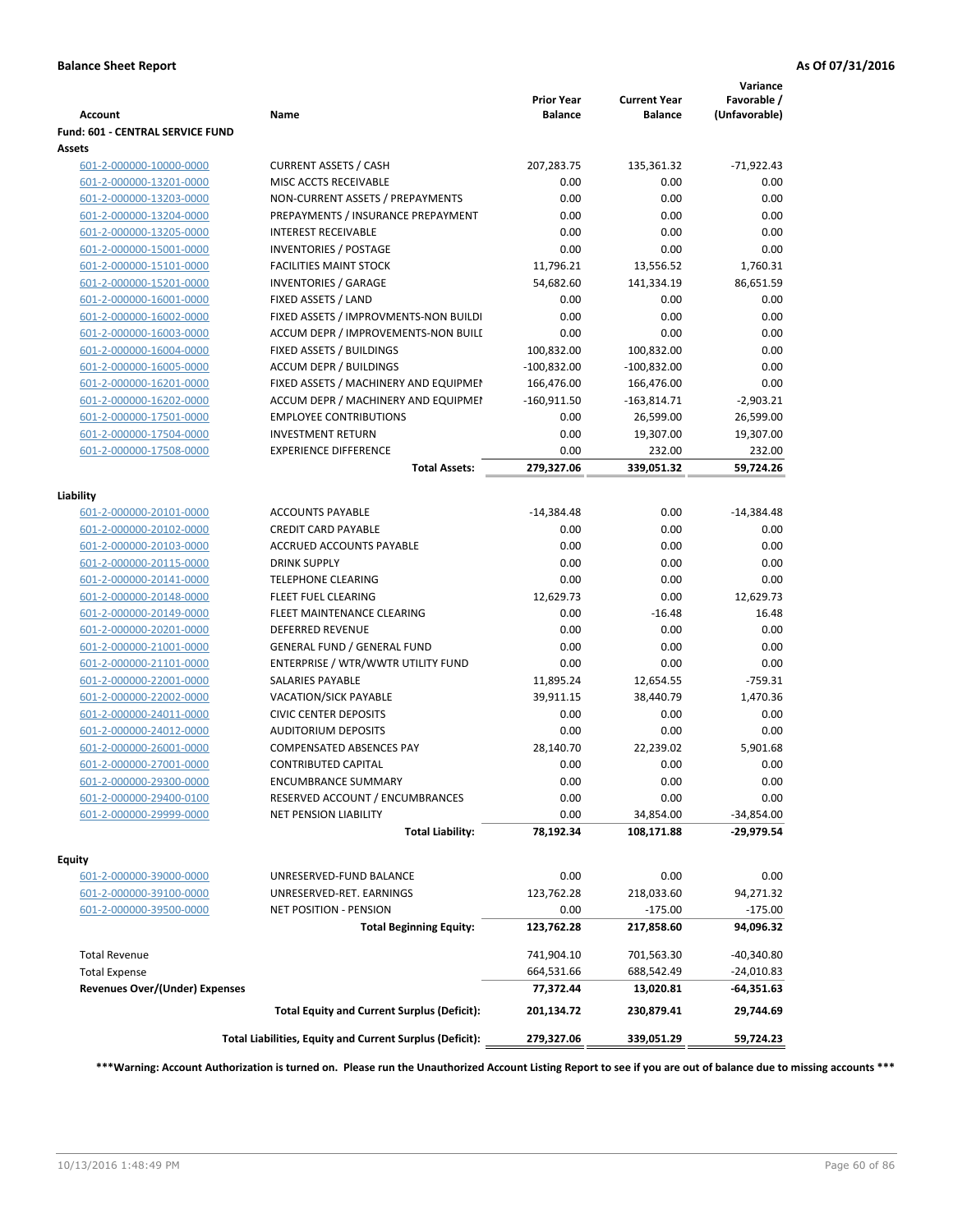|                                       |                                                          |                                     |                                       | Variance                     |
|---------------------------------------|----------------------------------------------------------|-------------------------------------|---------------------------------------|------------------------------|
| <b>Account</b>                        | Name                                                     | <b>Prior Year</b><br><b>Balance</b> | <b>Current Year</b><br><b>Balance</b> | Favorable /<br>(Unfavorable) |
| <b>Fund: 602 - INSURANCE FUND</b>     |                                                          |                                     |                                       |                              |
| <b>Assets</b>                         |                                                          |                                     |                                       |                              |
| 602-2-000000-10000-0000               | <b>CURRENT ASSETS / CASH</b>                             | 1,014,673.25                        | 346,153.09                            | $-668,520.16$                |
| 602-2-000000-13201-0000               | MISC ACCTS RECEIVABLE                                    | 0.00                                | 0.00                                  | 0.00                         |
| 602-2-000000-13204-0000               | PREPAYMENTS / INSURANCE PREPAYMENT                       | 0.00                                | 0.00                                  | 0.00                         |
| 602-2-000000-13205-0000               | <b>INTEREST RECEIVABLE</b>                               | 0.00                                | 0.00                                  | 0.00                         |
|                                       | <b>Total Assets:</b>                                     | 1,014,673.25                        | 346,153.09                            | $-668,520.16$                |
| Liability                             |                                                          |                                     |                                       |                              |
| 602-2-000000-20101-0000               | <b>ACCOUNTS PAYABLE</b>                                  | $-360,944.26$                       | $-0.09$                               | $-360,944.17$                |
| 602-2-000000-20102-0000               | <b>CREDIT CARD PAYABLE</b>                               | 0.00                                | 0.00                                  | 0.00                         |
| 602-2-000000-20103-0000               | <b>ACCRUED ACCOUNTS PAYABLE</b>                          | 0.00                                | 0.00                                  | 0.00                         |
| 602-2-000000-20201-0000               | <b>DEFERRED REVENUE</b>                                  | 0.00                                | 0.00                                  | 0.00                         |
| 602-2-000000-29300-0000               | <b>ENCUMBRANCE SUMMARY</b>                               | 0.00                                | 0.00                                  | 0.00                         |
| 602-2-000000-29400-0100               | RESERVED ACCOUNT / ENCUMBRANCES                          | 0.00                                | 0.00                                  | 0.00                         |
|                                       | <b>Total Liability:</b>                                  | $-360,944.26$                       | $-0.09$                               | $-360.944.17$                |
| <b>Equity</b>                         |                                                          |                                     |                                       |                              |
| 602-2-000000-39000-0000               | UNRESERVED-FUND BALANCE                                  | 0.00                                | 0.00                                  | 0.00                         |
| 602-2-000000-39100-0000               | UNRESERVED-RET. EARNINGS                                 | 1,738,682.76                        | 1,390,194.04                          | $-348,488.72$                |
|                                       | <b>Total Beginning Equity:</b>                           | 1,738,682.76                        | 1,390,194.04                          | $-348,488.72$                |
| <b>Total Revenue</b>                  |                                                          | 3,992,516.47                        | 4,067,604.40                          | 75,087.93                    |
| <b>Total Expense</b>                  |                                                          | 4,355,581.72                        | 5,111,645.26                          | $-756,063.54$                |
| <b>Revenues Over/(Under) Expenses</b> |                                                          | $-363,065.25$                       | $-1,044,040.86$                       | $-680,975.61$                |
|                                       | <b>Total Equity and Current Surplus (Deficit):</b>       | 1,375,617.51                        | 346,153.18                            | $-1,029,464.33$              |
|                                       | Total Liabilities, Equity and Current Surplus (Deficit): | 1,014,673.25                        | 346,153.09                            | $-668.520.16$                |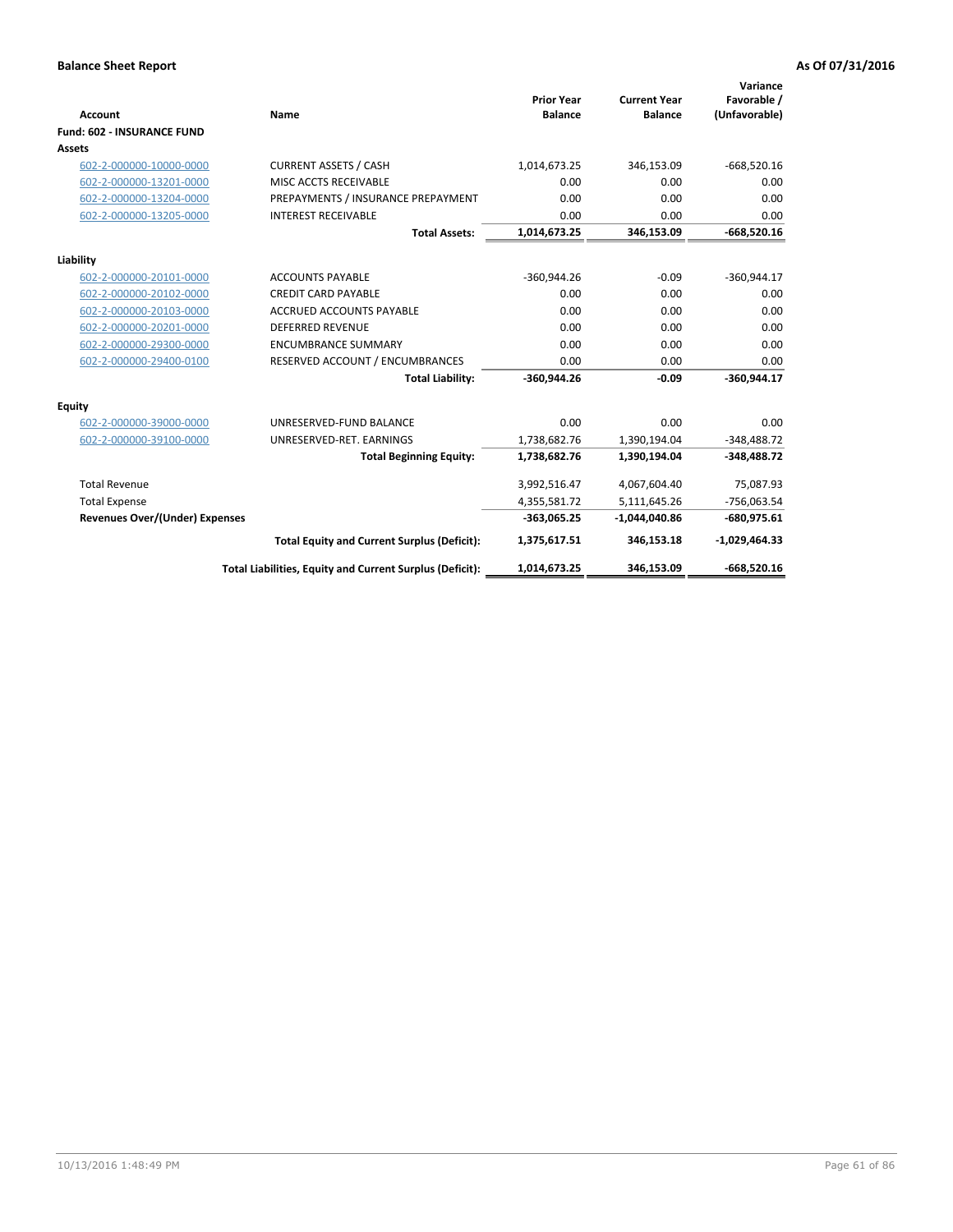|                                       |                                                          | <b>Prior Year</b> | <b>Current Year</b> | Variance<br>Favorable / |
|---------------------------------------|----------------------------------------------------------|-------------------|---------------------|-------------------------|
| <b>Account</b>                        | Name                                                     | <b>Balance</b>    | <b>Balance</b>      | (Unfavorable)           |
| Fund: 604 - MIS FUND                  |                                                          |                   |                     |                         |
| Assets                                |                                                          |                   |                     |                         |
| 604-2-000000-10000-0000               | <b>CURRENT ASSETS / CASH</b>                             | $-5,182.20$       | 130,929.22          | 136,111.42              |
| 604-2-000000-13201-0000               | MISC ACCTS RECEIVABLE                                    | 0.00              | 0.00                | 0.00                    |
| 604-2-000000-13202-1400               | <b>EMPLOYEE ADVANCES</b>                                 | 0.00              | 0.00                | 0.00                    |
| 604-2-000000-13203-0000               | NON-CURRENT ASSETS / PREPAYMENTS                         | 0.00              | 0.00                | 0.00                    |
| 604-2-000000-13205-0000               | <b>INTEREST RECEIVABLE</b>                               | 0.00              | 0.00                | 0.00                    |
| 604-2-000000-15601-0000               | IT NETWORK PRINTER SUPPLY INVENTORY                      | 0.00              | 0.00                | 0.00                    |
| 604-2-000000-16004-0000               | FIXED ASSETS / BUILDINGS                                 | 0.00              | 0.00                | 0.00                    |
| 604-2-000000-16005-0000               | <b>ACCUM DEPR / BUILDINGS</b>                            | 0.00              | 0.00                | 0.00                    |
| 604-2-000000-16201-0000               | FIXED ASSETS / MACHINERY AND EQUIPMEN                    | 1,459,885.19      | 1,513,323.35        | 53,438.16               |
| 604-2-000000-16202-0000               | ACCUM DEPR / MACHINERY AND EQUIPMEI                      | $-1,010,746.76$   | $-1,160,566.21$     | $-149,819.45$           |
| 604-2-000000-16301-0000               | FIXED ASSETS / C W I P                                   | 30,994.80         | 30,994.80           | 0.00                    |
| 604-2-000000-17501-0000               | <b>EMPLOYEE CONTRIBUTIONS</b>                            | 0.00              | 13,299.00           | 13,299.00               |
| 604-2-000000-17504-0000               | <b>INVESTMENT RETURN</b>                                 | 0.00              | 9,654.00            | 9,654.00                |
| 604-2-000000-17508-0000               | <b>EXPERIENCE DIFFERENCE</b>                             | 0.00              | 116.00              | 116.00                  |
|                                       | <b>Total Assets:</b>                                     | 474,951.03        | 537,750.16          | 62,799.13               |
|                                       |                                                          |                   |                     |                         |
| Liability                             |                                                          |                   |                     |                         |
| 604-2-000000-20101-0000               | <b>ACCOUNTS PAYABLE</b>                                  | $-24,481.49$      | 0.00                | $-24,481.49$            |
| 604-2-000000-20102-0000               | <b>CREDIT CARD PAYABLE</b>                               | 0.00              | 0.00                | 0.00                    |
| 604-2-000000-20103-0000               | ACCRUED ACCOUNTS PAYABLE                                 | 0.00              | 0.00                | 0.00                    |
| 604-2-000000-20141-0000               | <b>TELEPHONE CLEARING</b>                                | 0.00              | 0.00                | 0.00                    |
| 604-2-000000-21035-0000               | DEBT SERVICE / DUE TO DEBT SERVICE                       | 0.00              | 0.00                | 0.00                    |
| 604-2-000000-22001-0000               | SALARIES PAYABLE                                         | 7,365.54          | 8,257.21            | $-891.67$               |
| 604-2-000000-22002-0000               | <b>VACATION/SICK PAYABLE</b>                             | 17,258.05         | 14,533.72           | 2,724.33                |
| 604-2-000000-22208-0000               | INSURANCE / AMERICAN FIDELITY                            | 0.00              | 0.00                | 0.00                    |
| 604-2-000000-23001-0000               | CAPITAL LEASE PAYABLE                                    | 111,930.43        | 56,149.62           | 55,780.81               |
| 604-2-000000-23101-0000               | CAPITAL LEASE PAYABLE                                    | 71,283.48         | 15,133.95           | 56,149.53               |
| 604-2-000000-26001-0000               | COMPENSATED ABSENCES PAY                                 | 0.45              | 10,452.61           | $-10,452.16$            |
| 604-2-000000-27001-0000               | <b>CONTRIBUTED CAPITAL</b>                               | 0.00              | 0.00                | 0.00                    |
| 604-2-000000-29300-0000               | <b>ENCUMBRANCE SUMMARY</b>                               | 0.00              | 0.00                | 0.00                    |
| 604-2-000000-29400-0100               | RESERVED ACCOUNT / ENCUMBRANCES                          | 0.27              | 0.27                | 0.00                    |
| 604-2-000000-29999-0000               | <b>NET PENSION LIABILITY</b>                             | 0.00              | 17,427.00           | $-17,427.00$            |
| 604-2-000000-92194-0101               | <b>BANK ONE / DIGITEC</b>                                | 0.00              | 0.00                | 0.00                    |
|                                       | <b>Total Liability:</b>                                  | 183,356.73        | 121,954.38          | 61,402.35               |
|                                       |                                                          |                   |                     |                         |
| Equity                                |                                                          |                   |                     |                         |
| 604-2-000000-39000-0000               | UNRESERVED-FUND BALANCE                                  | 0.00              | 0.00                | 0.00                    |
| 604-2-000000-39100-0000               | UNRESERVED-RET. EARNINGS                                 | 250,064.38        | 324,409.00          | 74,344.62               |
| 604-2-000000-39500-0000               | NET POSITION - PENSION                                   | 0.00              | $-88.00$            | $-88.00$                |
|                                       | <b>Total Beginning Equity:</b>                           | 250,064.38        | 324,321.00          | 74,256.62               |
| <b>Total Revenue</b>                  |                                                          | 786,953.60        | 759,655.70          | $-27,297.90$            |
| <b>Total Expense</b>                  |                                                          | 745,423.68        | 668,180.92          | 77,242.76               |
| <b>Revenues Over/(Under) Expenses</b> |                                                          | 41,529.92         | 91,474.78           | 49,944.86               |
|                                       | <b>Total Equity and Current Surplus (Deficit):</b>       | 291,594.30        | 415,795.78          | 124,201.48              |
|                                       | Total Liabilities, Equity and Current Surplus (Deficit): | 474,951.03        | 537,750.16          | 62,799.13               |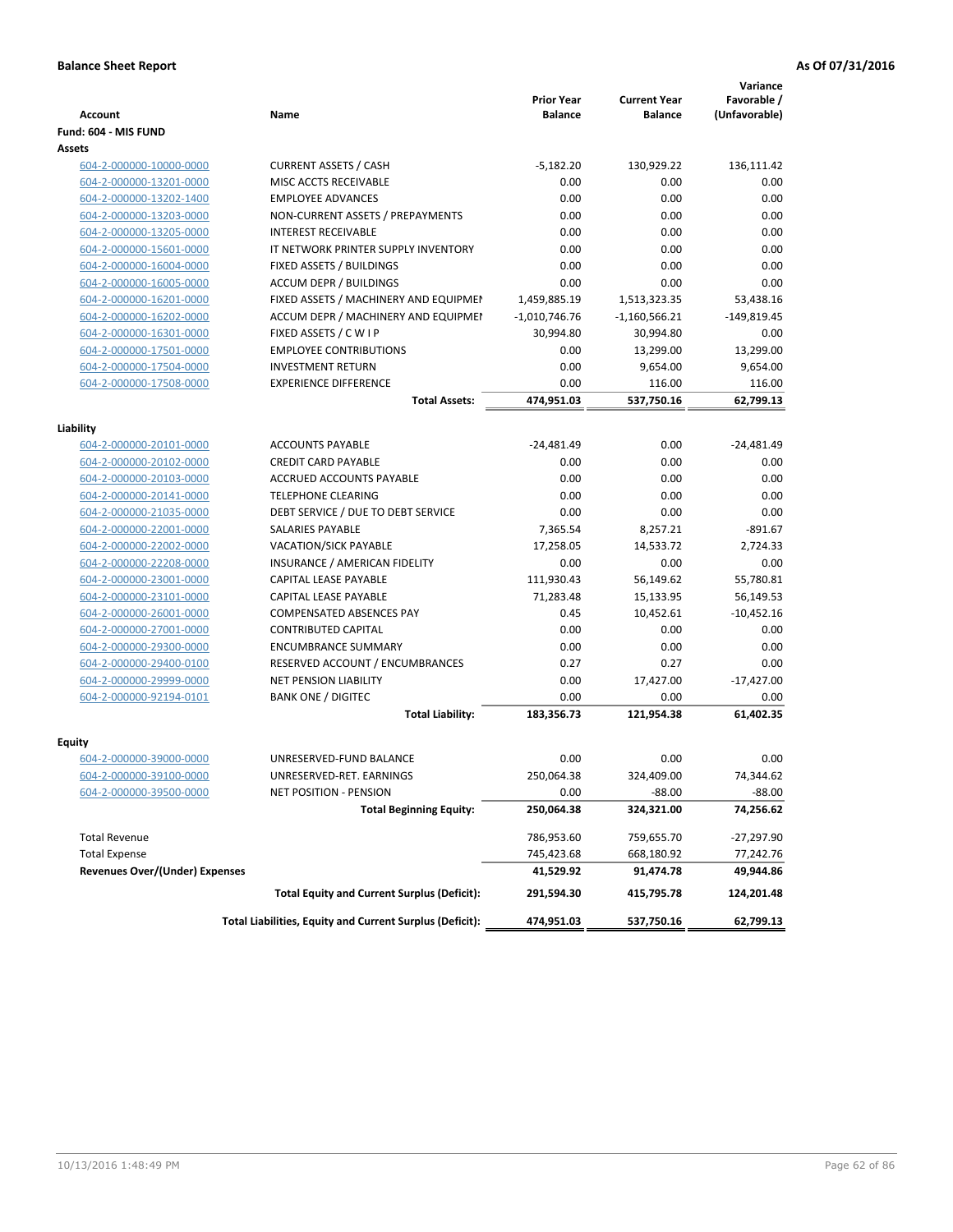|                                             |                                                          | <b>Prior Year</b> | <b>Current Year</b> | Variance<br>Favorable / |
|---------------------------------------------|----------------------------------------------------------|-------------------|---------------------|-------------------------|
| <b>Account</b>                              | Name                                                     | <b>Balance</b>    | <b>Balance</b>      | (Unfavorable)           |
| <b>Fund: 660 - VEHICLE REPLACEMENT FUND</b> |                                                          |                   |                     |                         |
| Assets                                      |                                                          |                   |                     |                         |
| 660-2-000000-10000-0000                     | <b>CURRENT ASSETS / CASH</b>                             | 91,735.20         | 22,153.82           | $-69,581.38$            |
| 660-2-000000-11309-0000                     | TAX ANTICIPATION NOTES                                   | 0.00              | 0.00                | 0.00                    |
| 660-2-000000-11510-0000                     | PUBLIC SAFETY VEHICLE REPLACEMENT                        | 0.00              | 907.12              | 907.12                  |
| 660-2-000000-11520-0000                     | <b>CERTIFICATES OF DEPOSIT</b>                           | 150,000.00        | 300,000.00          | 150,000.00              |
| 660-2-000000-13201-0000                     | MISC ACCTS RECEIVABLE                                    | 0.00              | 0.00                | 0.00                    |
| 660-2-000000-13205-0000                     | <b>INTEREST RECEIVABLE</b>                               | 0.00              | 0.00                | 0.00                    |
| 660-2-000000-16201-0000                     | FIXED ASSETS / MACHINERY AND EQUIPMEN                    | 7,688,547.10      | 8,388,516.27        | 699,969.17              |
| 660-2-000000-16202-0000                     | ACCUM DEPR / MACHINERY AND EQUIPMEI                      | $-6,076,688.28$   | $-6,322,566.99$     | $-245,878.71$           |
| 660-2-000000-16301-0000                     | FIXED ASSETS / C W I P                                   | 663,326.00        | 0.00                | $-663,326.00$           |
| 660-2-000000-39300-0000                     | RESERVED ACCOUNT / ESCROW BALANCE                        | 0.00              | 0.00                | 0.00<br>$-127,909.80$   |
|                                             | <b>Total Assets:</b>                                     | 2,516,920.02      | 2,389,010.22        |                         |
| Liability                                   |                                                          |                   |                     |                         |
| 660-2-000000-20101-0000                     | <b>ACCOUNTS PAYABLE</b>                                  | 0.00              | 0.00                | 0.00                    |
| 660-2-000000-20102-0000                     | <b>CREDIT CARD PAYABLE</b>                               | 0.00              | 0.00                | 0.00                    |
| 660-2-000000-20103-0000                     | <b>ACCRUED ACCOUNTS PAYABLE</b>                          | 0.00              | 0.00                | 0.00                    |
| 660-2-000000-21001-0000                     | <b>GENERAL FUND / GENERAL FUND</b>                       | 0.00              | 0.00                | 0.00                    |
| 660-2-000000-23001-0000                     | CAPITAL LEASE PAYABLE                                    | 53,206.08         | 55,705.00           | $-2,498.92$             |
| 660-2-000000-23101-0000                     | <b>CAPITAL LEASE PAYABLE</b>                             | 228,163.85        | 172,458.92          | 55,704.93               |
| 660-2-000000-27001-0000                     | <b>CONTRIBUTED CAPITAL</b>                               | 0.00              | 0.00                | 0.00                    |
| 660-2-000000-29300-0000                     | <b>ENCUMBRANCE SUMMARY</b>                               | 0.00              | 0.00                | 0.00                    |
| 660-2-000000-29400-0100                     | RESERVED ACCOUNT / ENCUMBRANCES                          | 0.00              | 0.00                | 0.00                    |
|                                             | <b>Total Liability:</b>                                  | 281,369.93        | 228,163.92          | 53,206.01               |
| <b>Equity</b>                               |                                                          |                   |                     |                         |
| 660-2-000000-39000-0000                     | UNRESERVED-FUND BALANCE                                  | 0.00              | 0.00                | 0.00                    |
| 660-2-000000-39100-0000                     | UNRESERVED-RET. EARNINGS                                 | 2,093,987.89      | 2,068,692.07        | $-25,295.82$            |
|                                             | <b>Total Beginning Equity:</b>                           | 2,093,987.89      | 2,068,692.07        | $-25,295.82$            |
| <b>Total Revenue</b>                        |                                                          | 327,987.39        | 1,063,500.08        | 735,512.69              |
| <b>Total Expense</b>                        |                                                          | 186,425.19        | 971,345.85          | -784,920.66             |
| <b>Revenues Over/(Under) Expenses</b>       |                                                          | 141,562.20        | 92,154.23           | -49,407.97              |
|                                             | <b>Total Equity and Current Surplus (Deficit):</b>       | 2,235,550.09      | 2,160,846.30        | -74,703.79              |
|                                             | Total Liabilities, Equity and Current Surplus (Deficit): | 2,516,920.02      | 2,389,010.22        | -127,909.80             |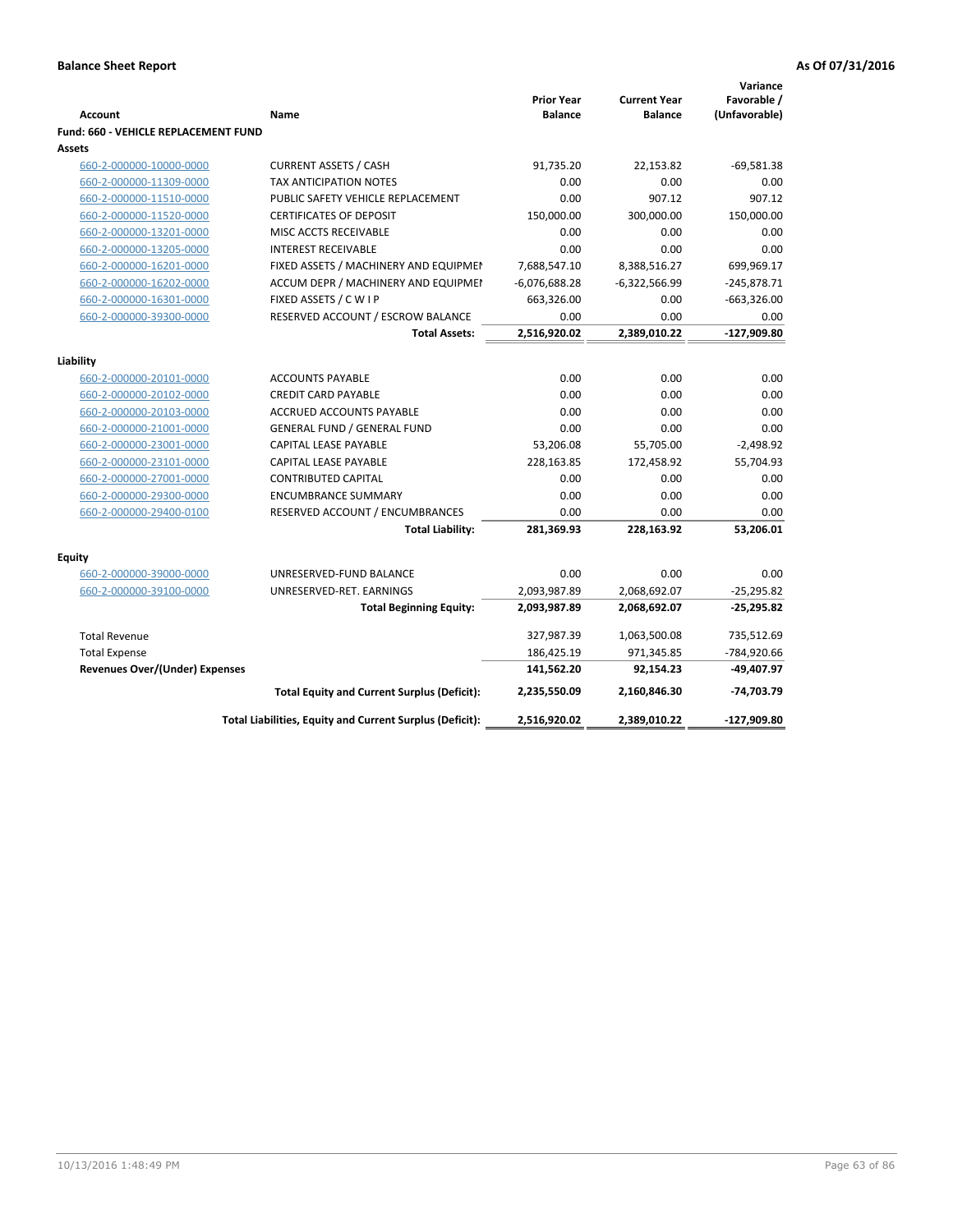| Account                               | Name                                                     | <b>Prior Year</b><br><b>Balance</b> | <b>Current Year</b><br><b>Balance</b> | Variance<br>Favorable /<br>(Unfavorable) |
|---------------------------------------|----------------------------------------------------------|-------------------------------------|---------------------------------------|------------------------------------------|
| <b>Fund: 701 - FIREMEN'S PENSION</b>  |                                                          |                                     |                                       |                                          |
| <b>Assets</b>                         |                                                          |                                     |                                       |                                          |
| 701-1-000000-10000-0000               | <b>CURRENT ASSETS / CASH</b>                             | 0.00                                | 0.00                                  | 0.00                                     |
|                                       | <b>Total Assets:</b>                                     | 0.00                                | 0.00                                  | 0.00                                     |
| Liability                             |                                                          |                                     |                                       |                                          |
| 701-1-000000-20103-0000               | <b>ACCOUNTS PAYABLE</b>                                  | 0.00                                | 0.00                                  | 0.00                                     |
| 701-1-000000-22306-1000               | UNREALIZED GAIN/LOSS                                     | 0.00                                | 543,546.00                            | $-543,546.00$                            |
|                                       | <b>Total Liability:</b>                                  | 0.00                                | 543,546.00                            | $-543,546.00$                            |
| <b>Equity</b>                         |                                                          |                                     |                                       |                                          |
| 701-1-000000-39000-0000               | UNRESERVED-FUND BALANCE                                  | 0.00                                | $-543,546.00$                         | $-543,546.00$                            |
|                                       | <b>Total Beginning Equity:</b>                           | 0.00                                | -543,546.00                           | $-543,546.00$                            |
| <b>Total Expense</b>                  |                                                          | 0.00                                | 0.00                                  | 0.00                                     |
| <b>Revenues Over/(Under) Expenses</b> |                                                          | 0.00                                | 0.00                                  | 0.00                                     |
|                                       | <b>Total Equity and Current Surplus (Deficit):</b>       | 0.00                                | $-543,546.00$                         | $-543,546.00$                            |
|                                       | Total Liabilities, Equity and Current Surplus (Deficit): | 0.00                                | 0.00                                  | 0.00                                     |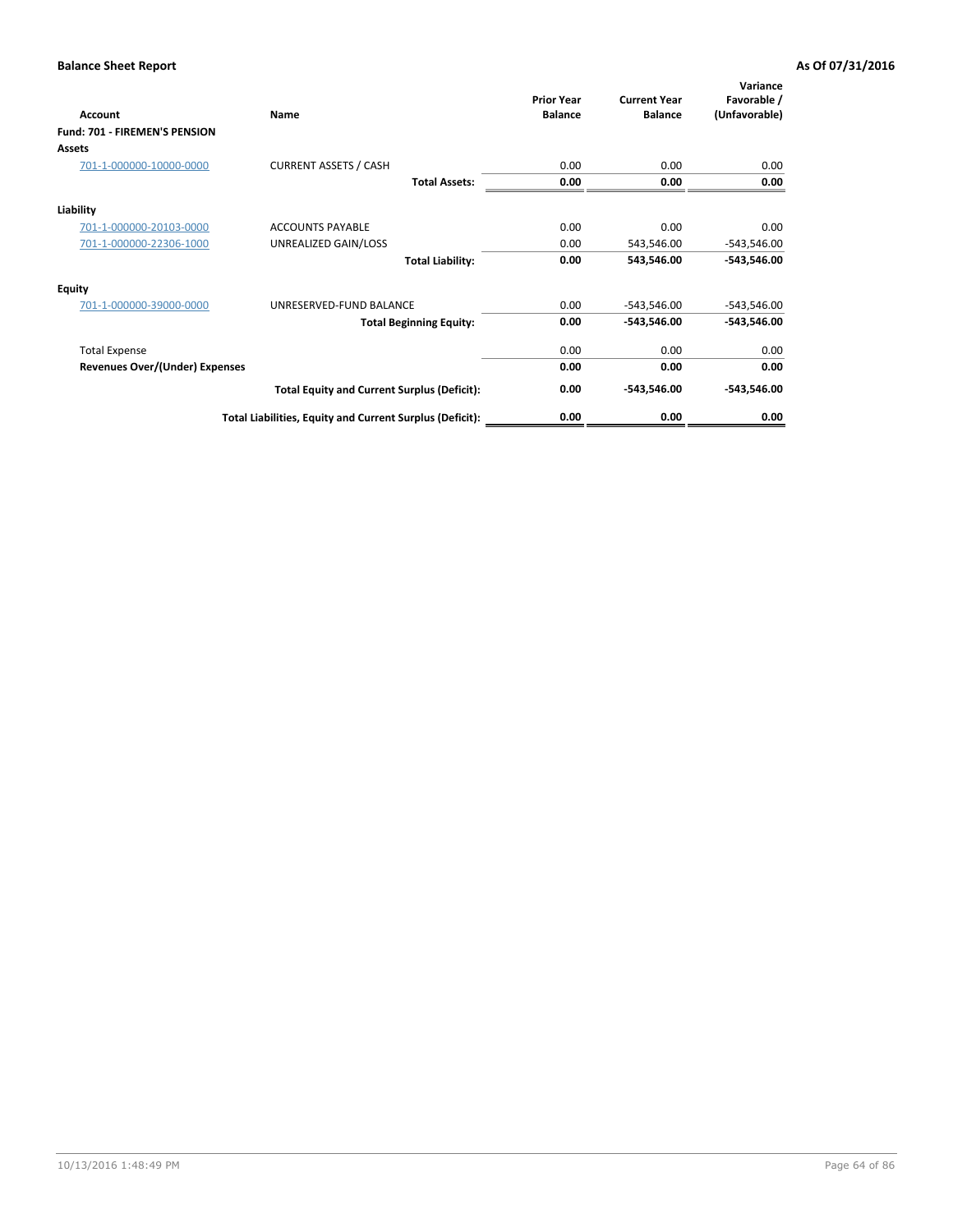|                                       |                                                          |                                     |                                       | Variance                     |
|---------------------------------------|----------------------------------------------------------|-------------------------------------|---------------------------------------|------------------------------|
| <b>Account</b>                        | Name                                                     | <b>Prior Year</b><br><b>Balance</b> | <b>Current Year</b><br><b>Balance</b> | Favorable /<br>(Unfavorable) |
| Fund: 800 - SPENCE FUND               |                                                          |                                     |                                       |                              |
| Assets                                |                                                          |                                     |                                       |                              |
| 800-3-000000-10000-0000               | <b>CURRENT ASSETS / CASH</b>                             | 101.06                              | 101.58                                | 0.52                         |
| 800-3-000000-11507-0000               | <b>SPENCE ENDOWMENT</b>                                  | 67.405.74                           | 71,231.30                             | 3,825.56                     |
| 800-3-000000-11520-0000               | <b>CERTIFICATES OF DEPOSIT</b>                           | 495.000.00                          | 494.000.00                            | $-1,000.00$                  |
| 800-3-000000-11605-0000               | <b>SPENCE ENDOWMENT</b>                                  | 0.00                                | 0.00                                  | 0.00                         |
| 800-3-000000-13205-0000               | <b>INTEREST RECEIVABLE</b>                               | 1,337.43                            | 1,337.43                              | 0.00                         |
|                                       | <b>Total Assets:</b>                                     | 563,844.23                          | 566,670.31                            | 2,826.08                     |
| Liability                             |                                                          |                                     |                                       |                              |
| 800-3-000000-20101-0000               | <b>ACCOUNTS PAYABLE</b>                                  | 0.00                                | 0.00                                  | 0.00                         |
| 800-3-000000-20102-0000               | <b>CREDIT CARD PAYABLE</b>                               | 0.00                                | 0.00                                  | 0.00                         |
| 800-3-000000-20103-0000               | <b>ACCRUED ACCOUNTS PAYABLE</b>                          | 0.00                                | 0.00                                  | 0.00                         |
| 800-3-000000-20139-0000               | <b>RETAINAGES PAYABLE</b>                                | 0.00                                | 0.00                                  | 0.00                         |
| 800-3-000000-21001-0000               | <b>GENERAL FUND / GENERAL FUND</b>                       | 0.00                                | 0.00                                  | 0.00                         |
| 800-3-000000-29300-0000               | <b>ENCUMBRANCE SUMMARY</b>                               | 0.00                                | 0.00                                  | 0.00                         |
| 800-3-000000-29400-0000               | RESERVED ACCOUNT / ENCUMBRANCES                          | 0.00                                | 0.00                                  | 0.00                         |
|                                       | <b>Total Liability:</b>                                  | 0.00                                | 0.00                                  | 0.00                         |
| Equity                                |                                                          |                                     |                                       |                              |
| 800-3-000000-39000-0000               | UNRESERVED-FUND BALANCE                                  | 561,367.13                          | 563,757.78                            | 2,390.65                     |
|                                       | <b>Total Beginning Equity:</b>                           | 561,367.13                          | 563,757.78                            | 2,390.65                     |
| <b>Total Revenue</b>                  |                                                          | 3,719.72                            | 3,412.86                              | $-306.86$                    |
| <b>Total Expense</b>                  |                                                          | 1,242.62                            | 500.33                                | 742.29                       |
| <b>Revenues Over/(Under) Expenses</b> |                                                          | 2,477.10                            | 2,912.53                              | 435.43                       |
|                                       | <b>Total Equity and Current Surplus (Deficit):</b>       | 563,844.23                          | 566,670.31                            | 2,826.08                     |
|                                       | Total Liabilities, Equity and Current Surplus (Deficit): | 563,844.23                          | 566,670.31                            | 2,826.08                     |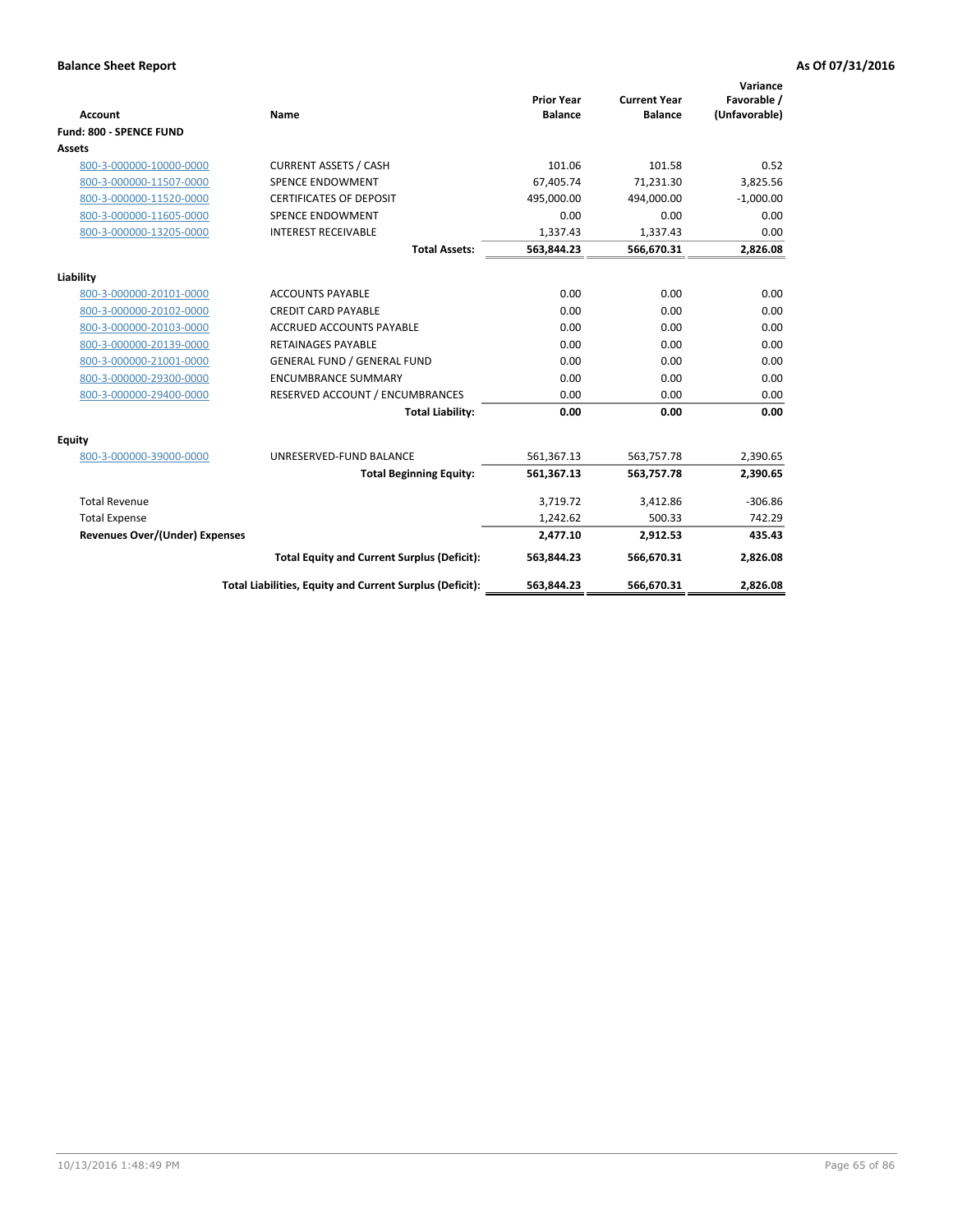|                                        |                                                          | <b>Prior Year</b> | <b>Current Year</b> | Variance<br>Favorable / |
|----------------------------------------|----------------------------------------------------------|-------------------|---------------------|-------------------------|
| Account                                | Name                                                     | <b>Balance</b>    | <b>Balance</b>      | (Unfavorable)           |
| <b>Fund: 801 - JONES LIBRARY TRUST</b> |                                                          |                   |                     |                         |
| Assets                                 |                                                          |                   |                     |                         |
| 801-3-000000-10000-0000                | <b>CURRENT ASSETS / CASH</b>                             | 15,360.80         | 15,391.57           | 30.77                   |
| 801-3-000000-13201-0000                | MISC ACCTS RECEIVABLE                                    | 0.00              | 0.00                | 0.00                    |
| 801-3-000000-13205-0000                | <b>INTEREST RECEIVABLE</b>                               | 0.00              | 0.00                | 0.00                    |
|                                        | <b>Total Assets:</b>                                     | 15,360.80         | 15,391.57           | 30.77                   |
| Liability                              |                                                          |                   |                     |                         |
| 801-3-000000-20101-0000                | <b>ACCOUNTS PAYABLE</b>                                  | 0.00              | 0.00                | 0.00                    |
| 801-3-000000-20102-0000                | <b>CREDIT CARD PAYABLE</b>                               | 0.00              | 0.00                | 0.00                    |
| 801-3-000000-20103-0000                | <b>ACCRUED ACCOUNTS PAYABLE</b>                          | 0.00              | 0.00                | 0.00                    |
|                                        | <b>Total Liability:</b>                                  | 0.00              | 0.00                | 0.00                    |
| Equity                                 |                                                          |                   |                     |                         |
| 801-3-000000-39000-0000                | UNRESERVED-FUND BALANCE                                  | 15,305.65         | 15,370.31           | 64.66                   |
|                                        | <b>Total Beginning Equity:</b>                           | 15,305.65         | 15,370.31           | 64.66                   |
| <b>Total Revenue</b>                   |                                                          | 61.94             | 40.47               | $-21.47$                |
| <b>Total Expense</b>                   |                                                          | 6.79              | 19.21               | $-12.42$                |
| <b>Revenues Over/(Under) Expenses</b>  |                                                          | 55.15             | 21.26               | $-33.89$                |
|                                        | <b>Total Equity and Current Surplus (Deficit):</b>       | 15,360.80         | 15,391.57           | 30.77                   |
|                                        | Total Liabilities, Equity and Current Surplus (Deficit): | 15,360.80         | 15,391.57           | 30.77                   |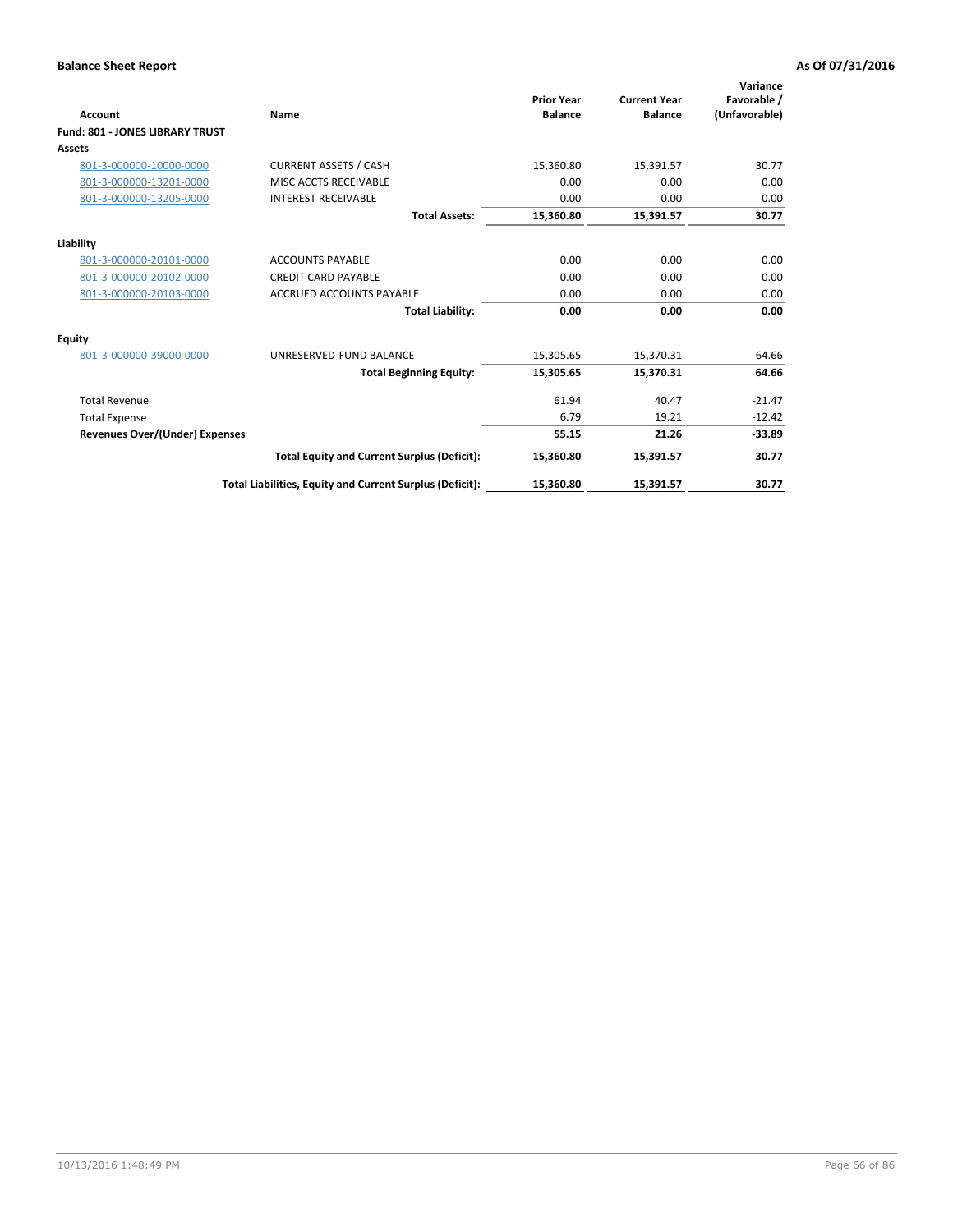| <b>Account</b>                              | Name                                                     | <b>Prior Year</b><br><b>Balance</b> | <b>Current Year</b><br><b>Balance</b> | Variance<br>Favorable /<br>(Unfavorable) |
|---------------------------------------------|----------------------------------------------------------|-------------------------------------|---------------------------------------|------------------------------------------|
| Fund: 803 - GREENVILLE BOARD OF DEVELOPMENT |                                                          |                                     |                                       |                                          |
| Assets                                      |                                                          |                                     |                                       |                                          |
| 803-3-000000-10000-0000                     | <b>CURRENT ASSETS / CASH</b>                             | 0.00                                | 0.00                                  | 0.00                                     |
| 803-3-000000-13201-0000                     | MISC ACCTS RECEIVABLE                                    | 0.00                                | 0.00                                  | 0.00                                     |
| 803-3-000000-13203-0000                     | NON-CURRENT ASSETS / PREPAYMENTS                         | 0.00                                | 0.00                                  | 0.00                                     |
|                                             | <b>Total Assets:</b>                                     | 0.00                                | 0.00                                  | 0.00                                     |
| Liability                                   |                                                          |                                     |                                       |                                          |
| 803-3-000000-20101-0000                     | <b>ACCOUNTS PAYABLE</b>                                  | 0.00                                | 0.00                                  | 0.00                                     |
| 803-3-000000-20102-0000                     | <b>ACCOUNTS PAYABLE</b>                                  | 0.00                                | 0.00                                  | 0.00                                     |
| 803-3-000000-20103-0000                     | <b>ACCRUED ACCOUNTS PAYABLE</b>                          | 0.00                                | 0.00                                  | 0.00                                     |
| 803-3-000000-20139-0000                     | <b>RETAINAGES PAYABLE</b>                                | 0.00                                | 0.00                                  | 0.00                                     |
| 803-3-000000-20141-0000                     | <b>TELEPHONE CLEARING</b>                                | 0.00                                | 0.00                                  | 0.00                                     |
| 803-3-000000-21400-0000                     | <b>ELECTRIC OPERATING FUND</b>                           | 0.00                                | 0.00                                  | 0.00                                     |
| 803-3-000000-22001-0000                     | ACCRUED SALARIES/WAGES                                   | 0.00                                | 0.00                                  | 0.00                                     |
| 803-3-000000-22002-0000                     | <b>ACCRUED SALARIES/WAGES</b>                            | 0.00                                | 0.00                                  | 0.00                                     |
| 803-3-000000-26001-0000                     | <b>COMPENSATED ABSENCES PAY</b>                          | 0.00                                | 0.00                                  | 0.00                                     |
| 803-3-000000-29300-0000                     | <b>ENCUMBRANCE SUMMARY</b>                               | 0.00                                | 0.00                                  | 0.00                                     |
| 803-3-000000-29400-0100                     | RESERVED ACCOUNT / ENCUMBRANCES                          | 103,228.62                          | 103,228.62                            | 0.00                                     |
|                                             | <b>Total Liability:</b>                                  | 103,228.62                          | 103,228.62                            | 0.00                                     |
| Equity                                      |                                                          |                                     |                                       |                                          |
| 803-3-000000-39000-0000                     | UNRESERVED-FUND BALANCE                                  | $-100,793.57$                       | $-103,228.62$                         | $-2,435.05$                              |
|                                             | <b>Total Beginning Equity:</b>                           | $-100,793.57$                       | $-103,228.62$                         | $-2,435.05$                              |
| <b>Total Revenue</b>                        |                                                          | 0.00                                | 0.00                                  | 0.00                                     |
| <b>Total Expense</b>                        |                                                          | 2,435.05                            | 0.00                                  | 2,435.05                                 |
| <b>Revenues Over/(Under) Expenses</b>       |                                                          | $-2,435.05$                         | 0.00                                  | 2,435.05                                 |
|                                             | <b>Total Equity and Current Surplus (Deficit):</b>       | $-103,228.62$                       | $-103,228.62$                         | 0.00                                     |
|                                             | Total Liabilities, Equity and Current Surplus (Deficit): | 0.00                                | 0.00                                  | 0.00                                     |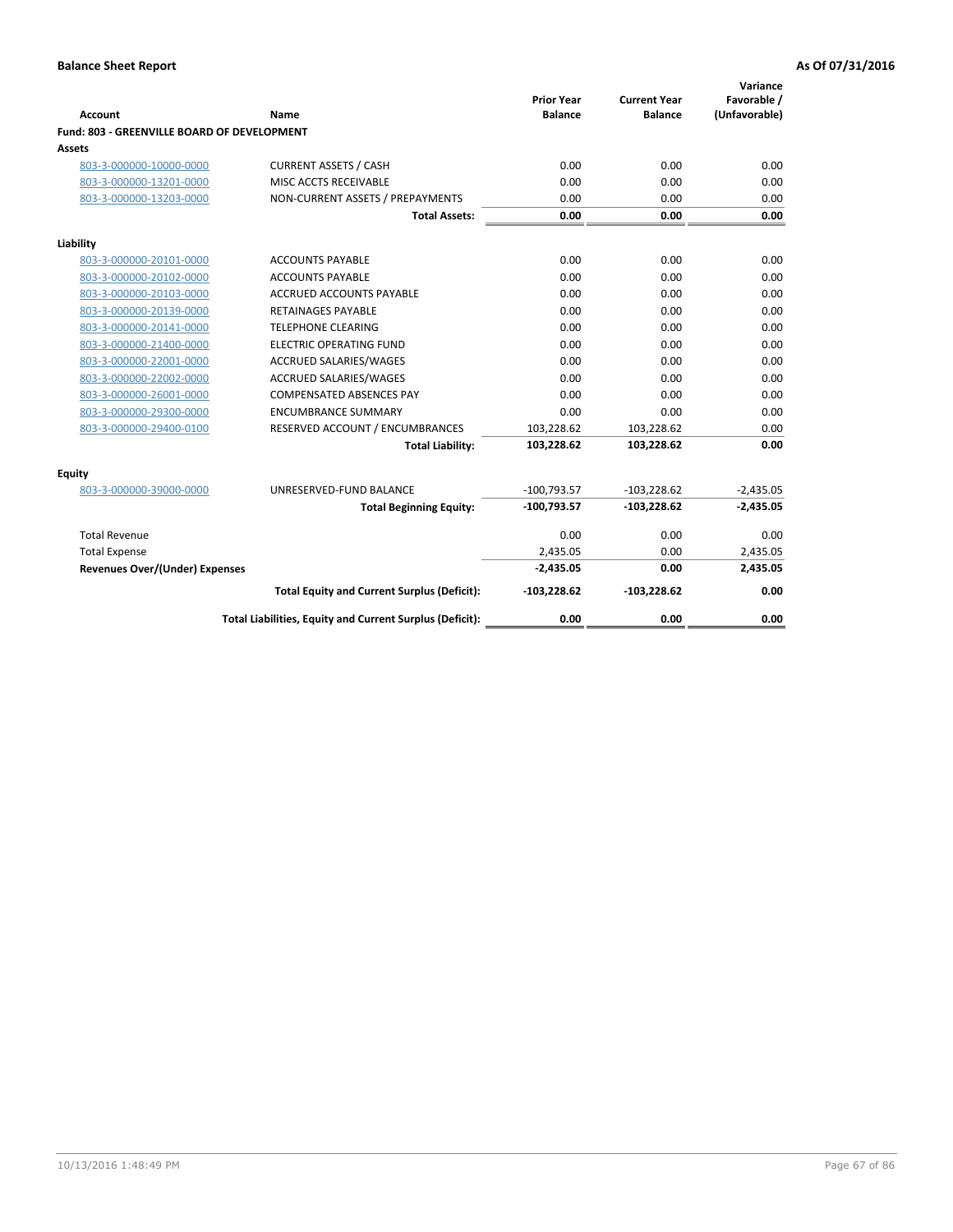| <b>Account</b>                 | Name                                                     | <b>Prior Year</b><br><b>Balance</b> | <b>Current Year</b><br><b>Balance</b> | Variance<br>Favorable /<br>(Unfavorable) |
|--------------------------------|----------------------------------------------------------|-------------------------------------|---------------------------------------|------------------------------------------|
| <b>Fund: 807 - 4A-EDC</b>      |                                                          |                                     |                                       |                                          |
| <b>Assets</b>                  |                                                          |                                     |                                       |                                          |
| 807-3-000000-10000-0000        | <b>CURRENT ASSETS / CASH</b>                             | 0.00                                | 0.00                                  | 0.00                                     |
| 807-3-000000-13201-0000        | MISC ACCTS RECEIVABLE                                    | 0.00                                | 0.00                                  | 0.00                                     |
| 807-3-000000-16301-0000        | FIXED ASSETS / C W I P                                   | 0.00                                | 0.00                                  | 0.00                                     |
|                                | <b>Total Assets:</b>                                     | 0.00                                | 0.00                                  | 0.00                                     |
| Liability                      |                                                          |                                     |                                       |                                          |
| 807-3-000000-20101-0000        | <b>ACCOUNTS PAYABLE</b>                                  | 0.00                                | 0.00                                  | 0.00                                     |
| 807-3-000000-20103-0000        | <b>ACCOUNTS PAYABLE</b>                                  | 0.00                                | 0.00                                  | 0.00                                     |
| 807-3-000000-20139-0000        | <b>RETAINAGES PAYABLE</b>                                | 0.00                                | 0.00                                  | 0.00                                     |
| 807-3-000000-26105-0000        | INV NET OF RELATED DEBT                                  | 305,846.00                          | 305,846.00                            | 0.00                                     |
| 807-3-000000-29300-0000        | <b>ENCUMBRANCE SUMMARY</b>                               | 0.00                                | 0.00                                  | 0.00                                     |
| 807-3-000000-29400-0100        | RESERVED ACCOUNT / ENCUMBRANCES                          | 18,078.76                           | 18,078.76                             | 0.00                                     |
| 807-3-495000-20180-0000        | <b>CURRENT DEBT</b>                                      | 0.00                                | 0.00                                  | 0.00                                     |
| 807-3-495000-26002-0000        | CA - LONG-TERM DEBT / AMT TO BE PROVIL                   | 0.00                                | 0.00                                  | 0.00                                     |
|                                | <b>Total Liability:</b>                                  | 323,924.76                          | 323,924.76                            | 0.00                                     |
| Equity                         |                                                          |                                     |                                       |                                          |
| 807-3-000000-39000-0000        | UNRESERVED-FUND BALANCE                                  | $-318,881.46$                       | $-323,924.76$                         | $-5,043.30$                              |
|                                | <b>Total Beginning Equity:</b>                           | $-318,881.46$                       | $-323,924.76$                         | $-5,043.30$                              |
| <b>Total Revenue</b>           |                                                          | 0.00                                | 0.00                                  | 0.00                                     |
| <b>Total Expense</b>           |                                                          | 5,043.30                            | 0.00                                  | 5,043.30                                 |
| Revenues Over/(Under) Expenses |                                                          | $-5,043.30$                         | 0.00                                  | 5,043.30                                 |
|                                | <b>Total Equity and Current Surplus (Deficit):</b>       | $-323,924.76$                       | $-323,924.76$                         | 0.00                                     |
|                                | Total Liabilities, Equity and Current Surplus (Deficit): | 0.00                                | 0.00                                  | 0.00                                     |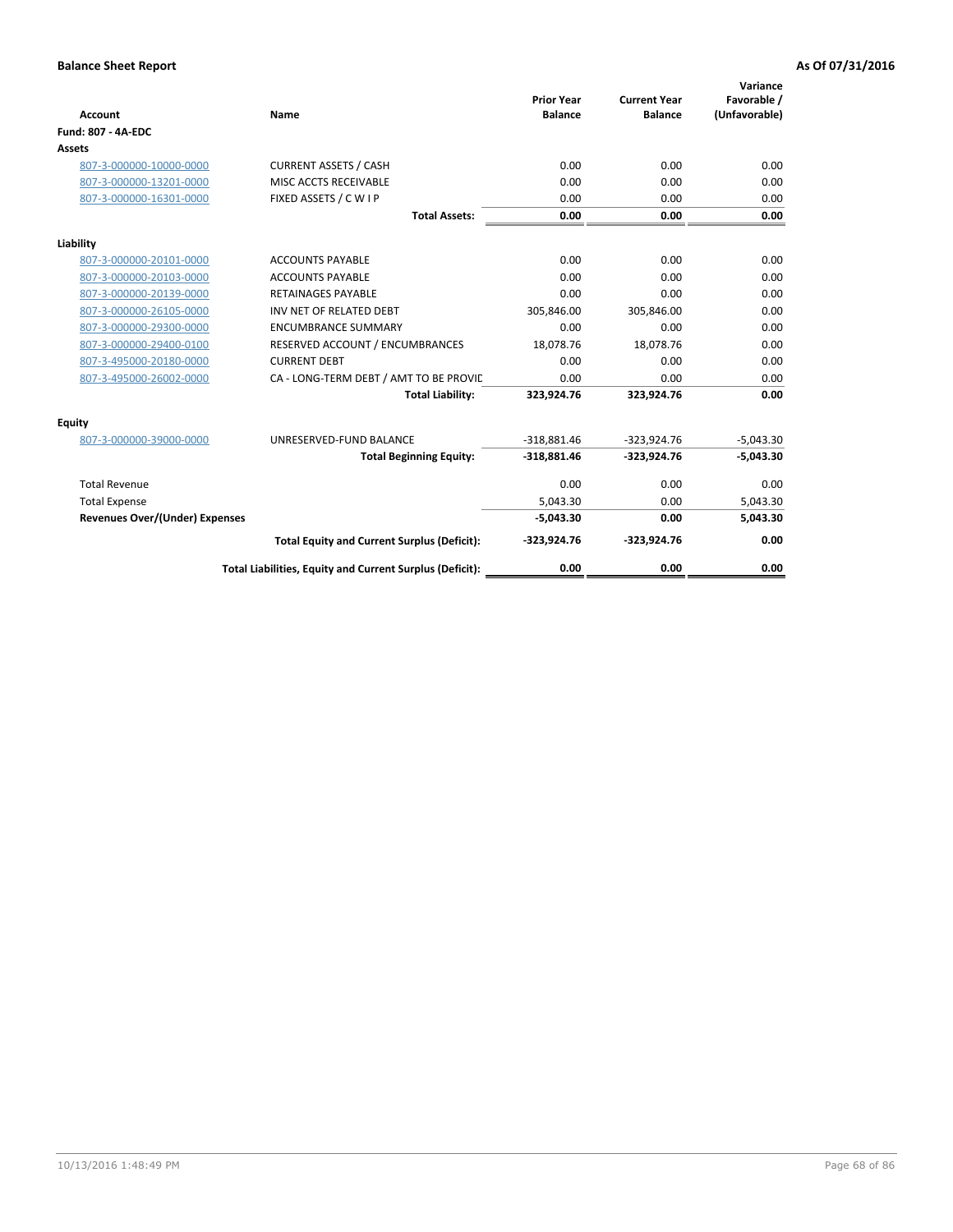| <b>Account</b>                        | <b>Name</b>                                              | <b>Prior Year</b><br><b>Balance</b> | <b>Current Year</b><br><b>Balance</b> | Variance<br>Favorable /<br>(Unfavorable) |
|---------------------------------------|----------------------------------------------------------|-------------------------------------|---------------------------------------|------------------------------------------|
| Fund: 809 - GREENVILLE IDC (L-3)      |                                                          |                                     |                                       |                                          |
| Assets                                |                                                          |                                     |                                       |                                          |
| 809-3-000000-10000-0000               | <b>CURRENT ASSETS / CASH</b>                             | 0.00                                | 0.00                                  | 0.00                                     |
| 809-3-000000-13201-0000               | MISC ACCTS RECEIVABLE                                    | 0.00                                | 0.00                                  | 0.00                                     |
|                                       | <b>Total Assets:</b>                                     | 0.00                                | 0.00                                  | 0.00                                     |
| Liability                             |                                                          |                                     |                                       |                                          |
| 809-3-000000-20101-0000               | <b>ACCOUNTS PAYABLE</b>                                  | 0.00                                | 0.00                                  | 0.00                                     |
| 809-3-000000-20103-0000               | <b>ACCRUED ACCOUNTS PAYABLE</b>                          | 93,330.34                           | 0.00                                  | 93,330.34                                |
| 809-3-000000-21001-0000               | <b>GENERAL FUND / GENERAL FUND</b>                       | 0.00                                | 0.00                                  | 0.00                                     |
|                                       | <b>Total Liability:</b>                                  | 93,330.34                           | 0.00                                  | 93,330.34                                |
| Equity                                |                                                          |                                     |                                       |                                          |
| 809-3-000000-39000-0000               | UNRESERVED-FUND BALANCE                                  | 0.00                                | 0.00                                  | 0.00                                     |
| 809-3-000000-39100-0000               | UNRESERVED-RET. EARNINGS                                 | 0.00                                | 0.00                                  | 0.00                                     |
| 809-3-000000-39150-0000               | RESERVED-RET. EARNINGS                                   | 0.00                                | 0.00                                  | 0.00                                     |
|                                       | <b>Total Beginning Equity:</b>                           | 0.00                                | 0.00                                  | 0.00                                     |
| <b>Total Revenue</b>                  |                                                          | 7,627,760.37                        | 2,501,081.97                          | $-5,126,678.40$                          |
| <b>Total Expense</b>                  |                                                          | 7,721,090.71                        | 2,501,081.97                          | 5,220,008.74                             |
| <b>Revenues Over/(Under) Expenses</b> |                                                          | -93.330.34                          | 0.00                                  | 93,330.34                                |
|                                       | <b>Total Equity and Current Surplus (Deficit):</b>       | -93,330.34                          | 0.00                                  | 93,330.34                                |
|                                       | Total Liabilities, Equity and Current Surplus (Deficit): | 0.00                                | 0.00                                  | 0.00                                     |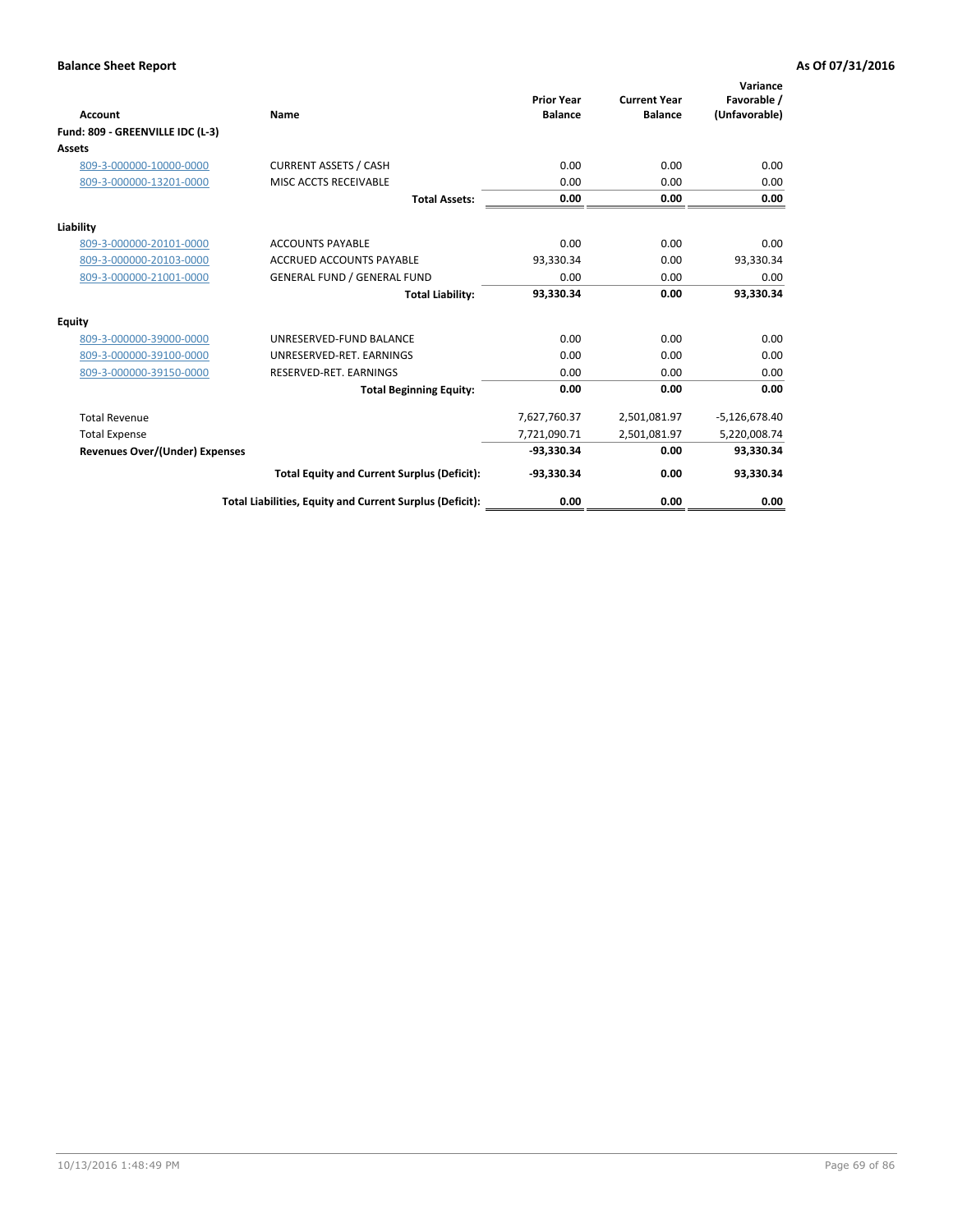| <b>Account</b>                                 | Name                                                     | <b>Prior Year</b><br><b>Balance</b> | <b>Current Year</b><br><b>Balance</b> | Variance<br>Favorable /<br>(Unfavorable) |
|------------------------------------------------|----------------------------------------------------------|-------------------------------------|---------------------------------------|------------------------------------------|
| <b>Fund: 810 - SEIZURE FUNDS - STATE RULES</b> |                                                          |                                     |                                       |                                          |
| Assets                                         |                                                          |                                     |                                       |                                          |
| 810-3-000000-10000-0000                        | <b>CURRENT ASSETS / CASH</b>                             | 320,226.37                          | 320,841.48                            | 615.11                                   |
| 810-3-000000-13201-0000                        | MISC ACCTS RECEIVABLE                                    | 0.00                                | 0.00                                  | 0.00                                     |
| 810-3-000000-13202-1400                        | <b>EMPLOYEE ADVANCES</b>                                 | 0.00                                | 0.00                                  | 0.00                                     |
| 810-3-000000-13205-0000                        | <b>INTEREST RECEIVABLE</b>                               | 0.00                                | 0.00                                  | 0.00                                     |
| 810-3-000000-16201-0000                        | MACHINERY AND EQUIPMENT                                  | 0.00                                | 0.00                                  | 0.00                                     |
| 810-3-000000-16202-0000                        | <b>ACCUMULATED DEPRECATION</b>                           | 0.00                                | 0.00                                  | 0.00                                     |
|                                                | <b>Total Assets:</b>                                     | 320,226.37                          | 320,841.48                            | 615.11                                   |
| Liability                                      |                                                          |                                     |                                       |                                          |
| 810-3-000000-20101-0000                        | <b>ACCOUNTS PAYABLE</b>                                  | 0.00                                | 0.00                                  | 0.00                                     |
| 810-3-000000-20102-0000                        | <b>CREDIT CARD PAYABLE</b>                               | 0.00                                | 0.00                                  | 0.00                                     |
| 810-3-000000-20103-0000                        | <b>ACCRUED ACCOUNTS PAYABLE</b>                          | 0.00                                | 0.00                                  | 0.00                                     |
| 810-3-000000-29300-0000                        | <b>ENCUMBRANCE SUMMARY</b>                               | 0.00                                | 0.00                                  | 0.00                                     |
| 810-3-000000-29400-0100                        | RESERVED ACCOUNT / ENCUMBRANCES                          | 0.00                                | 0.00                                  | 0.00                                     |
| 810-3-000000-92520-0600                        | RESERVED ACCOUNT/HB65 SIEZURES                           | 0.00                                | 0.00                                  | 0.00                                     |
|                                                | <b>Total Liability:</b>                                  | 0.00                                | 0.00                                  | 0.00                                     |
| <b>Equity</b>                                  |                                                          |                                     |                                       |                                          |
| 810-3-000000-39000-0000                        | UNRESERVED-FUND BALANCE                                  | 105,477.90                          | 320,424.68                            | 214,946.78                               |
|                                                | <b>Total Beginning Equity:</b>                           | 105,477.90                          | 320,424.68                            | 214,946.78                               |
| <b>Total Revenue</b>                           |                                                          | 214,823.59                          | 844.03                                | $-213,979.56$                            |
| <b>Total Expense</b>                           |                                                          | 75.12                               | 427.23                                | $-352.11$                                |
| <b>Revenues Over/(Under) Expenses</b>          |                                                          | 214,748.47                          | 416.80                                | $-214,331.67$                            |
|                                                | <b>Total Equity and Current Surplus (Deficit):</b>       | 320,226.37                          | 320,841.48                            | 615.11                                   |
|                                                | Total Liabilities, Equity and Current Surplus (Deficit): | 320,226.37                          | 320,841.48                            | 615.11                                   |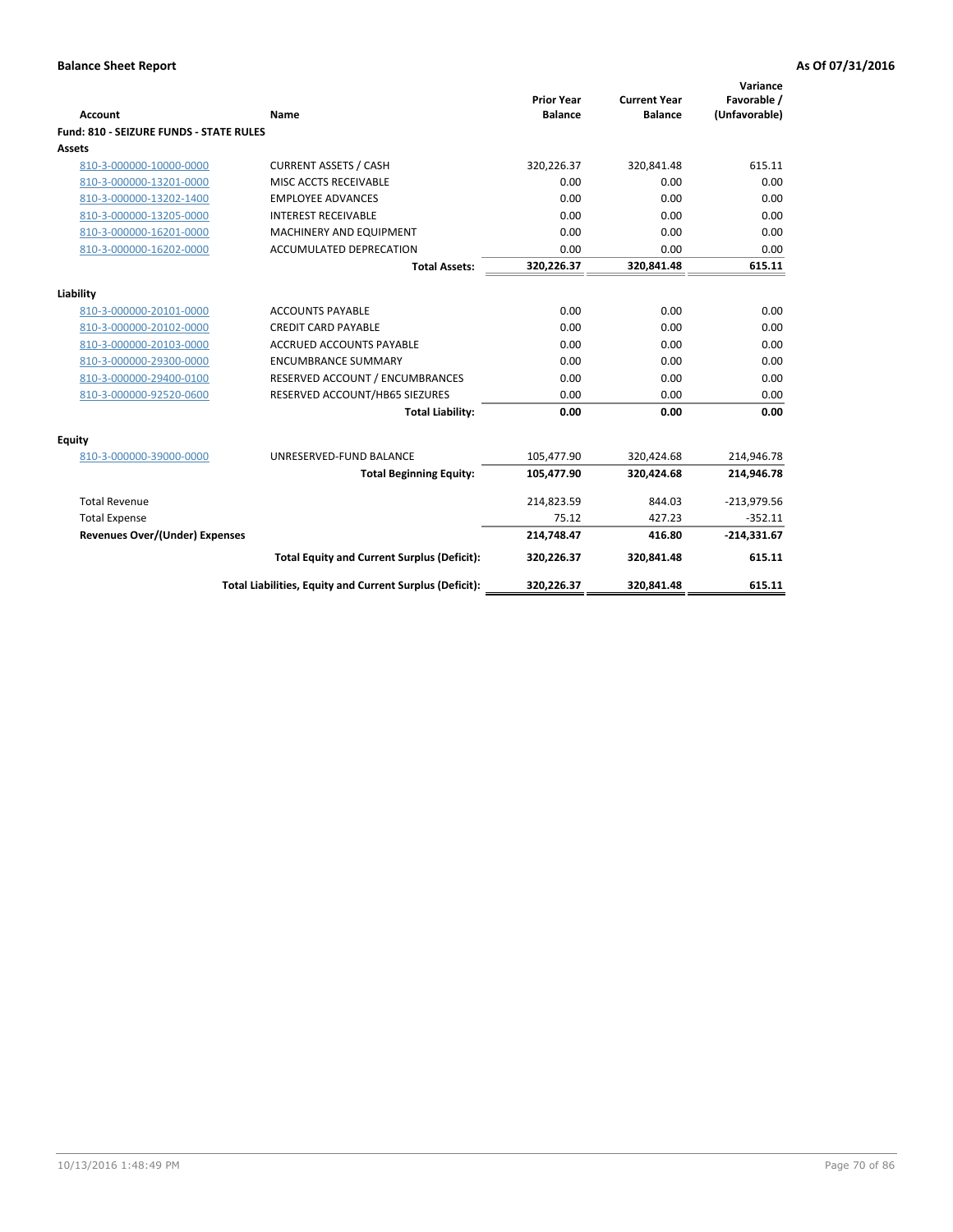| <b>Account</b>                           | Name                                                     | <b>Prior Year</b><br><b>Balance</b> | <b>Current Year</b><br><b>Balance</b> | Variance<br>Favorable /<br>(Unfavorable) |
|------------------------------------------|----------------------------------------------------------|-------------------------------------|---------------------------------------|------------------------------------------|
| Fund: 811 - SEIZURE FUNDS - FED RULES    |                                                          |                                     |                                       |                                          |
| <b>Assets</b>                            |                                                          |                                     |                                       |                                          |
| 811-3-000000-10000-0000                  | <b>CURRENT ASSETS / CASH</b>                             | 105,330.51                          | 139,100.50                            | 33,769.99                                |
| 811-3-000000-13201-0000                  | MISC ACCTS RECEIVABLE                                    | 0.00                                | 0.00                                  | 0.00                                     |
| 811-3-000000-13205-0000                  | <b>INTEREST RECEIVABLE</b>                               | 0.00                                | 0.00                                  | 0.00                                     |
| 811-3-000000-16201-0000                  | <b>MACHINERY AND EQUIPMENT</b>                           | 0.00                                | 0.00                                  | 0.00                                     |
| 811-3-000000-16202-0000                  | <b>ACCUMULATED DEPRECATION</b>                           | 0.00                                | 0.00                                  | 0.00                                     |
|                                          | <b>Total Assets:</b>                                     | 105,330.51                          | 139,100.50                            | 33,769.99                                |
| Liability                                |                                                          |                                     |                                       |                                          |
| 811-3-000000-20101-0000                  | <b>ACCOUNTS PAYABLE</b>                                  | 0.00                                | 0.00                                  | 0.00                                     |
| 811-3-000000-20102-0000                  | <b>CREDIT CARD PAYABLE</b>                               | 0.00                                | 0.00                                  | 0.00                                     |
| 811-3-000000-20103-0000                  | <b>ACCRUED ACCOUNTS PAYABLE</b>                          | 0.00                                | 0.00                                  | 0.00                                     |
| 811-3-000000-29300-0000                  | <b>ENCUMBRANCE SUMMARY</b>                               | 0.00                                | 0.00                                  | 0.00                                     |
| 811-3-000000-29400-0100                  | RESERVED ACCOUNT / ENCUMBRANCES                          | 0.00                                | 0.00                                  | 0.00                                     |
| 811-3-000000-92521-0700                  | RESERVED ACCOUNT/FED SIEZURES                            | 0.00                                | 0.00                                  | 0.00                                     |
|                                          | <b>Total Liability:</b>                                  | 0.00                                | 0.00                                  | 0.00                                     |
|                                          |                                                          |                                     |                                       |                                          |
| <b>Equity</b><br>811-3-000000-39000-0000 | UNRESERVED-FUND BALANCE                                  | 147,963.57                          | 111,383.41                            | $-36,580.16$                             |
|                                          | <b>Total Beginning Equity:</b>                           | 147,963.57                          | 111,383.41                            | $-36,580.16$                             |
| <b>Total Revenue</b>                     |                                                          | 554.26                              | 29,422.47                             | 28,868.21                                |
| <b>Total Expense</b>                     |                                                          | 43,187.32                           | 1,705.38                              | 41,481.94                                |
| <b>Revenues Over/(Under) Expenses</b>    |                                                          | $-42,633.06$                        | 27,717.09                             | 70,350.15                                |
|                                          |                                                          |                                     |                                       |                                          |
|                                          | <b>Total Equity and Current Surplus (Deficit):</b>       | 105,330.51                          | 139,100.50                            | 33,769.99                                |
|                                          | Total Liabilities, Equity and Current Surplus (Deficit): | 105,330.51                          | 139,100.50                            | 33.769.99                                |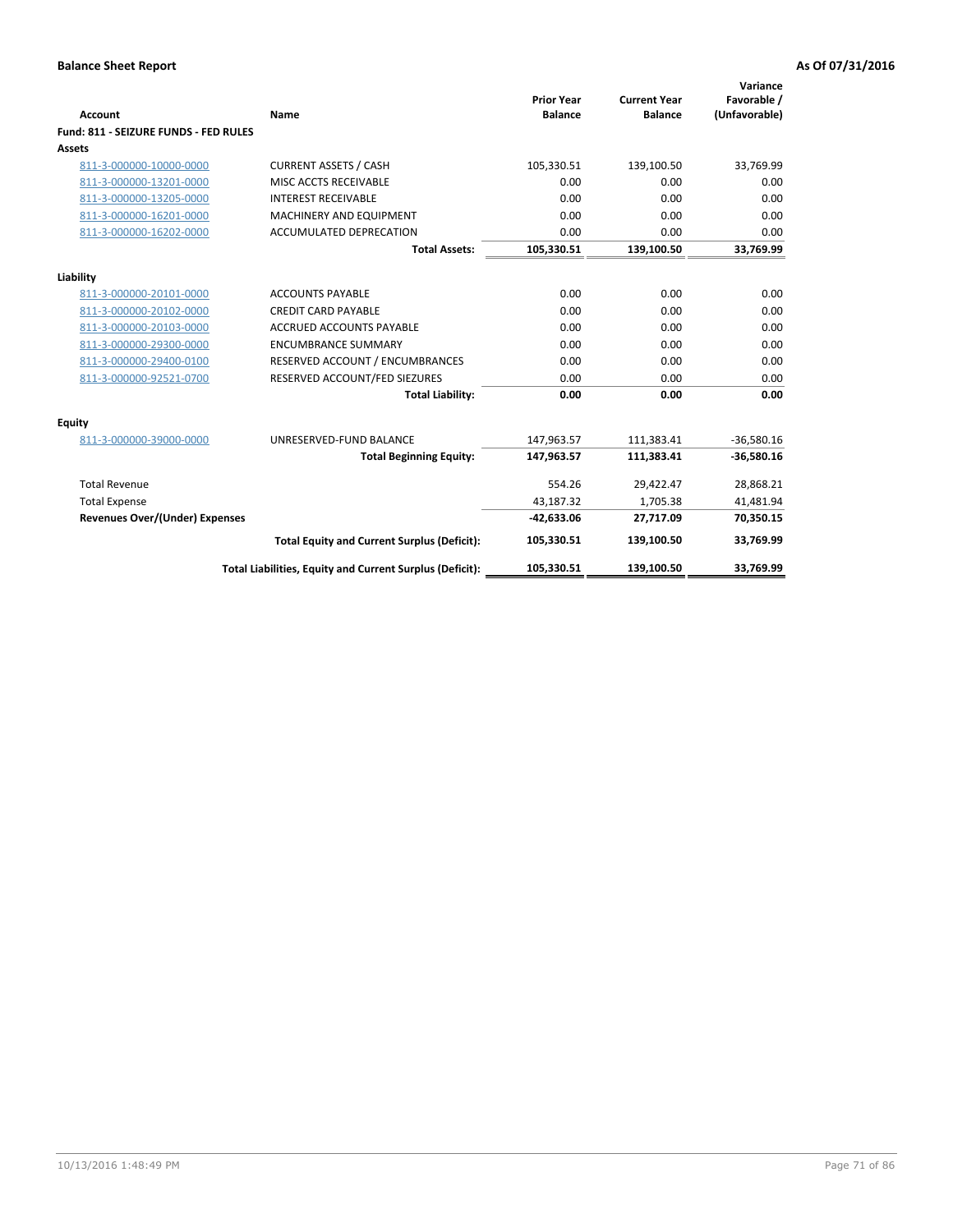| <b>Account</b>                                          | Name                                                     | <b>Prior Year</b><br><b>Balance</b> | <b>Current Year</b><br><b>Balance</b> | Variance<br>Favorable /<br>(Unfavorable) |
|---------------------------------------------------------|----------------------------------------------------------|-------------------------------------|---------------------------------------|------------------------------------------|
| Fund: 820 - TIRZ FUND (Tax Increment Reinvestment Zone) |                                                          |                                     |                                       |                                          |
| <b>Assets</b>                                           |                                                          |                                     |                                       |                                          |
| 820-3-000000-10000-0000                                 | <b>CURRENT ASSETS / CASH</b>                             | 591,428.84                          | 932,197.14                            | 340,768.30                               |
| 820-3-000000-13101-0000                                 | <b>TAX RECEIVABLE-CURRENT</b>                            | 9,116.78                            | 199.62                                | $-8,917.16$                              |
| 820-3-000000-13102-0000                                 | <b>TAXES REC-DELINQUENT</b>                              | 2.151.32                            | 11,635.05                             | 9,483.73                                 |
| 820-3-000000-13103-0000                                 | ALLOW FOR UNCOLLECT TAXES                                | $-1,106.94$                         | $-1,232.23$                           | $-125.29$                                |
| 820-3-000000-13201-0000                                 | MISC ACCTS RECEIVABLE                                    | 0.00                                | 0.00                                  | 0.00                                     |
| 820-3-000000-13205-0000                                 | <b>INTEREST RECEIVABLE</b>                               | 0.00                                | 0.00                                  | 0.00                                     |
| 820-3-000000-13221-0000                                 | MISC A/R - PROPERTY TAXES                                | 112.66                              | 0.00                                  | $-112.66$                                |
|                                                         | <b>Total Assets:</b>                                     | 601,702.66                          | 942,799.58                            | 341,096.92                               |
| Liability                                               |                                                          |                                     |                                       |                                          |
| 820-3-000000-20101-0000                                 | <b>ACCOUNTS PAYABLE</b>                                  | 0.00                                | 0.00                                  | 0.00                                     |
| 820-3-000000-20103-0000                                 | ACCRUED ACCOUNTS PAYABLE                                 | 0.00                                | 0.00                                  | 0.00                                     |
| 820-3-000000-20203-0000                                 | <b>DEFERRED TAX REVENUE</b>                              | 11,585.00                           | 12,026.28                             | $-441.28$                                |
| 820-3-000000-29300-0000                                 | <b>ENCUMBRANCE SUMMARY</b>                               | 0.00                                | 0.00                                  | 0.00                                     |
| 820-3-000000-29400-0100                                 | RESERVED ACCOUNT / ENCUMBRANCES                          | 0.00                                | 0.00                                  | 0.00                                     |
|                                                         | <b>Total Liability:</b>                                  | 11,585.00                           | 12,026.28                             | $-441.28$                                |
| <b>Equity</b>                                           |                                                          |                                     |                                       |                                          |
| 820-3-000000-39000-0000                                 | UNRESERVED-FUND BALANCE                                  | 270,040.22                          | 575,485.23                            | 305,445.01                               |
| 820-3-000000-39100-0000                                 | UNRESERVED-RET. EARNINGS                                 | 0.00                                | 0.00                                  | 0.00                                     |
|                                                         | <b>Total Beginning Equity:</b>                           | 270,040.22                          | 575,485.23                            | 305,445.01                               |
| <b>Total Revenue</b>                                    |                                                          | 320,261.72                          | 358,076.34                            | 37,814.62                                |
| <b>Total Expense</b>                                    |                                                          | 184.28                              | 2,788.27                              | $-2,603.99$                              |
| <b>Revenues Over/(Under) Expenses</b>                   |                                                          | 320,077.44                          | 355,288.07                            | 35,210.63                                |
|                                                         | <b>Total Equity and Current Surplus (Deficit):</b>       | 590.117.66                          | 930.773.30                            | 340.655.64                               |
|                                                         | Total Liabilities, Equity and Current Surplus (Deficit): | 601,702.66                          | 942,799.58                            | 341,096.92                               |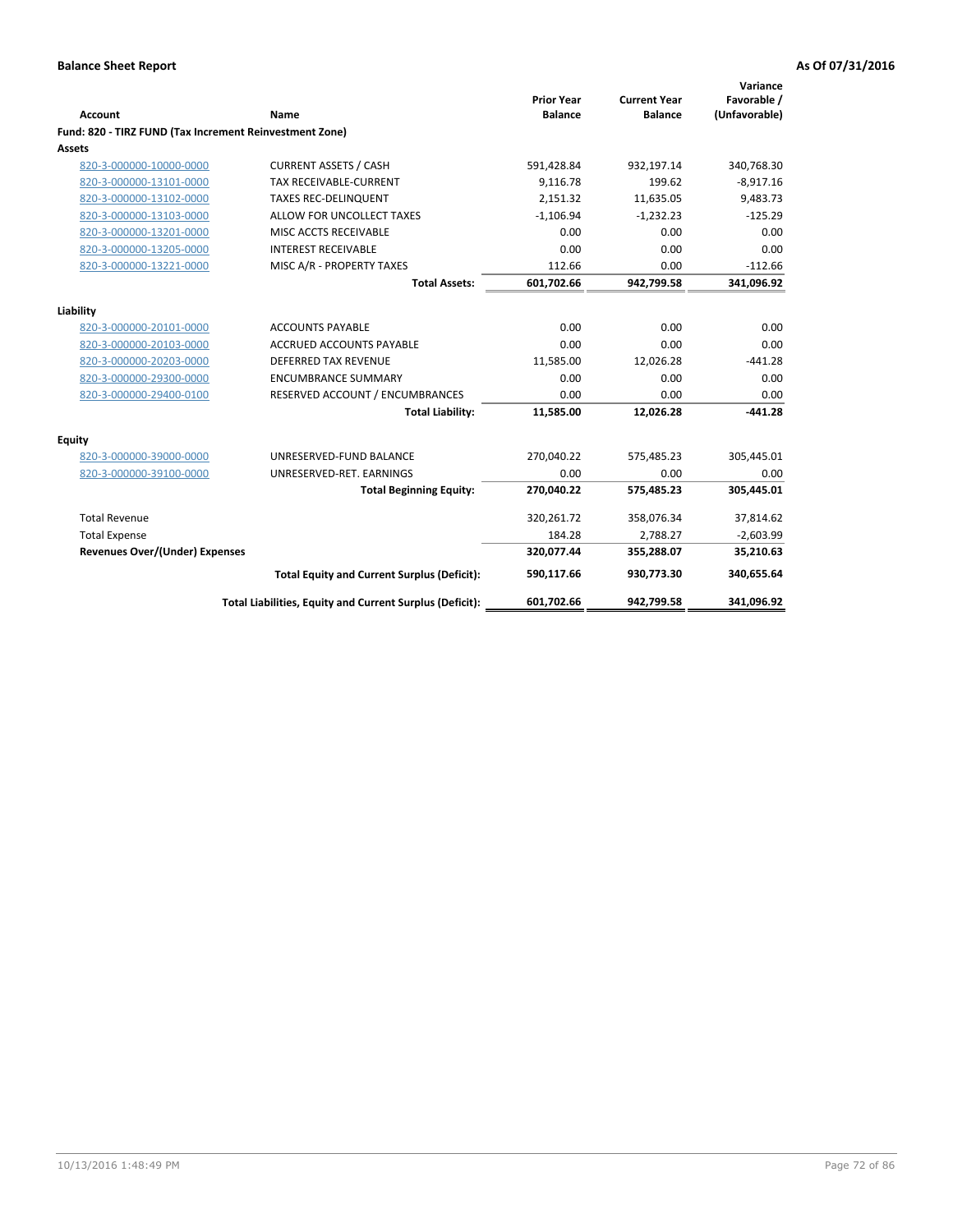| <b>Account</b>                           | Name                                                     | <b>Prior Year</b><br><b>Balance</b> | <b>Current Year</b><br><b>Balance</b> | Variance<br>Favorable /<br>(Unfavorable) |
|------------------------------------------|----------------------------------------------------------|-------------------------------------|---------------------------------------|------------------------------------------|
| Fund: 890 - GRNVL IDC (L-3) FIXED ASSETS |                                                          |                                     |                                       |                                          |
| Assets                                   |                                                          |                                     |                                       |                                          |
| 890-3-000000-10000-0000                  | <b>CURRENT ASSETS / CASH</b>                             | 0.00                                | 0.00                                  | 0.00                                     |
| 890-3-000000-16004-0000                  | FIXED ASSETS / BUILDINGS                                 | 0.00                                | 0.00                                  | 0.00                                     |
| 890-3-000000-16005-0000                  | <b>ACCUMULATED DEPRECIATION</b>                          | 0.00                                | 0.00                                  | 0.00                                     |
| 890-3-000000-16301-0000                  | FIXED ASSETS / C W I P                                   | 3,376,338.58                        | $-5,430,983.85$                       | $-8,807,322.43$                          |
|                                          | <b>Total Assets:</b>                                     | 3,376,338.58                        | $-5,430,983.85$                       | $-8,807,322.43$                          |
|                                          |                                                          |                                     |                                       |                                          |
| Liability<br>890-3-000000-20101-0000     | <b>ACCOUNTS PAYABLE</b>                                  | 0.00                                | 0.00                                  | 0.00                                     |
| 890-3-000000-27001-0000                  | <b>CONTRIBUTED CAPITAL</b>                               | 0.00                                | 0.00                                  | 0.00                                     |
| 890-3-000000-27101-0000                  | INVESTMENT IN GFA / GENERAL FUND                         | 0.00                                | 0.00                                  | 0.00                                     |
| 890-3-000000-27102-0000                  | <b>SPECIAL REVENUE FUNDS</b>                             | 0.00                                | 0.00                                  | 0.00                                     |
| 890-3-000000-27103-0000                  | <b>GENERAL CIP FUND</b>                                  | 6,622,217.36                        | 8,822,863.78                          | $-2,200,646.42$                          |
| 890-3-000000-27104-0000                  | <b>PROPRIETARY FUNDS</b>                                 | $-3,245,878.78$                     | $-14,253,847.63$                      | 11,007,968.85                            |
| 890-3-000000-27201-0000                  | CAFR USE / MUNICIPAL BUILDINGS                           | 0.00                                | 0.00                                  | 0.00                                     |
| 890-3-000000-27202-0000                  | CAFR USE / OTHER GENERAL GOVERNMEN                       | 0.00                                | 0.00                                  | 0.00                                     |
| 890-3-000000-27205-0000                  | CAFR USE / PUBLIC WORKS                                  | 0.00                                | 0.00                                  | 0.00                                     |
| 890-3-000000-27210-0000                  | CAFR USE / INVESTMENT IN GFA                             | 0.00                                | 0.00                                  | 0.00                                     |
| 890-3-000000-27301-0000                  | DONATIONS/GRANTS                                         | 0.00                                | 0.00                                  | 0.00                                     |
|                                          | <b>Total Liability:</b>                                  | 3,376,338.58                        | -5,430,983.85                         | 8,807,322.43                             |
| <b>Equity</b>                            |                                                          |                                     |                                       |                                          |
| 890-3-000000-39000-0000                  | UNRESERVED-FUND BALANCE                                  | 0.00                                | 0.00                                  | 0.00                                     |
|                                          | <b>Total Beginning Equity:</b>                           | 0.00                                | 0.00                                  | 0.00                                     |
| <b>Total Expense</b>                     |                                                          | 0.00                                | 0.00                                  | 0.00                                     |
| Revenues Over/(Under) Expenses           |                                                          | 0.00                                | 0.00                                  | 0.00                                     |
|                                          | <b>Total Equity and Current Surplus (Deficit):</b>       | 0.00                                | 0.00                                  | 0.00                                     |
|                                          | Total Liabilities, Equity and Current Surplus (Deficit): | 3,376,338.58                        | -5,430,983.85                         | -8,807,322.43                            |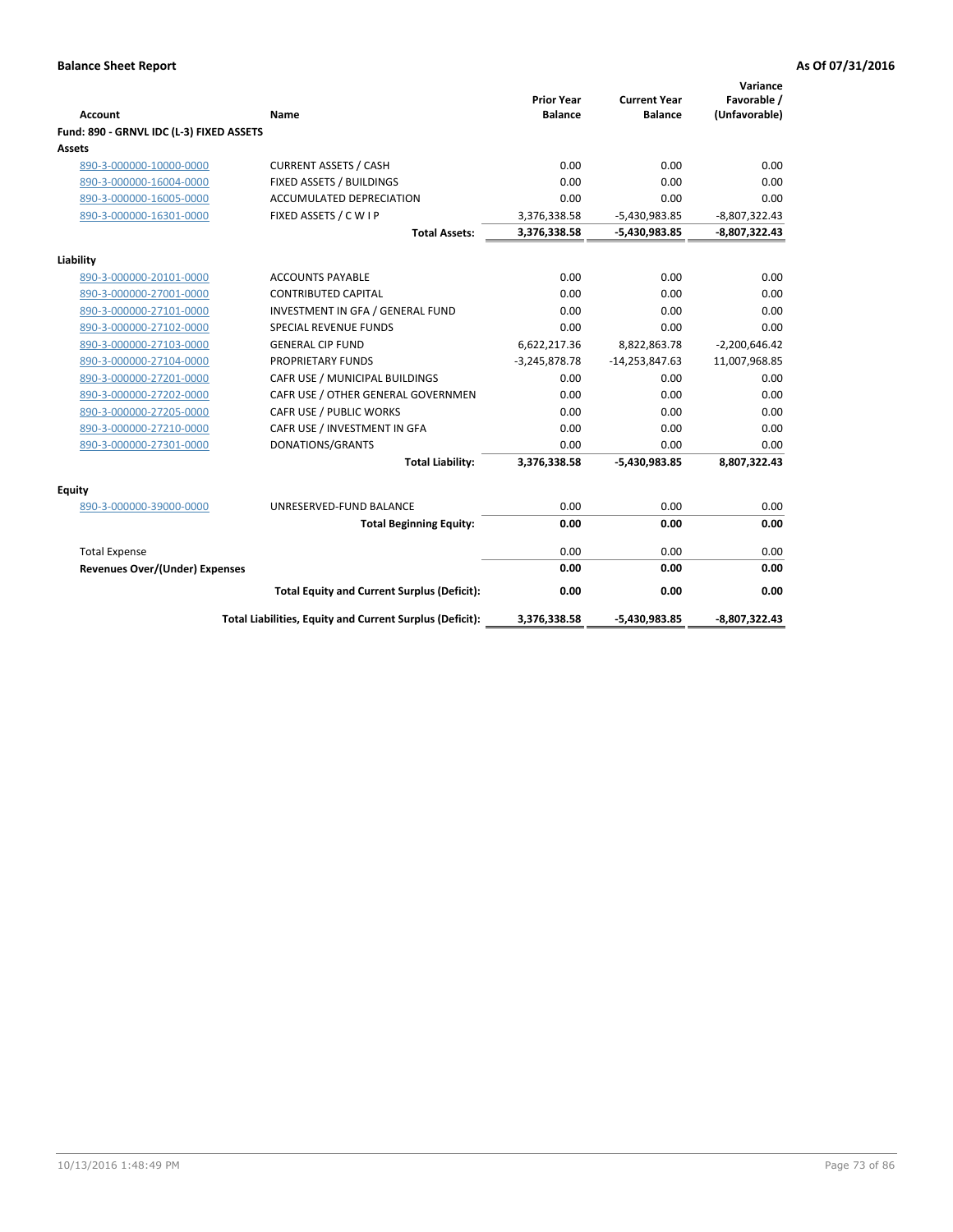|                                                    |                                                                         |                                     |                                       | Variance                     |
|----------------------------------------------------|-------------------------------------------------------------------------|-------------------------------------|---------------------------------------|------------------------------|
| <b>Account</b>                                     | Name                                                                    | <b>Prior Year</b><br><b>Balance</b> | <b>Current Year</b><br><b>Balance</b> | Favorable /<br>(Unfavorable) |
| Fund: 899 - POOLED CASH                            |                                                                         |                                     |                                       |                              |
| Assets                                             |                                                                         |                                     |                                       |                              |
| 899-8-000000-10000-0000                            | <b>CURRENT ASSETS / CASH</b>                                            | 0.00                                | 0.00                                  | 0.00                         |
| 899-8-000000-10101-0000                            | <b>CHASE OUTBOUND OPERATING</b>                                         | $-1,039,829.69$                     | $-913,618.65$                         | 126,211.04                   |
| 899-8-000000-10102-0000                            | CHASE INBOUND OPERATING                                                 | 15,471,560.19                       | 16,374,058.98                         | 902,498.79                   |
| 899-8-000000-10103-0000                            | OPERATING ACCOUNT / CLAIMS ACCOUNT                                      | 0.00                                | 0.00                                  | 0.00                         |
| 899-8-000000-10105-0000                            | CHASE BANK / SAVINGS - 3003113077                                       | 1,537,709.25                        | 1,538,583.46                          | 874.21                       |
| 899-8-000000-10106-0000                            | CHASE BANK / SAVINGS - 2911913371                                       | 1,612,162.91                        | 1,613,079.46                          | 916.55                       |
| 899-8-000000-10107-0000                            | CHASE TASC FLEX SPENDING                                                | 0.00                                | 7,721.00                              | 7,721.00                     |
| 899-8-000000-10401-0000                            | <b>CURRENT ASSETS / INTERNAL CLEARING</b>                               | 11.46                               | 0.00                                  | $-11.46$                     |
| 899-8-000000-10402-0000                            | <b>CREDIT CARD CLEARING</b>                                             | 0.00                                | 0.00                                  | 0.00                         |
| 899-8-000000-10403-0000                            | <b>NET BILL PAYMENTS</b>                                                | 0.00                                | 0.00                                  | 0.00                         |
| 899-8-000000-11101-0000                            | TX CLASS / OPERATING                                                    | 0.00                                | 0.00                                  | 0.00                         |
| 899-8-000000-11201-0000                            | LOGIC INVESTMENTS / OPERATING                                           | 1,001,976.16                        | 1,005,710.70                          | 3,734.54                     |
| 899-8-000000-11401-0000                            | <b>TEXSTAR ACCT - OPERATING</b>                                         | 0.00                                | 0.00                                  | 0.00                         |
| 899-8-000000-11601-0000                            | <b>TEXPOOL ACCT - OPERATING</b>                                         | 1,001,887.44                        | 1,004,278.84                          | 2,391.40                     |
| 899-8-000000-12001-0000                            | AMERICAN NATIONAL OPERATING                                             | 0.00                                | 0.00                                  | 0.00                         |
| 899-8-000000-12002-0000                            | PFM ACCT OPERATING                                                      | 18,371,024.89                       | 18,268,440.13                         | $-102,584.76$                |
| 899-8-000000-12003-0000                            | TREASURIES - CITY ONLY                                                  | 0.00                                | 0.00                                  | 0.00                         |
| 899-8-000000-12301-0000                            | <b>BOND PROCEEDS / PURCHASED INTEREST</b><br><b>INTEREST RECEIVABLE</b> | 0.00                                | 0.00                                  | 0.00                         |
| 899-8-000000-13205-0000<br>899-8-000000-14100-0000 | DUE FROM FUND 100                                                       | 40,657.71<br>$-2,780.58$            | 44,835.72<br>$-750.00$                | 4,178.01<br>2,030.58         |
| 899-8-000000-14101-0000                            | DUE FROM FUND 101                                                       | 0.00                                | 0.00                                  | 0.00                         |
| 899-8-000000-14102-0000                            | DUE FROM FUND 102                                                       | 0.00                                | 0.00                                  | 0.00                         |
| 899-8-000000-14103-0000                            | DUE FROM FUND 103                                                       | 0.00                                | 0.00                                  | 0.00                         |
| 899-8-000000-14110-0000                            | DUE FROM FUND 110                                                       | $-7.50$                             | 0.00                                  | 7.50                         |
| 899-8-000000-14111-0000                            | DUE FROM FUND 111                                                       | 0.00                                | 0.00                                  | 0.00                         |
| 899-8-000000-14112-0000                            | DUE FROM FUND 112                                                       | 0.00                                | 0.00                                  | 0.00                         |
| 899-8-000000-14113-0000                            | DUE FROM FUND 113                                                       | 0.00                                | 0.00                                  | 0.00                         |
| 899-8-000000-14114-0000                            | DUE FROM FUND 114                                                       | 0.00                                | 0.00                                  | 0.00                         |
| 899-8-000000-14115-0000                            | DUE FROM FUND 115                                                       | 0.00                                | 0.00                                  | 0.00                         |
| 899-8-000000-14116-0000                            | DUE FROM FUND 116                                                       | 0.00                                | 0.00                                  | 0.00                         |
| 899-8-000000-14117-0000                            | DUE FROM FUND 117                                                       | 0.00                                | 0.00                                  | 0.00                         |
| 899-8-000000-14118-0000                            | DUE FROM FUND 118                                                       | 0.00                                | 0.00                                  | 0.00                         |
| 899-8-000000-14119-0000                            | DUE FROM FUND 119                                                       | 0.00                                | 0.00                                  | 0.00                         |
| 899-8-000000-14120-0000                            | DUE FROM FUND 120                                                       | 0.00                                | 0.00                                  | 0.00                         |
| 899-8-000000-14121-0000                            | DUE FROM FUND 121                                                       | 0.00                                | 0.00                                  | 0.00                         |
| 899-8-000000-14122-0000                            | DUE FROM FUND 122                                                       | 0.00                                | 0.00                                  | 0.00                         |
| 899-8-000000-14123-0000                            | DUE FROM FUND 123                                                       | 0.00                                | 0.00                                  | 0.00                         |
| 899-8-000000-14124-0000                            | DUE FROM FUND 124                                                       | 0.00                                | 0.00                                  | 0.00                         |
| 899-8-000000-14125-0000                            | DUE FROM FUND 125                                                       | 0.00                                | 0.00                                  | 0.00                         |
| 899-8-000000-14126-0000                            | DUE FROM FUND 126                                                       | 0.00                                | 0.00                                  | 0.00                         |
| 899-8-000000-14140-0000                            | DUE FROM FUND 140                                                       | 0.00                                | 0.00                                  | 0.00                         |
| 899-8-000000-14160-0000                            | DUE FROM FUND 160                                                       | 0.00                                | 0.00                                  | 0.00                         |
| 899-8-000000-14161-0000                            | DUE FROM FUND 161                                                       | 0.00                                | 0.00                                  | 0.00                         |
| 899-8-000000-14162-0000                            | DUE FROM FUND 162                                                       | 0.00<br>0.00                        | 0.00<br>0.00                          | 0.00                         |
| 899-8-000000-14163-0000<br>899-8-000000-14164-0000 | DUE FROM FUND 163<br>DUE FROM FUND 164                                  | 0.00                                | 0.00                                  | 0.00<br>0.00                 |
| 899-8-000000-14165-0000                            | DUE FROM FUND 165                                                       | 0.00                                | 0.00                                  | 0.00                         |
| 899-8-000000-14170-0000                            | DUE FROM FUND 170                                                       | 0.00                                | 0.00                                  | 0.00                         |
| 899-8-000000-14171-0000                            | DUE FROM FUND 171                                                       | 0.00                                | 0.00                                  | 0.00                         |
| 899-8-000000-14172-0000                            | DUE FROM FUND 172                                                       | 0.00                                | 0.00                                  | 0.00                         |
| 899-8-000000-14173-0000                            | DUE FROM FUND 173                                                       | 0.00                                | 0.00                                  | 0.00                         |
| 899-8-000000-14174-0000                            | DUE FROM FUND 174                                                       | 0.00                                | 0.00                                  | 0.00                         |
| 899-8-000000-14175-0000                            | DUE FROM FUND 175                                                       | 0.00                                | 0.00                                  | 0.00                         |
| 899-8-000000-14176-0000                            | DUE FROM FUND 176                                                       | 0.00                                | 0.00                                  | 0.00                         |
| 899-8-000000-14177-0000                            | DUE FROM FUND 177                                                       | 0.00                                | 0.00                                  | 0.00                         |
| 899-8-000000-14190-0000                            | DUE FROM FUND 190                                                       | 0.00                                | 0.00                                  | 0.00                         |
| 899-8-000000-14192-0000                            | DUE FROM FUND 192                                                       | $-9,419.45$                         | 0.00                                  | 9,419.45                     |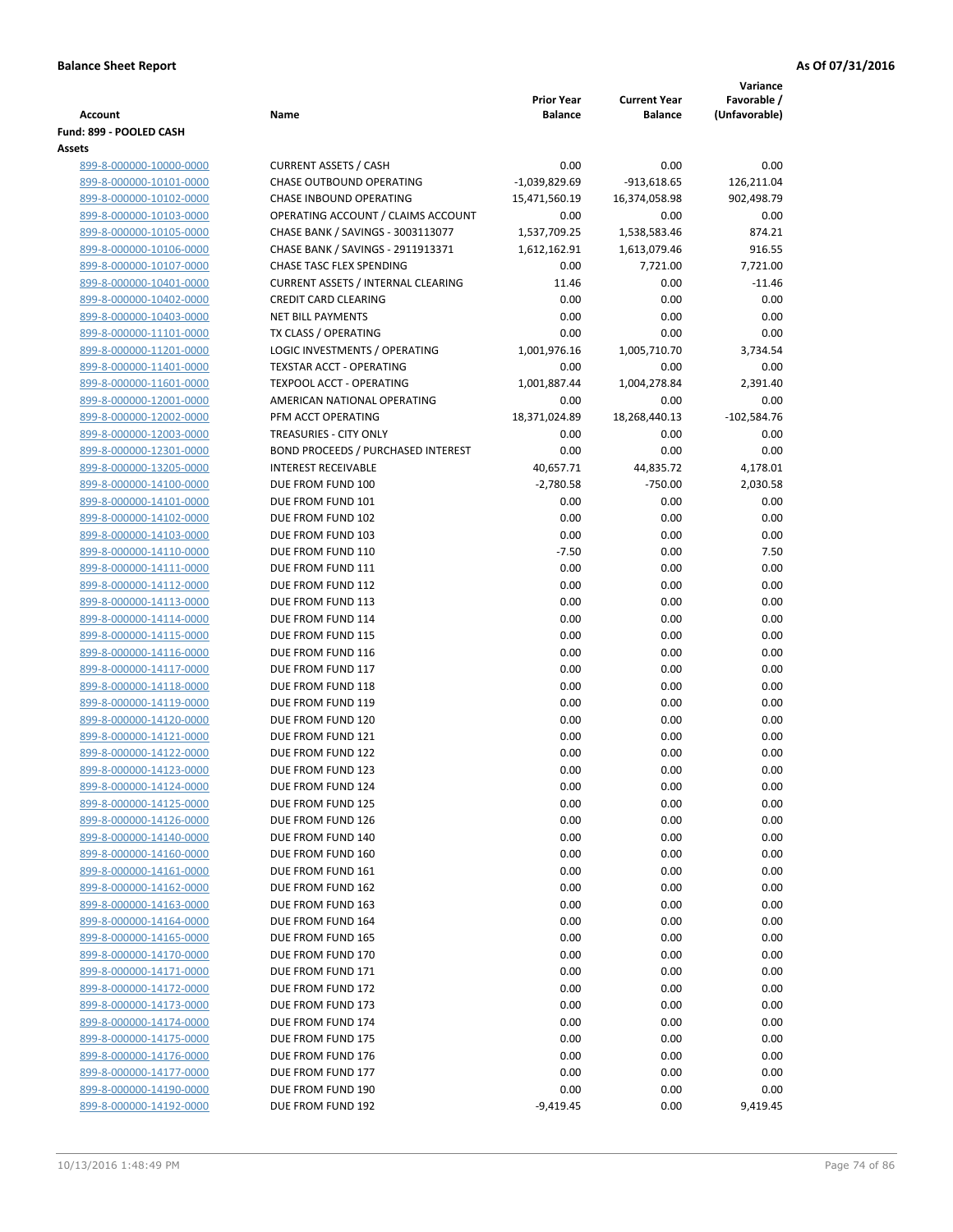|                         |                                       |                   |                     | Variance      |
|-------------------------|---------------------------------------|-------------------|---------------------|---------------|
|                         |                                       | <b>Prior Year</b> | <b>Current Year</b> | Favorable /   |
| <b>Account</b>          | Name                                  | <b>Balance</b>    | <b>Balance</b>      | (Unfavorable) |
| 899-8-000000-14200-0000 | DUE FROM FUND 200                     | $-88,266.22$      | 0.00                | 88,266.22     |
| 899-8-000000-14210-0000 | DUE FROM FUND 210                     | 0.00              | 0.00                | 0.00          |
| 899-8-000000-14211-0000 | DUE FROM FUND 211                     | 0.00              | 0.00                | 0.00          |
| 899-8-000000-14212-0000 | DUE FROM FUND 212                     | 0.00              | 0.00                | 0.00          |
| 899-8-000000-14216-0000 | DUE FROM FUND 216                     | 0.00              | 0.00                | 0.00          |
| 899-8-000000-14217-0000 | DUE FROM FUND 217                     | 0.00              | 0.00                | 0.00          |
| 899-8-000000-14300-0000 | DUE FROM FUND 300                     | 0.00              | 0.00                | 0.00          |
| 899-8-000000-14320-0000 | DUE FROM FUND 320                     | 0.00              | 0.00                | 0.00          |
| 899-8-000000-14360-0000 | DUE FROM FUND 360                     | 0.00              | 0.00                | 0.00          |
| 899-8-000000-14361-0000 | DUE FROM FUND 361                     | 0.00              | 0.00                | 0.00          |
| 899-8-000000-14400-0000 | DUE FROM FUND 400                     | $-1,813.79$       | 0.00                | 1,813.79      |
| 899-8-000000-14500-0000 | DUE FROM FUND 500                     | 0.00              | 0.00                | 0.00          |
| 899-8-000000-14561-0000 | DUE FROM FUND 561                     | 0.00              | 0.00                | 0.00          |
| 899-8-000000-14601-0000 | DUE FROM FUND 601                     | $-14,384.48$      | 0.00                | 14,384.48     |
| 899-8-000000-14602-0000 | DUE FROM FUND 602                     | $-360,944.26$     | $-0.09$             | 360,944.17    |
| 899-8-000000-14604-0000 | DUE FROM FUND 604                     | $-24,481.49$      | 0.00                | 24,481.49     |
| 899-8-000000-14660-0000 | DUE FROM FUND 660                     | 0.00              | 0.00                | 0.00          |
| 899-8-000000-14800-0000 | DUE FROM FUND 800                     | 0.00              | 0.00                | 0.00          |
| 899-8-000000-14801-0000 | DUE FROM FUND 801                     | 0.00              | 0.00                | 0.00          |
| 899-8-000000-14802-0000 | DUE FROM FUND 802                     | 0.00              | 0.00                | 0.00          |
| 899-8-000000-14803-0000 | DUE FROM FUND 803                     | 0.00              | 0.00                | 0.00          |
| 899-8-000000-14807-0000 | DUE FROM FUND 807                     | 0.00              | 0.00                | 0.00          |
| 899-8-000000-14809-0000 | DUE FROM FUND 809                     | 0.00              | 0.00                | 0.00          |
| 899-8-000000-14810-0000 | DUE FROM FUND 810                     | 0.00              | 0.00                | 0.00          |
| 899-8-000000-14811-0000 | DUE FROM FUND 811                     | 0.00              | 0.00                | 0.00          |
| 899-8-000000-14820-0000 | DUE FROM TIRZ FUND                    | 0.00              | 0.00                | 0.00          |
| 899-8-000000-14890-0000 | DUE FROM GRNVL IDC (L-3) FIXED ASSETS | 0.00              | 0.00                | 0.00          |
| 899-8-000000-14910-0000 | DUE FROM FUND 910                     | 33,357.33         | $-192.04$           | $-33,549.37$  |
| 899-8-000000-14911-0000 | DUE FROM FUND 911                     | 0.00              | 0.00                | 0.00          |
| 899-8-000000-14912-0000 | DUE FROM FUND 912                     | 0.00              | 0.00                | 0.00          |
| 899-8-000000-14913-0000 | DUE FROM FUND 913                     | 0.00              | 0.00                | 0.00          |
| 899-8-000000-14916-0000 | DUE FROM FUND 916                     | 0.00              | 0.00                | 0.00          |
| 899-8-000000-14950-0000 | DUE FROM FUND 950                     | 0.00              | 0.00                | 0.00          |
| 899-8-000000-91011-1001 | <b>BANK OF AMERICA</b>                | 0.00              | 0.00                | 0.00          |
|                         | <b>Total Assets:</b>                  | 37,528,419.88     | 38,942,147.51       | 1,413,727.63  |
|                         |                                       |                   |                     |               |
| Liability               |                                       |                   |                     |               |
| 899-8-000000-20101-0000 | <b>ACCOUNTS PAYABLE</b>               | -468,740.44       | $-942.13$           | -467,798.31   |
| 899-8-000000-20102-0000 | <b>CREDIT CARD PAYABLE</b>            | 0.00              | 0.00                | 0.00          |
| 899-8-000000-21040-0000 | DUE TO OTHER FUNDS                    | 37,997,160.32     | 38,943,089.69       | -945,929.37   |
|                         | <b>Total Liability:</b>               | 37,528,419.88     | 38,942,147.56       | -1,413,727.68 |
| <b>Equity</b>           |                                       |                   |                     |               |
| 899-8-000000-14362-0000 | DUE FROM FUND 362                     | 0.00              | 0.00                | 0.00          |
| 899-8-000000-39200-0101 | EQUITY IN POOLED CASH                 | 0.00              | 0.00                | 0.00          |
| 899-8-000000-39200-0110 | EQUITY IN POOLED CASH                 | 0.00              | 0.00                | 0.00          |
| 899-8-000000-39200-0111 | EQUITY IN POOLED CASH                 | 0.00              | 0.00                | 0.00          |
| 899-8-000000-39200-0112 | EQUITY IN POOLED CASH                 | 0.00              | 0.00                | 0.00          |
| 899-8-000000-39200-0190 | EQUITY IN POOLED CASH                 | 0.00              | 0.00                | 0.00          |
| 899-8-000000-39200-0201 | EQUITY IN POOLED CASH                 | 0.00              | 0.00                | 0.00          |
| 899-8-000000-39200-0202 | EQUITY IN POOLED CASH                 | 0.00              | 0.00                | 0.00          |
| 899-8-000000-39200-0203 | EQUITY IN POOLED CASH                 | 0.00              | 0.00                | 0.00          |
| 899-8-000000-39200-0204 | EQUITY IN POOLED CASH                 | 0.00              | 0.00                | 0.00          |
| 899-8-000000-39200-0205 | EQUITY IN POOLED CASH                 | 0.00              | 0.00                | 0.00          |
| 899-8-000000-39200-0206 | EQUITY IN POOLED CASH                 | 0.00              | 0.00                | 0.00          |
| 899-8-000000-39200-0207 | EQUITY IN POOLED CASH                 | 0.00              | 0.00                | 0.00          |
| 899-8-000000-39200-0208 | EQUITY IN POOLED CASH                 | 0.00              | 0.00                | 0.00          |
|                         |                                       | 0.00              | 0.00                | 0.00          |
| 899-8-000000-39200-0209 | EQUITY IN POOLED CASH                 |                   |                     |               |
| 899-8-000000-39200-0210 | EQUITY IN POOLED CASH                 | 0.00              | 0.00                | 0.00          |
| 899-8-000000-39200-0211 | EQUITY IN POOLED CASH                 | 0.00              | 0.00                | 0.00          |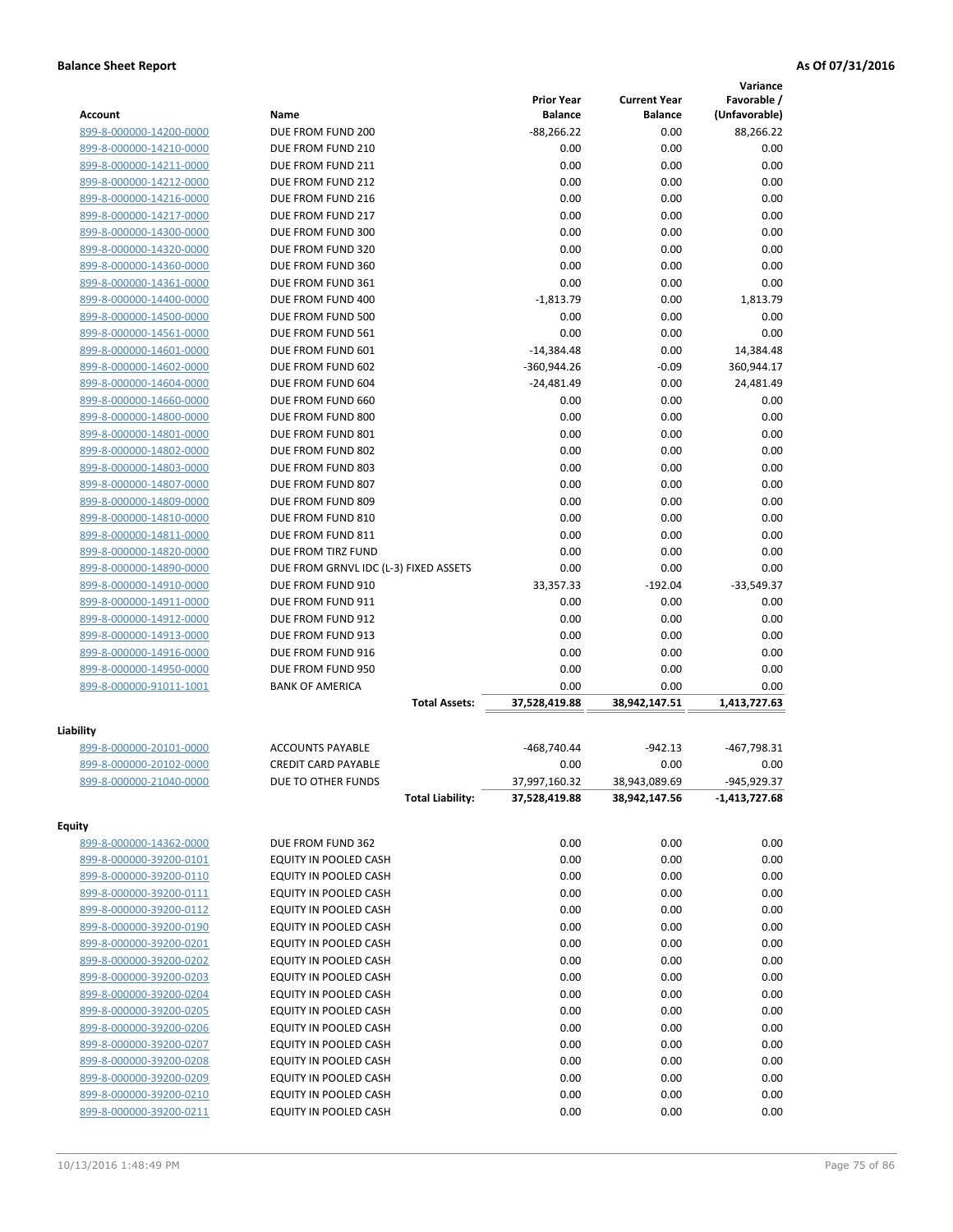**Variance**

| Account                                            | Name                                                  | <b>Prior Year</b><br><b>Balance</b> | <b>Current Year</b><br><b>Balance</b> | Favorable /<br>(Unfavorable) |
|----------------------------------------------------|-------------------------------------------------------|-------------------------------------|---------------------------------------|------------------------------|
| 899-8-000000-39200-0212                            | EQUITY IN POOLED CASH                                 | 0.00                                | 0.00                                  | 0.00                         |
| 899-8-000000-39200-0213                            | EQUITY IN POOLED CASH                                 | 0.00                                | 0.00                                  | 0.00                         |
| 899-8-000000-39200-0214                            | EQUITY IN POOLED CASH                                 | 0.00                                | 0.00                                  | 0.00                         |
| 899-8-000000-39200-0215                            | EQUITY IN POOLED CASH                                 | 0.00                                | 0.00                                  | 0.00                         |
| 899-8-000000-39200-0216                            | EQUITY IN POOLED CASH                                 | 0.00                                | 0.00                                  | 0.00                         |
| 899-8-000000-39200-0217                            | EQUITY IN POOLED CASH                                 | 0.00                                | 0.00                                  | 0.00                         |
| 899-8-000000-39200-0218                            | EQUITY IN POOLED CASH                                 | 0.00                                | 0.00                                  | 0.00                         |
| 899-8-000000-39200-0219                            | <b>EQUITY IN POOLED CASH</b>                          | 0.00                                | 0.00                                  | 0.00                         |
| 899-8-000000-39200-0220                            | EQUITY IN POOLED CASH                                 | 0.00                                | 0.00                                  | 0.00                         |
| 899-8-000000-39200-0221                            | EQUITY IN POOLED CASH                                 | 0.00                                | 0.00                                  | 0.00                         |
| 899-8-000000-39200-0222                            | EQUITY IN POOLED CASH                                 | 0.00                                | 0.00                                  | 0.00                         |
| 899-8-000000-39200-0223                            | EQUITY IN POOLED CASH                                 | 0.00                                | 0.00                                  | 0.00                         |
| 899-8-000000-39200-0224                            | EQUITY IN POOLED CASH                                 | 0.00                                | 0.00                                  | 0.00                         |
| 899-8-000000-39200-0225                            | EQUITY IN POOLED CASH                                 | 0.00                                | 0.00                                  | 0.00                         |
| 899-8-000000-39200-0226                            | EQUITY IN POOLED CASH                                 | 0.00                                | 0.00                                  | 0.00                         |
| 899-8-000000-39200-0227                            | EQUITY IN POOLED CASH                                 | 0.00                                | 0.00                                  | 0.00                         |
| 899-8-000000-39200-0228                            | EQUITY IN POOLED CASH                                 | 0.00                                | 0.00                                  | 0.00                         |
| 899-8-000000-39200-0229                            | <b>EQUITY IN POOLED CASH</b>                          | 0.00                                | 0.00                                  | 0.00                         |
| 899-8-000000-39200-0231                            | EQUITY IN POOLED CASH                                 | 0.00                                | 0.00                                  | 0.00                         |
| 899-8-000000-39200-0232                            | EQUITY IN POOLED CASH                                 | 0.00                                | 0.00                                  | 0.00                         |
| 899-8-000000-39200-0233                            | EQUITY IN POOLED CASH                                 | 0.00                                | 0.00                                  | 0.00                         |
| 899-8-000000-39200-0234                            | EQUITY IN POOLED CASH                                 | 0.00                                | 0.00                                  | 0.00                         |
| 899-8-000000-39200-0235                            | <b>EQUITY IN POOLED CASH</b>                          | 0.00                                | 0.00                                  | 0.00                         |
| 899-8-000000-39200-0236                            | EQUITY IN POOLED CASH                                 | 0.00                                | 0.00                                  | 0.00                         |
| 899-8-000000-39200-0241                            | EQUITY IN POOLED CASH                                 | 0.00                                | 0.00                                  | 0.00                         |
| 899-8-000000-39200-0247                            | EQUITY IN POOLED CASH                                 | 0.00                                | 0.00                                  | 0.00                         |
| 899-8-000000-39200-0250                            | EQUITY IN POOLED CASH                                 | 0.00                                | 0.00                                  | 0.00                         |
| 899-8-000000-39200-0251                            | EQUITY IN POOLED CASH                                 | 0.00                                | 0.00                                  | 0.00                         |
| 899-8-000000-39200-0252                            | EQUITY IN POOLED CASH                                 | 0.00                                | 0.00                                  | 0.00                         |
| 899-8-000000-39200-0253                            | EQUITY IN POOLED CASH                                 | 0.00                                | 0.00                                  | 0.00                         |
| 899-8-000000-39200-0254                            | EQUITY IN POOLED CASH                                 | 0.00                                | 0.00                                  | 0.00                         |
| 899-8-000000-39200-0301                            | EQUITY IN POOLED CASH                                 | 0.00                                | 0.00                                  | 0.00                         |
| 899-8-000000-39200-0302                            | EQUITY IN POOLED CASH                                 | 0.00                                | 0.00                                  | 0.00                         |
| 899-8-000000-39200-0401                            | EQUITY IN POOLED CASH                                 | 0.00                                | 0.00                                  | 0.00                         |
| 899-8-000000-39200-0402                            | EQUITY IN POOLED CASH                                 | 0.00                                | 0.00                                  | 0.00                         |
| 899-8-000000-39200-0403                            | EQUITY IN POOLED CASH                                 | 0.00                                | 0.00                                  | 0.00                         |
| 899-8-000000-39200-0405                            | EQUITY IN POOLED CASH                                 | 0.00                                | 0.00                                  | 0.00                         |
| 899-8-000000-39200-0406<br>899-8-000000-39200-0410 | EQUITY IN POOLED CASH<br><b>EQUITY IN POOLED CASH</b> | 0.00                                | 0.00                                  | 0.00                         |
| 899-8-000000-39200-0411                            | EQUITY IN POOLED CASH                                 | 0.00                                | 0.00<br>0.00                          | 0.00<br>0.00                 |
| 899-8-000000-39200-0501                            | EQUITY IN POOLED CASH                                 | 0.00<br>0.00                        | 0.00                                  | 0.00                         |
| 899-8-000000-39200-0502                            | EQUITY IN POOLED CASH                                 | 0.00                                | 0.00                                  | 0.00                         |
| 899-8-000000-39200-0503                            | EQUITY IN POOLED CASH                                 | 0.00                                | 0.00                                  | 0.00                         |
| 899-8-000000-39200-0504                            | EQUITY IN POOLED CASH                                 | 0.00                                | 0.00                                  | 0.00                         |
| 899-8-000000-39200-0505                            | EQUITY IN POOLED CASH                                 | 0.00                                | 0.00                                  | 0.00                         |
| 899-8-000000-39200-0506                            | <b>EQUITY IN POOLED CASH</b>                          | 0.00                                | 0.00                                  | 0.00                         |
| 899-8-000000-39200-0507                            | EQUITY IN POOLED CASH                                 | 0.00                                | 0.00                                  | 0.00                         |
| 899-8-000000-39200-0511                            | EQUITY IN POOLED CASH                                 | 0.00                                | 0.00                                  | 0.00                         |
| 899-8-000000-39200-0513                            | EQUITY IN POOLED CASH                                 | 0.00                                | 0.00                                  | 0.00                         |
| 899-8-000000-39200-0521                            | EQUITY IN POOLED CASH                                 | 0.00                                | 0.00                                  | 0.00                         |
| 899-8-000000-39200-0522                            | EQUITY IN POOLED CASH                                 | 0.00                                | 0.00                                  | 0.00                         |
| 899-8-000000-39200-0523                            | EQUITY IN POOLED CASH                                 | 0.00                                | 0.00                                  | 0.00                         |
| 899-8-000000-39200-0601                            | EQUITY IN POOLED CASH                                 | 0.00                                | 0.00                                  | 0.00                         |
| 899-8-000000-39200-0602                            | EQUITY IN POOLED CASH                                 | 0.00                                | 0.00                                  | 0.00                         |
| 899-8-000000-39200-0603                            | EQUITY IN POOLED CASH                                 | 0.00                                | 0.00                                  | 0.00                         |
| 899-8-000000-39200-0604                            | EQUITY IN POOLED CASH                                 | 0.00                                | 0.00                                  | 0.00                         |
| 899-8-000000-39200-0702                            | EQUITY IN POOLED CASH                                 | 0.00                                | 0.00                                  | 0.00                         |
| 899-8-000000-39200-0703                            | EQUITY IN POOLED CASH                                 | 0.00                                | 0.00                                  | 0.00                         |
| 899-8-000000-39200-0704                            | EQUITY IN POOLED CASH                                 | 0.00                                | 0.00                                  | 0.00                         |
|                                                    |                                                       |                                     |                                       |                              |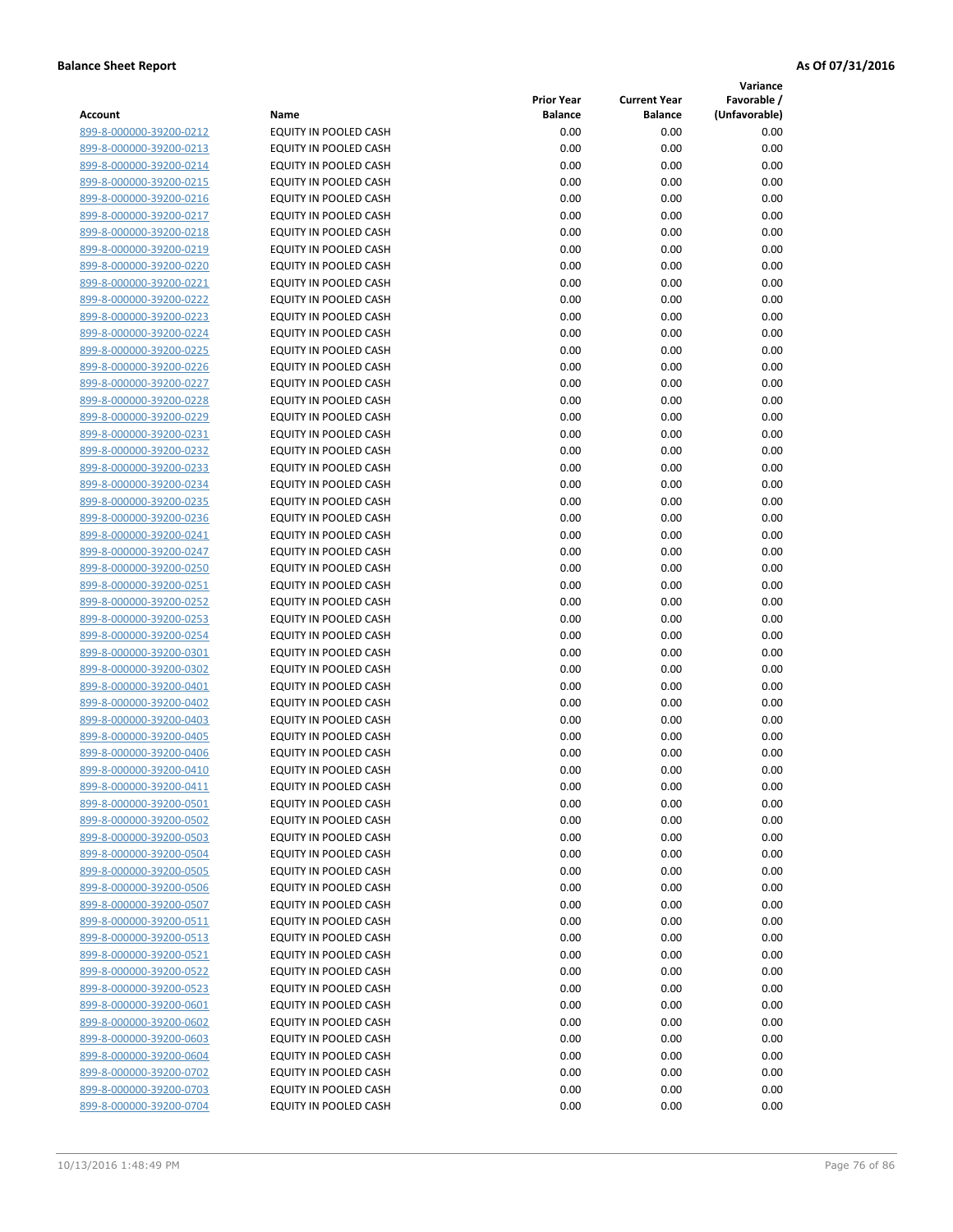|                                       |                                                          |                   |                     | Variance      |
|---------------------------------------|----------------------------------------------------------|-------------------|---------------------|---------------|
|                                       |                                                          | <b>Prior Year</b> | <b>Current Year</b> | Favorable /   |
| <b>Account</b>                        | <b>Name</b>                                              | <b>Balance</b>    | <b>Balance</b>      | (Unfavorable) |
| 899-8-000000-39200-0705               | EQUITY IN POOLED CASH                                    | 0.00              | 0.00                | 0.00          |
| 899-8-000000-39200-0706               | <b>EQUITY IN POOLED CASH</b>                             | 0.00              | 0.00                | 0.00          |
| 899-8-000000-39200-0707               | EQUITY IN POOLED CASH                                    | 0.00              | 0.00                | 0.00          |
| 899-8-000000-39200-0708               | <b>EQUITY IN POOLED CASH</b>                             | 0.00              | 0.00                | 0.00          |
| 899-8-000000-39200-0710               | <b>EQUITY IN POOLED CASH</b>                             | 0.00              | 0.00                | 0.00          |
| 899-8-000000-39200-0721               | <b>EQUITY IN POOLED CASH</b>                             | 0.00              | 0.00                | 0.00          |
| 899-8-000000-39200-0722               | EQUITY IN POOLED CASH                                    | 0.00              | 0.00                | 0.00          |
| 899-8-000000-39200-0723               | <b>EQUITY IN POOLED CASH</b>                             | 0.00              | 0.00                | 0.00          |
| 899-8-000000-39200-0731               | <b>EQUITY IN POOLED CASH</b>                             | 0.00              | 0.00                | 0.00          |
| 899-8-000000-39200-0825               | <b>EQUITY IN POOLED CASH</b>                             | 0.00              | 0.00                | 0.00          |
| 899-8-000000-39200-0901               | <b>EQUITY IN POOLED CASH</b>                             | 0.00              | 0.00                | 0.00          |
| 899-8-000000-39200-0902               | EQUITY IN POOLED CASH                                    | 0.00              | 0.00                | 0.00          |
| 899-8-000000-39200-0903               | <b>EQUITY IN POOLED CASH</b>                             | 0.00              | 0.00                | 0.00          |
| 899-8-000000-39200-0904               | EQUITY IN POOLED CASH                                    | 0.00              | 0.00                | 0.00          |
| 899-8-000000-39200-0905               | EQUITY IN POOLED CASH                                    | 0.00              | 0.00                | 0.00          |
| 899-8-000000-39200-0909               | <b>EQUITY IN POOLED CASH</b>                             | 0.00              | 0.00                | 0.00          |
| 899-8-000000-39200-0910               | <b>EQUITY IN POOLED CASH</b>                             | 0.00              | 0.00                | 0.00          |
| 899-8-000000-39200-0960               | <b>EQUITY IN POOLED CASH</b>                             | 0.00              | 0.00                | 0.00          |
| 899-8-000000-39200-9999               | EQUITY IN POOLED CASH                                    | 0.00              | 0.00                | 0.00          |
|                                       | <b>Total Beginning Equity:</b>                           | 0.00              | 0.00                | 0.00          |
| <b>Total Revenue</b>                  |                                                          | 0.00              | $-0.05$             | $-0.05$       |
| <b>Revenues Over/(Under) Expenses</b> |                                                          | 0.00              | $-0.05$             | $-0.05$       |
|                                       | <b>Total Equity and Current Surplus (Deficit):</b>       | 0.00              | $-0.05$             | $-0.05$       |
|                                       | Total Liabilities, Equity and Current Surplus (Deficit): | 37,528,419.88     | 38,942,147.51       | 1.413.727.63  |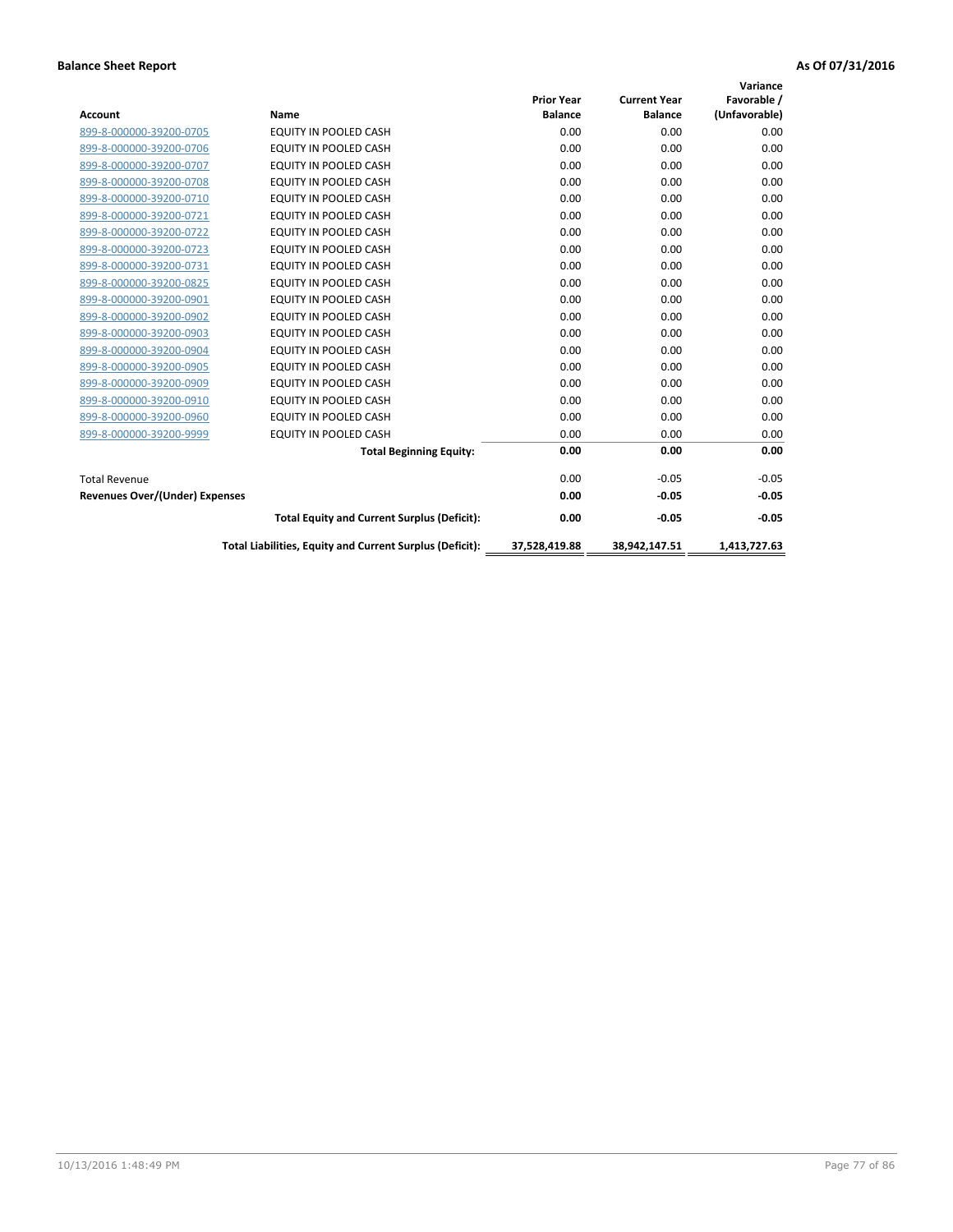|                                                    |                                                              | <b>Prior Year</b> | <b>Current Year</b>    | Variance<br>Favorable /  |
|----------------------------------------------------|--------------------------------------------------------------|-------------------|------------------------|--------------------------|
| <b>Account</b>                                     | Name                                                         | <b>Balance</b>    | <b>Balance</b>         | (Unfavorable)            |
| Fund: 910 - ELECTRIC OPERATING FUND                |                                                              |                   |                        |                          |
| Assets                                             |                                                              |                   |                        |                          |
| 910-9-000000-10000-1300                            | CASH                                                         | 11,111,830.89     | 11,428,829.21          | 316,998.32               |
| 910-9-000000-10209-1300                            | <b>ADMIN PETTY CASH</b>                                      | 658.89            | 658.89                 | 0.00                     |
| 910-9-000000-10308-1300                            | <b>GEUS SERVICE CENTER CHANGE</b>                            | 849.90            | 849.90                 | 0.00                     |
| 910-9-000000-10309-1300                            | <b>GEUS DOWNTOWN CHANGE</b>                                  | 1,650.00          | 1,650.00               | 0.00                     |
| 910-9-000000-12190-1810                            | DEFERRED ISSUANCE COSTS 2001                                 | 0.00              | 0.00                   | 0.00                     |
| 910-9-000000-12191-1810                            | DEFERRED ISSUANCE COST 2008 ENGINE PR                        | 0.00              | 0.00                   | 0.00                     |
| 910-9-000000-12192-1810                            | DEFERRED ISSUANCE COSTS 2010 BOA ENGI                        | 0.00              | 0.00                   | 0.00                     |
| 910-9-000000-12193-1810                            | DEFERRED ISSUANCE COSTS 2010 SCRUBBEI                        | 0.00              | 0.00                   | 0.00                     |
| 910-9-000000-12194-1810                            | DEFERRED ISSUANCE COSTS 2010 TMPA DEI                        | 0.00              | 0.00                   | 0.00                     |
| 910-9-000000-12201-1810                            | <b>BOND DISCOUNT</b>                                         | 148,397.15        | 136,516.38             | $-11,880.77$             |
| 910-9-000000-13000-1420                            | <b>CUSTOMER ACCOUNTS RECEIVABLE</b>                          | 1,217,725.64      | 2,370,971.13           | 1,153,245.49             |
| 910-9-000000-13001-1420                            | NON CURRENT CUSTOMER ACCTS RECEIVAE                          | 315,565.74        | 420,057.74             | 104,492.00               |
| 910-9-000000-13002-1440                            | ALLOWANCE FOR UNCOLLECTABLE                                  | $-276,120.78$     | $-394,609.78$          | $-118,489.00$            |
| 910-9-000000-13003-1422                            | UNBILLED YEAR-END ACCRUAL                                    | 3,625,487.42      | 5,109,446.76           | 1,483,959.34             |
| 910-9-000000-13009-1423                            | FUEL ADJUSTMENT - UNDER/OVER                                 | 918,934.25        | -592,479.14            | $-1,511,413.39$          |
| 910-9-000000-13011-1420                            | AMP RECEIVABLE                                               | $-9,566.34$       | 13,396.07              | 22,962.41                |
| 910-9-000000-13066-1421                            | AMPY CUSTOMER ACCOUNTS RECEIVABLE                            | 0.00              | 0.00                   | 0.00                     |
| 910-9-000000-13067-1421                            | AMPY ARREARS ACCOUNTS RECEIVABLE                             | $-2,027.98$       | $-5,014.27$            | $-2,986.29$              |
| 910-9-000000-13068-1421                            | AMPY Customers Left With Balance A/R                         | 31,772.14         | 39,109.00              | 7,336.86                 |
| 910-9-000000-13201-1430                            | MISCELLANEOUS ACCOUNTS RECEIVABLE                            | 0.00              | 0.00                   | 0.00                     |
| 910-9-000000-13205-1710                            | <b>INTEREST RECEIVABLE</b>                                   | 0.00              | 0.00                   | 0.00                     |
| 910-9-000000-13290-1650                            | PREPAYMENTS                                                  | 0.00              | 0.00                   | 0.00                     |
| 910-9-000000-13291-1651                            | TMPA SCRUBBER PREPAYMENT                                     | 7,996,505.08      | 7,678,763.08           | $-317,742.00$            |
| 910-9-000000-13293-1653                            | TMPA FIXED COSTS PREPAYMENT                                  | 27,989,196.45     | 29,772,388.64          | 1,783,192.19             |
| 910-9-000000-13294-1654                            | TMPA DEMAND COSTS ESCROW                                     | 0.00              | 0.00                   | 0.00                     |
| 910-9-000000-13297-1657                            | <b>ERCOT CRR PREPAYMENTS</b>                                 | 95,537.52         | 103,055.57             | 7,518.05                 |
| 910-9-000000-13299-1655                            | <b>ERCOT COLLATERAL</b>                                      | 1,550.00          | 111,550.00             | 110,000.00               |
| 910-9-000000-14001-1461                            | DUE FROM COG - GENERAL FUND                                  | 0.00              | 0.00                   | 0.00                     |
| 910-9-000000-14402-1469                            | DUE FROM DEBT SERVICE FUND                                   | 4,443,984.42      | 4,625,445.97           | 181,461.55               |
| 910-9-000000-14501-1467                            | DUE FROM GBOD                                                | 0.00              | 0.00                   | 0.00                     |
| 910-9-000000-14916-1469                            | DUE FROM FUND 916                                            | 0.00              | 0.00                   | 0.00                     |
| 910-9-000000-14999-1910                            | DUE FROM 906                                                 | 0.00              | 0.00                   | 0.00                     |
| 910-9-000000-15900-1540                            | <b>INVENTORY</b>                                             | 2,509,708.58      | 2,491,378.57           | $-18,330.01$             |
| 910-9-000000-15901-1541                            | <b>GEUS UNLEADED GASOLINE</b><br><b>GEUS DIESEL GASOLINE</b> | $-343.29$         | -590.37                | $-247.08$<br>$-81.48$    |
| 910-9-000000-15902-1542                            | <b>INVENTORIES / SUBSTATION</b>                              | 2,029.63          | 1,948.15               | 0.00                     |
| 910-9-000000-15903-1543<br>910-9-000000-15909-1510 | STEAM PLANT FUEL OIL INVENTORY                               | 7,771.80          | 7,771.80<br>582,166.40 | $-963.81$                |
|                                                    | <b>CWIP</b>                                                  | 583,130.21        | 368,786.52             |                          |
| 910-9-000000-16301-1070<br>910-9-000000-17501-9260 | <b>EMPLOYEE CONTRIBUTIONS</b>                                | 0.00<br>0.00      | 465,482.00             | 368,786.52<br>465,482.00 |
| 910-9-000000-17504-9260                            | <b>INVESTMENT RETURN</b>                                     | 0.00              | 337,872.00             | 337,872.00               |
| 910-9-000000-17508-9260                            | <b>EXPERIENCE DIFFERENCE</b>                                 | 0.00              | 4,057.00               | 4,057.00                 |
| 910-9-000000-19000-3100                            | STEAM - LAND                                                 | 117,340.90        | 117,340.90             | 0.00                     |
| 910-9-000000-19001-3110                            | STEAM PLANT - STRUCTURES                                     | 1,056,896.04      | 1,056,896.04           | 0.00                     |
| 910-9-000000-19002-3120                            | STEAM PLANT - BOILER PLANT EQUIPMENT                         | 4,483,733.44      | 4,815,449.65           | 331,716.21               |
| 910-9-000000-19003-3130                            | STEAM PLANT - ENGINES                                        | 0.00              | 0.00                   | 0.00                     |
| 910-9-000000-19004-3140                            | STEAM PLANT - GENERATORS                                     | 16,936,710.31     | 9,067,106.70           | -7,869,603.61            |
| 910-9-000000-19005-3150                            | STEAM PLANT - ACCESSORY ELECTRIC EQUIF                       | 1,027,042.39      | 667,175.88             | -359,866.51              |
| 910-9-000000-19006-3160                            | STEAM PLANT - MISC POWER PLANT EQUIPI                        | 692,818.75        | 12,912.88              | -679,905.87              |
| 910-9-000000-19100-3400                            | <b>ENGINE PLANT - LAND</b>                                   | 43,850.00         | 43,850.00              | 0.00                     |
| 910-9-000000-19101-3410                            | <b>ENGINE PLANT - STRUCTURES</b>                             | 4,655,874.20      | 4,655,874.20           | 0.00                     |
| 910-9-000000-19101-3411                            | <b>ENGINE PLANT - STRUCTURES</b>                             | 0.00              | 0.00                   | 0.00                     |
| 910-9-000000-19104-3440                            | ENGINE PLANT - ENGINE PLANT GENERATOF                        | 28,654,263.02     | 28,654,263.02          | 0.00                     |
| 910-9-000000-19105-3450                            | ENGINE PLANT - ACCESSORY ELECTRIC EQUI                       | 182,210.98        | 182,210.98             | 0.00                     |
| 910-9-000000-19106-3460                            | ENGINE PLANT - MISCELLANEOUS POWER P                         | 10,452.64         | 10,452.64              | 0.00                     |
| 910-9-000000-19204-3442                            | <b>ENGINE PLANT - RENEWABLE GENERATORS</b>                   | 245,000.01        | 245,000.01             | 0.00                     |
| 910-9-000000-19301-3500                            | TRANSMISSION - LAND                                          | 53,501.21         | 53,501.21              | 0.00                     |
| 910-9-000000-19302-3530                            | TRANSMISSION - SUBSTATIONS                                   | 7,831,687.72      | 5,552,341.27           | -2,279,346.45            |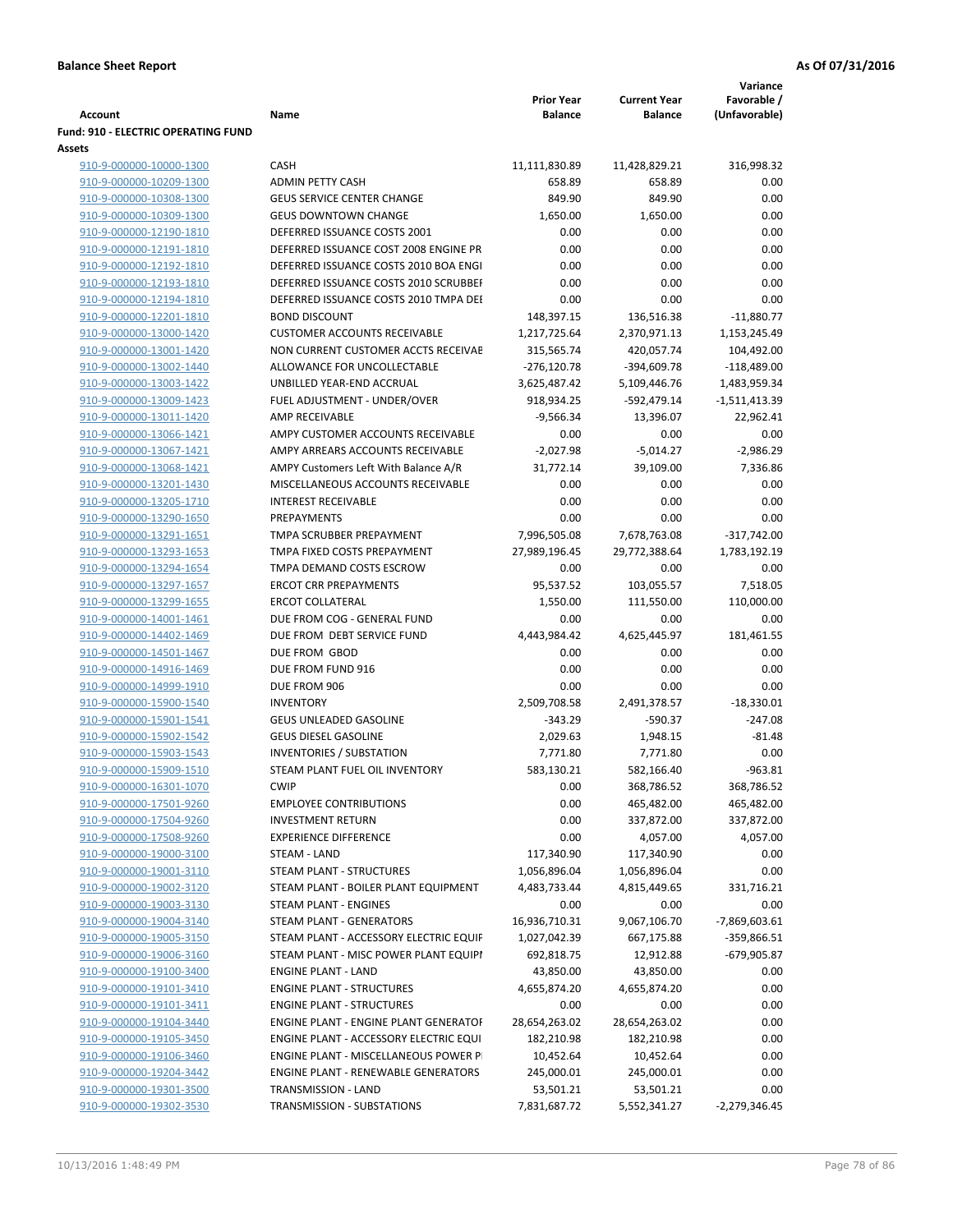|                                                    |                                                               |                                     |                                       | Variance                     |
|----------------------------------------------------|---------------------------------------------------------------|-------------------------------------|---------------------------------------|------------------------------|
| Account                                            | Name                                                          | <b>Prior Year</b><br><b>Balance</b> | <b>Current Year</b><br><b>Balance</b> | Favorable /<br>(Unfavorable) |
| 910-9-000000-19303-3572                            | TRANSMISSION - TMPA LINES                                     | 1,156,631.80                        | 1,156,631.80                          | 0.00                         |
| 910-9-000000-19304-3571                            | TRANSMISSION - GEUS LINES                                     | 3,738,862.73                        | 3,722,472.15                          | $-16,390.58$                 |
| 910-9-000000-19401-3600                            | <b>DISTRIBUTION - LAND</b>                                    | 218,418.15                          | 218,418.15                            | 0.00                         |
| 910-9-000000-19402-3620                            | <b>DISTRIBUTION - SUBSTATIONS</b>                             | 7,368,630.14                        | 5,985,037.00                          | $-1,383,593.14$              |
| 910-9-000000-19403-3640                            | <b>DISTRIBUTION - POLES</b>                                   | 4,380,982.61                        | 4,381,552.51                          | 569.90                       |
| 910-9-000000-19404-3650                            | DISTRIBUTION - OH CONDUCTOR & DEVICES                         | 3,454,657.19                        | 3,518,976.80                          | 64,319.61                    |
| 910-9-000000-19405-3660                            | DISTRIBUTION - UNDERGROUND CONDUIT                            | 1,425,999.07                        | 1,454,708.84                          | 28,709.77                    |
| 910-9-000000-19406-3670                            | DISTRIBUTION - UG CONDUCTOR & DEVICES                         | 2,869,847.13                        | 2,833,506.40                          | $-36,340.73$                 |
| 910-9-000000-19407-3680                            | DISTRIBUTION - TRANSFORMERS                                   | 4,252,699.30                        | 4,279,270.60                          | 26,571.30                    |
| 910-9-000000-19408-3690                            | <b>DISTRIBUTION - SERVICE CONNECTIONS</b>                     | 636,988.82                          | 647,016.84                            | 10,028.02                    |
| 910-9-000000-19409-3700                            | <b>DISTRIBUTION - METERS</b>                                  | 1,721,546.29                        | 1,864,415.78                          | 142,869.49                   |
| 910-9-000000-19410-3710                            | <b>DISTRIBUTION - VAPOR LIGHTS</b>                            | 85,651.21                           | 83,944.20                             | $-1,707.01$                  |
| 910-9-000000-19411-3750                            | DISTRIBUTION - STREET LIGHTS & SIGNALS                        | 89,896.48                           | 89,881.93                             | $-14.55$                     |
| 910-9-000000-19501-3890                            | <b>GENERAL - LAND</b>                                         | 110,503.10                          | 110,503.10                            | 0.00                         |
| 910-9-000000-19502-3900                            | <b>GENERAL - STRUCTURES</b>                                   | 5,881,580.20                        | 5,881,580.20                          | 0.00                         |
| 910-9-000000-19503-3910                            | <b>GENERAL - FURNITURE &amp; OFFICE EQUIPMEN</b>              | 520,295.62                          | 555,753.77                            | 35,458.15                    |
| 910-9-000000-19504-3941                            | <b>GENERAL - METER READING ASSETS</b>                         | 38,482.00                           | 38,482.00                             | 0.00                         |
| 910-9-000000-19505-3911                            | <b>GENERAL - CUSTOMER SERVICE EQUIPMENT</b>                   | 11,750.00                           | 11.750.00                             | 0.00                         |
| 910-9-000000-19506-3914                            | <b>GENERAL - BILLING EQUIPMENT</b>                            | 0.00                                | 0.00                                  | 0.00                         |
| 910-9-000000-19507-3915                            | <b>GENERAL - CASHIERING EQUIPMENT</b>                         | 7,033.54                            | 7,033.54                              | 0.00                         |
| 910-9-000000-19508-3920                            | <b>GENERAL - TRANSPORTATION EQUIPMENT</b>                     | 2,326,360.72                        | 2,500,400.72                          | 174,040.00                   |
| 910-9-000000-19509-3930                            | <b>GENERAL - WAREHOUSE EQUIPMENT</b>                          | 63,375.94                           | 69,324.02                             | 5,948.08                     |
| 910-9-000000-19510-3940                            | <b>GENERAL - TOOLS</b>                                        | 13,918.37                           | 13,918.37                             | 0.00                         |
| 910-9-000000-19511-3950                            | <b>GENERAL - LABORATORY EQUIPMENT</b>                         | 336,291.99                          | 336,291.99                            | 0.00                         |
| 910-9-000000-19512-3960                            | <b>GENERAL - POWER OPERATED EQUIPMENT</b>                     | 338,718.53                          | 338,718.53                            | 0.00                         |
| 910-9-000000-19513-3970                            | <b>GENERAL - COMMUNICATIONS EQUIPMENT</b>                     | 47,808.65                           | 47,808.65                             | 0.00                         |
| 910-9-000000-19514-3980                            | <b>GENERAL - MISCELLANEOUS EQUIPMENT</b>                      | 0.00                                | 0.00                                  | 0.00                         |
| 910-9-000000-19999-1080                            | <b>ACCUMULATED DEPRECIATION</b>                               | -49,024,932.08                      | -38,561,238.83                        | 10,463,693.25                |
|                                                    |                                                               |                                     |                                       |                              |
|                                                    | <b>Total Assets:</b>                                          | 118,777,606.43                      | 121,799,991.66                        | 3,022,385.23                 |
|                                                    |                                                               |                                     |                                       |                              |
| Liability                                          |                                                               |                                     |                                       |                              |
| 910-9-000000-20101-2320                            | <b>ACCOUNTS PAYABLE</b>                                       | 33,357.33                           | $-192.04$                             | 33,549.37                    |
| 910-9-000000-20102-2321                            | <b>CREDIT CARD PAYABLE</b>                                    | 0.00                                | $-7,272.36$                           | 7,272.36                     |
| 910-9-000000-20103-2322                            | <b>ACCRUED ACCOUNTS PAYABLE</b>                               | 0.00                                | 0.00                                  | 0.00                         |
| 910-9-000000-20139-2323                            | RETAINAGES PAYABLE                                            | 0.00                                | 0.00                                  | 0.00                         |
| 910-9-000000-20141-0000                            | <b>TELEPHONE CLEARING</b>                                     | 0.00                                | 0.00                                  | 0.00                         |
| 910-9-000000-20142-0000                            | <b>ESCROW</b>                                                 | 0.00                                | 0.00                                  | 0.00                         |
| 910-9-000000-20815-2410                            | SALES TAX PAYABLE - IN THE CITY                               | 83,094.12                           | 80,738.08                             | 2,356.04                     |
| 910-9-000000-20816-2411                            | SALES TAX PAYABLE - OUT OF CITY                               | 2,831.73                            | 3,361.19                              | $-529.46$                    |
| 910-9-000000-21001-2341                            | DUE TO COG - GEN FUND                                         | 0.00                                | 0.00                                  | 0.00                         |
| 910-9-000000-21406-2329                            | <b>DUE TO 906</b>                                             | 0.00                                | 0.00                                  | 0.00                         |
| 910-9-000000-21507-2347                            | DUE TO GBOD                                                   | 0.00                                | 0.00                                  | 0.00                         |
| 910-9-000000-22001-2327                            | SALARIES PAYABLE                                              | 211,438.74                          | 233,865.12                            | $-22,426.38$                 |
| 910-9-000000-22002-2328                            | PTO PAYABLE                                                   | 296,393.57                          | 421,442.27                            | $-125,048.70$                |
| 910-9-000000-23011-2211                            | <b>REVENUE BONDS</b>                                          | 435,000.00                          | 455,000.00                            | $-20,000.00$                 |
| 910-9-000000-24000-2350                            | <b>CUSTOMER DEPOSITS</b>                                      | 1,769,555.02                        | 2,043,748.57                          | $-274,193.55$                |
| 910-9-000000-24014-2359                            | <b>CUSTOMER DEPOSITS / AMPY EQUIPMENT</b>                     | 96,158.29                           | 109,418.33                            | $-13,260.04$                 |
| 910-9-000000-24015-2350                            | AMP RESERVE                                                   | $-9,566.34$                         | 13,396.07                             | $-22,962.41$                 |
| 910-9-000000-25069-2530                            | PREPAID ELECTRICITY - AMPY                                    | 46,912.28                           | $-37,949.26$                          | 84,861.54                    |
| 910-9-000000-26001-2283                            | <b>OBLIGATION FOR COMPENSATED ABSENCES</b>                    | 440,273.03                          | 362,637.83                            | 77,635.20                    |
| 910-9-000000-26102-2210                            | REVENUE BONDS PAYABLE                                         | 35,975,000.00                       | 38,763,000.00                         | $-2,788,000.00$              |
| 910-9-000000-26107-2250                            | PREMIUM ON 2010 ISSUE                                         | 233, 164. 14                        | 218,231.30                            | 14,932.84                    |
| 910-9-000000-26108-2250                            | <b>SCRUBBER DEBT - 2010</b>                                   | 10,395,000.00                       | 10,395,000.00                         | 0.00                         |
| 910-9-000000-26109-2250                            | PREMIUM ON SCRUBBER                                           | 198,221.85                          | 185,526.87                            | 12,694.98                    |
| 910-9-000000-26110-2250                            | TMPA DEBT - 2010                                              | 20,640,000.00                       | 20,640,000.00                         | 0.00                         |
| 910-9-000000-26111-2250                            | PREMIUM ON TMPA DEBT                                          | 393,138.15                          | 367,959.88                            | 25,178.27                    |
| 910-9-000000-29300-0000<br>910-9-000000-29400-0100 | <b>ENCUMBRANCE SUMMARY</b><br>RESERVED ACCOUNT / ENCUMBRANCES | 0.00<br>0.00                        | 0.00<br>0.00                          | 0.00<br>0.00                 |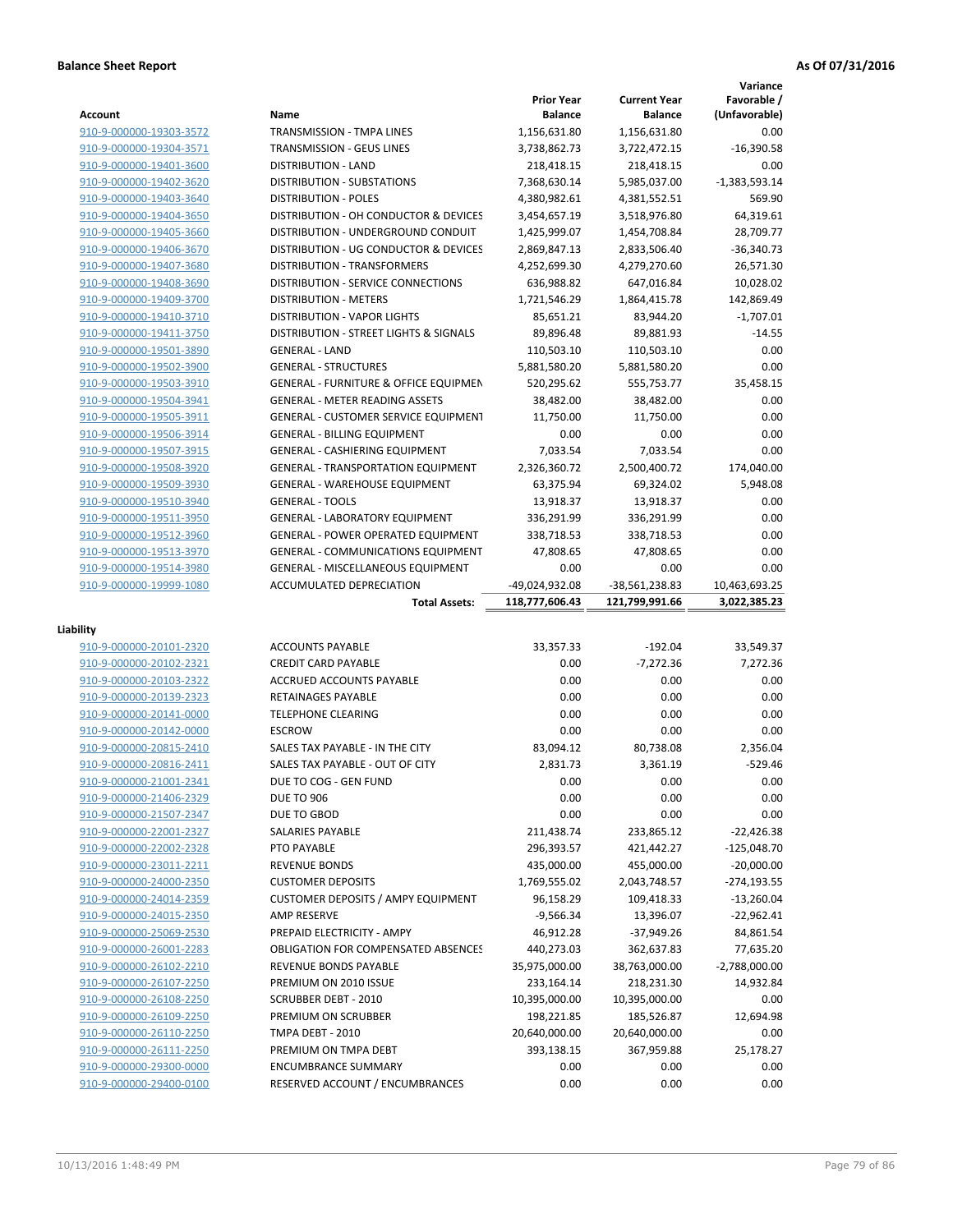| <b>Account</b>                        | <b>Name</b>                                              | <b>Prior Year</b><br><b>Balance</b> | <b>Current Year</b><br><b>Balance</b> | Variance<br>Favorable /<br>(Unfavorable) |
|---------------------------------------|----------------------------------------------------------|-------------------------------------|---------------------------------------|------------------------------------------|
| 910-9-000000-29999-9260               | <b>NET PENSION LIABILITY</b>                             | 0.00                                | 609,947.00                            | $-609,947.00$                            |
|                                       | <b>Total Liability:</b>                                  | 71,239,971.91                       | 74,857,858.85                         | $-3,617,886.94$                          |
| <b>Equity</b>                         |                                                          |                                     |                                       |                                          |
| 910-9-000000-39100-2160               | UNRESERVED RETAINED EARNINGS                             | 44,331,048.75                       | 47,623,065.55                         | 3,292,016.80                             |
| 910-9-000000-39500-9260               | <b>NET POSITION - PENSION</b>                            | 0.00                                | $-3,070.00$                           | $-3,070.00$                              |
|                                       | <b>Total Beginning Equity:</b>                           | 44,331,048.75                       | 47,619,995.55                         | 3,288,946.80                             |
| <b>Total Revenue</b>                  |                                                          | 43,212,105.91                       | 40,439,969.38                         | $-2,772,136.53$                          |
| <b>Total Expense</b>                  |                                                          | 40,005,520.14                       | 41,117,832.12                         | $-1,112,311.98$                          |
| <b>Revenues Over/(Under) Expenses</b> |                                                          | 3,206,585.77                        | -677,862.74                           | -3,884,448.51                            |
|                                       | <b>Total Equity and Current Surplus (Deficit):</b>       | 47,537,634.52                       | 46,942,132.81                         | $-595,501.71$                            |
|                                       | Total Liabilities, Equity and Current Surplus (Deficit): | 118,777,606.43                      | 121,799,991.66                        | 3,022,385.23                             |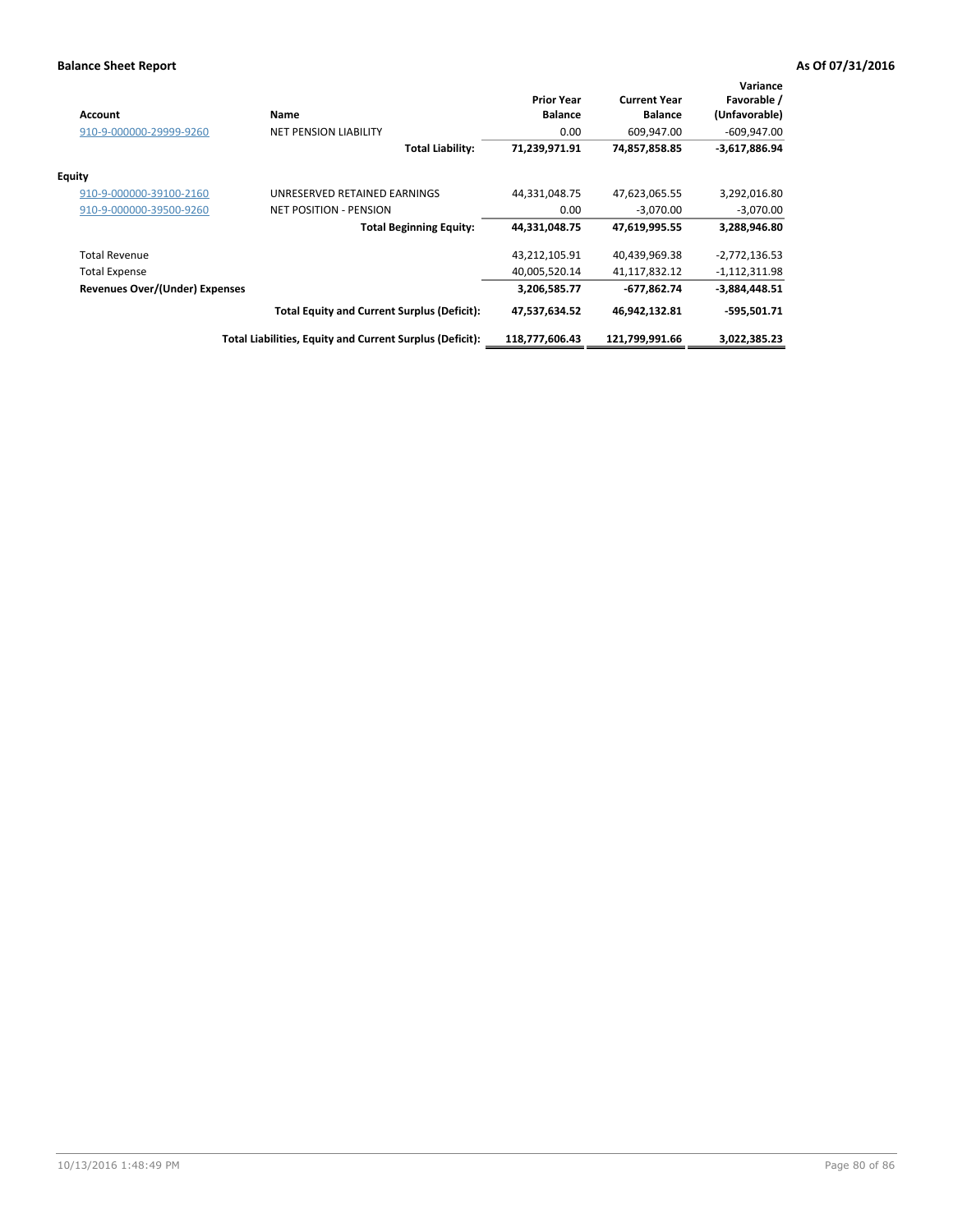| <b>Account</b>                             | Name                                                     | <b>Prior Year</b><br><b>Balance</b> | <b>Current Year</b><br><b>Balance</b> | Variance<br>Favorable /<br>(Unfavorable) |
|--------------------------------------------|----------------------------------------------------------|-------------------------------------|---------------------------------------|------------------------------------------|
| <b>Fund: 911 - ELECTRIC DEBT REDUCTION</b> |                                                          |                                     |                                       |                                          |
| <b>Assets</b>                              |                                                          |                                     |                                       |                                          |
| 911-9-000000-10000-1300                    | CASH                                                     | 220,371.78                          | 3,021,434.59                          | 2,801,062.81                             |
| 911-9-000000-12002-0000                    | <b>GOVERNMENT OBLIGATIONS / AGENCIES</b>                 | 0.00                                | 0.00                                  | 0.00                                     |
| 911-9-000000-13201-1430                    | MISCELLANEOUS ACCOUNTS RECEIVABLE                        | 0.00                                | 0.00                                  | 0.00                                     |
| 911-9-000000-13205-1710                    | <b>INTEREST RECEIVABLE</b>                               | 0.00                                | 0.00                                  | 0.00                                     |
|                                            | <b>Total Assets:</b>                                     | 220,371.78                          | 3,021,434.59                          | 2,801,062.81                             |
| Liability                                  |                                                          |                                     |                                       |                                          |
| 911-9-000000-20101-0000                    | <b>ACCOUNTS PAYABLE</b>                                  | 0.00                                | 0.00                                  | 0.00                                     |
| 911-9-000000-20103-0100                    | ACCRUED ACCOUNTS PAYABLE                                 | 0.00                                | 0.00                                  | 0.00                                     |
| 911-9-000000-Z2430-0000                    | RESERVED ACCOUNT / ENCUMBRANCE SUM                       | 0.00                                | 0.00                                  | 0.00                                     |
| 911-9-000000-Z2520-0100                    | RESERVED ACCOUNT / ENCUMBRANCES                          | 0.00                                | 0.00                                  | 0.00                                     |
|                                            | <b>Total Liability:</b>                                  | 0.00                                | 0.00                                  | 0.00                                     |
| Equity                                     |                                                          |                                     |                                       |                                          |
| 911-9-000000-39100-2160                    | UNRESERVED RETAINED EARNINGS                             | 219,580.61                          | 220,508.21                            | 927.60                                   |
|                                            | <b>Total Beginning Equity:</b>                           | 219,580.61                          | 220,508.21                            | 927.60                                   |
| <b>Total Revenue</b>                       |                                                          | 791.17                              | 2,800,926.38                          | 2,800,135.21                             |
| <b>Total Expense</b>                       |                                                          | 0.00                                | 0.00                                  | 0.00                                     |
| <b>Revenues Over/(Under) Expenses</b>      |                                                          | 791.17                              | 2,800,926.38                          | 2,800,135.21                             |
|                                            | <b>Total Equity and Current Surplus (Deficit):</b>       | 220,371.78                          | 3,021,434.59                          | 2,801,062.81                             |
|                                            | Total Liabilities, Equity and Current Surplus (Deficit): | 220,371.78                          | 3,021,434.59                          | 2,801,062.81                             |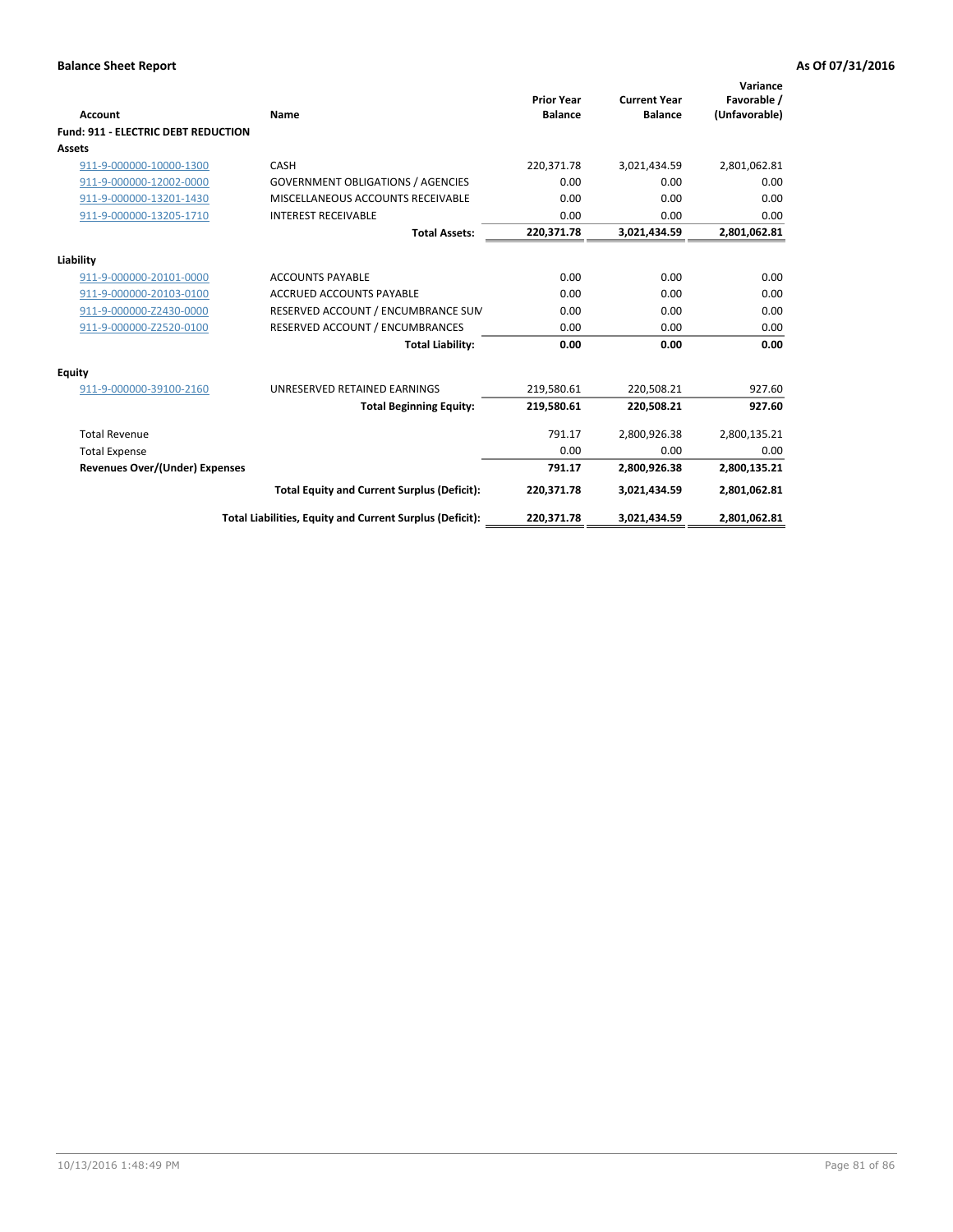| Account                                  | Name                                                     | <b>Prior Year</b><br><b>Balance</b> | <b>Current Year</b><br><b>Balance</b> | Variance<br>Favorable /<br>(Unfavorable) |
|------------------------------------------|----------------------------------------------------------|-------------------------------------|---------------------------------------|------------------------------------------|
| <b>Fund: 912 - ELECTRIC DEBT SERVICE</b> |                                                          |                                     |                                       |                                          |
| <b>Assets</b>                            |                                                          |                                     |                                       |                                          |
| 912-9-000000-10000-1300                  | CASH                                                     | 3,034,388.17                        | 3,077,519.58                          | 43,131.41                                |
| 912-9-000000-11504-1301                  | RESERVE FUND - 2008 BOND ISSUE                           | 1,134,680.69                        | 1,130,416.19                          | $-4,264.50$                              |
| 912-9-000000-11506-1301                  | RESERVE FUND - 2010 BOND ISSUE                           | 3,316,476.16                        | 3,306,986.17                          | $-9,489.99$                              |
| 912-9-000000-11515-1301                  | RESERVE FUND - 2015 BOND ISSUE                           | 0.00                                | 136.534.24                            | 136,534.24                               |
| 912-9-000000-11516-1301                  | <b>RESERVE FUND - 2015 TAXABLE BONDS</b>                 | 0.00                                | 44,414.08                             | 44,414.08                                |
| 912-9-000000-13205-1710                  | <b>INTEREST RECEIVABLE</b>                               | 4,160.26                            | 0.00                                  | $-4,160.26$                              |
|                                          | <b>Total Assets:</b>                                     | 7,489,705.28                        | 7,695,870.26                          | 206,164.98                               |
| Liability                                |                                                          |                                     |                                       |                                          |
| 912-9-000000-20101-2320                  | <b>ACCOUNTS PAYABLE</b>                                  | 0.00                                | 0.00                                  | 0.00                                     |
| 912-9-000000-20107-2370                  | <b>ACCRUED INTEREST PAYABLE</b>                          | 434,653.64                          | 423,203.71                            | 11,449.93                                |
| 912-9-000000-21400-2999                  | DUE TO GEUS 910 - ELECTRIC OPERATING                     | 4,443,984.42                        | 4,625,445.97                          | $-181,461.55$                            |
| 912-9-000000-Z2430-0000                  | <b>ENCUMBRANCE SUMMARY</b>                               | 0.00                                | 0.00                                  | 0.00                                     |
| 912-9-000000-Z2520-0100                  | RESERVED ACCOUNT / ENCUMBRANCES                          | 0.00                                | 0.00                                  | 0.00                                     |
|                                          | <b>Total Liability:</b>                                  | 4,878,638.06                        | 5,048,649.68                          | $-170,011.62$                            |
| Equity                                   |                                                          |                                     |                                       |                                          |
| 912-9-000000-39100-2150                  | SEMI RESERVED RETAINED EARNINGS                          | 1,595,533.48                        | 1,582,715.98                          | $-12,817.50$                             |
|                                          | <b>Total Beginning Equity:</b>                           | 1,595,533.48                        | 1,582,715.98                          | $-12,817.50$                             |
| <b>Total Revenue</b>                     |                                                          | 3,115,000.00                        | 3,200,000.00                          | 85,000.00                                |
| <b>Total Expense</b>                     |                                                          | 2,099,466.26                        | 2,135,495.40                          | $-36,029.14$                             |
| <b>Revenues Over/(Under) Expenses</b>    |                                                          | 1,015,533.74                        | 1,064,504.60                          | 48,970.86                                |
|                                          | <b>Total Equity and Current Surplus (Deficit):</b>       | 2,611,067.22                        | 2,647,220.58                          | 36,153.36                                |
|                                          | Total Liabilities, Equity and Current Surplus (Deficit): | 7,489,705.28                        | 7,695,870.26                          | 206.164.98                               |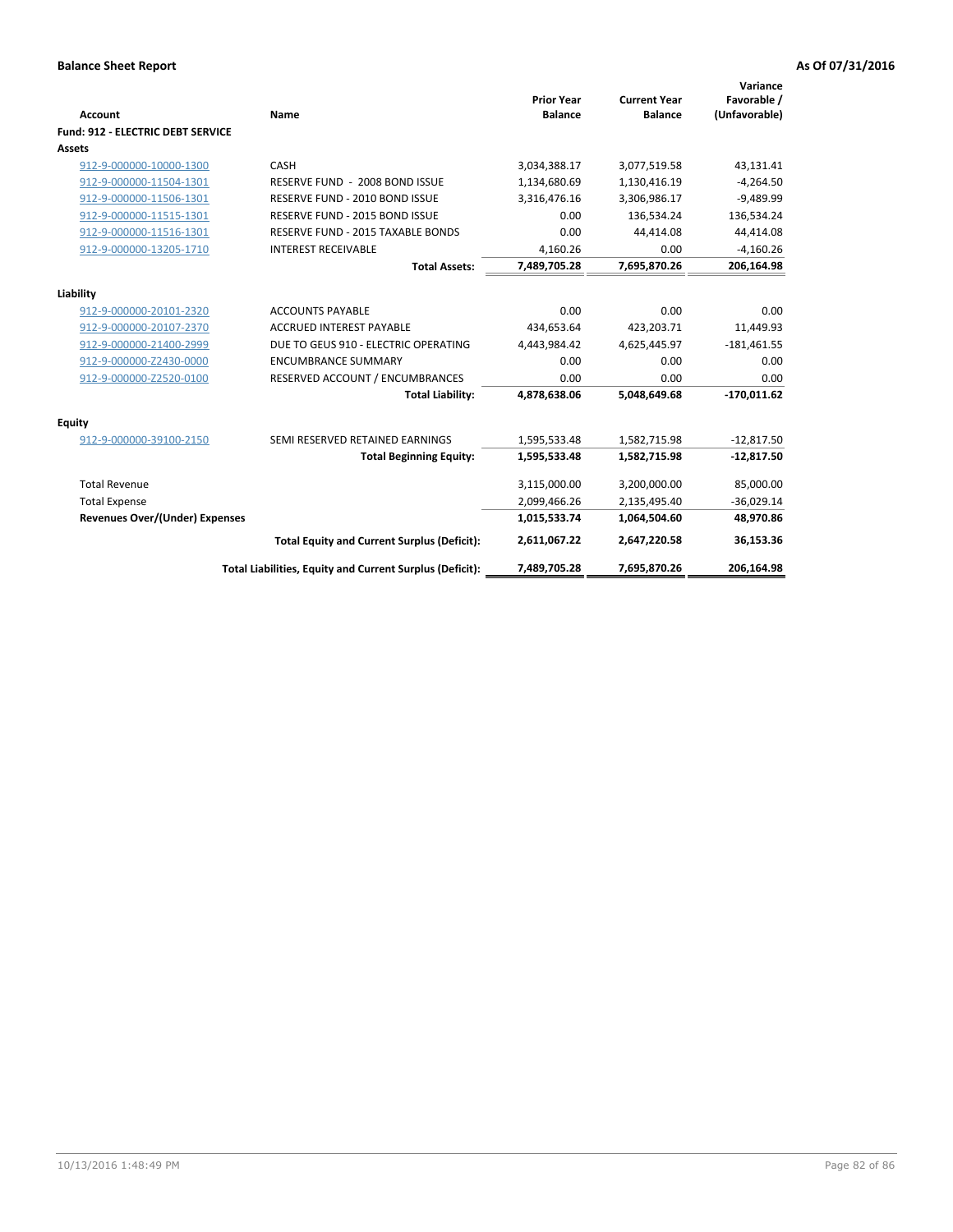| Account                                       | Name                                                     | <b>Prior Year</b><br><b>Balance</b> | <b>Current Year</b><br><b>Balance</b> | Variance<br>Favorable /<br>(Unfavorable) |
|-----------------------------------------------|----------------------------------------------------------|-------------------------------------|---------------------------------------|------------------------------------------|
| <b>Fund: 913 - ELECTRIC CONSTRUCTION FUND</b> |                                                          |                                     |                                       |                                          |
| <b>Assets</b>                                 |                                                          |                                     |                                       |                                          |
| 913-9-000000-10000-1300                       | CASH                                                     | 100,620.48                          | 100,822.45                            | 201.97                                   |
| 913-9-000000-13201-1430                       | MISCELLANEOUS ACCOUNTS RECEIVABLE                        | 0.00                                | 0.00                                  | 0.00                                     |
| 913-9-000000-13205-1710                       | <b>INTEREST RECEIVABLE</b>                               | 0.00                                | 0.00                                  | 0.00                                     |
|                                               | <b>Total Assets:</b>                                     | 100,620.48                          | 100,822.45                            | 201.97                                   |
| Liability                                     |                                                          |                                     |                                       |                                          |
| 913-9-000000-20101-2320                       | <b>ACCOUNTS PAYABLE</b>                                  | 0.00                                | 0.00                                  | 0.00                                     |
| 913-9-000000-20102-2321                       | <b>CREDIT CARD PAYABLE</b>                               | 0.00                                | 0.00                                  | 0.00                                     |
| 913-9-000000-20103-0000                       | <b>ACCRUED ACCOUNTS PAYABLE</b>                          | 0.00                                | 0.00                                  | 0.00                                     |
| 913-9-000000-29300-0000                       | <b>ENCUMBRANCE SUMMARY</b>                               | 0.00                                | 0.00                                  | 0.00                                     |
| 913-9-000000-29400-0100                       | RESERVED ACCOUNT / ENCUMBRANCES                          | 0.00                                | 0.00                                  | 0.00                                     |
|                                               | <b>Total Liability:</b>                                  | 0.00                                | 0.00                                  | 0.00                                     |
| Equity                                        |                                                          |                                     |                                       |                                          |
| 913-9-000000-39100-2160                       | SEMI RESERVED RETAINED EARNINGS                          | 100,259.27                          | 100,682.87                            | 423.60                                   |
|                                               | <b>Total Beginning Equity:</b>                           | 100,259.27                          | 100,682.87                            | 423.60                                   |
| <b>Total Revenue</b>                          |                                                          | 361.21                              | 139.58                                | $-221.63$                                |
| <b>Total Expense</b>                          |                                                          | 0.00                                | 0.00                                  | 0.00                                     |
| <b>Revenues Over/(Under) Expenses</b>         |                                                          | 361.21                              | 139.58                                | $-221.63$                                |
|                                               | <b>Total Equity and Current Surplus (Deficit):</b>       | 100,620.48                          | 100,822.45                            | 201.97                                   |
|                                               | Total Liabilities, Equity and Current Surplus (Deficit): | 100,620.48                          | 100,822.45                            | 201.97                                   |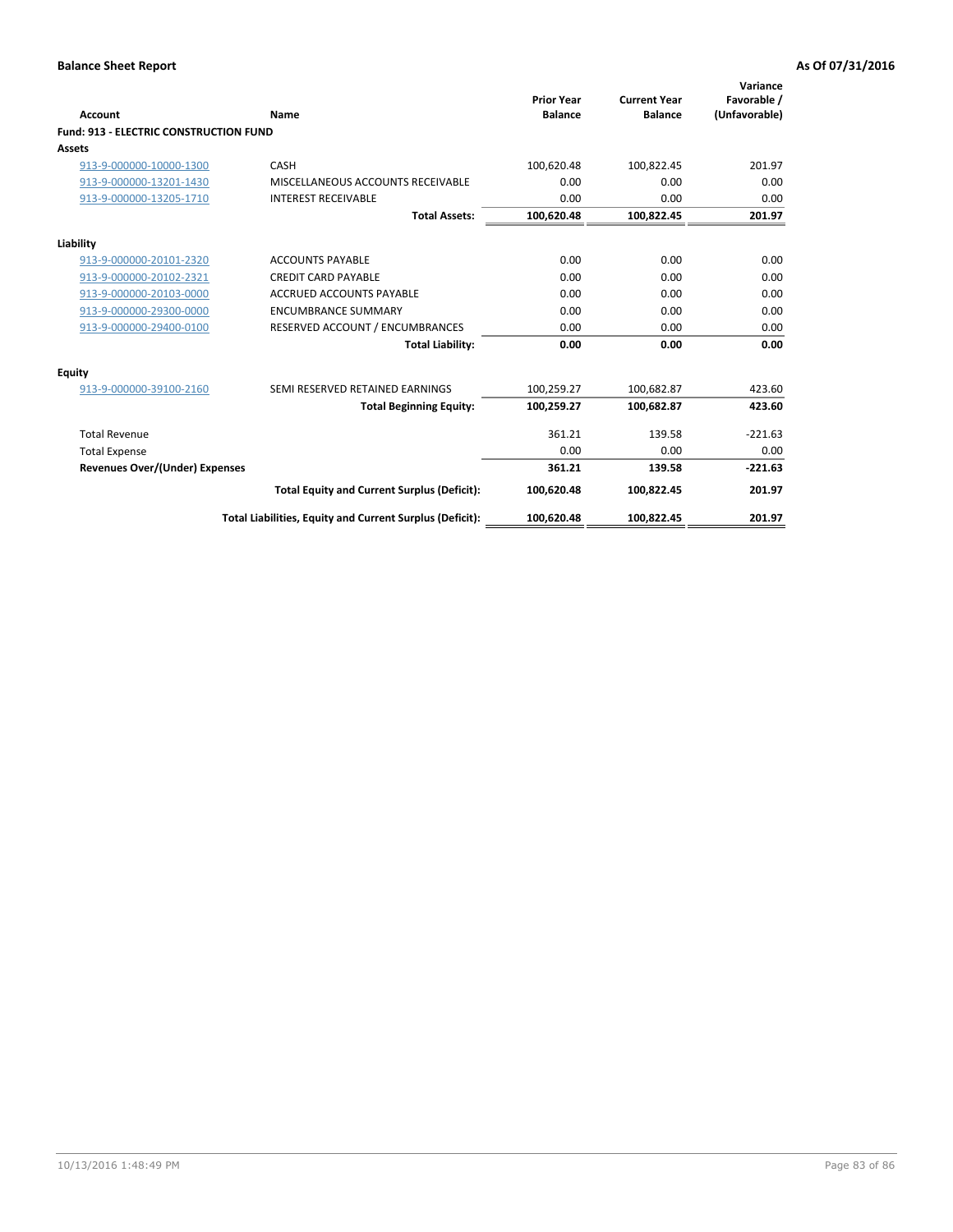| <b>Account</b>                        | Name                                                     | <b>Prior Year</b><br><b>Balance</b> | <b>Current Year</b><br><b>Balance</b> | Variance<br>Favorable /<br>(Unfavorable) |
|---------------------------------------|----------------------------------------------------------|-------------------------------------|---------------------------------------|------------------------------------------|
| Fund: 916 - 08 ENGINE BOND PROCEEDS   |                                                          |                                     |                                       |                                          |
| Assets                                |                                                          |                                     |                                       |                                          |
| 916-9-000000-10000-1300               | CASH                                                     | 0.00                                | 0.00                                  | 0.00                                     |
| 916-9-000000-12189-0000               | 08 ENGINE BOND PROCEEDS                                  | 0.00                                | 0.00                                  | 0.00                                     |
| 916-9-000000-13201-1430               | MISCELLANOEUS ACCOUNTS RECEIVABLE                        | 0.00                                | 0.00                                  | 0.00                                     |
| 916-9-000000-13205-1710               | <b>INTEREST RECEIVABLE</b>                               | 0.00                                | 0.00                                  | 0.00                                     |
| 916-9-000000-Z1030-1202               | 2008 GEUS REVENUE BOND - TEXAS TERM                      | 0.00                                | 0.00                                  | 0.00                                     |
| 916-9-000000-Z1030-1401               | 2008 GEUS REVENUE BOND - PFM                             | 0.00                                | 0.00                                  | 0.00                                     |
| 916-9-000000-Z1030-1402               | 2009 GEUS REVENUE BOND - PFM                             | 0.00                                | 0.00                                  | 0.00                                     |
| 916-9-000000-Z1030-3123               | 2009 GEUS REVENUE BOND - TEXAS TERM                      | 0.00                                | 0.00                                  | 0.00                                     |
|                                       | <b>Total Assets:</b>                                     | 0.00                                | 0.00                                  | 0.00                                     |
| Liability                             |                                                          |                                     |                                       |                                          |
| 916-9-000000-20101-2320               | <b>ACCOUNTS PAYABLE</b>                                  | 0.00                                | 0.00                                  | 0.00                                     |
| 916-9-000000-20139-2323               | <b>RETAINAGES PAYABLE</b>                                | 0.00                                | 0.00                                  | 0.00                                     |
| 916-9-000000-21401-2330               | DUE TO ELECTRIC OPERATING                                | 0.00                                | 0.00                                  | 0.00                                     |
| 916-9-000000-29300-0000               | <b>ENCUMBRANCE SUMMARY</b>                               | 0.00                                | 0.00                                  | 0.00                                     |
| 916-9-000000-29400-0100               | RESERVED ACCOUNT / ENCUMBRANCES                          | 0.00                                | 0.00                                  | 0.00                                     |
|                                       | <b>Total Liability:</b>                                  | 0.00                                | 0.00                                  | 0.00                                     |
|                                       |                                                          |                                     |                                       |                                          |
| Equity                                |                                                          |                                     |                                       |                                          |
| 916-9-000000-39100-2150               | <b>RESERVED RETAINED EARNINGS</b>                        | 0.00                                | 0.00                                  | 0.00                                     |
|                                       | <b>Total Beginning Equity:</b>                           | 0.00                                | 0.00                                  | 0.00                                     |
| <b>Total Revenue</b>                  |                                                          | 0.00                                | 0.00                                  | 0.00                                     |
| <b>Total Expense</b>                  |                                                          | 0.00                                | 0.00                                  | 0.00                                     |
| <b>Revenues Over/(Under) Expenses</b> |                                                          | 0.00                                | 0.00                                  | 0.00                                     |
|                                       | <b>Total Equity and Current Surplus (Deficit):</b>       | 0.00                                | 0.00                                  | 0.00                                     |
|                                       | Total Liabilities, Equity and Current Surplus (Deficit): | 0.00                                | 0.00                                  | 0.00                                     |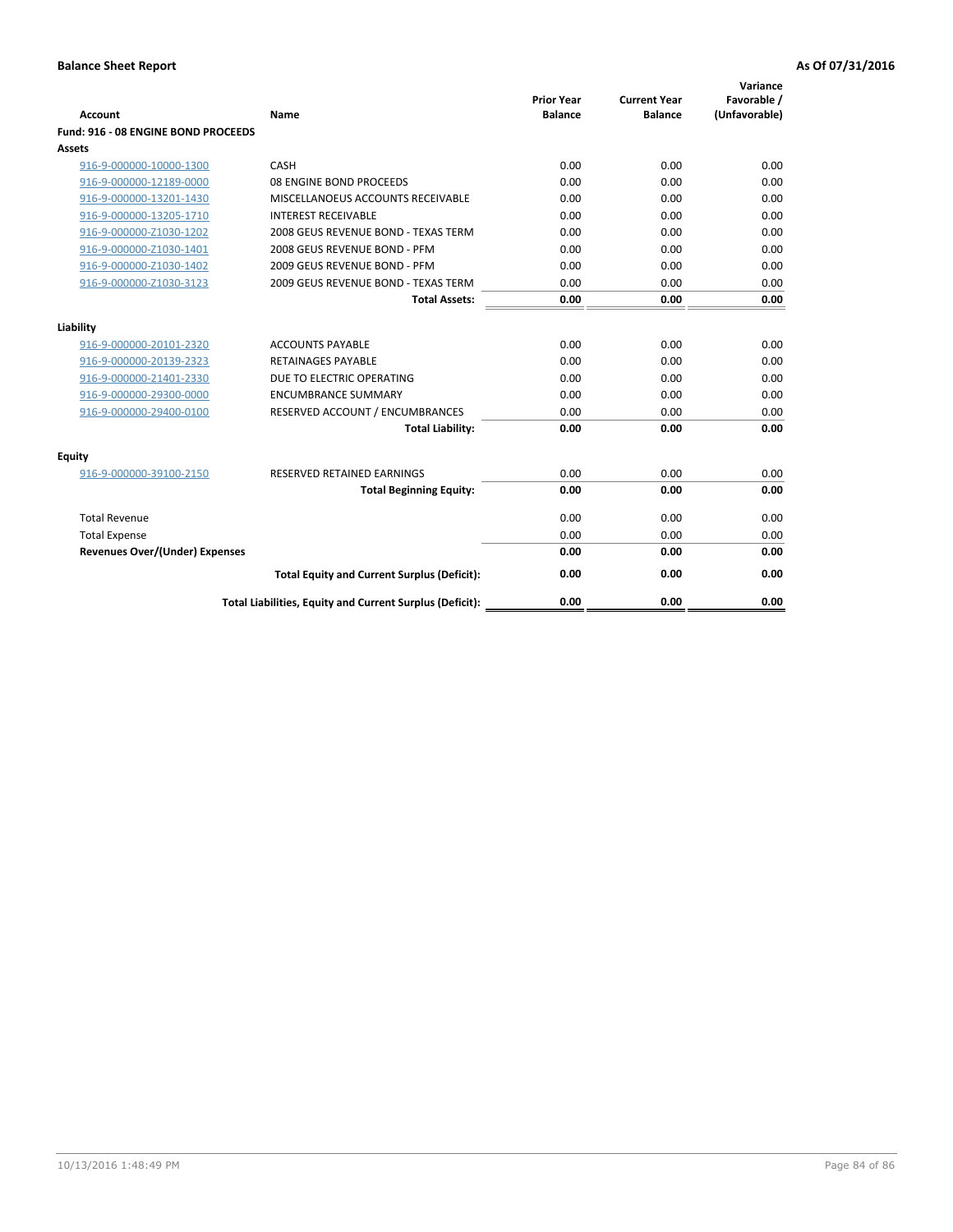| <b>Account</b>                                     | Name                                                     | <b>Prior Year</b><br><b>Balance</b> | <b>Current Year</b><br><b>Balance</b> | Variance<br>Favorable /<br>(Unfavorable) |
|----------------------------------------------------|----------------------------------------------------------|-------------------------------------|---------------------------------------|------------------------------------------|
| Fund: 950 - CABLE / INTERNET                       |                                                          |                                     |                                       |                                          |
| <b>Assets</b>                                      |                                                          |                                     |                                       |                                          |
| 950-9-000000-10000-1300                            | CASH                                                     | 887,128.50                          | 875,312.84                            | $-11,815.66$                             |
| 950-9-000000-13000-1420                            | <b>CUSTOMER ACCOUNTS RECEIVABLE</b>                      | 219,652.04                          | 266,399.03                            | 46,746.99                                |
| 950-9-000000-13001-1420                            | NON CURRENT CUSTOMER ACCTS RECEIVAE                      | 149,189.47                          | 196,745.01                            | 47,555.54                                |
| 950-9-000000-13002-1440                            | ALLOWANCE FOR UNCOLLECTABLE                              | $-77,469.51$                        | -140,386.51                           | $-62,917.00$                             |
| 950-9-000000-13003-1421                            | UNBILLED YEAR-END ACCRUAL                                | 376,843.69                          | 534,908.95                            | 158,065.26                               |
| 950-9-000000-13201-1430                            | MISCELLANEOUS ACCOUNTS RECEIVABLE                        | 0.00                                | 0.00                                  | 0.00                                     |
| 950-9-000000-13205-1710                            | <b>INTEREST RECEIVABLE</b>                               | 0.00                                | 0.00                                  | 0.00                                     |
| 950-9-000000-15801-1540                            | <b>INVENTORY</b>                                         | 218,173.54                          | 195,939.90                            | $-22,233.64$                             |
| 950-9-000000-16301-1070                            | <b>CWIP</b>                                              | 0.00                                | 0.00                                  | 0.00                                     |
| 950-9-000000-17501-9260                            | <b>EMPLOYEE CONTRIBUTIONS</b>                            | 0.00                                | 66,497.00                             | 66,497.00                                |
| 950-9-000000-17504-9260                            | <b>INVESTMENT RETURN</b>                                 | 0.00                                | 48,268.00                             | 48,268.00                                |
| 950-9-000000-17508-9260                            | <b>EXPERIENCE DIFFERENCE</b>                             | 0.00                                | 580.00                                | 580.00                                   |
| 950-9-000000-18001-5110                            | HEADEND, TRUNK & DISTRIBUTION SYSTEM                     | 9,430,358.39                        | 9,516,483.16                          | 86,124.77                                |
| 950-9-000000-18002-5111                            | <b>HEADEND EQUIPMENT</b>                                 | 1,183,617.70                        | 1,242,335.79                          | 58,718.09                                |
| 950-9-000000-18003-5120                            | <b>DROPS</b>                                             | 3,972,552.02                        | 3,921,968.10                          | -50,583.92                               |
| 950-9-000000-18101-5130                            | <b>CUSTOMER PREMISES EQUIPMENT</b>                       | 1,156,040.96                        | 1,196,536.42                          | 40,495.46                                |
| 950-9-000000-18102-5140                            | PRODUCTION EQUIPMENT                                     | 60,397.97                           | 60,397.97                             | 0.00                                     |
| 950-9-000000-18201-5210                            | CENTRAL INTERNET EQUIPMENT                               | 422,769.46                          | 422,769.46                            | 0.00                                     |
| 950-9-000000-18202-5220                            | <b>CUSTOMER INTERFACE EQUIPMENT</b>                      | 194,545.27                          | 215,944.34                            | 21,399.07                                |
| 950-9-000000-18301-5000                            | <b>FIBER OPTICS</b>                                      | 744,208.60                          | 744,208.60                            | 0.00                                     |
| 950-9-000000-18501-5901                            | <b>STRUCTURES &amp; IMPROVEMENTS</b>                     | 518,153.40                          | 608,729.19                            | 90,575.79                                |
| 950-9-000000-18502-5910                            | <b>FURNITURE &amp; OFFICE EQUIPMENT</b>                  | 137,419.19                          | 137,419.19                            | 0.00                                     |
| 950-9-000000-18503-5920                            | <b>TRANSPORTATION EQUIPMENT</b>                          | 326,624.46                          | 372,622.50                            | 45,998.04                                |
| 950-9-000000-18504-5950                            | LABORATORY EQUIPMENT                                     | 163,348.67                          | 163,348.67                            | 0.00                                     |
| 950-9-000000-18505-5960                            | POWER OPERATED EQUIPMENT                                 | 5,500.00                            | 5,500.00                              | 0.00                                     |
| 950-9-000000-18506-5980                            | MISCELLANEOUS EQUIPMENT                                  | 0.00                                | 0.00                                  | 0.00                                     |
| 950-9-000000-18999-1080                            | ACCUMULATED DEPRECIATION                                 | $-9,447,479.88$                     | $-10,329,328.35$                      | -881,848.47                              |
|                                                    | <b>Total Assets:</b>                                     | 10,641,573.94                       | 10,323,199.26                         | -318,374.68                              |
| Liability                                          |                                                          |                                     |                                       |                                          |
| 950-9-000000-20101-2320                            | <b>ACCOUNTS PAYABLE</b>                                  | 0.00                                | 0.00                                  | 0.00                                     |
| 950-9-000000-20102-2321                            | <b>CREDIT CARD PAYABLE</b>                               | 0.00                                | 7,272.36                              | $-7,272.36$                              |
| 950-9-000000-20103-2322                            | ACCRUED ACCOUNTS PAYABLE                                 | 0.00                                | 0.00                                  | 0.00                                     |
| 950-9-000000-20815-2410                            | SALES TAX PAYABLE - IN THE CITY                          | 30,598.35                           | 29,646.29                             | 952.06                                   |
| 950-9-000000-20816-2411                            | SALES TAX PAYABLE - OUT OF CITY                          | 0.00                                | 0.00                                  | 0.00                                     |
| 950-9-000000-21001-1101                            | DUE TO COG - GEN FUND                                    | 0.00                                | 0.00                                  | 0.00                                     |
| 950-9-000000-21507-2347                            | DUE TO GBOD                                              | 0.00                                | 0.00                                  | 0.00                                     |
| 950-9-000000-22001-2327                            | SALARIES PAYABLE                                         | 31,168.27                           | 34,330.47                             | $-3,162.20$                              |
| 950-9-000000-22002-2328                            | PTO PAYABLE                                              | 38,452.14                           | 52,687.91                             | $-14,235.77$                             |
| 950-9-000000-24000-2350                            | <b>CUSTOMER DEPOSITS</b>                                 | 11,117.27                           | 13,537.27                             | $-2,420.00$                              |
| 950-9-000000-26001-2283                            | <b>OBLIGATION FOR COMPENSATED ABSENCES</b>               | 23,892.26                           | 10,900.97                             |                                          |
|                                                    |                                                          | 0.00                                |                                       | 12,991.29                                |
| 950-9-000000-29300-0000                            | <b>ENCUMBRANCE SUMMARY</b>                               |                                     | 0.00                                  | 0.00                                     |
| 950-9-000000-29400-0100<br>950-9-000000-29999-9260 | RESERVED ACCOUNT / ENCUMBRANCES                          | 0.00                                | 0.00                                  | 0.00                                     |
|                                                    | <b>NET PENSION LIABILITY</b>                             | 0.00                                | 87,135.00                             | -87,135.00                               |
|                                                    | <b>Total Liability:</b>                                  | 135,228.29                          | 235,510.27                            | -100,281.98                              |
| Equity                                             |                                                          |                                     |                                       |                                          |
| 950-9-000000-39100-2160                            | UNRESERVED RETAINED EARNINGS                             | 10,069,635.77                       | 9,661,921.93                          | -407,713.84                              |
| 950-9-000000-39500-9260                            | NET POSITION - PENSION                                   | 0.00                                | $-438.00$                             | $-438.00$                                |
|                                                    | <b>Total Beginning Equity:</b>                           | 10,069,635.77                       | 9,661,483.93                          | -408,151.84                              |
|                                                    |                                                          |                                     |                                       |                                          |
| <b>Total Revenue</b>                               |                                                          | 5,140,471.82                        | 5,265,986.31                          | 125,514.49                               |
| <b>Total Expense</b>                               |                                                          | 4,703,761.94                        | 4,839,781.25                          | $-136,019.31$                            |
| Revenues Over/(Under) Expenses                     |                                                          | 436,709.88                          | 426,205.06                            | -10,504.82                               |
|                                                    | <b>Total Equity and Current Surplus (Deficit):</b>       | 10,506,345.65                       | 10,087,688.99                         | -418,656.66                              |
|                                                    | Total Liabilities, Equity and Current Surplus (Deficit): | 10,641,573.94                       | 10,323,199.26                         | -318,374.68                              |